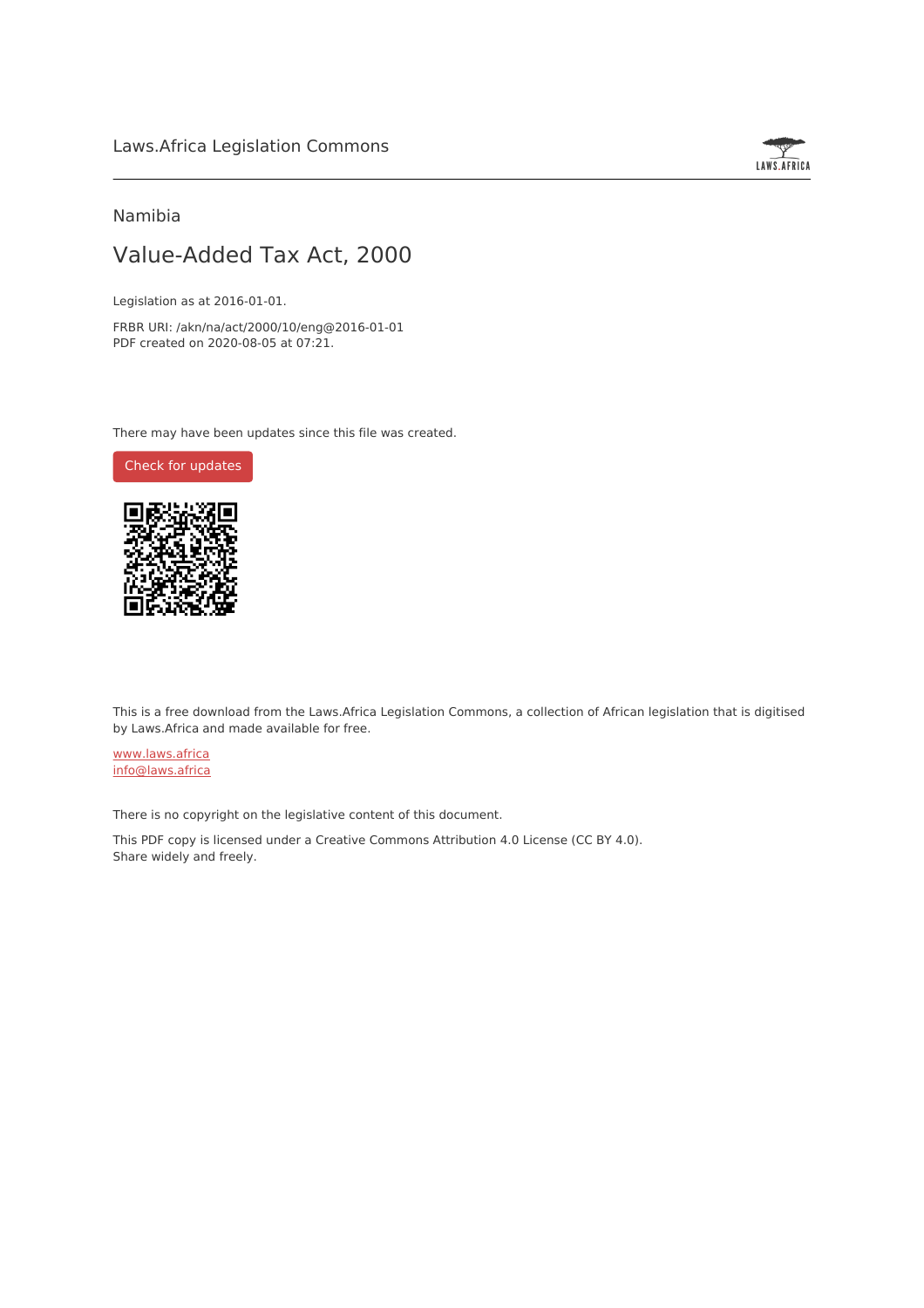# **Table of Contents**

| Value-Added Tax Act, 2000                                            | 5  |
|----------------------------------------------------------------------|----|
| Act 10 of 2000                                                       | 5  |
| Part I - INTRODUCTORY PROVISIONS                                     | 5  |
| 1. Definitions                                                       | 5  |
| 2. Open market value                                                 | 13 |
| 3. Supply                                                            | 13 |
| 4. Taxable activity                                                  | 16 |
| 5. Act to bind State                                                 | 17 |
| Part II - IMPOSITION OF VALUE-ADDED TAX                              | 17 |
|                                                                      |    |
| 6. Imposition of value-added tax                                     | 17 |
| Part III - PROVISIONS RELATING TO SUPPLIES                           | 18 |
| 7. Time of supply                                                    | 18 |
| 8. Value of supply                                                   | 19 |
| 9. Zero rating                                                       | 21 |
| 10. Exempt supply                                                    | 21 |
| Part IV - PROVISIONS RELATING TO IMPORTS                             | 21 |
| 11. Time of import                                                   | 21 |
| 12. Value of import                                                  | 21 |
| 13. Exempt import                                                    | 22 |
| 14. Import declaration and payment of tax                            | 22 |
|                                                                      |    |
| Part V - REGISTRATION                                                | 24 |
| 15. Registration                                                     | 24 |
| 16. Application for registration                                     | 26 |
| 17. Cancellation of registration                                     | 27 |
| Part VI - CALCULATION OF TAX PAYABLE                                 | 28 |
| 18. Calculation of tax payable by registered person for a tax period | 28 |
| 19. Rules relating to input tax                                      | 30 |
| 20. Post-sale adjustments                                            | 32 |
| 21. Tax invoices                                                     | 33 |
| 22. Tax credit notes and tax debit notes                             | 34 |
|                                                                      |    |
| Part VII - TAX PERIOD, RETURNS AND ASSESSMENTS                       | 34 |
| 23. Tax period                                                       | 34 |
| 24. Returns                                                          | 35 |
| 25. Assessments                                                      | 36 |
| 26. General provisions relating to assessments                       | 37 |
| Part VIII - OBJECTIONS AND APPEALS                                   | 37 |
| 27. Objections                                                       | 37 |
| 28. Appeals                                                          | 37 |
| 29. Burden of proof                                                  | 38 |
| Part IX - COLLECTION AND RECOVERY                                    | 38 |
| 30. Due date for payment of tax                                      | 38 |
| 31. Tax as a debt due to the State                                   | 39 |
| 32. Security                                                         | 40 |
| 33. Preferential claim to assets                                     | 40 |
| 34. Seizure of goods                                                 | 40 |
| 35. Recovery of tax from recipient of supply                         | 41 |
| 36. Recovery of tax from third parties                               | 41 |
| 37. Duties of receivers                                              | 42 |
| 37A. Liability of shareholders for tax debts                         | 43 |
|                                                                      |    |
| Part X - REFUND OF TAX AND TAX RELIEF                                | 43 |
| 38. Refund of tax                                                    | 43 |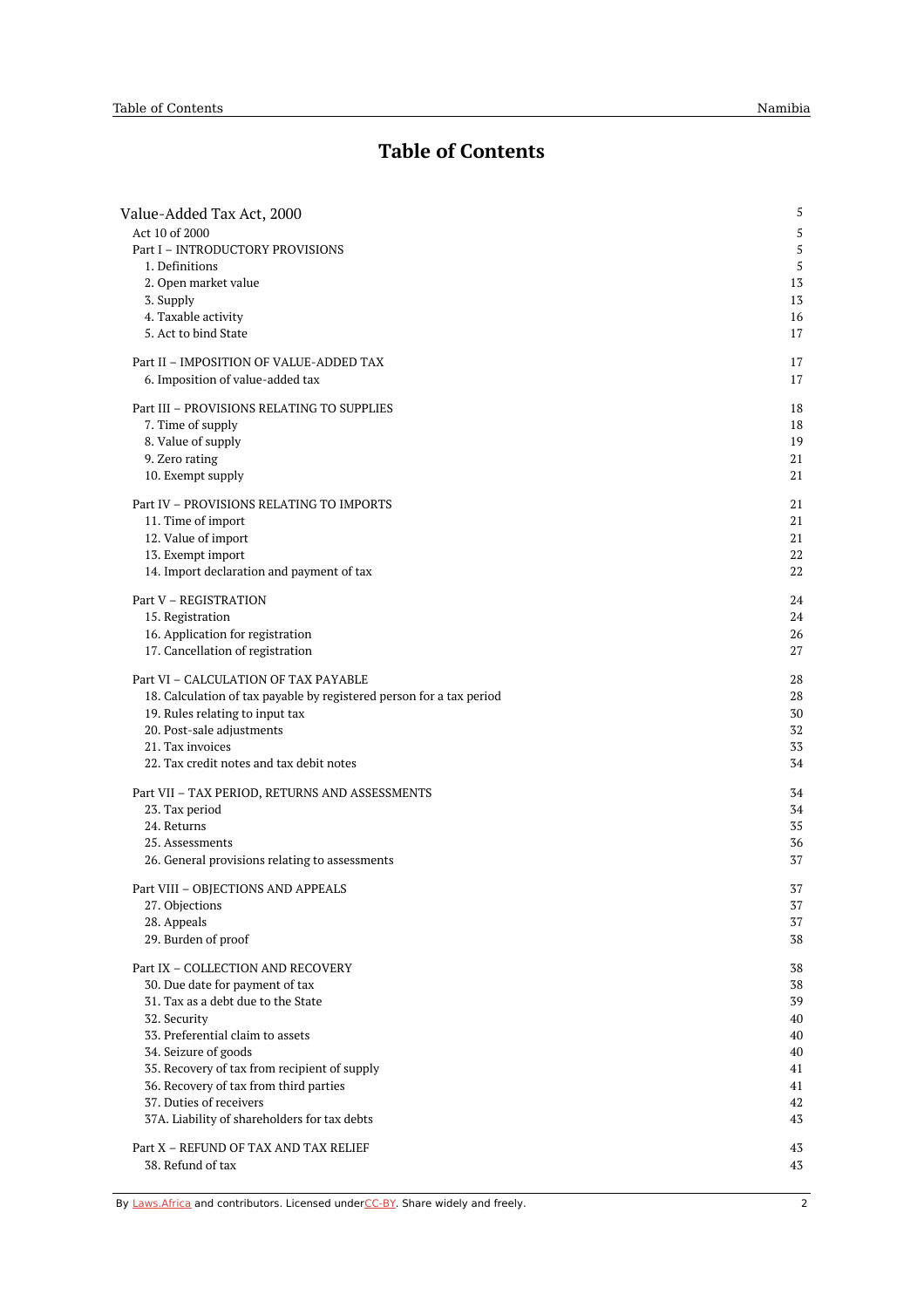| 39. Interest on delayed refunds<br>40. Tax relief allowable to certain diplomats, diplomatic and consular missions and public international organisations, | 45       |
|------------------------------------------------------------------------------------------------------------------------------------------------------------|----------|
| and in respect of certain technical assistance agreements                                                                                                  | 45       |
| Part XI - REPRESENTATIVES                                                                                                                                  | 46       |
| 41. Persons acting in a representative capacity                                                                                                            | 46       |
| 42. Power to appoint agent                                                                                                                                 | 47       |
| Part XII - SPECIAL MATTERS                                                                                                                                 | 47       |
| 43. Branches and divisions                                                                                                                                 | 47       |
| 44. Bodies of persons (other than incorporated companies)                                                                                                  | 47       |
| 45. Death or insolvency of, or property mortgaged by, registered person                                                                                    | 48       |
| 46. Trustee                                                                                                                                                | 48       |
| 46A. Agents and auctioneers                                                                                                                                | 48       |
| Part XIII - RECORDS AND INVESTIGATION POWERS                                                                                                               | 50       |
| 47. Interpretation                                                                                                                                         | 50       |
| 48. Record-keeping                                                                                                                                         | 50       |
| 49. Access to records and computers                                                                                                                        | 51       |
| 50. Notice to obtain information or evidence                                                                                                               | 52       |
| 51. Records not in English language                                                                                                                        | 52       |
| Part XIV - VAT REGISTRATION NUMBER                                                                                                                         | 53       |
| 52. VAT registration number                                                                                                                                | 53       |
| Part XV - INTEREST, OFFENCES AND PENALTIES                                                                                                                 | 53       |
| 53. Interest                                                                                                                                               | 53       |
| 54. Offences relating to registration and tax period                                                                                                       | 53       |
| 55. Offences relating to tax invoices, tax credit notes, tax debit notes and exemption certificates                                                        | 54       |
| 56. Failure to furnish returns, import declarations or other documents                                                                                     | 54       |
| 57. Failure to comply with recovery provisions                                                                                                             | 54       |
| 58. Failure to maintain proper records                                                                                                                     | 55       |
| 59. Failure to comply with demand or provide reasonable assistance                                                                                         | 55       |
| 60. Failure to comply with a section 50 notice                                                                                                             | 55       |
| 61. Improper use of VAT registration number and VAT import accounts                                                                                        | 55       |
| 62. False or misleading statements                                                                                                                         | 56       |
| 63. Obstructing taxation officers                                                                                                                          | 56       |
| 64. Offences by taxation officers                                                                                                                          | 56       |
| 65. Offences by companies                                                                                                                                  | 57       |
| 66. Penalty for failure to register                                                                                                                        | 57       |
| 67. Penalty for failure to furnish returns or import declarations                                                                                          | 57       |
| 68. Penalty for failure to pay tax when due<br>69. Penalty in relation to records                                                                          | 57       |
| 70. Penalty for making false or misleading statements                                                                                                      | 57<br>57 |
| 71. Recovery of penalties                                                                                                                                  | 58       |
|                                                                                                                                                            |          |
| Part XVI - ADMINISTRATION                                                                                                                                  | 58       |
| 72. Administration of Act                                                                                                                                  | 58       |
| 73. Exercise of powers and performance of duties<br>74. Secrecy                                                                                            | 58<br>59 |
|                                                                                                                                                            |          |
| Part XVII - FORMS AND NOTICES                                                                                                                              | 59       |
| 75. Forms and notices, and authentication of documents                                                                                                     | 59       |
| 76. Service of notices and other documents                                                                                                                 | 60       |
| Part XVIII - GENERAL PROVISIONS                                                                                                                            | 60       |
| 77. Tax-inclusive pricing                                                                                                                                  | 60       |
| 78. Variation of consideration on a change in rate of tax                                                                                                  | 60       |
| 79. Application of increased or reduced tax rate                                                                                                           | 61       |
| 80. Schemes for obtaining tax benefits                                                                                                                     | 63       |
| 81. Currency conversion                                                                                                                                    | 63       |
| 82. International tax agreements                                                                                                                           | 63       |
| 83. Arrangements to overcome difficulties or anomalies                                                                                                     | 64       |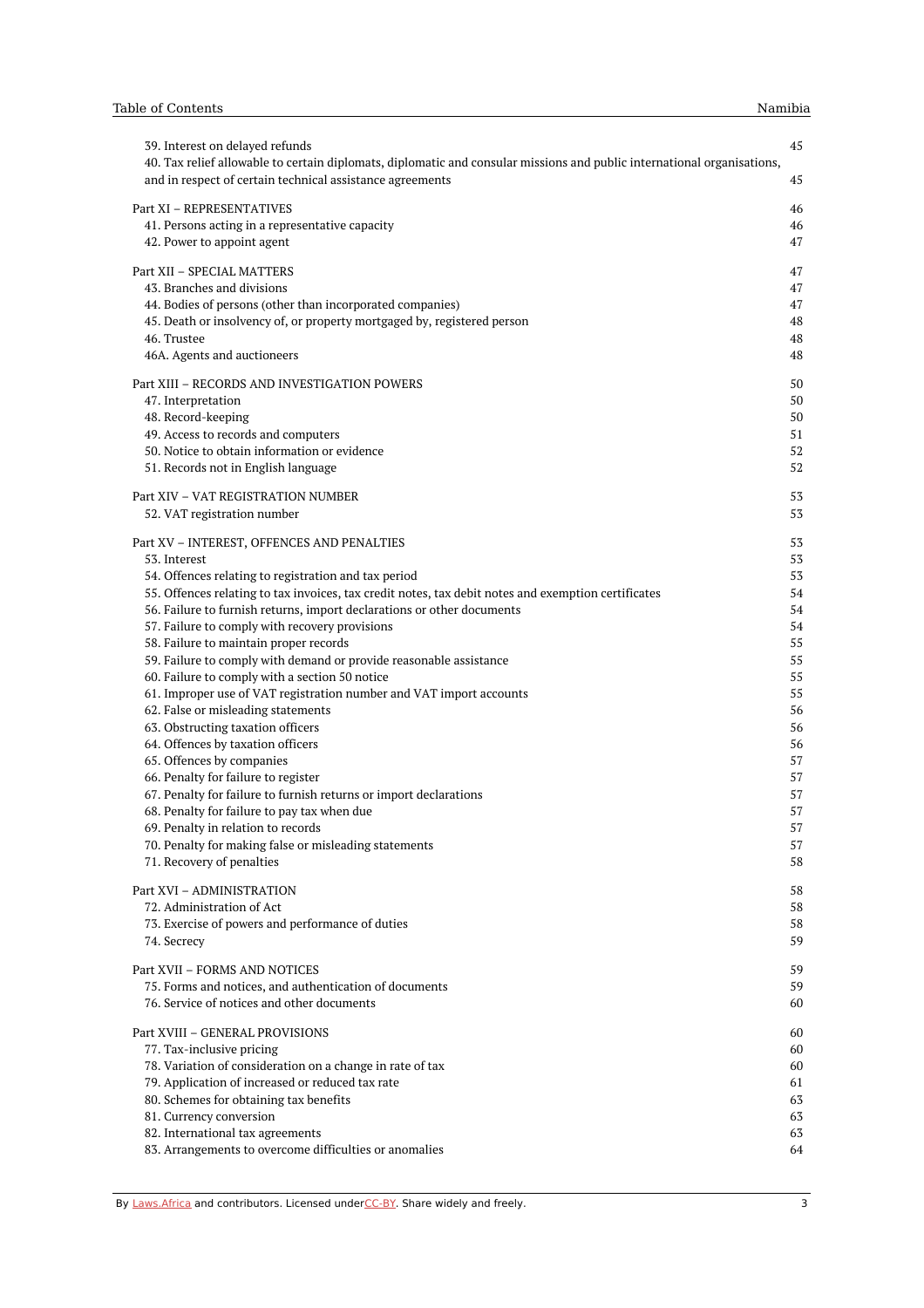| 84. Regulations                                                      | 64 |
|----------------------------------------------------------------------|----|
| 84A. Rules for electronic communication                              | 64 |
| 85. Variation in rate of tax and amendment of penalties              | 65 |
| 86. Repeal of laws, and interpretation                               | 65 |
| 87. Transitional arrangements                                        | 65 |
| 88. Short title and commencement                                     | 67 |
| Schedule I                                                           | 67 |
| Financial Leases and Rental Agreements                               | 68 |
| (Section 1, definition of "financial lease" and "rental agreements") | 68 |
| Schedule II                                                          | 69 |
| (Section 6)                                                          | 69 |
| Schedule III                                                         | 69 |
| Zero-rated Supplies                                                  | 69 |
| (Section 9)                                                          | 69 |
| Schedule IV                                                          | 73 |
| <b>Exempt Supplies</b>                                               | 73 |
| (Section 10)                                                         | 73 |
| Schedule V                                                           | 76 |
| <b>Exempt Imports</b>                                                | 76 |
| (Section 13)                                                         | 76 |
| Schedule VI                                                          | 81 |
| Tax Invoices, Tax Credit Notes and Tax Debit Notes                   | 81 |
| (Sections 21 and 22)                                                 | 81 |
| Schedule VII                                                         | 82 |
| Laws Repealed                                                        | 82 |
| (Section 86)                                                         | 82 |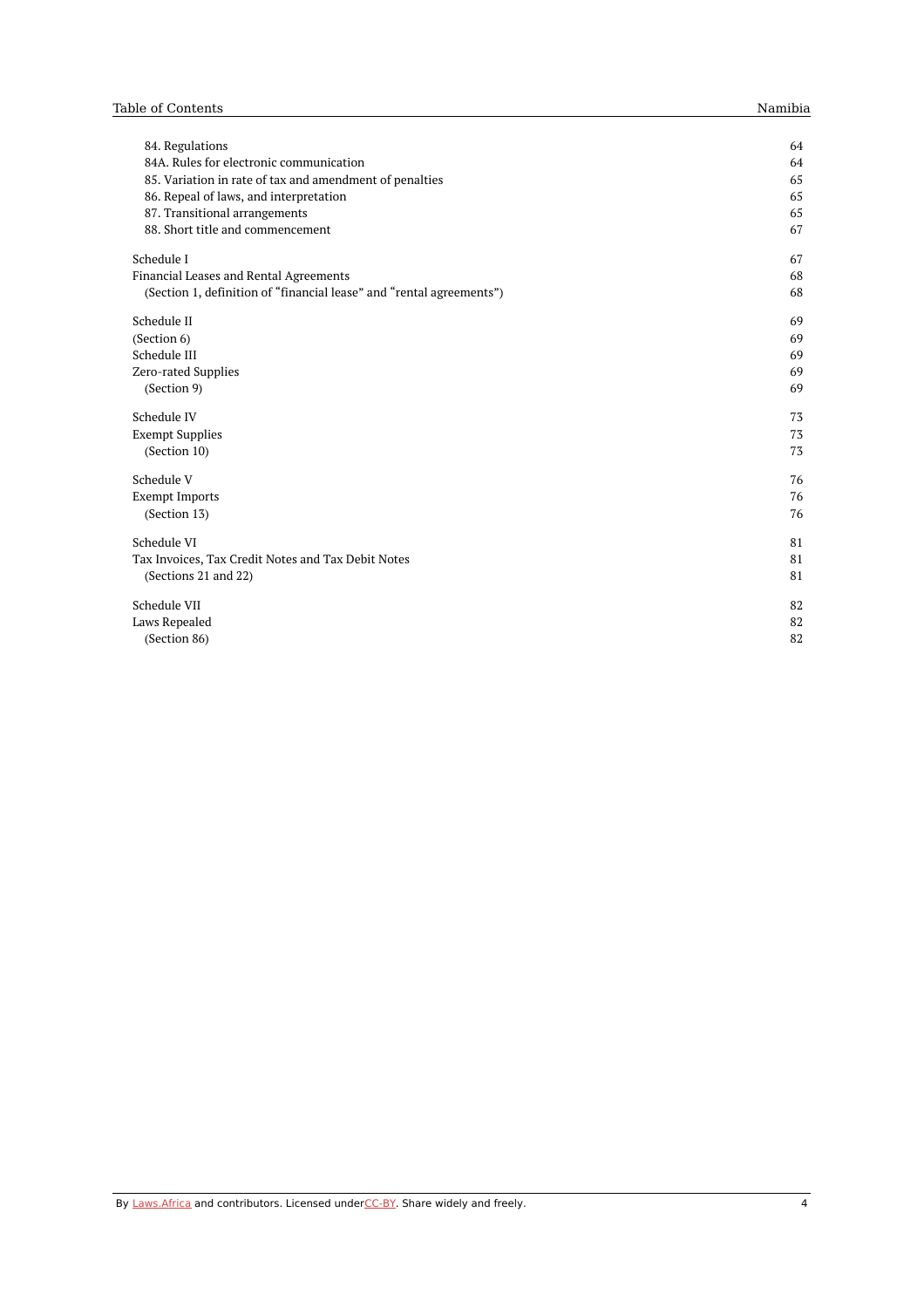

**Republic of Namibia Annotated Statutes** 

# **Value-Added Tax Act, 2000**

**Act 10 of 2000**

Published in [Government](https://edit.laws.africa/works/akn/na/act/2000/10/media/publication/na-act-2000-10-publication-document.pdf) Gazette no. 2337 on 26 May 2000 **Assented to on 10 May 2000**

<span id="page-4-1"></span><span id="page-4-0"></span>**Commenced on 27 November 2000 by [Government](https://namiblii.org/akn/na/act/gn/2000/220) Notice 220 of 2000**

*[Up to date as at 14 July 2020]*

*[Amended by [Value-Added](https://namiblii.org/akn/na/act/2000/34) Tax Amendment Act, 2000 (Act 34 of 2000) on 27 November 2000] [Amended by [Value-Added](https://namiblii.org/akn/na/act/2002/6) Tax Amendment Act, 2002 (Act 6 of 2002) on 1 November 2002] [Amended by [Value-Added](https://namiblii.org/akn/na/act/2004/12) Tax Amendment Act, 2004 (Act 12 of 2004) on 1 October 2004] [Amended by [Value-Added](https://namiblii.org/akn/na/act/2007/2) Tax Amendment Act, 2007 (Act 2 of 2007) on 1 August 2007] [Amended by [Value-Added](https://namiblii.org/akn/na/act/2008/4) Tax Amendment Act, 2008 (Act 4 of 2008) on 1 August 2008] [Amended by [Value-Added](https://namiblii.org/akn/na/act/2010/4) Tax Amendment Act, 2010 (Act 4 of 2010) on 1 May 2010] [Amended by [Value-Added](https://namiblii.org/akn/na/act/2011/11) Tax Amendment Act, 2011 (Act 11 of 2011) on 1 January 2012] [Amended by [Value-Added](https://namiblii.org/akn/na/act/2015/12) Tax Amendment Act, 2015 (Act 12 of 2015) on 1 January 2016]*

ACT

# **To provide for the imposition and collection of value-added tax and to provide for matters incidental thereto.**

<span id="page-4-2"></span>BE IT ENACTED by the Parliament of the Republic of Namibia, as follows:-

# **Part I – INTRODUCTORY PROVISIONS**

# <span id="page-4-3"></span>**1. Definitions**

In this Act, unless the context otherwise indicates -

"**appealable decision**" means -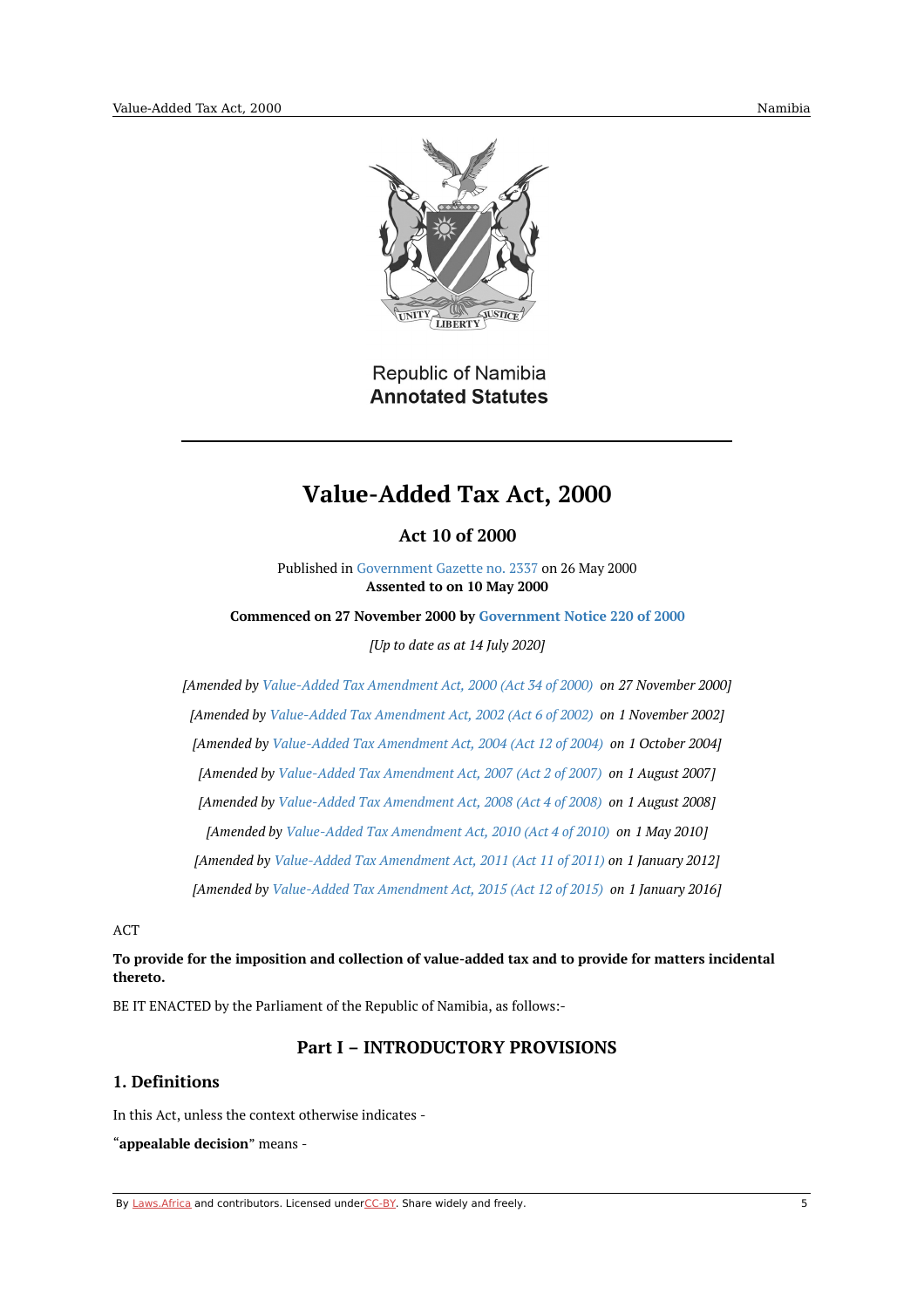- (a) any decision contemplated in section 12(7), 16(6), 17(11), 19(7), 23(10), 24(6), 25(10), 27(7), 28(7), 30(3), 32(5), 36(6), 38(9), 71(6) or 80(3); or
- (b) any assessment made by the Commissioner under this Act;

#### "**association not for gain**" means -

(a) any institution of religious worship or institution of education, or any charitable organisation, children's home, old-age home, orphanage or institution of a similar nature; or

*[paragraph (a) amended by Act 34 of [2000](https://namiblii.org/akn/na/act/2000/34)]*

- (b) any other society, association or organisation, whether incorporated or not, which -
	- (i) is carried on otherwise than for the purposes of profit or gain to any proprietor, member or shareholder; and
	- (ii) is, in terms of its memorandum, articles of association, written rules or other document constituting or governing the activities of that society, association or organisation -
		- (aa) required to utilise any property or income solely in the furtherance of its aims and objects; and
		- (bb) prohibited from transferring any portion thereof directly or indirectly in any manner whatsoever so as to profit any person other than by way of the payment in good faith of reasonable remuneration to any officer or employee of the society, association or organisation for any services actually rendered to such society, association or organisation; and
		- (cc) upon the winding-up or liquidation of such society, association or organisation, obliged to give or transfer its assets remaining after the satisfaction of its liabilities to some other society, association or organisation with objects similar to those of the said society, association or organisation;

"**capital goods**" means any asset, or any component of any asset, which is of a character subject to a deduction of expenditures incurred as provided in sections  $17(1)(e)$ ,  $17(1)(f)$  and  $18(1)(a)$  (to the extent that it is in lieu of sections  $17(1)(e)$  and  $17(1)(f)$  of the Income Tax Act, [1981](https://namiblii.org/akn/na/act/1981/24) (Act No. 24 of 1981), and which is used in the course or furtherance of a taxable activity;

"**cash value**", in relation to a supply of goods under a credit agreement, means -

- (a) where the seller or lessor is a bank or other financial institution, an amount equal to the sum of -
	- (i) the consideration paid by the bank or other financial institution for the goods or the open market value of the supply of the goods to the bank or other financial institution, whichever is the greater; and
	- (ii) any consideration for erection, construction, assembly or installation of the goods borne by the bank or other financial institution; or
- (b) where the seller or lessor is a dealer, an amount equal to the sum of -
	- (i) the consideration at which the goods are normally sold by the dealer for cash; and
	- (ii) any consideration for erection, construction, assembly or installation of the goods borne by the dealer;

"**charitable organisation**" means any organisation or institution of a public character and of a permanent nature which is registered or recognised under any law of Namibia and which -

- (a) carries on or intends to carry on charitable activities consisting of the provision of -
	- (i) food, meals, board, lodging, clothing or other necessaries, comforts or amenities; or
	- (ii) rehabilitation services, to the extent that those services do not constitute exempt medical services,

By [Laws.Africa](https://edit.laws.africa/widgets/pdf-attribution) and contributors. Licensed und[erCC-B](https://edit.laws.africa/widgets/pdf-cc-by)Y. Share widely and freely.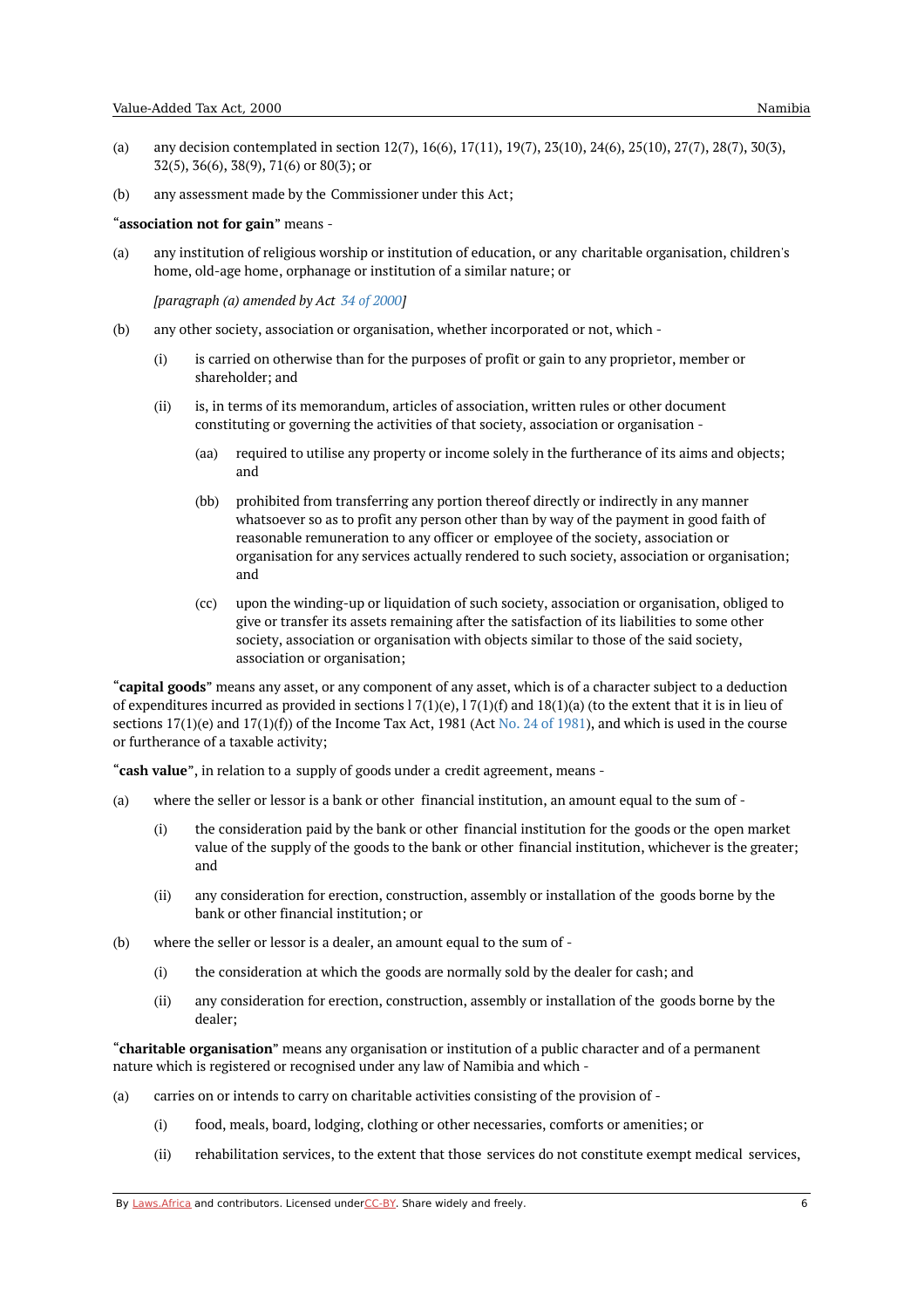to aged or indigent persons, children or physically or mentally handicapped persons; and

(b) is in terms of its constitution required to utilise any property or income solely in the furtherance of its aims and objects and is prohibited from transferring any portion thereof, directly or indirectly, in any manner whatsoever so as to profit any person other than by way of the payment in good faith of reasonable remuneration to any officer or employee of the organisation or institution for any services actually rendered to such organisation or institution;

*[definition of "charitable organisation" substituted by Act 6 of [2002](https://namiblii.org/akn/na/act/2002/6)]*

"**children's home**" means a children's home registered under the Children's Act, 1960 (Act No. 33 of [1960](https://namiblii.org/akn/na/act/1960/33));

"**close corporation**" means a close corporation within the meaning of the Close [Corporations](https://namiblii.org/akn/na/act/1988/26) Act, 1988 (Act No. 26 of 1988);

"**Commissioner**" means the Commissioner of Inland Revenue;

"**company**" means any association or body corporate or unincorporate, or a close corporation, whether created or recognised under a law in force in Namibia or elsewhere, and whether created for profit or non-profit purposes, but does not include a partnership or trust;

"**connected persons**" means -

- (a) any natural person and -
	- (i) any relative of that natural person; or
	- (ii) any trust in respect of which any such relative is or may be a beneficiary; or
- (b) any trust and any person who is or may be a beneficiary in respect of that trust; or
- (c) any partnership, unincorporated association or body, or close corporation and -
	- (i) any member thereof; or
	- (ii) any other person where that person and a member of such partnership, unincorporated association or body, or close corporation, as the case may be, are connected persons in terms of this definition; or
- (d) any incorporated company (other than a close corporation) and -
	- (i) any person (other than an incorporated company), where that person or that person and any person connected to that person in terms of this definition controls ten per cent or more of -
		- (aa) the voting power in the company; or
		- (bb) the rights to distributions of capital or profits of the company,

either directly or through one or more interposed companies, partnerships or trusts; or

- (ii) any other incorporated company in which the person referred to in subparagraph (i) or that person and any person connected to that person in terms of this definition controls ten per cent or more of -
	- (aa) the voting power in the first-mentioned company; or
	- (bb) the rights to distributions of capital or profits of the firstmentioned company,

either directly or through one or more interposed companies, partnerships or trusts; or

- (iii) any person where that person and the person referred to in subparagraph (i) or the other incorporated company referred to in subparagraph (ii) are connected persons in terms of this definition; or
- (iv) any person connected to the person referred to in subparagraph (iii) in terms of this definition;

"**consideration**", in relation to a supply or import of goods or services, means the total amount in money or kind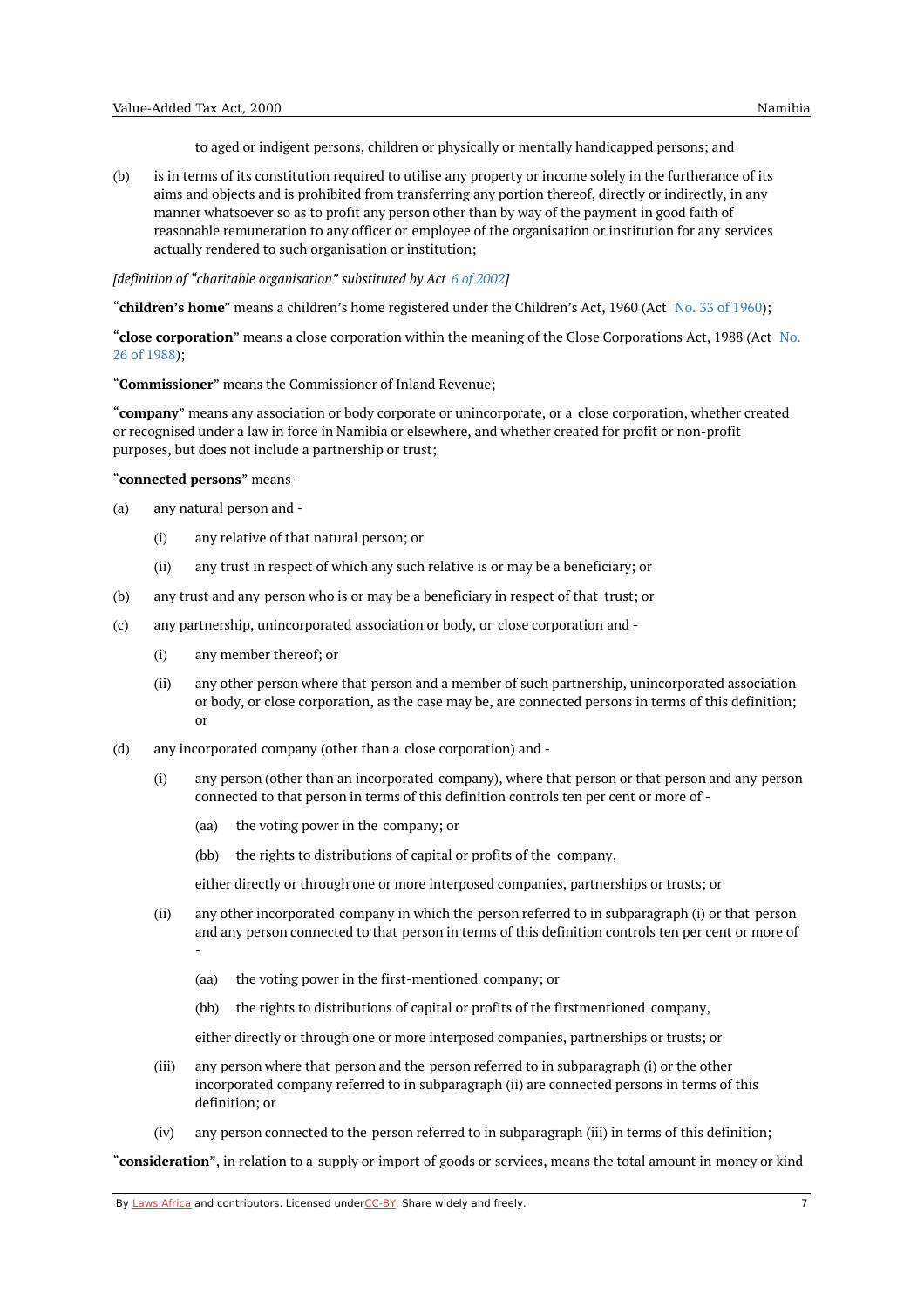paid or payable (including any deposit on any returnable container) for the supply or import by any person, directly or indirectly, including any duties, levies, fees, and charges (other than tax) paid or payable on, or by reason of, the supply or import, reduced by any price discounts or rebates allowed and accounted for at the time of the supply or import, but does not include -

- (a) any cash payment made by any person as an unconditional gift to any association not for gain; or
- (b) a deposit (other than a deposit on a returnable container), whether refundable or not, given in connection with a supply of goods or services unless and until the supplier applies the deposit as consideration for the supply or such deposit is forfeited;

"**credit agreement**" means an instalment sale transaction as defined in section 1 of the Credit Agreements Act, 1980 (Act No. 75 of [1980](https://namiblii.org/akn/na/act/1980/75)), or a financial lease;

"**Customs and Excise Act**" means the Customs and Excise Act, 1998 (Act No. 20 of [1998](https://namiblii.org/akn/na/act/1998/20));

"**debt security**" means -

- (a) an interest in or right to be paid money; or
- (b) an obligation or liability to pay money,

that is, or is to be, owing by any person, but does not include a cheque; and;

[The definition of "debt security" is inserted by Act  $2$  of [2007](https://namiblii.org/akn/na/act/2007/2). The "and;" at the end is superfluous.]

"**dwelling**" means a dwelling as defined in paragraph 1 of Schedule IV;

"**employee**" means any person (other than a company) who receives any remuneration or to whom any remuneration accrues and includes an office holder;

"**exempt import**" means an exempt import referred to in section 13;

"**exempt supply**" means an exempt supply referred to in section 10;

"**export country**" means any country other than Namibia and includes any place which is not situated in Namibia, but does not include any specific country or territory that the President by proclamation in the Gazette designates as one that is not an export country;

"**export processing zone**" means an export processing zone as defined in section 1 of the Export Processing Zones Act;

"**export processing zone enterprise**" means an export processing zone enterprise as defined in section 1 of the Export Processing Zones Act;

"**export processing zone management company**" means an export processing zone management company as defined in section 1 of the Export Processing Zones Act;

"**Export Processing Zones Act**" means the Export Processing Zones Act, 1995 (Act No. 9 of [1995](https://namiblii.org/akn/na/act/1995/9));

"**exported from Namibia**", in relation to any movable goods supplied by any registered person under a sale or a credit agreement, means -

- (a) consigned or delivered by the registered person to the recipient at an address in an export country as evidenced by documentary proof acceptable to the Commissioner; or
- $(h)$ delivered by the registered person to the owner or charterer of any foreign-going ship contemplated in paragraph (a) of the definition of "foreign-going ship" or to a foreign-going aircraft when such ship or aircraft is going to a destination in an export country and such goods are for use or consumption in such ship or aircraft, as the case may be; or
- $(c)$ delivered by the registered person to the owner or charterer of any foreign-going ship contemplated in paragraph (b) of the definition of "foreign-going ship" for use in such ship;

"**financial institution**" means a banking or like institution authorised or registered under the applicable laws of

By [Laws.Africa](https://edit.laws.africa/widgets/pdf-attribution) and contributors. Licensed und[erCC-B](https://edit.laws.africa/widgets/pdf-cc-by)Y. Share widely and freely. **8** 8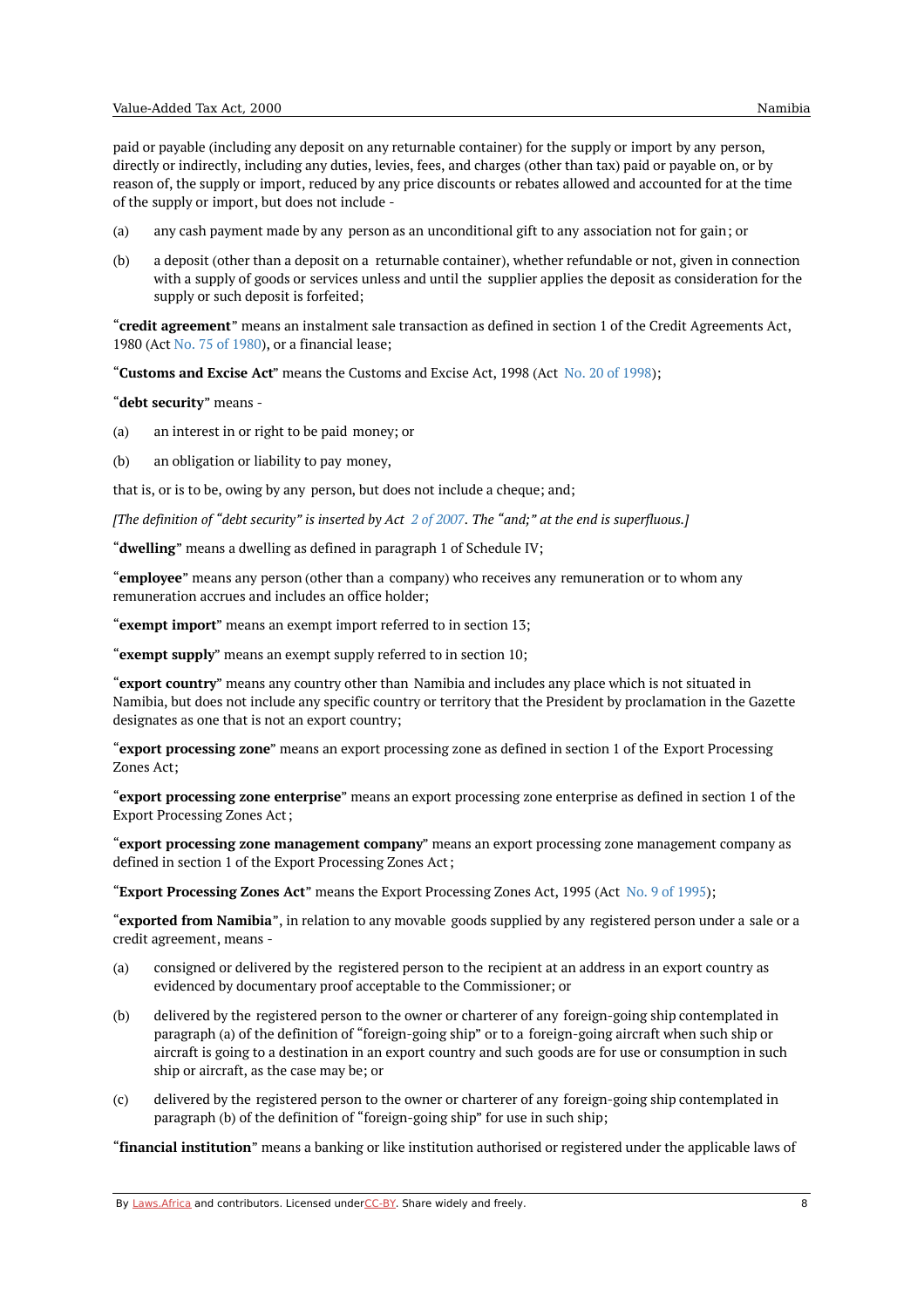Namibia to conduct business as such;

*[definition of "financial institution" inserted by Act 34 of [2000](https://namiblii.org/akn/na/act/2000/34)]*

"**financial lease**" means a financial lease as defined in paragraph 1 of Schedule I;

"**foreign-going aircraft**" means any aircraft engaged in the transportation for reward of passengers or goods wholly or mainly on flights between airports in Namibia and airports in export countries or between airports in export countries;

#### "**foreign-going ship**" means -

- (a) any ship or other vessel engaged in the transportation for reward of passengers or goods wholly or mainly on voyages between ports in Namibia and ports in export countries or between ports in export countries; or
- (b) any ship or other vessel registered in an export country where such ship or vessel is utilised for the purposes of a commercial, fishing or other concern conducted outside Namibia by a non-resident person who is not a registered person;

"**gaming establishment**" includes any casino, gambling house or bookmaking business, as defined in section 1 of the Casinos and Gambling Houses Act, 1994 (Act No. 32 of [1994\)](https://namiblii.org/akn/na/act/1994/32);

"**goods**" means all kinds of corporeal movable or immovable property, thermal or electrical energy, heat, gas, refrigeration, air conditioning and water, but does not include money;

#### "**immovable property**" means -

- (a) land (together with improvements affixed thereto); or
- (b) any unit as defined in section 1 of the Sectional Titles Act, 1971 (Act No. 66 of [1971](https://namiblii.org/akn/na/act/1971/66)); or
- (c) any real right in any such land or unit;

#### "**import**" means -

- (a) in relation to goods, to bring the goods, or cause the goods to be brought, into Namibia from a foreign country or place; and
- (b) in relation to services, a supply of services to a resident person -
	- (i) by a non-resident person; or
	- (ii) by a resident person from a business carried on by the resident person outside Namibia,

to the extent that such services are utilised or consumed in Namibia, other than to make taxable supplies;

#### "**importer**" means -

- (a) in relation to an import of goods on consignment, the consignor or the consignee; or
- (b) in relation to any other import of goods, any one of the following persons who at the time of the import -
	- (i) owns the goods; or
	- (ii) carries the risk of any goods imported; or
	- (iii) represents that, or acts as if, the person is the importer or owner of any goods imported; or
	- (iv) actually brings any goods into Namibia; or
	- (v) is beneficially interested in any way whatever in any goods imported; or
	- (vi) in relation to an import of goods by pipeline, owns or leases the pipeline; or
	- (vii) acts on behalf of any person referred to in subparagraph (i), (ii), (iii), (iv), (v) or (vi);

"**income tax**" means any tax imposed under the Income Tax Act, 1981 (Act No. 24 of [1981](https://namiblii.org/akn/na/act/1981/24));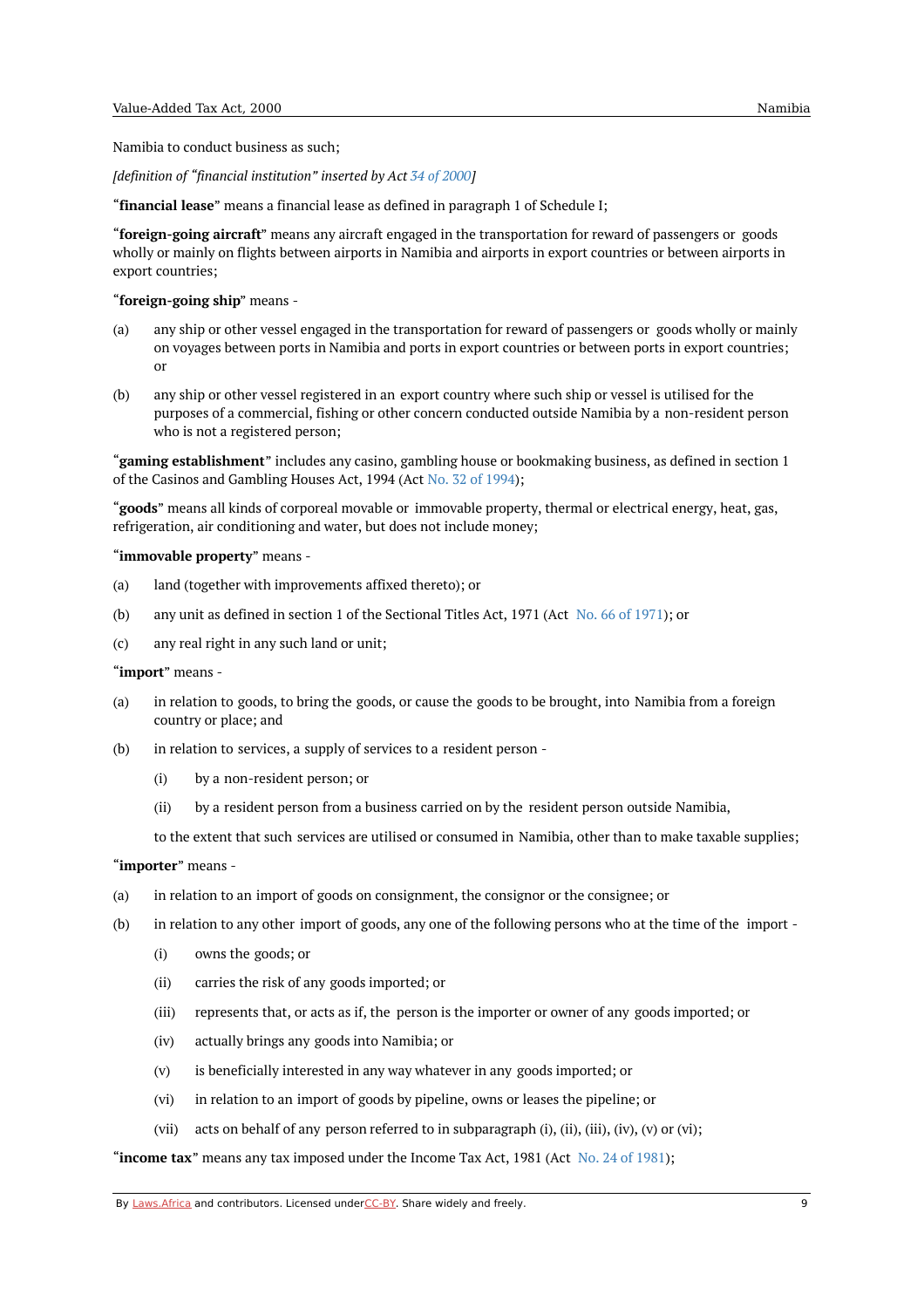"**input tax**", in relation to a registered person, means -

- (a) any tax charged under section  $6(1)(a)$  on a taxable supply to the registered person; and
- (b) any tax charged under section 6(1)(b) on an import of goods by the registered person,

but does not include any penalty imposed under section 66, 67, 68, 69 or 70;

"**invoice**" means any document notifying an obligation to make a payment;

"**lay-by agreement**" means any purchase agreement in respect of movable property whereby -

- (a) the purchase price is payable by at least one additional payment after the payment of a deposit; and
- (b) delivery of the goods takes place at any time after payment of the deposit; and
- $(c)$ ownership of the goods is transferred by delivery;

"**life insurance contract**" means any long-term policy within the meaning of the Long-term Insurance Act, 1998 (Act No. 5 of [1998](https://namiblii.org/akn/na/act/1998/5));

*Idefinition of "life insurance contract" inserted by Act 34 of [2000](https://namiblii.org/akn/na/act/2000/34) and amended by Act 6 of [2002](https://namiblii.org/akn/na/act/2002/6)]* 

"**local authority**" means any municipal council, town council or village council established under the Local Authorities Act, 1992 (Act No. 23 of [1992](https://namiblii.org/akn/na/act/1992/23));

"**Minister**" means the Minister of Finance;

#### "**money**" means -

(a) any coins and notes that are legal tender in [Namibia](https://namiblii.org/akn/na/act/1997/15) under the Bank of Namibia Act, 1997 (Act No. 15 of 1997); or

[The Bank of Namibia Act 8 of [1990](https://namiblii.org/akn/na/act/1990/8) has been replaced by the Bank of Namibia Act 15 of [1997](https://namiblii.org/akn/na/act/1997/15). Section 60(2) of Act 15 of [1977](https://namiblii.org/akn/na/act/1977/15) provides that anything done in terms of a provision of Act  $8$  of [1990](https://namiblii.org/akn/na/act/1990/8) shall be deemed to have been *done in terms of the corresponding provision of Act 15 of [1997](https://namiblii.org/akn/na/act/1997/15).]*

- (b) any coins and notes that are legal tender in any country other than Namibia; or
- (c) any bill of exchange, bank draft, promissory note, postal order or money order; or
- (d) any stamp, form or card that has a moneyvalue and has been sold or issued by the State for the payment of any fiscal charge levied under any law for the benefit of the State Revenue Fund,

except where the coin, note, stamp, form or card is disposed of as a collector's piece, an investment article or an item of numismatic interest;

"**Namibia**" means the Republic of Namibia and, when used in a geographical sense, includes the territorial sea as well as the exclusive economic zone and the continental shelf, over which Namibia exercises sovereign rights in accordance with its internal law and subject to international law, concerning the exploration and exploitation of the natural resources of the sea-bed and its subsoil and the superjacent waters, as defined respectively in sections 2, 4 and 6 of the Territorial Sea and Exclusive Economic Zone of Namibia Act, 1990 (Act No. 3 of [1990](https://namiblii.org/akn/na/act/1990/3));

"**Namibia Post Limited**" means Namibia Post Limited established by section 2(1)(a) of the Posts and Telecommunications Companies Establishment Act, 1992 (Act No. 17 of [1992](https://namiblii.org/akn/na/act/1992/17));

"**non-resident person**" means -

- (a) any person who is not a resident person; or
- (b) any person referred to in paragraph (d) of the definition of " resident person" to the extent that the person is not a resident person in terms of that paragraph;

"**old-age home**" means an institution registered or recognised as such under the applicable laws of Namibia;

"**open market value**", in relation to a supply or import of goods or services, means the open market value thereof determined in terms of section 2;

By [Laws.Africa](https://edit.laws.africa/widgets/pdf-attribution) and contributors. Licensed und[erCC-B](https://edit.laws.africa/widgets/pdf-cc-by)Y. Share widely and freely. 10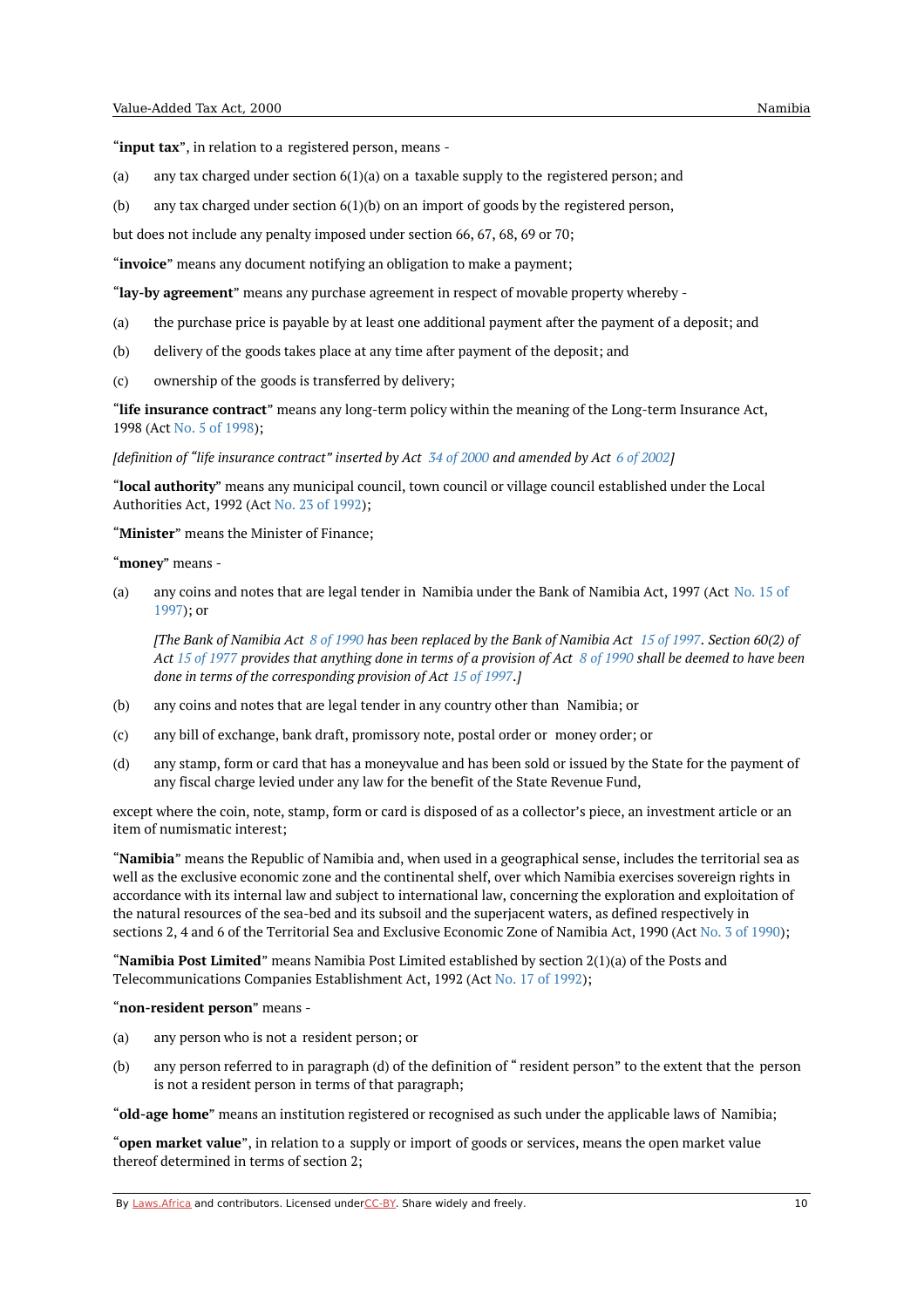"**orphanage**" means an institution registered or recognised as such under the applicable laws of Namibia;

"**output tax**", in relation to a registered person, means the tax charged under section 6 on a taxable supply made by the registered person;

"**person**" includes the State, a regional authority or any local authority, natural person, company, partnership, board or trust;

"**recipient**", in relation to a supply of goods or services, means the person to whom the supply is made;

"**regional authority**" means a regional council [established](https://namiblii.org/akn/na/act/1992/22) under the Regional Councils Act, 1992 (Act No. 22 of 1992);

"**registered person**" means a person who is registered or deemed to be registered under this Act;

"**registering authority**" means any person or body appointed by or under any law of Namibia and charged with the responsibility to issue any licence, permit, certificate, concession or other authorisation under any such law;

"**regulation**" means a regulation made under section 84; "relative", in relation to any natural person, means -

(a) the spouse of that person; or

- (b) any person related to that person or his or her spouse within the third degree of consanguinity; or
- $(c)$ any spouse of any person referred to in paragraph (b),

and for the purposes of this definition, any adopted child shall be deemed to be related to his or her adoptive parent within the first degree of consanguinity;

"**remuneration**" means remuneration as defined in Schedule 2 to the Income Tax Act, [1981](https://namiblii.org/akn/na/act/1981/24) (Act No. 24 of 1981);

"**rental agreement**" means a rental agreement as defined in paragraph 3 of Schedule I;

"**resident person**" means -

- (a) the State, a regional authority or any local authority in Namibia; or
- (b) any natural person ordinarily resident in Namibia; or
- $(c)$ any company, partnership, board or trust which is formed or established under the laws of Namibia or which is managed and controlled in Namibia; or
- (d) any other person to the extent that such person carries on in Namibia any taxable or other activity and has a fixed place in Namibia relating to such activity;

"**returnable container**" means any container belonging to a class of containers in relation to which, at the time of delivery of the contents thereof, ownership of that container is not transferred to the recipient of the contents and a specifically identified amount is usually charged as a deposit by the supplier of the contents upon the express undertaking of the supplier that upon the return of that container such deposit will be refunded or allowed as a credit to such recipient or any other person returning such container;

"**sale**" means an agreement of purchase and sale, and includes any other transaction or act whereby, or in consequence of which, ownership of goods passes or is to pass from one person to another;

"**services**" means anything that is not goods or money, and includes any incorporeal movable property other than shares in a company or an interest held by any member in a partnership or close corporation;

#### *[definition of "services" inserted by Act 34 of [2000](https://namiblii.org/akn/na/act/2000/34)]*

"**short-term insurance contract**" means any contract and the renewal of such contract of insurance or guarantee against loss, damage, injury or risk of any kind, whether pursuant to any contract or law, and includes reinsurance, but does not include a life insurance contract;

"**short-term insurer**" means a short-term insurer within the meaning of the Short-term Insurance Act, 1998 (Act No. 4 of [1998](https://namiblii.org/akn/na/act/1998/4));

By [Laws.Africa](https://edit.laws.africa/widgets/pdf-attribution) and contributors. Licensed und[erCC-B](https://edit.laws.africa/widgets/pdf-cc-by)Y. Share widely and freely. 11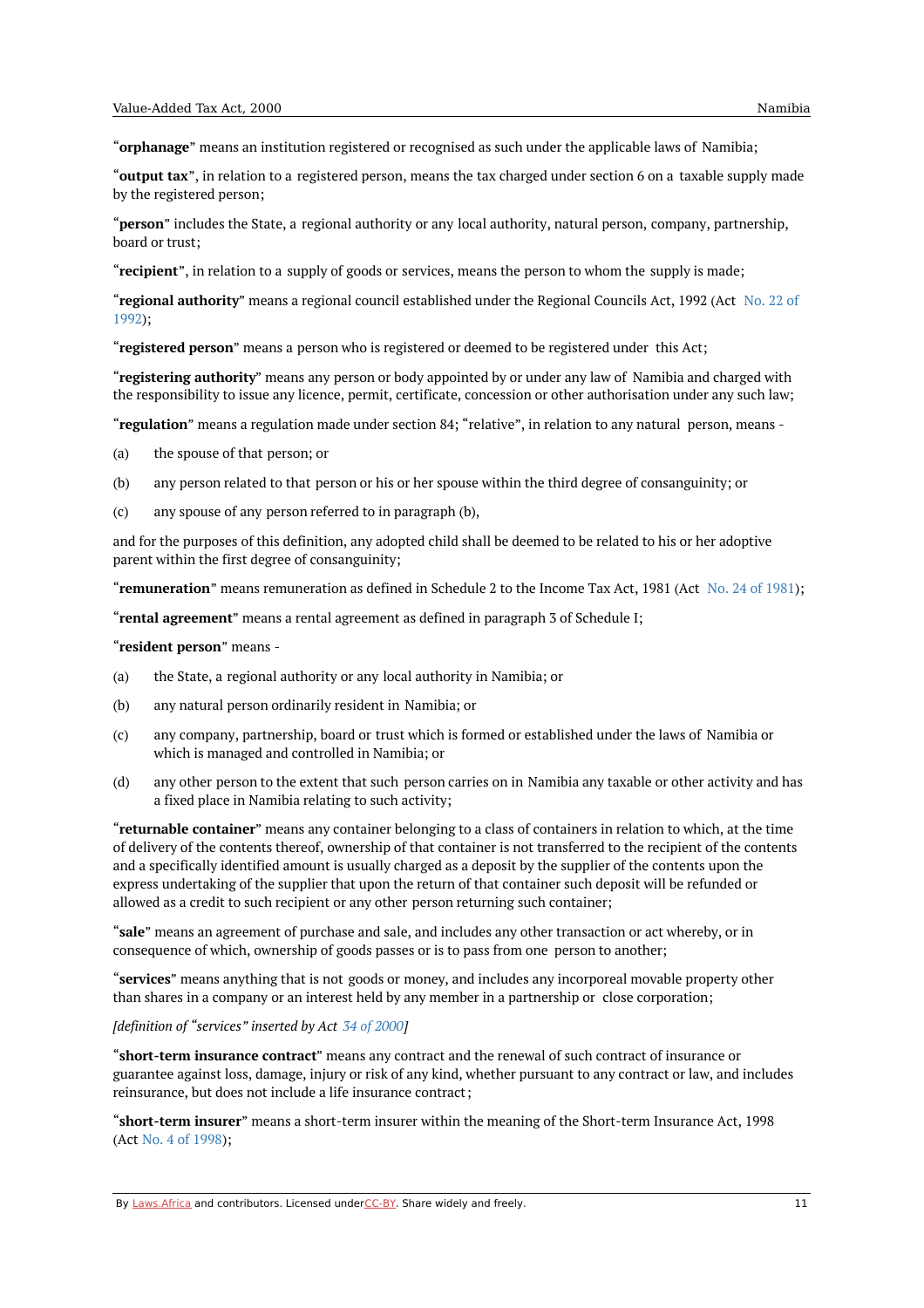"**supplier**", in relation to a supply of goods or services, means the person making the supply;

"**supply**" means a supply of goods or a supply of services referred to in section 3, and "supply of goods" and "supply of services" shall have a corresponding meaning;

"**tax**" or "VAT" means the tax chargeable under this Act, and includes any amount deemed to be tax for the purposes of this Act;

"**taxable activity**" means a taxable activity as defined in section 4(1);

"**taxable supply**" means any supply of goods or services in the course or furtherance of a taxable activity, other than an exempt supply;

"**taxation officer**" means -

- (a) the Commissioner; or
- (b) any person employed in the directorate of -
	- (i) Inland Revenue; or
	- $(iii)$ Customs and Excise; or
- (c) any member of the Namibian Police Force; or
- $(d)$ any employee of Namibia Post Limited acting on behalf of the Commissioner for Customs and Excise in terms of section 14(5) of this Act,

carrying out the provisions of this Act;

"**tax credit note**" means a document provided as required by section 22(1);

"**tax debit note**" means a document provided as required by section 22(3);

"**tax fraction**" means the fraction calculated in accordance with the formula -

 $r/(100 + r)$ ,

in which formula "r" is the rate of tax applicable under section  $6(1)$ ;

"**tax invoice**" means a document provided as required by section 21;

"**tax period**", in relation to a registered person, means the period determined under section 23;

"**this Act**" includes the regulations made thereunder;

"**tour operator**" means any person whose supply mainly consists of package holiday tours with all arrangements made at an inclusive package price;

*[definition of "tour operator" inserted by Act 34 of [2000](https://namiblii.org/akn/na/act/2000/34)]*

"**trust**" means any relationship where property is under the control or management of a trustee;

"**trustee**" includes -

- (a) any executor, administrator, tutor or curator; or
- (b) any receiver as defined in section 37(1); or
- (c) any person having or taking on the administration or control of property subject to another person having a beneficial interest in the property; or
- (d) any person acting in a fiduciary capacity; or
- (e) any person having possession, control or management of the property of a person under a legal disability; or
- (f) any person who manages assets under a private foundation or other similar arrangement;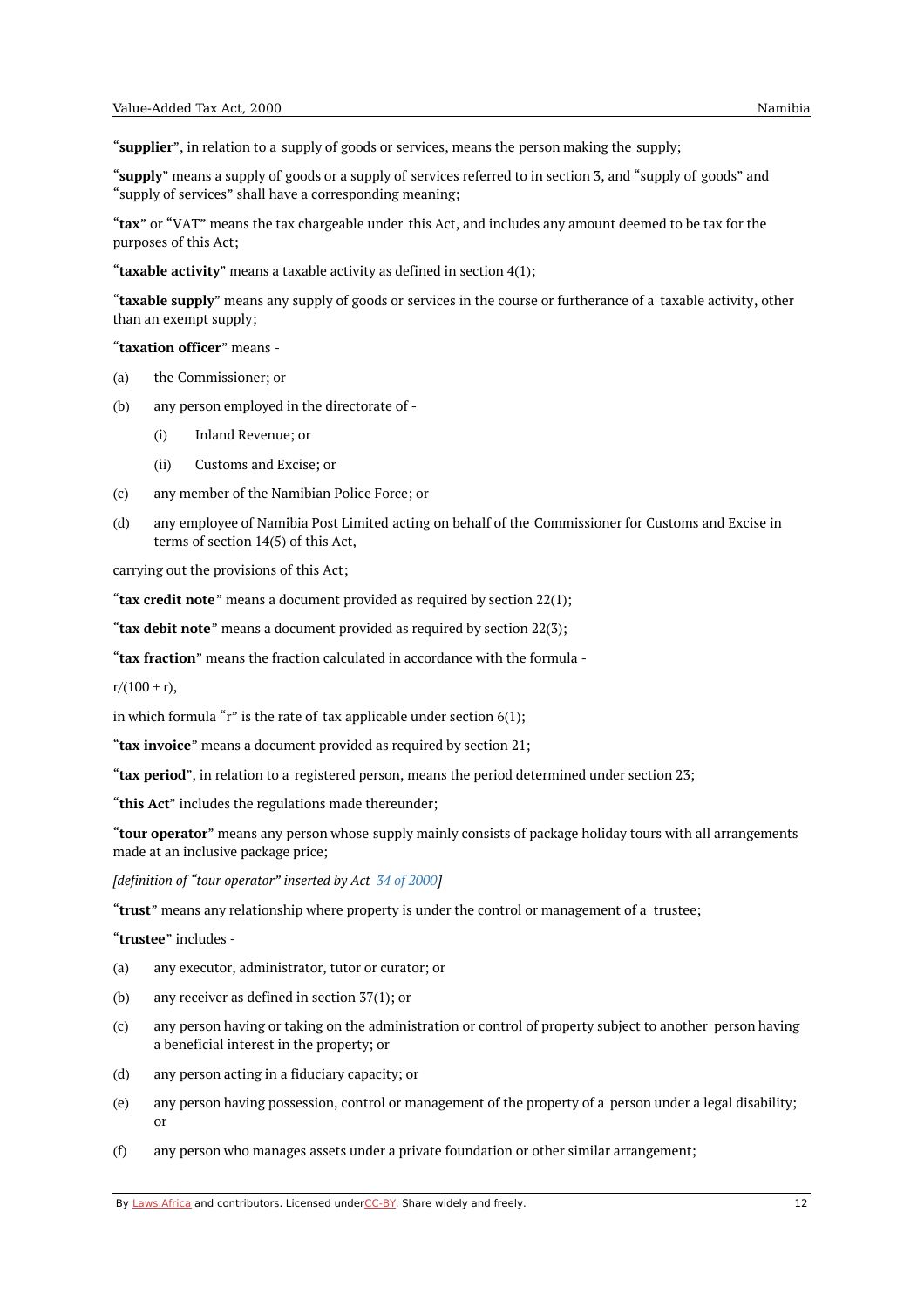"**unconditional gift**" means a payment voluntarily made to any association not for gain for the carrying on or the carrying out of the purposes of that association and in respect of which no identifiable direct valuable benefit arises or may arise in the form of a supply of goods or services to the person making that payment or in the form of a supply of goods or services to any other person who is a connected person in relation to the person making the payment;

*[definition of "unconditional gift" amended by Act 34 of [2000](https://namiblii.org/akn/na/act/2000/34)]*

"**used goods**" means any inanimate goods (including vehicles but excluding animals) which were previously owned;

[definition of "used goods" amended by Act  $34$  of [2000](https://namiblii.org/akn/na/act/2000/34) and Act 2 of [2007](https://namiblii.org/akn/na/act/2007/2); not all of the changes are indicated by *amendment markings]*

"**value**" (other than "cash value" or "open market value") means -

- (a) in relation to a supply of goods or services, the value thereof determined in terms of section 8; and
- (b) in relation to an import of goods or services, the value thereof determined in terms of section 12.

# <span id="page-12-0"></span>**2. Open market value**

(1) In this section -

> "similar import", in relation to an import of goods or services, means any other import of goods or services that, in respect of the characteristics, quality, quantity, functional components, materials and reputation of the first-mentioned goods or services, is the same as, or closely or substantially resembles, that import of goods or services;

"similar supply", in relation to a supply of goods or services, means any other supply of goods or services that, in respect of the characteristics, quality, quantity, functional components, materials and reputation of the first-mentioned goods or services, is the same as, or closely or substantially resembles, that supply of goods or services.

- (2) For the purposes of this Act, the open market value of any supply or import of goods or services at any date shall be the consideration in money which that supply or import, as the case may be, would generally fetch if supplied or imported in similar circumstances at that date in Namibia, being a supply or import freely offered and made between persons who are not connected persons.
- (3) Where the open market value of any supply or import of goods or services at any date cannot be determined under subsection (2), the open market value shall be the consideration in money which a similar supply or a similar import, as the case may be, would generally fetch if supplied or imported in similar circumstances at that date in Namibia, being a supply or import freely offered and made between persons who are not connected persons.
- (4) Where the open market value of any supply or import of goods or services cannot be determined under subsection (2) or (3), the open market value shall be determined in accordance with any method approved by the Commissioner which provides a sufficiently objective approximation of the consideration in money which could be obtained for that supply or import had the supply or import been freely offered and made between persons who are not connected persons.
- (5) For the purposes of this Act, the open market value of any consideration, not being consideration in money, for a supply or import of goods or services shall be determined in the same manner, with any necessary modifications, as the open market value of any supply or import of goods or services is determined in terms of the preceding provisions of this section.
- $(6)$ The open market value of any supply or import of goods or services shall be determined at the time of the supply or import as determined under this Act.

# <span id="page-12-1"></span>**3. Supply**

By [Laws.Africa](https://edit.laws.africa/widgets/pdf-attribution) and contributors. Licensed und[erCC-B](https://edit.laws.africa/widgets/pdf-cc-by)Y. Share widely and freely. 13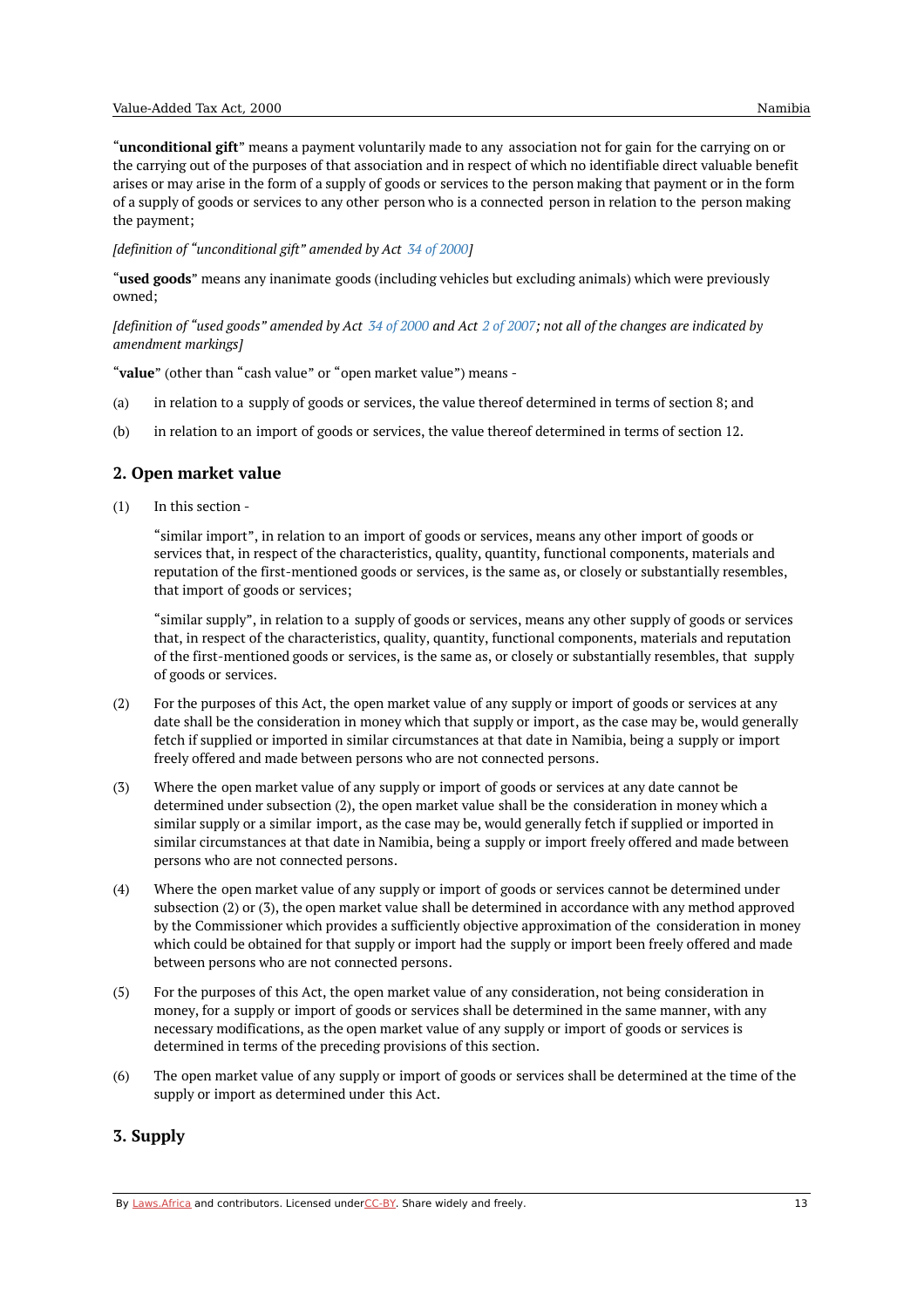- (1) Subject to this Act -
	- (a) any -
		- (i) sale of goods; or
		- (ii) grant of the use or right to use any goods (whether with or without a driver, pilot, crew or operator) under any rental agreement, credit agreement, freight contract, agreement for charter or any other agreement under which such use or right to use is granted; or
		- (iii) transfer or provision of thermal or electrical energy, heat, gas, refrigeration, air conditioning or water,

shall be a supply of goods; and

- (b) anything done which is not a supply of goods or money, including -
	- (i) the granting, assignment, cessation or surrender of any right; or
	- (ii) making available any facility or advantage; or
	- (iii) refraining from or tolerating any activity, shall be a supply of services.
- (2) The disposition of a taxable activity as a going concern, or a part of the taxable activity that is capable of separate operation, shall be deemed to be a supply of goods made in the course or furtherance of that taxable activity.
- (3) For the purposes of subsection (2), a taxable activity, or a part of a taxable activity that is capable of separate operation, is disposed of as a going concern where -
	- (a) all the goods and services necessary for the continued operation of that taxable activity, or that part of a taxable activity, are supplied to the transferee; and
	- (b) the transferor carries on or is carrying on that taxable activity, or that part of a taxable activity, up to the time of its transfer to the transferee.
- (4) A supply of goods for either goods or services shall be deemed to be a supply of goods.
- (5) A supply of services for either goods or services shall be deemed to be a supply of services.
- (a) (6) Subject to section 17(12), the application by a registered person of goods or services acquired for use in a taxable activity to a different use (including the provision of goods or services to an employee for personal use) shall be deemed to be a supply of those goods or services by the registered person in the course or furtherance of that taxable activity, but only if the registered person has been allowed a deduction for input tax in respect of those goods or services.

*[paragraph (a) amended by Act 34 of [2000](https://namiblii.org/akn/na/act/2000/34) and Act 6 of [2002](https://namiblii.org/akn/na/act/2002/6)]*

(b) The application by a registered person of goods or services acquired for the making of an exempt supply to the making of a taxable supply shall be deemed to be a taxable supply of those goods or services to the registered person at a value determined in accordance with section 8(4).

*[paragraph (b) amended by Act 34 of [2000](https://namiblii.org/akn/na/act/2000/34)]*

- (7) Where any goods are repossessed under a credit agreement, the repossession shall be deemed to be a supply of the goods by the debtor under the credit agreement to the person exercising the right of repossession, and where such debtor is a registered person the supply shall be deemed to be made in the course or furtherance of the debtor's taxable activity unless such goods did not form part of the assets held or used by the debtor in connection with the taxable activity.
- (8) Where a lay-by agreement is cancelled or terminates and the seller retains any amount paid by the purchaser or recovers any amount owing by the purchaser under such agreement, the cancellation or termination shall be deemed to be a supply of services by the seller in respect of such agreement.
- (9) Where a registered person receives a payment of a claim or is otherwise indemnified under a short-term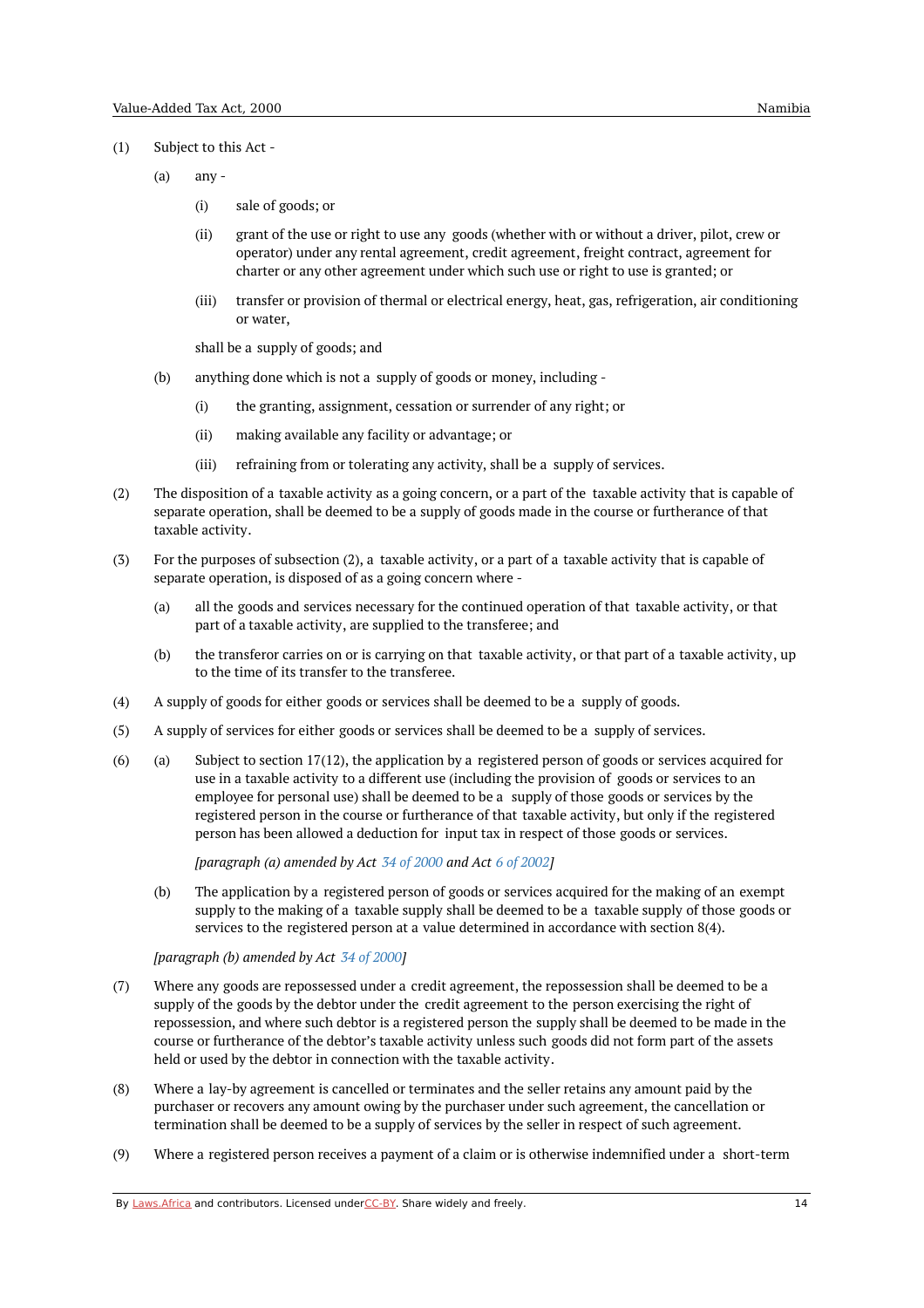insurance contract for a loss incurred in connection with the conduct of a taxable activity, the receipt of such payment or indemnification shall be deemed to be a supply of services by the registered person in the course or furtherance of a taxable activity, but with respect to a short-term insurance contract, only if the supply of that short-term insurance contract was taxable under section 6(1) (other than a supply charged with tax at the rate of zero per cent under section 9): Provided that this subsection shall not apply in respect of any payment received by a registered person under a short-term insurance contract, to the extent that such payment relates to the total reinstatement of goods, stolen or damaged beyond economic repair, in respect of the acquisition of which by the registered person a deduction for input tax under section 18(1) was denied in terms of section 19(2), or would have been denied had those sections been applicable before the date of commencement of this Act.

*[subsection (9) amended by Act 6 of [2002](https://namiblii.org/akn/na/act/2002/6)]*

- (10) A bet placed by a person with another person operating a gaming establishment shall be deemed to be a supply of services by the person operating the gaming establishment to the first-mentioned person.
- (11) Where any registered person in carrying on a taxable activity in Namibia transfers goods or provides any services to, or for the purposes of, a branch or main business outside Namibia that comes within section 4(1)(iii), such transfer or provision shall be deemed to be a supply of goods or services, as the case may be, by the registered person in the course or furtherance of that taxable activity.
- (12) A supply of services incidental to a supply of goods shall form part of the supply of goods.
- (13) A supply of goods incidental to a supply of services shall form part of the supply of services.
- (14) A supply or import of services incidental to an import of goods shall form part of the import of goods.
- (15) Regulations made under section 84 may provide that a supply of goods and services shall be a supply of goods or a supply of services.
- (16) Where a supply consists both of a supply that is charged with tax at a positive rate and
	- (a) a supply that is charged with tax at the rate of zero per cent; or
	- (b) a supply that is charged with tax at a different positive rate, each part of the supply shall be deemed to be a separate supply.
- (17) A supply of services by an employee to an employer by reason of employment shall be deemed not to be a supply for the purposes of this Act.
- (18) The provision of goods on consignment and the transfer of goods to a person in a representative capacity shall be deemed not to be a supply for the purposes of this Act.
- (19) Where a registered person supplies goods or services and a deduction for input tax paid on the acquisition of such goods or services was denied, the supply by the registered person shall be deemed to be a supply of goods or services made otherwise than in the course or furtherance of a taxable activity: Provided that this subsection shall not apply where section 16(3) applies.

*[subsection (19) amended by Act 34 of [2000](https://namiblii.org/akn/na/act/2000/34)]*

- (20) Subject to subsection (21), where
	- (a) the disposition of a taxable activity (including a disposition of a part of a taxable activity that is capable of separate operation) by a registered person is a supply of goods under subsection (2); and
	- (b) that supply was charged with tax at the rate of zero per cent under paragraph 2(q) of Schedule III; and
	- (c) the goods or services comprising the taxable activity were acquired by the recipient in whole or in part for a purpose other than for consumption, use or supply in the course of making taxable supplies,

the acquisition of the taxable activity shall be deemed to be a supply by the recipient in the course or furtherance of a taxable activity carried on by the recipient to the extent that the goods or services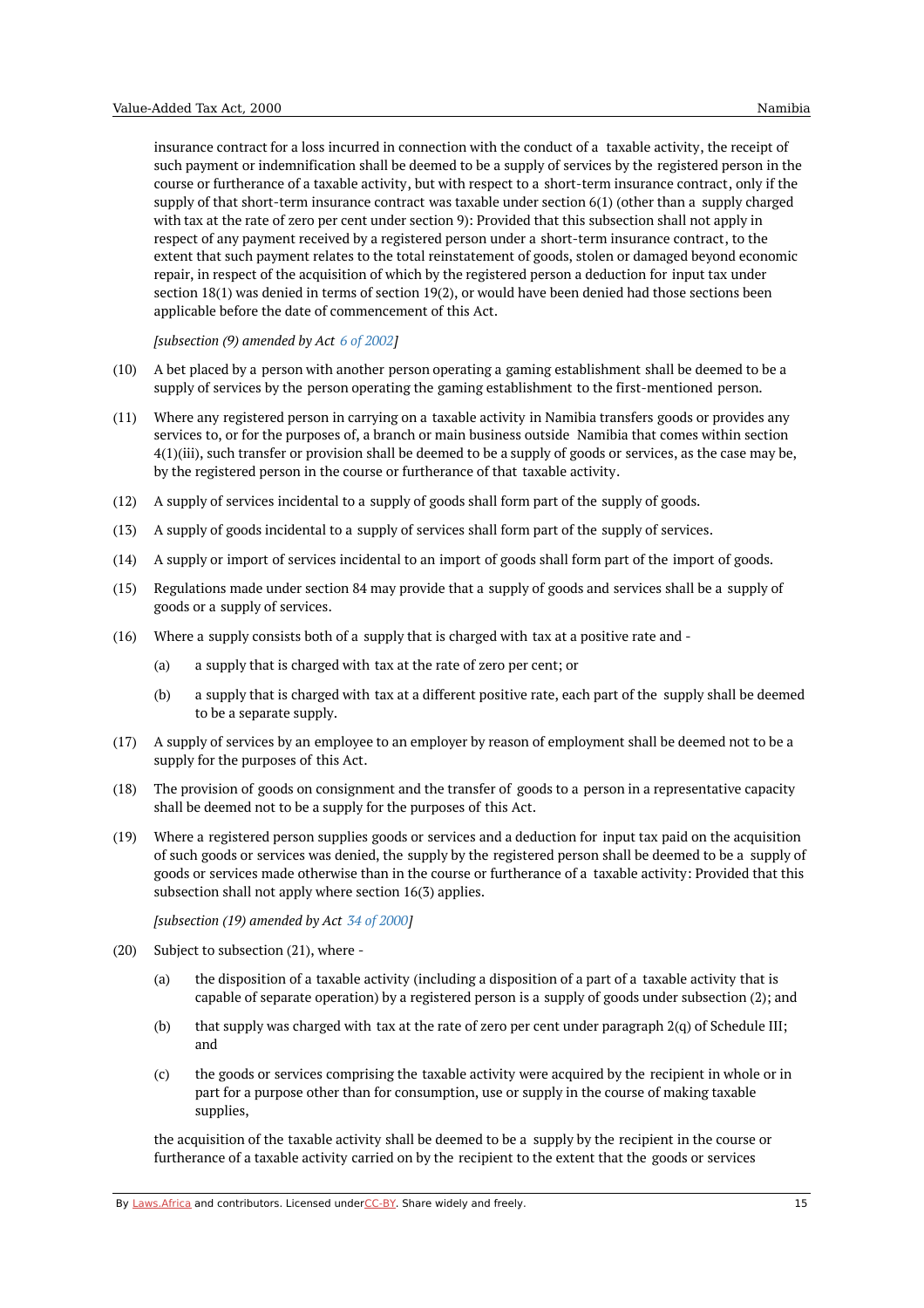comprising the taxable activity were acquired for a purpose other than consumption, use or supply in the course of making taxable supplies.

- (21) Subsection (20) shall not apply where that part of the taxable activity referred to in paragraph (c) of that subsection is less than 10 per cent of the total taxable activity.
- (22) Where any right to receive goods or services to the extent of a monetary value stated on any token, voucher or stamp (other than a postage stamp as defined in section 1 of the Posts and Telecommunications Act, 1992 (Act No. 19 of [1992](https://namiblii.org/akn/na/act/1992/19))) is granted for a consideration in money, the issuance of such token, voucher or stamp shall be deemed not to be a supply, except to the extent (if any) that such consideration exceeds that monetary value.

*[There is an extra closing bracket after the phrase "(Act No. 19 of [1992](https://namiblii.org/akn/na/act/1992/19))".]*

- (23) Subject to subsection (24), the removal of any goods from an export processing zone by any person shall be deemed to be a supply of those goods by such person in the course or furtherance of a taxable activity carried on by such person in Namibia.
- (24) Subsection (23) shall not apply to the removal of goods from an export processing zone in Namibia where -
	- (a) the goods are in transit to another export processing zone in Namibia; or
	- (b) the goods are temporarily removed from, or have temporarily been in, the export processing zone.
- (25) The payment of a subsidy, grant or bursary by any person shall be deemed not to be a supply for the purposes of this Act.

*[subsection (25) amended by Act 6 of [2002](https://namiblii.org/akn/na/act/2002/6)]*

- (26) *[subsection (26) substituted by Act 34 of [2000](https://namiblii.org/akn/na/act/2000/34) and deleted by Act 2 of [2006\]](https://namiblii.org/akn/na/act/2006/2)*
- (27) For the purposes of this Act, where an importation of goods is deemed to have been made by an agent in the circumstances contemplated in subsection (4) of section 46A such agent is deemed to make a supply of goods to the recipient of the supply by the principal as contemplated in paragraph (c) of that subsection.

*[subsection (27) inserted by Act 4 of [2010](https://namiblii.org/akn/na/act/2010/4)]*

#### <span id="page-15-0"></span>**4. Taxable activity**

- (1) For the purposes of this Act "taxable activity" means -
	- (a) any activity which is carried on continuously or regularly by any person in Namibia or partly in Namibia, whether or not for a pecuniary profit, that involves or is intended to involve, in whole or in part, the supply of goods or services to any other person for consideration; or /
	- (b) without limiting the generality of paragraph (a), any activity of a local authority or an unincorporated association or body that involves, in whole or in part, the supply of goods or services for consideration,

but does not include -

- (i) any activity carried on by a natural person essentially as a private recreational pursuit or hobby or any activity carried on by a person other than a natural person which would, if carried on by a natural person, be carried on essentially as a private recreational pursuit or hobby; or
- (ii) any activity to the extent that the activity involves the making of exempt supplies; or
- (iii) any activity carried on from any branch or main business permanently located on premises outside Namibia where -
	- (aa) the branch or main business can be separately identified; and
	- (bb) an independent system-of accounting is maintained in respect of the branch or main business; or

By [Laws.Africa](https://edit.laws.africa/widgets/pdf-attribution) and contributors. Licensed und[erCC-B](https://edit.laws.africa/widgets/pdf-cc-by)Y. Share widely and freely. 16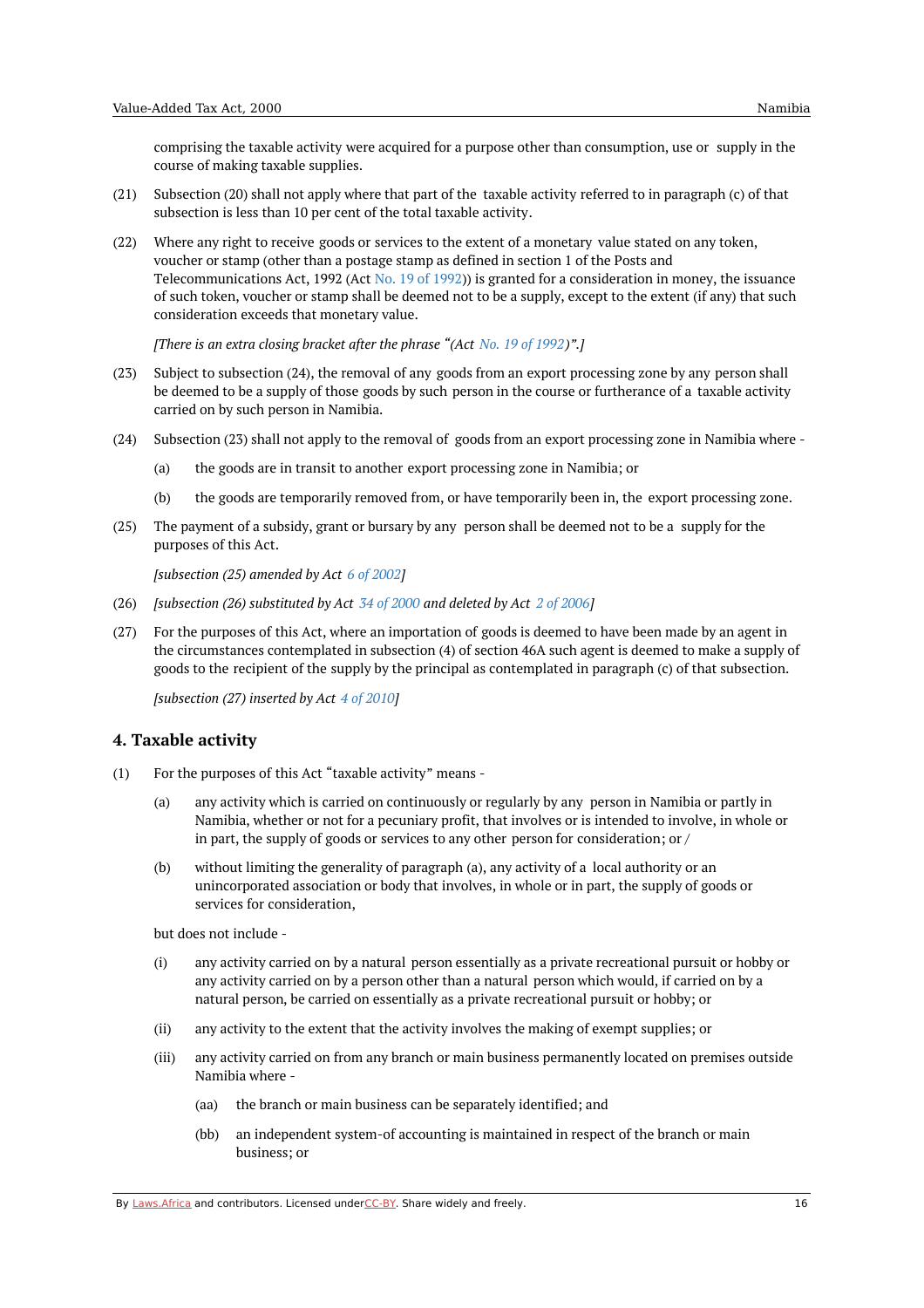- (iv) the registration of, or issuing of a licence in relation to, any goods or activities by a registering authority; or
- (v) the levying of taxes or levies by the State or a regional authority or local authority under any Act of Parliament; or

*[paragraph (v) amended by Act 6 of [2006](https://namiblii.org/akn/na/act/2006/6)]*

(vi) any activity conducted by the State.

[paragraph (vi) inserted by Act 34 of [2000](https://namiblii.org/akn/na/act/2000/34), with the accompanying addition of "or" after subparagraph (v)]

- (2) Anything done in connection with the commencement or termination of a taxable activity shall be deemed to be carried out in the course or furtherance of that taxable activity.
- (3) Subject to subsection (4), a supply is made for consideration if the supplier directly or indirectly receives any payment for the supply from the recipient or any other person, including any payment wholly or partly in money or kind.
- (4) A supply made for consideration includes -
	- (a) a supply made between connected persons for no consideration; or
	- (b) a supply of goods for use only as trade samples; or
	- (c) a supply referred to in section  $3(6)$ ,  $(11)$ ,  $(20)$  or  $(23)$ .
- (5) In this section "licence", in relation to a registering authority, includes any permit, certificate, concession or other authorisation issued under any law of Namibia by the registering authority.

#### <span id="page-16-0"></span>**5. Act to bind State**

<span id="page-16-1"></span>This Act shall bind the State.

# **Part II – IMPOSITION OF VALUE-ADDED TAX**

#### <span id="page-16-2"></span>**6. Imposition of value-added tax**

- (1) Subject to this Act, there shall be levied and paid, for the benefit of the State Revenue Fund, a tax (to be known as the value-added tax) -
	- (a) on every taxable supply by a registered person; and
	- (b) on every import of goods or import of services, other than an exempt import, calculated at the rate of 15 per cent on the value of the supply or import.

*[subsection (1) substituted by Act 6 of [2002](https://namiblii.org/akn/na/act/2002/6)]*

- (2) Except as otherwise provided in this Act, the tax payable under subsection (1) shall -
	- (a) in the case of a supply to which subsection  $(1)(a)$  applies, be accounted for by the registered person making the supply; or
	- (b) in the case of an import of goods, be paid by the importer; or
	- (c) in the case of an import of services, be paid by the recipient of the services.
- (3) An activity chargeable with tax under both paragraphs (a) and (b) of subsection (1) shall be deemed to be a supply chargeable under paragraph (a) of that subsection.
- (4) Subsection (1)(a) shall not apply to a taxable supply of goods or services within an export processing zone by an export processing zone enterprise of a person or an export processing zone management company to the extent prescribed by the Minister by regulation.

By [Laws.Africa](https://edit.laws.africa/widgets/pdf-attribution) and contributors. Licensed und[erCC-B](https://edit.laws.africa/widgets/pdf-cc-by)Y. Share widely and freely. 17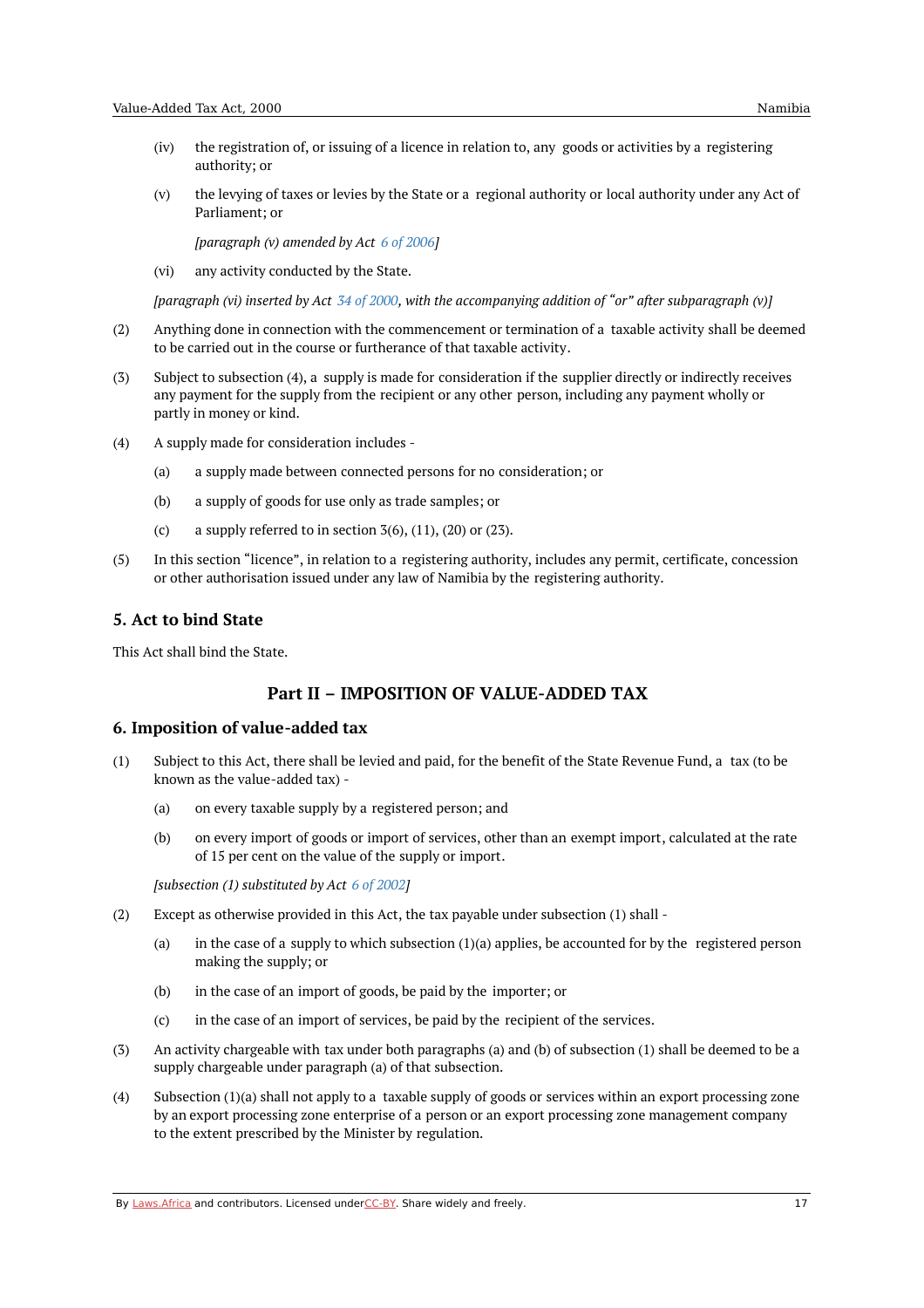# **Part III – PROVISIONS RELATING TO SUPPLIES**

# <span id="page-17-1"></span><span id="page-17-0"></span>**7. Time of supply**

- (1) For the purposes of this Act, a supply of goods or services shall, except as otherwise provided in this section, be deemed to take place at the time an invoice in respect of that supply is issued by the supplier or the time any payment in respect of that supply is received, whichever is the earlier.
- (2) Subject to subsection (3), where the supplier and the recipient are connected persons, a supply of goods or services shall be deemed to take place -
	- (a) in the case of a supply of goods which are to be removed, at the time of the removal; and
	- (b) in the case of a supply of goods which are not to be removed, at the time when the goods are made available to the recipient; and
	- (c) in the case of a supply of any services, at the time the services are performed; and
	- (d) in the case of management or other similar services, at the end of each calendar month.
- (3) Subsection (2)(a), (b) and (c) shall not apply to a supply of goods or services between connected persons to the extent that an invoice is issued in respect of that supply or any payment is received in respect of that supply on or before the earlier of -
	- (a) the day on which the return is furnished for the tax period during which that supply would, but for this subsection, have been made; or
	- (b) the last day prescribed by this Act for furnishing the return for the tax period during which that supply would, but for this subsection, have been made.
- (4) Except as otherwise provided in subsection (5), a supply of goods under a credit agreement shall be deemed to take place at the time the goods are delivered or the time any payment in respect of that supply is received, whichever is the earlier.
- (5) A supply subject to section 13 of the Credit Agreements Act, 1980 (Act No. 75 of [1980](https://namiblii.org/akn/na/act/1980/75)), shall be deemed to take place at the beginning of the day following the last day on which the credit receiver may exercise the right under the said Act to terminate the agreement.
- (6) A supply under a lay-by agreement shall be deemed to take place at the time the goods are delivered to the purchaser.
- (7) A supply of goods or services referred to in section 3(6) shall be deemed to take place at the time the goods or services are applied to a different use.
- (8) A supply of goods referred to in section 3(7) shall be deemed to take place at the time the goods are repossessed or, where the debtor may under any law be reinstated in his or her rights and obligations under the credit agreement, the day after the last day of any period during which the debtor may under such law be so reinstated.
- (9) A supply of services referred to in section 3(8) shall be deemed to take place at the time the seller obtains the right to retain any amount paid by the purchaser or the time the seller recovers any amount owing by the purchaser under the lay-by agreement, as the case may be.
- $(10)$ A supply for a consideration in money received by the supplier by means of any machine, meter or other device operated by a coin, note or token shall be deemed to take place at the time any such coin, note or token is taken from that machine, meter or other device by or on behalf of the supplier.
- (11) A supply of goods or services referred to in section 3(11) by a registered person shall be deemed to take place at the time the goods are delivered to, or the services are performed for, such branch or main business outside Namibia, as the case may be.
- (12) Goods supplied under a rental agreement or services supplied under any agreement (including a shortterm insurance contract) which provides for periodic payments shall be deemed to be successively

By [Laws.Africa](https://edit.laws.africa/widgets/pdf-attribution) and contributors. Licensed und[erCC-B](https://edit.laws.africa/widgets/pdf-cc-by)Y. Share widely and freely. 18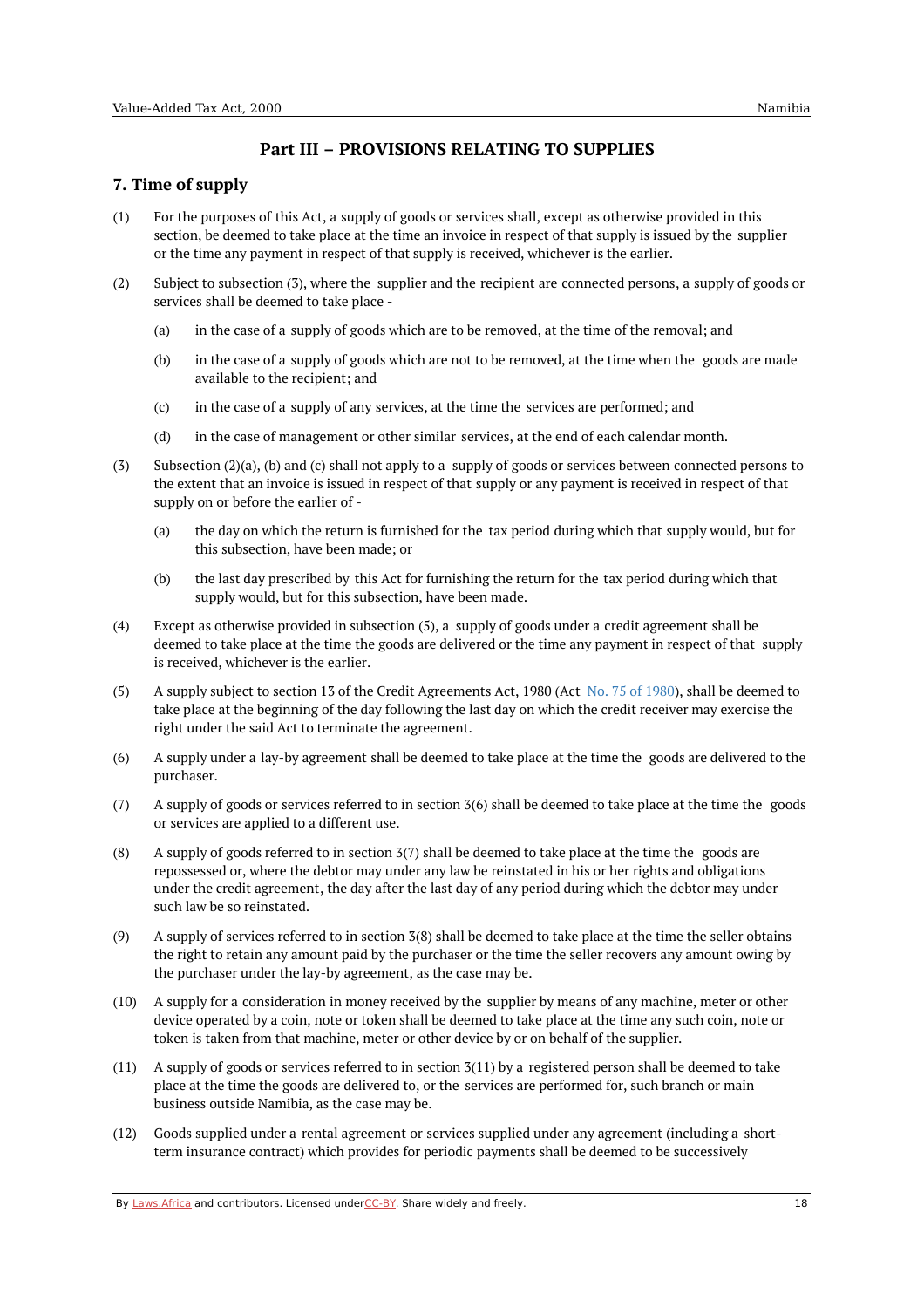supplied for successive parts of the period of the agreement, and each of the successive supplies shall be deemed to take place at the time a payment becomes due or is received, whichever is the earlier.

#### (13) Where -

- (a) any goods referred to in section  $3(1)(a)(iii)$  are supplied; or
- $(h)$ any goods or services are supplied directly in the construction, major reconstruction, manufacture or extension of a building or engineering work and the consideration becomes due and payable in instalments or periodically,

the goods or services shall be deemed to be successively supplied for each period to which a payment for the goods or services relates and each successive supply shall be deemed to take place at the time payment in respect of the supply becomes due or is received or any invoice relating only to that payment is issued, whichever is the earlier.

- (14) A supply referred to in section 3(20) shall be deemed to take place at the time of the disposition of the supply under section 3(2) to which it relates.
- (15) To the extent that the issuance of a token, voucher or stamp is a supply under section 3(22), the supply shall be deemed to take place at the time the token, voucher or stamp is issued.
- (16) A supply referred to in section 3(23) shall be deemed to take place at the time the goods are removed from the export processing zone.
- (17) A supply under a short-term insurance contract shall be deemed to take place at the time payment for the supply is received from the recipient or, where the short-term insurance contract is arranged by an [intermediary,](https://namiblii.org/akn/na/act/1998/4) at the time the intermediary is in terms of the Short-term Insurance Act, 1998 (Act No. 4 of 1998), or any regulation made thereunder, required to pay the amount to the supplier.
- (18) Where goods consisting of immovable property are supplied under a sale, that supply shall be deemed to take place on -
	- (a) the date of registration of the transfer of such property in a deeds registry; or
	- (b) the date on which any payment is made in respect of the consideration for that supply,

whichever date is earlier.

*[subsection (18) inserted by Act 12 of [2004](https://namiblii.org/akn/na/act/2004/12)]*

(19) Where a supply of goods is deemed to be made as contemplated in section 3(27), that supply is deemed to take place at the time the tax payable on importation of the goods is paid by the agent.

*[subsection (19) inserted by Act 4 of [2010](https://namiblii.org/akn/na/act/2010/4)]*

#### <span id="page-18-0"></span>**8. Value of supply**

- (1) For the purposes of this Act, the value of any supply of goods or services shall, except as otherwise provided in this section or any regulation contemplated in subsection (5), be the amount of the consideration for that supply.
- $(2)$ Where a portion of the price of a supply represents tax imposed under this Act that is not accounted for separately, the value of the supply shall be that price reduced by an amount equal to the tax fraction multiplied by that price.
- (3) Where a supply is made by a registered person for no consideration or for a consideration in money that is less than the open market value of that supply and in respect of that supply -
	- (a) the recipient is an association not for gain, the value of the supply shall be the amount of such consideration; or
	- (b) the recipient and supplier are connected persons, the value of the supply shall -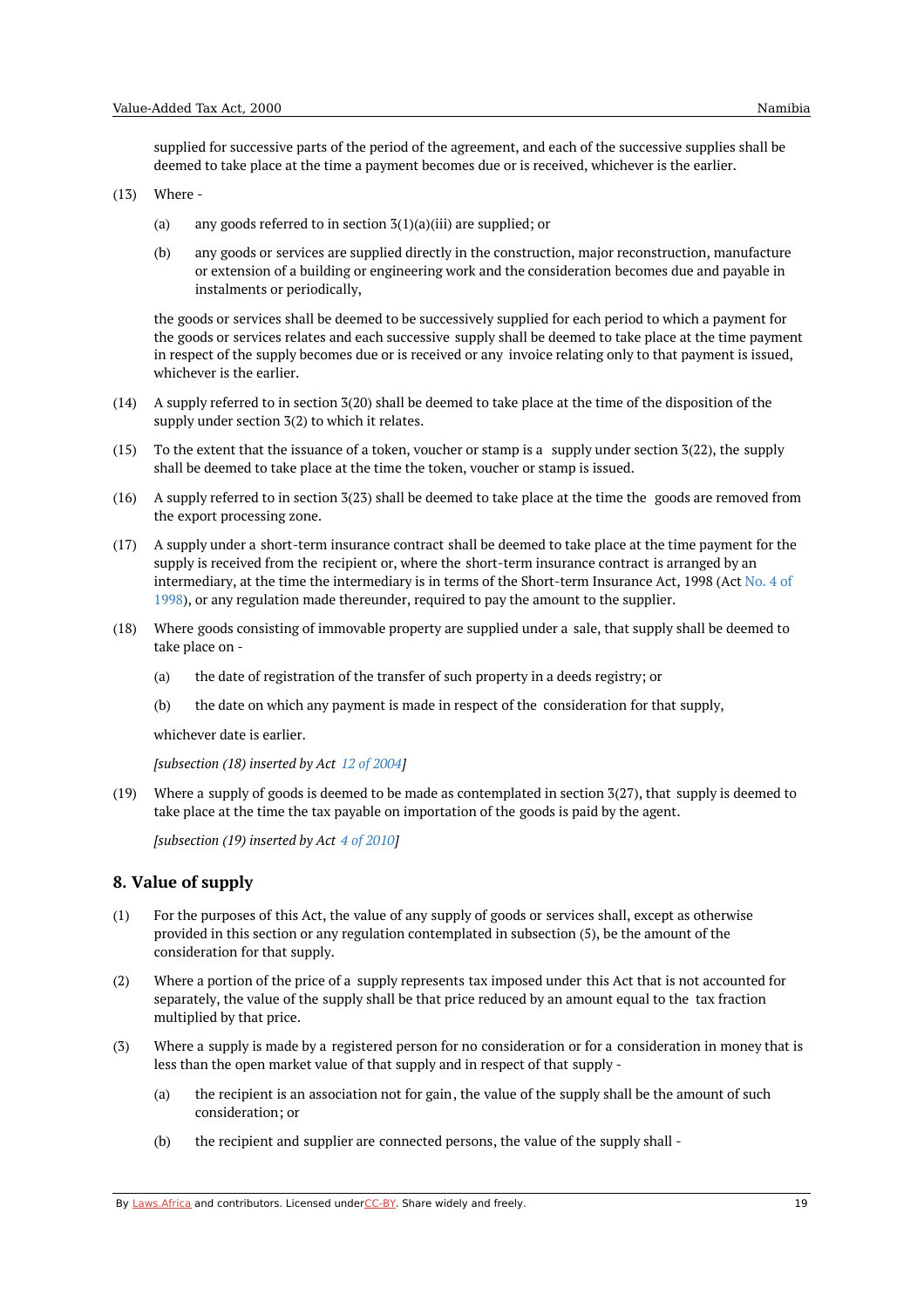- (i) if the recipient is a registered person, be the amount of such consideration; or
- (ii) if the recipient is not a registered person, be the open market value of that supply.

*[subsection (3) substituted by Act 34 of [2000](https://namiblii.org/akn/na/act/2000/34) and amended by Act 6 of [2002](https://namiblii.org/akn/na/act/2002/6)]*

- (4) Where a registered person makes a supply of goods or services referred to in section 3(6), the value of the supply shall be the lesser of -
	- (a) the consideration paid or payable by the registered person for those goods or services; or
	- (b) the open market value of that supply.
- (5) The Minister may by regulation prescribe rules to determine the value of a supply contemplated in subsection (4) where the registered person applies less than the entire goods or services to a different use.
- (6) The value of a supply of goods under a credit agreement shall be the cash value of that supply.
- (7) Where a debtor makes a supply of goods by reason of the repossession of those goods from the debtor under a credit agreement, the value of the supply shall be an amount equal to the balance of the cash value of the supply of those goods to the debtor that has not been recovered at the time of the supply.
- (8) For purposes of subsection (7), the balance of the cash value of a supply shall be the amount remaining after deducting from the cash value so much of the sum of the payments made by the debtor under the credit agreement as, on the basis of an apportionment in accordance with the rights and obligations of the parties to the said agreement, may properly be regarded as having been made in respect of the cash value of that supply.
- (9) The value of a supply of services referred to in section 3(8) shall be an amount equal to the amount referred to in that section that is retained or recoverable.
- (10) Where the grant of any right to receive goods or services to the extent of a monetary value stated on any token, voucher or stamp is a supply under section 3(22), the value of the supply shall be an amount equal to the amount by which the consideration exceeds the monetary value of such token, voucher or stamp.
- (11) Where any token, voucher or stamp is issued by a registered person for no consideration and the holder thereof is entitled on surrender thereof to another person, being a supplier of goods or services, to a discount on the price of goods or services supplied to the holder, the value of the supply of such goods or services by the supplier shall include the monetary value stated on such token, voucher or stamp, reduced by an amount equal to the tax fraction of such monetary value if the token, voucher or stamp is surrendered for a taxable supply.
- (12) For the purposes of subsection (11), such monetary value shall be inclusive of tax.
- $(13)$ Where a taxable supply is not the only matter to which the consideration for the supply relates, the value of the supply shall be such part of the consideration as is properly attributable to it.
- (14) The value of a supply of goods or services referred to in section 3(2) or (11) by a registered person shall be the lesser of -
	- (a) the cost (excluding tax) to the registered person of the acquisition, manufacture, assembly, construction or production of such goods or services (including, in respect of a supply referred to in section 3(11), the costs of transportation or delivery of the goods or services to such branch or main business); or
	- (b) the open market value of that supply.
- (15) Except as otherwise provided in this section, if a supply is made for no consideration the value of the supply shall be nil.
- $(16)$ The value of a supply of services referred to in section 3(10) shall be the nett income (gross income derived less winnings paid out) less the amount of any levy payable thereon in terms of section 41 of the Casinos and Gambling Houses Act, 1994 (Act No. 32 of [1994](https://namiblii.org/akn/na/act/1994/32)), reduced by an amount equal to the tax fraction.

By [Laws.Africa](https://edit.laws.africa/widgets/pdf-attribution) and contributors. Licensed und[erCC-B](https://edit.laws.africa/widgets/pdf-cc-by)Y. Share widely and freely.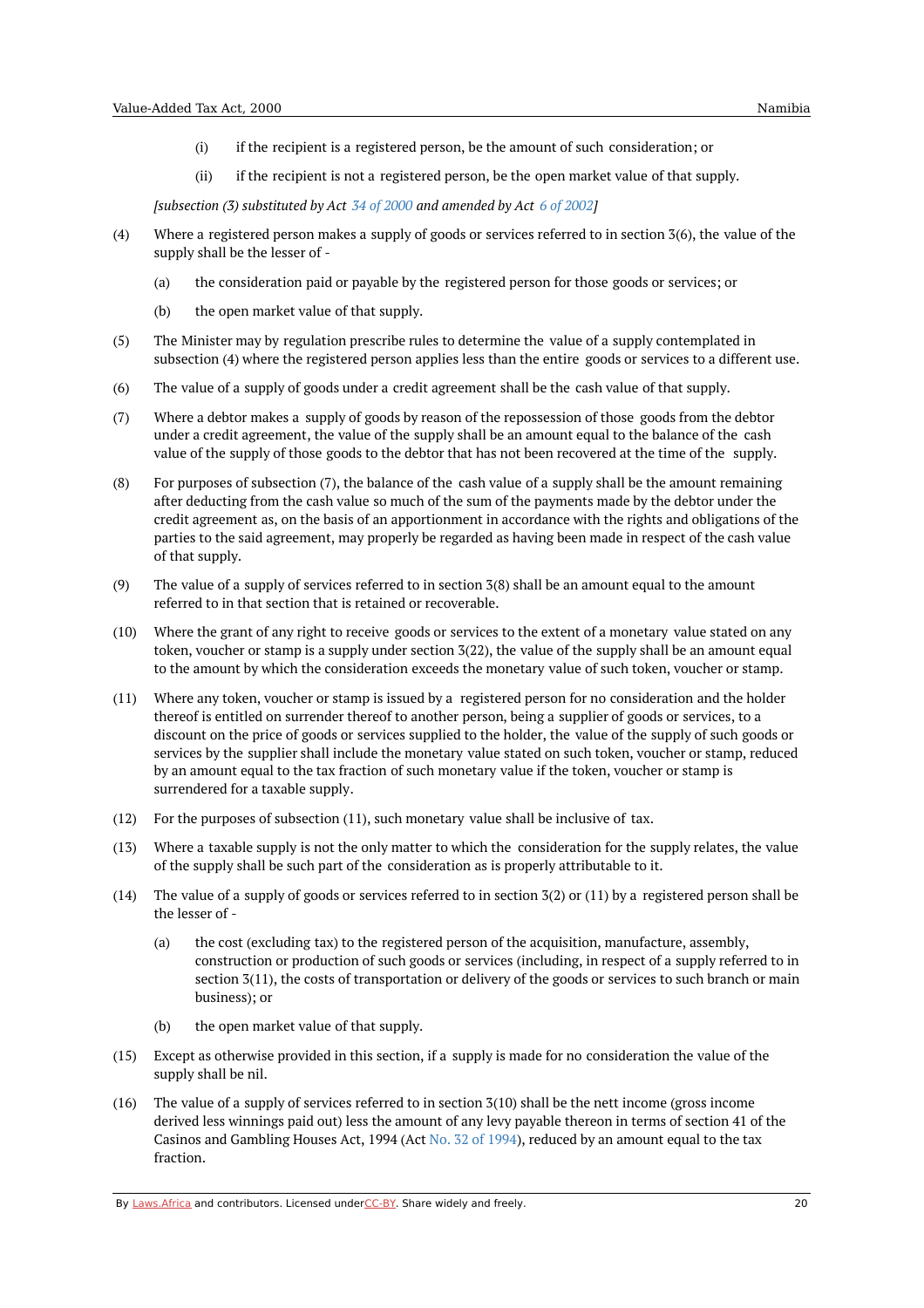*[section (16) amended by Act 6 of [2002](https://namiblii.org/akn/na/act/2002/6) and Act 12 of [2004](https://namiblii.org/akn/na/act/2004/12)]*

- (17) The value of a supply referred to in section 3(20) shall be the consideration for the acquisition of the taxable activity, reduced by an amount which bears to the amount of such consideration the same ratio as the intended use or application of the taxable activity for making taxable supplies bears to the total intended use or application of the taxable activity.
- (18) The value of a supply of goods referred to in section 3(23) shall be the open market value of that supply.
- (19) For the purposes of this Act, any consideration paid or payable in kind shall be the open market value of the consideration as determined in accordance with section 2(5).
- $(20)$ Where any supply of goods is deemed to be made as contemplated in section 3(27), the value of such supply is deemed to be the total amount of the value placed on the importation of the goods in terms of section 12(2) and the amount of tax levied on the importation in terms of section  $6(1)(b)$ .

*[subsection (20) inserted by Act 4 of [2010](https://namiblii.org/akn/na/act/2010/4)]*

#### <span id="page-20-0"></span>**9. Zero rating**

- (1) Where, but for this section, a supply of goods or services would be charged with tax imposed under section 6(1)(a), any such supply shall, subject to compliance with subsection (2), be charged with tax at the rate of zero per cent if that supply is specified in paragraph 2 of Schedule III as a zero-rated supply.
- (2) Where the rate of zero per cent has been applied by a registered person to a supply under this section, the registered person shall obtain and retain such documentary proof acceptable to the Commissioner substantiating the registered person's entitlement to apply the zero rate to the supply.

#### <span id="page-20-1"></span>**10. Exempt supply**

- (1) Subject to subsection (2), a supply of goods or services shall be an exempt supply if that supply is specified in paragraph 2 of Schedule IV as an exempt supply.
- (2) A supply of goods or services shall not be an exempt supply where, but for subsection (1), the supply would be charged with tax at the rate of zero per cent under section 9.

# **Part IV – PROVISIONS RELATING TO IMPORTS**

#### <span id="page-20-3"></span><span id="page-20-2"></span>**11. Time of import**

- (1) For the purposes of this Act, an import of goods shall be deemed to take place -
	- (a) in the case of goods required to be entered for home consumption in terms of the Customs and Excise Act, at the time the goods are so entered; or
	- (b) in any other case, at the time the goods are brought into Namibia.
- (2) Where any goods have been imported and entered in a customs and excise warehouse licensed under the Customs and Excise Act, but have not been entered for home consumption, any supply of such goods before they are entered for home consumption shall be disregarded for the purposes of this Act.
- (3) For the purposes of this Act, an import of services shall be deemed to take place at the time determined by applying section 7 to the import as if the import were a supply of services.

#### <span id="page-20-4"></span>**12. Value of import**

(1) In this section "free-on-board value", in relation to an import of goods, means the price charged for the goods by the exporter, plus all costs and charges incidental to the sale and to placing the goods on board any ship or vehicle ready for exportation and any agent's commission (calculated on such price, costs and charges) in respect of the goods.

By [Laws.Africa](https://edit.laws.africa/widgets/pdf-attribution) and contributors. Licensed und[erCC-B](https://edit.laws.africa/widgets/pdf-cc-by)Y. Share widely and freely. 21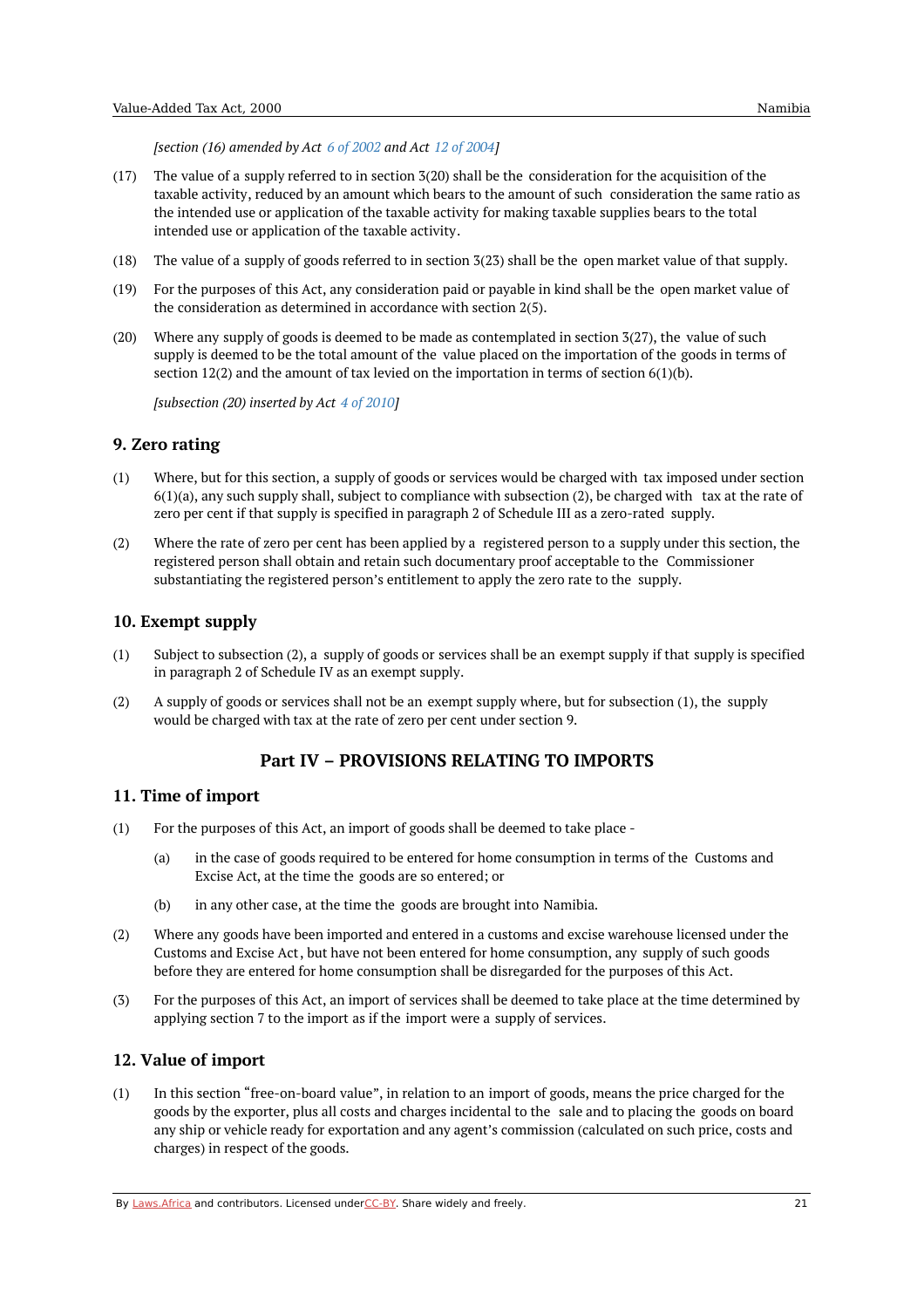- (2) For the purposes of this Act, the value of an import of goods shall be -
	- (a) in the case of goods required to be cleared in terms of the Customs and Excise Act, , the greater of -
		- (i) an amount equal to the sum of -
			- (aa) the free-on-board value of the goods; and
			- (bb) an amount equal to 10 per cent of the amount under item (aa); or
		- (ii) the open market value of that import; or

*[paragraph (a) substituted by Act 34 of [2000](https://namiblii.org/akn/na/act/2000/34) and by Act 6 of [2002](https://namiblii.org/akn/na/act/2002/6)]*

- (b) in the case of goods not required to be so cleared, the greater of -
	- (i) an amount equal to the sum of -
		- (aa) the free-on-board value of the goods; and
		- (bb) an amount equal to 10 per cent of the amount under item (aa); or
	- (ii) the open market value of that import.
- (3) Notwithstanding anything in subsection (2), if any motor vehicle is imported by a natural person for his or her own use and not for sale, the Commissioner may determine a value which shall be deemed to be the value of the import of such vehicle.
- (4) Subject to subsections (5) and (6), the value of an import of services shall for the purposes of this Act be the amount of the consideration for that import.
- (5) Where -
	- (a) an import of services is made for no consideration or for a consideration in money that is less than the open market value of that import; and
	- (b) the supplier and the recipient are connected persons,

the value of the import shall be the open market value of that import.

- (6) Where a portion of the price of an import of services represents tax imposed under this Act that is not accounted for separately, the value of the import shall be that price reduced by an amount equal to the tax fraction multiplied by that price.
- (7) A natural person dissatisfied with a decision referred to in subsection (3) may challenge the decision only under Part VIII of this Act.

#### <span id="page-21-0"></span>**13. Exempt import**

An import of goods or services shall be an exempt import if -

- (a) the import is specified in paragraph 2 of Schedule V as an exempt import; or
- (b) the import would be a zero-rated supply under section 9 or an exempt supply under section 10 if that import were a supply of goods or services in Namibia.

#### <span id="page-21-1"></span>**14. Import declaration and payment of tax**

- (1) Where tax is payable on an import of goods -
	- (a) in the case of goods required to be entered for home consumption in terms of the Customs and Excise Act, the importer shall, upon such entry, furnish the Commissioner with an import declaration and pay the tax due in respect of that import in accordance with subsection (5) or any arrangements on terms as prescribed by the Commissioner by notice made there under; or

By [Laws.Africa](https://edit.laws.africa/widgets/pdf-attribution) and contributors. Licensed und[erCC-B](https://edit.laws.africa/widgets/pdf-cc-by)Y. Share widely and freely.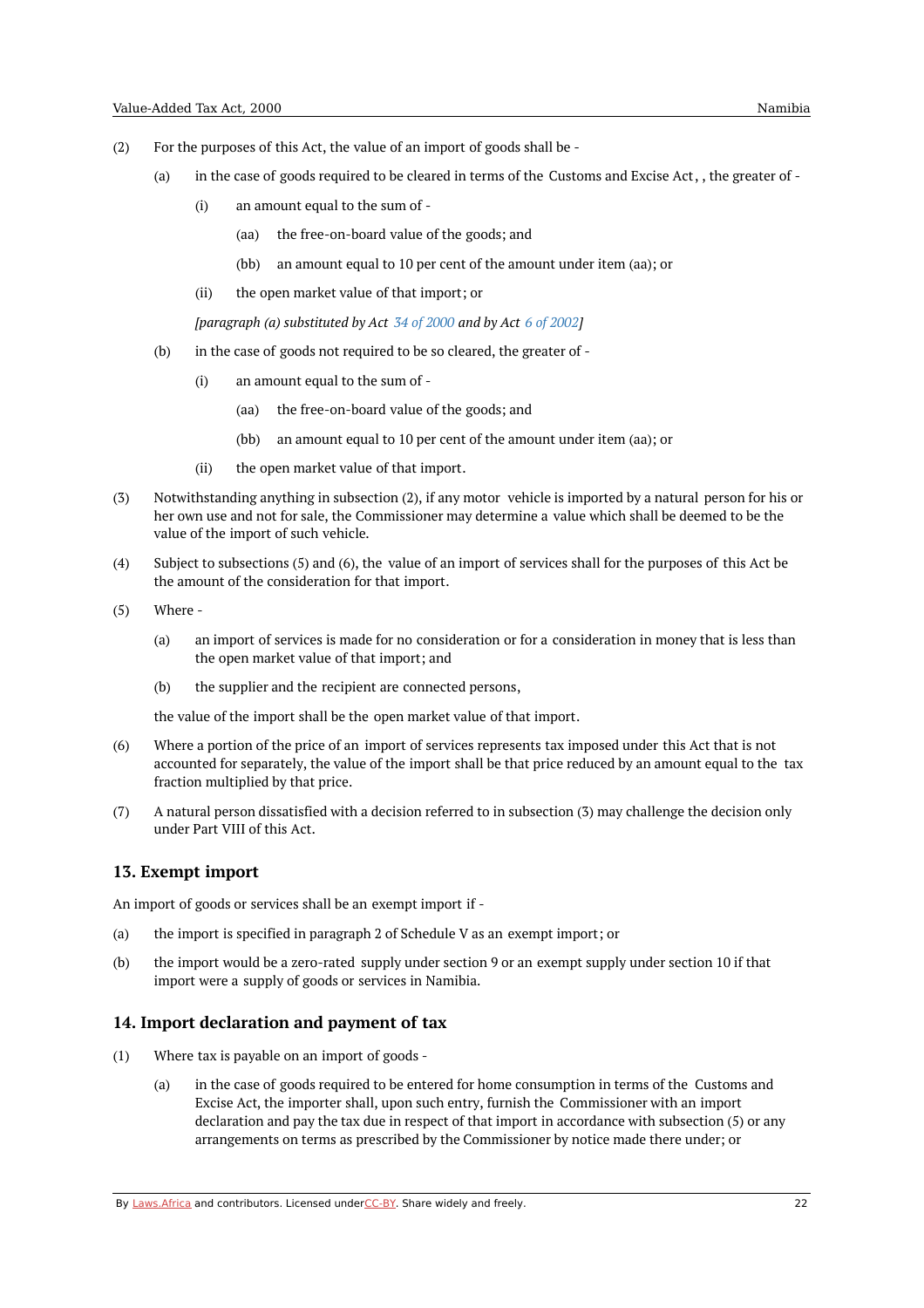- (b) in the case of goods imported from Botswana, Lesotho, South Africa or Swaziland, the importer shall, upon such import, furnish the Commissioner with an import declaration and pay the tax due in respect of that import in accordance with subsection (5) or arrangements made under that subsection; or
- (c) in the case where goods, in circumstances contemplated in paragraph (a) or (b) are imported on a VAT import account arranged on condition that security may be requested before the importation of goods on such account and on such additional conditions as may be prescribed by the Commissioner by notice for the granting or refusal of such account as contemplated in subsection (5)(a)(ii)(aa) or (bb), the importer shall, not later than the twentieth day of the month following the month of import, pay the tax due in respect of the import of those goods: Provided that where during any particular month no goods were imported on a VAT import account, the importer shall, not later than the twentieth day of the month following that month, furnish the Commissioner with an import declaration reflecting that no goods were imported during that month; or
- (d) in any other case, the importer shall, at the time of the import, furnish the Commissioner with an import declaration and pay the tax due in respect of that import in accordance with subsection (5)  $(a)(i)$ .

Isubsection (1) amended by Act 34 of [2000](https://namiblii.org/akn/na/act/2000/34). Act 6 of [2006](https://namiblii.org/akn/na/act/2006/6) and Act 12 of [2015](https://namiblii.org/akn/na/act/2015/12); some punctuation changes made *by Act 12 of [2015](https://namiblii.org/akn/na/act/2015/12) are not indicated by amendment markings]*

- (2) Where tax is payable on an import of services and the import is not an import of services referred to in section 3(14), the person liable in terms of section 6(2)(c) for the payment of tax shall, within 30 days after the time of the import, furnish the Commissioner with an import declaration and pay the tax due in respect of that import to the Commissioner.
- (3) An import declaration required to be furnished to the Commissioner in terms of subsection (1) or (2) -
	- (a) shall be in such form as the Commissioner may prescribe; and
	- (b) shall contain such information as may be necessary to calculate the tax payable in respect of the import; and
	- (c) shall be furnished in such manner as the Commissioner may prescribed.

*[The word "prescribed" should be "prescribe".]*

- (4) Where -
	- (a) a person carries on activities outside Namibia which do not form part of any taxable activity of that person; and
	- (b) in the course of carrying on those activities outside Namibia, services are rendered for the purposes of any taxable activity of that person; and
	- (c) the rendering of those services, if rendered by any person other than the first-mentioned person, would be an import of services for the purposes of this Act,

those services shall be deemed to be an import of services received by the first-mentioned person at the time the services are rendered in respect of the taxable activity carried on by the first-mentioned person for an amount equal to the open market value of that import.

- (5) The Commissioner for Customs and Excise -
	- (a) shall -
		- (i) collect, at the time of import and on behalf of the Commissioner, any tax due under this Act in respect of an import of goods and, at that time, obtain the name and the VAT registration number (if any) of the importer, the invoice values in respect of the import and the export declaration of the export country reflecting the values declared in the export country in respect of the goods being imported or a copy of that export declaration; or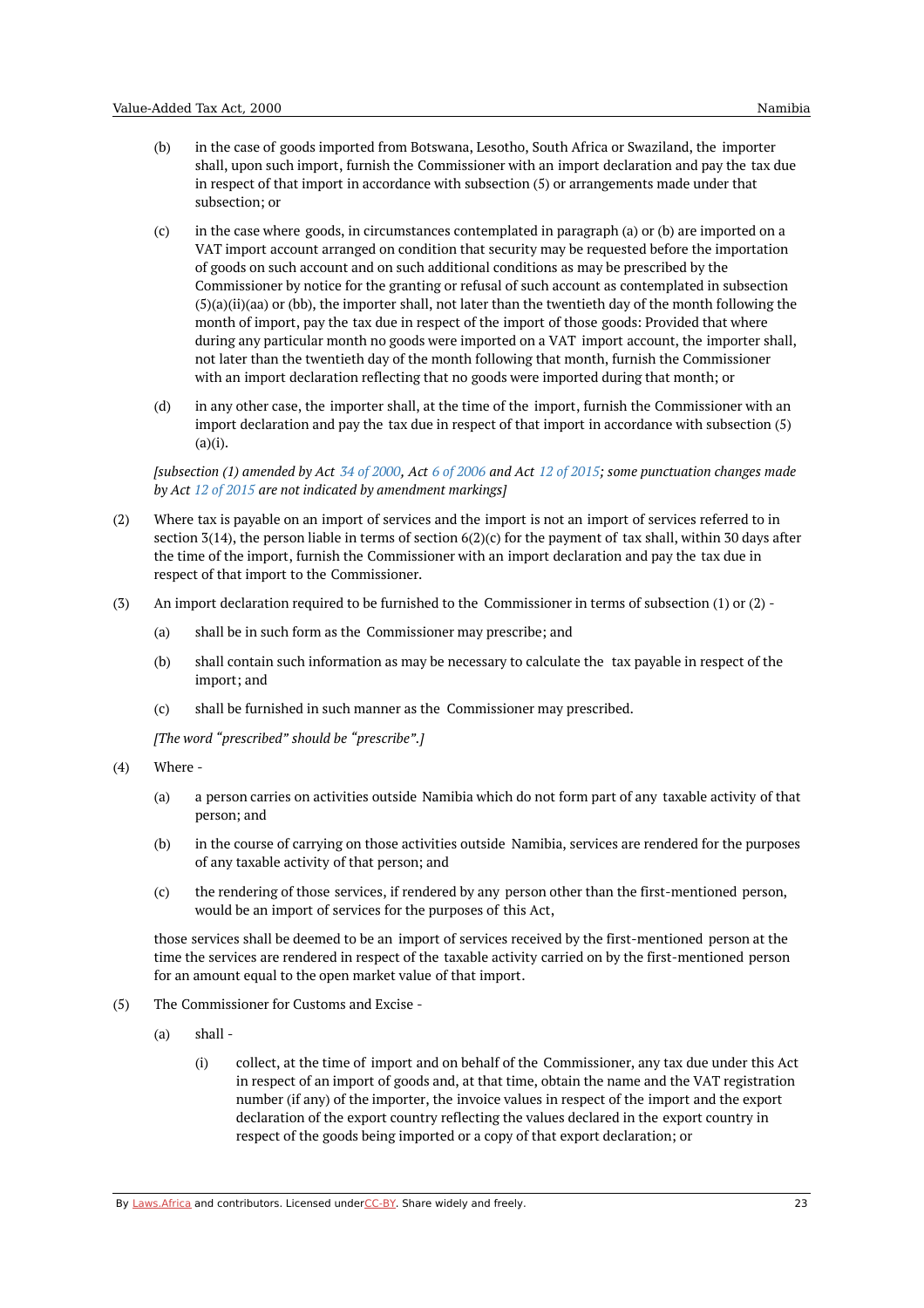*[subparagraph (i) amended by Act 6 of [2006](https://namiblii.org/akn/na/act/2006/6)]*

- (ii) where -
	- (aa) the importer, not being a foreign importer, is a registered person and has arranged a VAT import account with the Commissioner; or
	- $(hh)$ the importer, being a foreign importer, has arranged a VAT import account with the Commissioner and has furnished the Commissioner with a guarantee issued by a financial institution, and at the time of the import a sufficient amount of the guarantee so furnished is available to cover the value of any tax due in respect of the import,

at the time of the import record, in such manner as the Commissioner may determine, any tax due under this Act, and the invoice values, in respect of the import of goods; and

*[subparagraph (ii) substituted by Act 34 of [2000](https://namiblii.org/akn/na/act/2000/34)]*

- (b) shall make arrangements with Namibia Post Limited to perform such functions on his or her behalf in respect of imports through the postal services.
- (6) Except where the contrary intention appears, the provisions of the Customs and Excise Act relating to the import, transit, coastwise carriage and clearance of goods and to the payment and recovery of duties shall, with such exceptions, modifications and adaptions as the Minister may by regulation prescribe, apply (so far as relevant) to any tax charged under this Act on an import of goods.
- (7) Where a VAT import account has been arranged and granted as contemplated in section  $14(1)(c)$  and subsequent to such arrangement for a VAT import account it appears to the Commissioner that -
	- (a) such person's VAT import account should be cancelled by reason of any of the circumstances referred to in section 16(7); or
	- (b) such person has not complied with the conditions as prescribed by the Commissioner at the time of granting the VAT import account,

the Commissioner may cancel such person's VAT import account with effect from a date determined by the Commissioner.

*[subsection (7) inserted by Act 12 of [2015](https://namiblii.org/akn/na/act/2015/12)]*

(8) Section 17(13) shall equally apply to a cancellation contemplated in subsection (7)/

*[subsection (8) inserted by Act 12 of [2015](https://namiblii.org/akn/na/act/2015/12)]*

# **Part V – REGISTRATION**

#### <span id="page-23-1"></span><span id="page-23-0"></span>**15. Registration**

- (1) Subject to this Act, every person who -
	- (a) on the date of commencement of this Act continues to carry on any activity being a taxable activity under this Act, becomes liable to be registered on such date where during the period of 12 months immediately preceding such date that person made supplies in the course or furtherance of that activity the total value of which exceeded N\$500 000; or

*[paragraph (a) amended by Act 12 of [2015](https://namiblii.org/akn/na/act/2015/12)]*

- (b) on or after the date of commencement of this Act carries on any taxable activity and is not registered under this Act, becomes liable to be registered -
	- (i) at the end of any period of 12 months, where during that period such person made taxable supplies the total value of which exceeded N\$500 000; or
	- (ii) at the beginning of any period of 12 months, where there are reasonable grounds for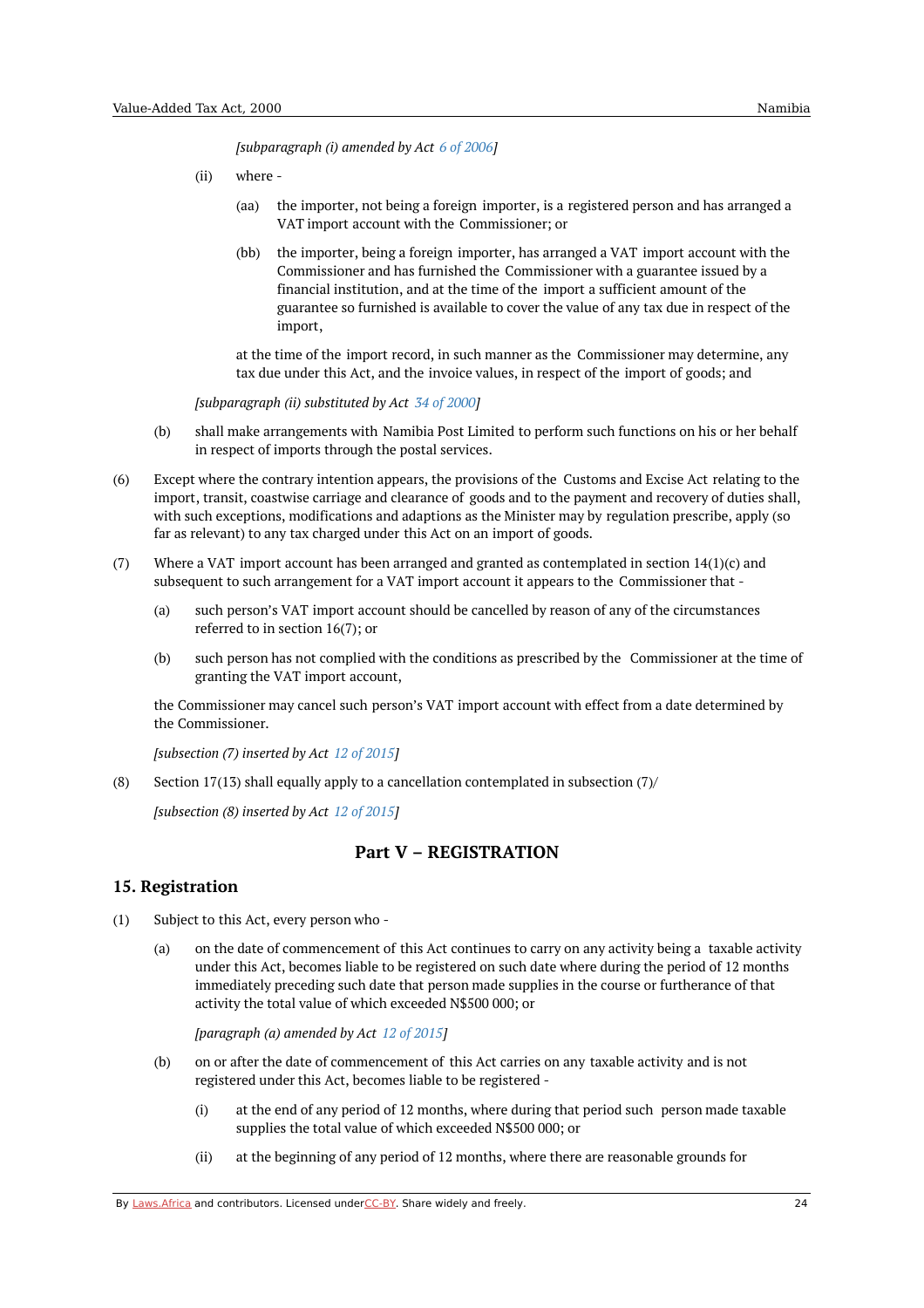believing that the total value of taxable supplies to be made by such person during that period will exceed N\$500 000.

*[paragraph (b) amended by Act 12 of [2015](https://namiblii.org/akn/na/act/2015/12)]*

*[subsection (1) substituted by Act 34 of [2000\]](https://namiblii.org/akn/na/act/2000/34)*

- (2) In determining whether a person is liable to be registered in terms of subsection (1) -
	- (a) the value of that person's taxable supplies shall be determined in accordance with section 8; and
	- (b) the Commissioner may have regard to the value of taxable supplies made by another person where both persons are connected persons.
- (3) A person shall not become liable to be registered in terms of subsection (1) where the Commissioner is satisfied that the total value of the taxable supplies of that person within the period of 12 months referred to in paragraph (a) or paragraph (b) of that subsection exceeded or is likely to exceed the amount of N\$500 000 solely as a consequence of -
	- (a) any cessation of, or any substantial and permanent reduction in the size or scale of, any taxable activity carried on by that person; or
	- (b) the replacement of any capital goods used in the taxable activity carried on by that person.

*[subsection (3) amended by Act 12 of [2015](https://namiblii.org/akn/na/act/2015/12)]*

- (4) Any person who is making or who intends to make, taxable supplies but who is not liable to be registered in terms of subsection (1), and -
	- (a) the taxable supplies to be made can reasonably be expected to result in taxable supplies being made for a consideration only after a period of time; and
	- (b) where the total value of taxable supplies to be made can reasonably be expected to exceed N\$200 000 in a period of 12 months,

may in accordance with section 16(1) apply to the Commissioner for registration under this Act.

*[subsection (4) amended by Act 12 of [2015](https://namiblii.org/akn/na/act/2015/12); some punctuation changes are not indicated by amendment markings]*

(5) Notwithstanding anything in subsection (1), every regional authority and local authority that carries on a taxable activity becomes liable to be registered from the date of commencement of that activity.

*[subsection (5) amended by Act 34 of [2000](https://namiblii.org/akn/na/act/2000/34)]*

- $(6)$ Every person liable to be registered in terms of this section shall in accordance with section 16(1) apply to the Commissioner for registration within 21 days of becoming so liable.
- (7) Where the Commissioner is satisfied that any person who has applied for registration in terms of subsection (4) is not eligible in terms of this Act or should not be registered by reason of the fact that such person -
	- (a) has no fixed place of abode or business;
	- (b) does not keep proper accounting records relating to any business activity carried on by him;
	- (c) has previously been registered as a VAT registered person under this Act in respect of any business carried on by him but failed to perform his duties under this Act; or
	- (d) has repeatedly not performed duties under the Income Tax Act, [1981](https://namiblii.org/akn/na/act/1981/24) (Act No 24 of 1981) or any other taxation law in Namibia,

the Commissioner may refuse to register the person in terms of this Act and shall give written notice to the person of such refusal.

*[subsection (7) inserted by Act 12 of [2015](https://namiblii.org/akn/na/act/2015/12)]*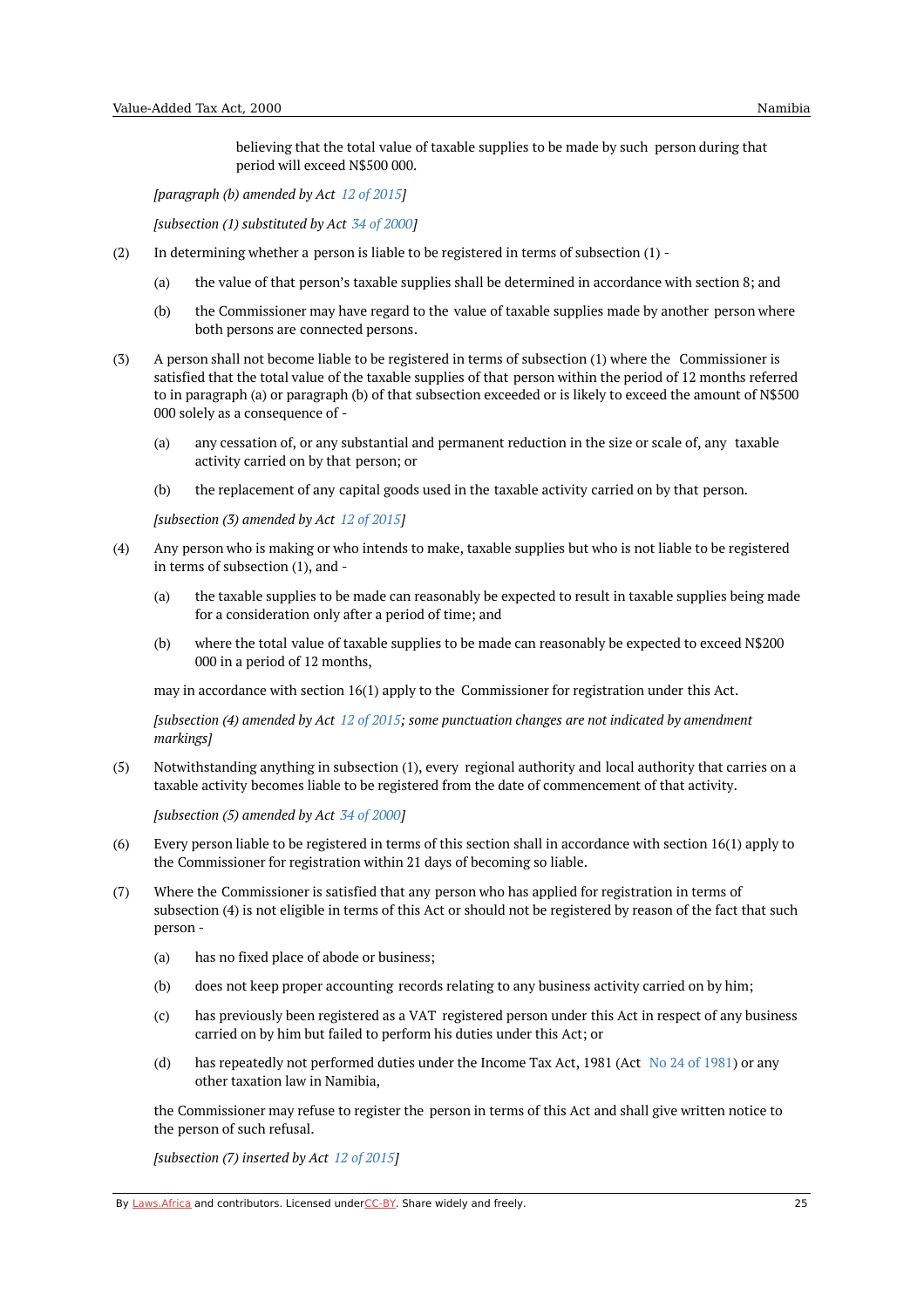# <span id="page-25-0"></span>**16. Application for registration**

- (1) An application for registration contemplated in section 15(4) or (6) shall be in such form as the Commissioner may prescribe, and the applicant shall provide the Commissioner with such further particulars and such documentation as the Commissioner may require for the purpose of registering that person.
- (2) The Commissioner shall register any person who has applied for registration within 21 days from receipt of the application subject to such conditions as prescribed by the Commissioner by notice, unless the Commissioner is satisfied that such person is not liable to be registered in terms of section 15 or, in the case of an application under section 15(4) -
	- (a) such person has no fixed place of abode or business; or
	- (b) the Commissioner has reasonable grounds to believe that such person -
		- (i) will not keep proper records; or
		- (ii) will not submit regular and reliable tax returns,

as required in terms of this Act.

*[subsection (2) amended by Act 12 of [2015](https://namiblii.org/akn/na/act/2015/12)]*

- (3) Subject to subsection (8), where any person liable to be registered under this Act fails to make an application for registration as required in terms of section 15(6), such person shall be deemed to be registered for the purposes of this Act from the date referred to in subsection (4)(a) or (4)(b), whichever may be applicable, or such later date as the Commissioner may determine.
- (4) Registration shall take effect -
	- (a) in the case of -
		- (i) any person referred to in section  $15(1)(a)$ , notwithstanding anything in this Part, from the date of commencement of this Act; or
		- (ii) any person referred to in section  $15(1)(b)(i)$  or (ii), from the beginning of the second month immediately following the month during which such person's application for registration was approved by the Commissioner: Provided that the Commissioner and such person may agree that the registration shall take effect from the beginning of the month following the month during which such person's application for registration was so approved; or
	- (b) in the case of any person referred to in section 15( 5), from the commencement of the said taxable activities; or
	- (c) in the case of an application under section 15(4), from the beginning of the second month immediately following the month during which such application was approved by the Commissioner: Provided that the Commissioner and the person who applied under that section for registration may agree that the registration shall take effect from the beginning of the month following the month during which such person's application for registration was so approved.

*[subsection (4) substituted by Act 34 of [2000](https://namiblii.org/akn/na/act/2000/34) and amended by Act 6 of [2006](https://namiblii.org/akn/na/act/2006/6)]*

- (5) The Commissioner shall, within 21 days after receipt of an application under subsection (2), serve a notice in writing on the applicant for registration of the decision taken to register or to refuse to register the applicant.
- (6) An applicant dissatisfied with a decision referred to in subsection (5) may challenge the decision only under Part VIII of this Act.
- (7) Every registered person shall notify the Commissioner in writing of -
	- (a) any change in the name, address, place of business, constitution or nature of the principal taxable activity or activities of the registered person; and

By [Laws.Africa](https://edit.laws.africa/widgets/pdf-attribution) and contributors. Licensed und[erCC-B](https://edit.laws.africa/widgets/pdf-cc-by)Y. Share widely and freely.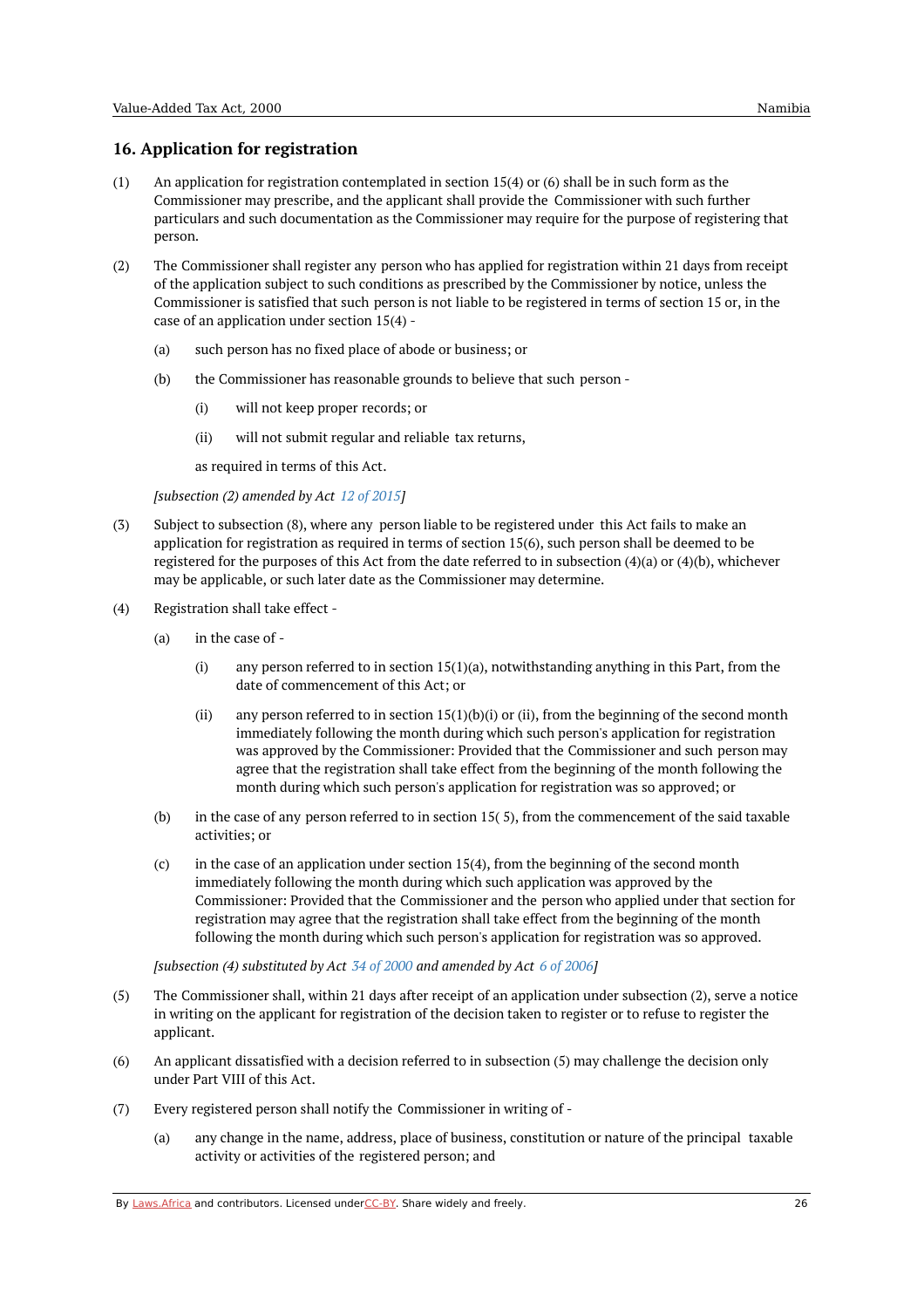(b) any change of address from which, or name in which, any taxable activity is carried on by the registered person,

within 21 days of the change occurring.

(8) Nothing in subsection (3) contained shall be construed as relieving any person required to apply for registration in terms of section 15(6) from so applying for registration.

[Section 33 of Act 34 of [2000](https://namiblii.org/akn/na/act/2000/34) contains the following transitional provision: "Any registration effected before the date of commencement of the Value Added Tax Act, [2000](https://namiblii.org/akn/na/act/2000/10) (Act No. 10 of 2000), and purporting to be a registration under section 16 of that Act, shall be deemed to be a registration under the said section 16 on such *date."]*

# <span id="page-26-0"></span>**17. Cancellation of registration**

- (1) Subject to subsections (2) and (3), a registered person may apply in writing to the Commissioner to have such person's registration cancelled where, at any time, the value of such person's taxable supplies in the period of 12 months then beginning will not be more than the amount specified in section 15(1).
- (2) Any person liable to be registered in terms of section 15(1), or who was registered as a result of an application under section 15(4), may apply for cancellation of the registration.

*[subsection (2) amended by Act 12 of [2015](https://namiblii.org/akn/na/act/2015/12)]*

- (3) Subsection (1) shall not apply to a person who was liable to be registered in terms of section 15(5).
- (4) Where the Commissioner is satisfied that a registered person who has made an application under subsection (1) ceases to be liable to be registered, the Commissioner shall cancel such person's registration with effect from the last day of the tax period during which the Commissioner became so satisfied, or from such other date as may be determined by the Commissioner.
- (4A) Where a person has been registered in consequence of an application made by him under section 15(4) and subsequent to the registration of the person it appears to the Commissioner that -
	- (a) the registration of the person should be cancelled by reason of any of the circumstances referred to in section 16(7); or
	- (b) the person has not attained the amount as prescribed in section 15(1) within a period of time as prescribed by the Commissioner by notice,

the Commissioner may cancel the registration of the person with effect from a date determined by the Commissioner.

*[subsection (4A) inserted by Act 12 of [2015](https://namiblii.org/akn/na/act/2015/12)]*

- (5) Every registered person who ceases to carry on all taxable activities shall notify the Commissioner of that fact within 21 days of the date of such cessation, and the Commissioner shall, subject to subsection (6), cancel the registration of such person with effect from the last day of the tax period during which all such taxable activities ceased, or from such other date as may be determined by the Commissioner.
- (6) The Commissioner shall not cancel the registration of a registered person under subsection (5) where the Commissioner has reasonable grounds for believing that such person will carry on any taxable activity at any time within 12 months from that date of cessation.
- (7) Any notification by a registered person in terms of subsection (5) shall be made in writing to the Commissioner and shall state the date upon which such person ceased to carry on all taxable activities and whether or not such person intends to carry on any taxable activity within 12 months from that date.
- (8) Where the Commissioner is satisfied that a registered person is not carrying on any taxable activity, the Commissioner may cancel such person's registration with effect from the last day of the tax period during which the Commissioner became so satisfied, or from such other date as may be determined by the Commissioner, and shall, within 21 days of the date of such cancellation, notify such person in writing of

By [Laws.Africa](https://edit.laws.africa/widgets/pdf-attribution) and contributors. Licensed und[erCC-B](https://edit.laws.africa/widgets/pdf-cc-by)Y. Share widely and freely. 27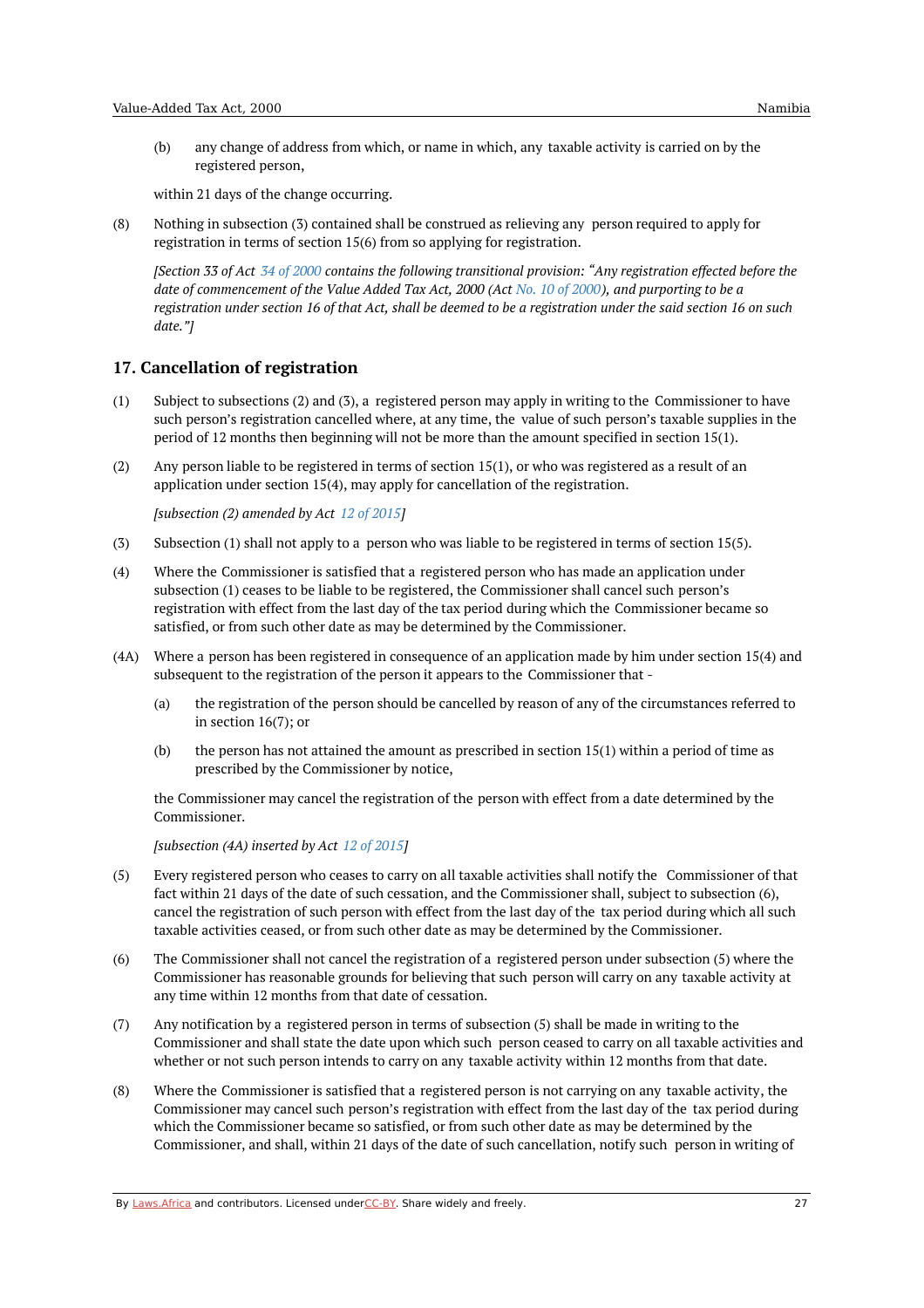the date on which the cancellation of the registration takes effect.

- (9) Any date determined by the Commissioner for the cancellation of registration under subsection (8) may be retrospective to a date not earlier than -
	- (a) the last day of the tax period during which the taxable activity carried on by the registered person ceased; or
	- $(h)$ the date on which the person was registered under this Act, if the Commissioner is satisfied that the registered person did not, from that date, carry on any taxable activity.
- $(10)$ The Commissioner shall, within 21 days after receipt of an application under subsection (1) or a notification in terms of subsection (5), serve a notice in writing on the registered person concerned of the decision taken under this section to cancel or to refuse to cancel such person's registration.
- (11) A person dissatisfied with a decision referred to in subsection (10) may challenge the decision only under Part VIII of this Act.
- (12) A person whose registration is cancelled under this section shall be deemed
	- (a) as having made a taxable supply of any goods (including capital goods) on hand in respect of which that person has been allowed a deduction for input tax; and
	- (b) as having made the taxable supply at the time the registration was cancelled; and
	- (c) as having made the taxable supply for a value equal to the open market value of that supply.
- (13) The obligations and liabilities under this Act (including the furnishing of returns) of any person in respect of anything done, or omitted to be done, by that person while that person is a registered person shall not be affected by the cancellation of that person's registration.

# **Part VI – CALCULATION OF TAX PAYABLE**

#### <span id="page-27-1"></span><span id="page-27-0"></span>**18. Calculation of tax payable by registered person for a tax period**

- $(1)$ The tax payable by a registered person for a tax period shall be the total amount of output tax payable by the registered person in respect of taxable supplies made by the registered person during the tax period less -
	- (a) subject to this section and section 19, the total amount of input tax -
		- (i) payable in respect of taxable supplies made to the registered person during the tax period, or during the preceding tax periods (and has not been claimed under this subparagraph in those periods): Provided that no deduction in relation to that supply shall be made in respect of any tax period which ends more than three years after the end of the tax period during which the registered person for the first time becomes entitled to such deduction; and

*[subparagraph (i) amended by Act 2 of [2007](https://namiblii.org/akn/na/act/2007/2) to add the proviso; not all of the changes are indicated by amendment markings]*

 $(ii)$ paid in respect of any import of goods by the registered person during the tax period, or during the preceding tax periods (and has not been claimed under this subparagraph in those periods), in the course or furtherance of a taxable activity carried on by the registered person: Provided that no deduction in relation to that importation shall be made in respect of any tax period which ends more than three years after the end of the tax period during which the registered person for the first time becomes entitled to such deduction; and

*[subparagraph (ii) amended by Act 2 of [2007](https://namiblii.org/akn/na/act/2007/2) to add the proviso; not all of the changes are indicated by amendment markings]*

- (iii) allowed under section 20 for the tax period; and
- (b) any input tax to which subsection (3) applies for the tax period; and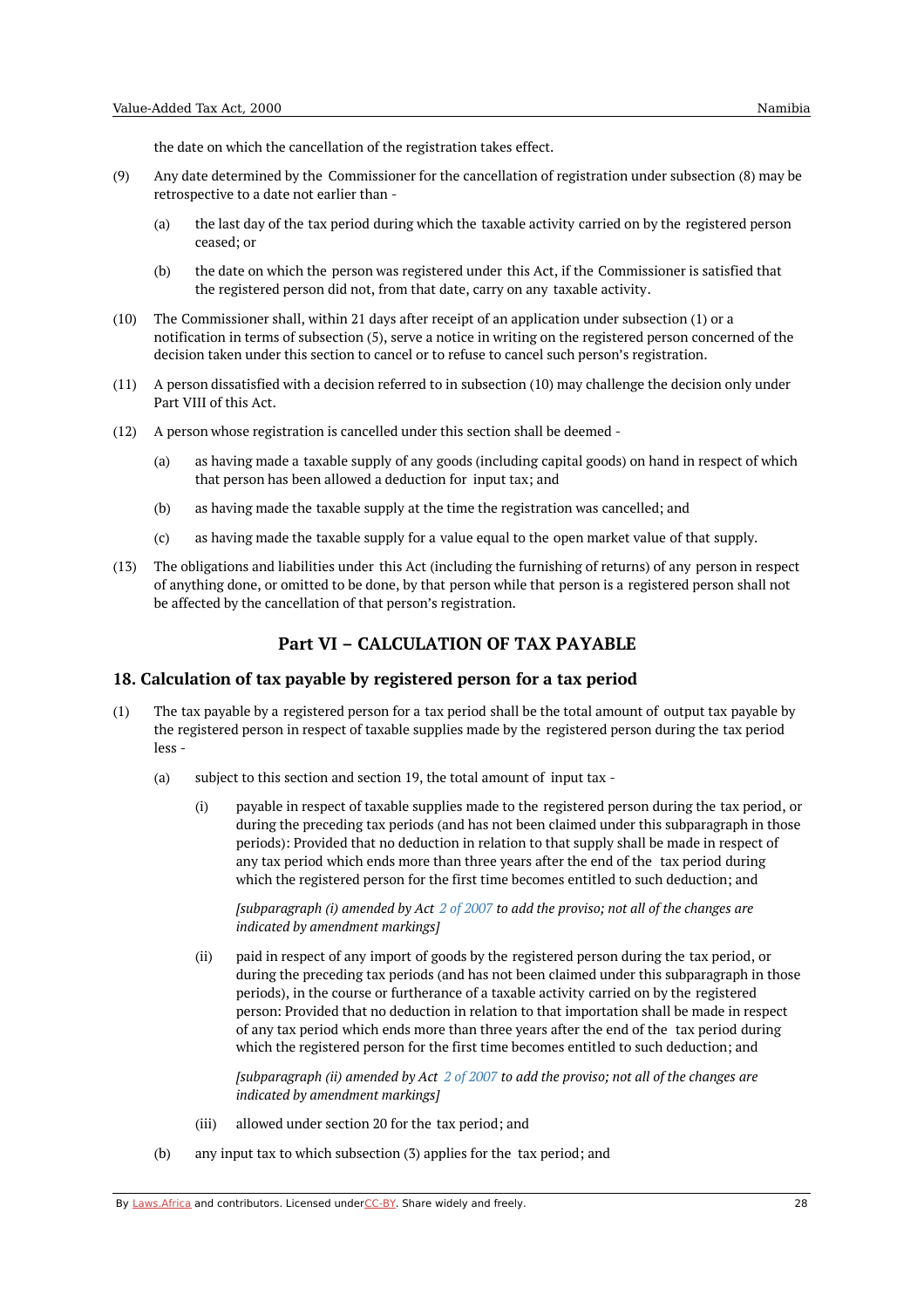- (c) an amount equal to the tax fraction of any amount paid during the tax period by the registered person as a prize or winnings to the recipient of services contemplated in section 3(10); and
- (d) an amount equal to the tax fraction of any amount paid during the tax period by the registered person to indemnify another person under any short-term insurance contract, provided -
	- (i) the supply of the short-term insurance contract is a taxable supply; and
	- (ii) the payment is not in respect of the supply of goods or services to the registered person or the importation of goods or services by the registered person; and
	- (iii) the supply of the short-term insurance contract is not a supply charged with tax at the rate of zero per cent under section 9 and, at the time the amount was paid, the other person was not a resident person and not a registered person; and
	- (iv) the payment does not result from a supply of goods or services to that other person where those goods are situated outside Namibia or those services are physically performed elsewhere than in Namibia at the time of the supply; and
- (e) an amount equal to the tax fraction of any amount paid during the tax period by the registered person to a supplier in respect of the redemption of a token, voucher or stamp contemplated in section 8(11) by the supplier and
- (f) an amount equal to the tax fraction of any amount paid during the tax period by the registered person for used goods (excluding immovable property) acquired from any person who at the time of acquisition was not entitled to claim input tax on those used goods: Provided that a signed receipt reflecting that other person's name and address, the description (including, where available, serial or other identifying numbers) of the used goods so acquired and the consideration received for those used goods, is obtained from that other person; and

[paragraph (f) inserted by Act 34 of [2000](https://namiblii.org/akn/na/act/2000/34), with the accompanying addition of "and" after paragraph (e), *and amended by Act 6 of [2002](https://namiblii.org/akn/na/act/2002/6) and Act 2 of [2007](https://namiblii.org/akn/na/act/2007/2)]*

(g) an amount equal to the tax fraction of the value of the supply of any goods repossessed by a creditor.

*[paragraph (g) inserted by Act 34 of [2000](https://namiblii.org/akn/na/act/2000/34)]*

- $(1A)$   $(a)$ Where a registered person -
	- (i) has made a taxable supply for consideration in money; and
	- (ii) has furnished a return in respect of the tax period for which the output tax on that supply was payable and has properly accounted for the output tax on that supply as required under this Act; and
	- (iii) has written off so much of the said consideration as has become irrecoverable,

the registered person may, subject to paragraph (b), make a deduction in respect of that portion of the amount of tax charged in relation to that supply as bears to the full amount of such tax the same ratio as the amount of consideration so written off as irrecoverable bears to the total consideration for the supply, and the deduction so made shall be deemed to be input tax for the purposes of section 19.

(aA) Where a registered person who has complied with paragraph (a)(i) and (ii) has transferred the account receivable to another registered person (hereinafter referred to as the recipient) on a nonrecourse basis and any amount of such account receivable has been written off as irrecoverable by such recipient, such recipient may make a deduction in respect of that portion of the amount of tax charged in relation to that supply as bears to the full amount of such tax the same ratio as the amount of consideration so written off as irrecoverable bears to the total consideration for the supply, and the deduction so made is deemed to be input tax for the purposes of section 19:

Provided that a registered person who has transferred an account receivable on -

By [Laws.Africa](https://edit.laws.africa/widgets/pdf-attribution) and contributors. Licensed und[erCC-B](https://edit.laws.africa/widgets/pdf-cc-by)Y. Share widely and freely.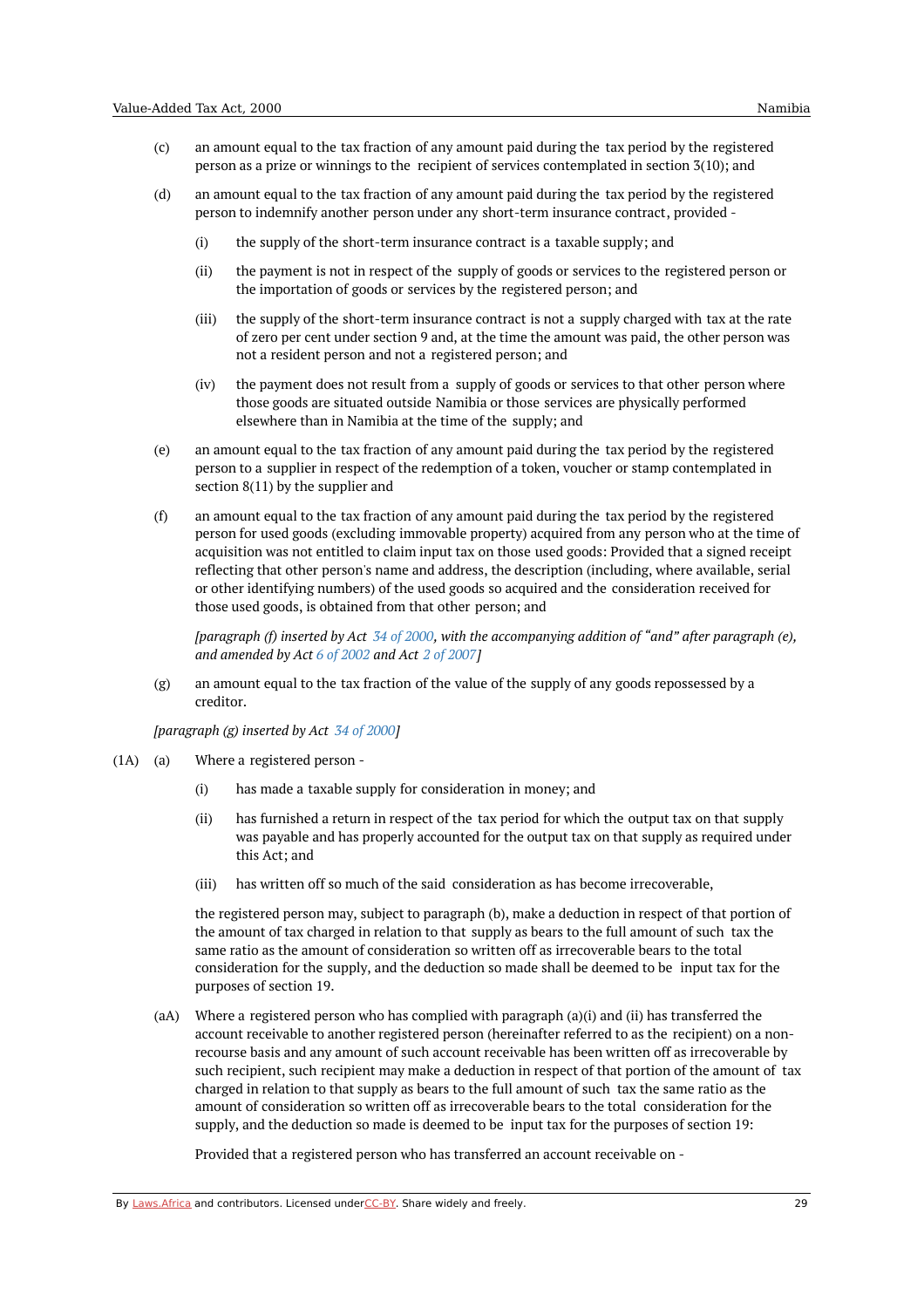- (a) a non-recourse basis to any other person, may not make any deduction in respect of such transfer in terms of this subsection; or
- (b) a recourse basis to any other person, may make a deduction in terms of this subsection only when such account receivable is transferred back to him or her and he or she has written off so much of the consideration as has become irrecoverable.

*[Paragraph (aA) is inserted by Act 4 of [2010](https://namiblii.org/akn/na/act/2010/4), with spacing and subparagraph lettering reproduced above as in the Government Gazette.]*

(b) Where any amount in respect of which a deduction has been made in accordance with paragraph (a) is at any time wholly or partly recovered by the registered person, that portion of the amount of such deduction as bears to the full amount of such deduction the same ratio as the amount of the irrecoverable debt recovered bears to the debt written off shall be deemed to be tax charged in relation to a taxable supply made during the tax period in which the debt is wholly or partly recovered.

#### *[subsection (1A) inserted by Act 34 of [2000](https://namiblii.org/akn/na/act/2000/34)]*

- (2) Notwithstanding anything in this Act, no deduction of input tax shall be made in respect of a supply or an import, unless -
	- (a) a tax invoice or tax debit note or tax credit note, in relation to that supply, has been provided in accordance with section 21 or 22, as the case may be, or such other documentation as the Commissioner may allow, and is held by the registered person making the deduction at the time any return in respect of that supply is furnished, other than when a tax invoice is in terms of this Act not required to be provided; or
	- $(h)$ a bill of entry as defined in section 1(1) of the Customs and Excise Act, in relation to that import, has been delivered in accordance with the said Act and is held by the registered person making the deduction at the time any return in respect of that import is furnished.
- (3) A deduction shall be allowed to a registered person in the first tax period in which such person is registered for input tax paid or payable by such person in respect of -
	- (a) any taxable supplies of goods (other than capital goods) made to such person; and
	- (b) any imports of goods (other than capital goods) made by such person,

before becoming registered, to the extent that the goods are for use or resupply in a taxable activity carried on by such person after registration, provided -

- (i) the supply or import occurred not more than four months before the date of registration; and
- (ii) the goods are on hand at the date of registration.
- (4) Where the total amount deductible by a registered person under subsection (1) for a tax period exceeds the total amount of output tax payable by the registered person for that period, the amount of the excess shall be dealt with in accordance with section 38.

#### <span id="page-29-0"></span>**19. Rules relating to input tax**

(1) In this section -

> "entertainment" means the provision of food, beverages, tobacco, accommodation, amusement, recreation or hospitality of any kind by a registered person, whether directly or indirectly, to any person in connection with a taxable activity carried on by the registered person;

"passenger vehicle" means a motor vehicle principally designed or adapted for the transport of nine or fewer seated persons and includes a double cab vehicle, but does not include an ambulance or a motorcycle.

By [Laws.Africa](https://edit.laws.africa/widgets/pdf-attribution) and contributors. Licensed und[erCC-B](https://edit.laws.africa/widgets/pdf-cc-by)Y. Share widely and freely. 30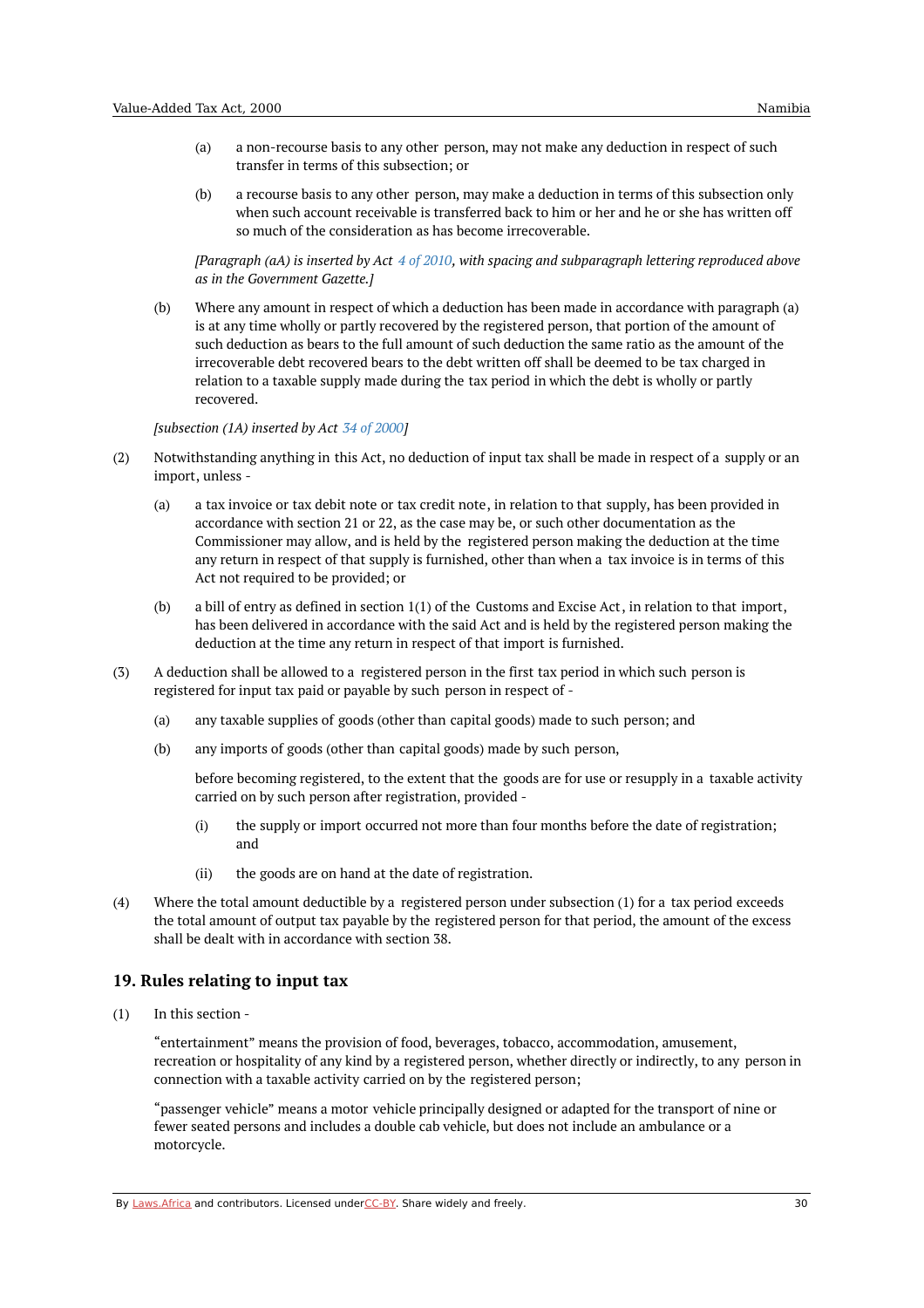*[definition of "passenger vehicle" amended by Act 34 of [2000](https://namiblii.org/akn/na/act/2000/34) and Act 2 of [2007](https://namiblii.org/akn/na/act/2007/2)]*

- (2) No amount may be deducted under section 18(1) by a registered person for input tax paid in respect of -
	- (a) a taxable supply to, or import by, the registered person of a passenger vehicle, unless -
		- (i) such person is in the business of -
			- (aa) dealing in, or hiring of, passenger vehicles; or
			- (bb) a tour operator,

and that vehicle was acquired for the purposes of such business; or

- (ii) that vehicle was acquired by a short-term insurer to indemnify an insured person under a short-term insurance contract; or
- (iii) that vehicle was acquired by any charitable organisation, children's home, old-age home or orphanage: Provided that the subsequent sale of that vehicle shall be subject to tax; or

*[subparagraph (iii) inserted by Act 6 of [2002](https://namiblii.org/akn/na/act/2002/6)]*

- (b) a taxable supply to, or import by, the registered person of goods or services acquired for the purposes of entertainment or providing entertainment, unless -
	- (i) the registered person is in the business of a tour operator or of providing entertainment and the taxable supply or import relates to the provision of taxable supplies of entertainment in the ordinary course of such business; or
	- (ii) the registered person is in the business of providing taxable supplies of transportation services and the entertainment is provided to passengers as part of the transportation service; or
- (c) a taxable supply to, or import by, the registered person of petroleum products, unless those products are wholly for use in the business of such person; or
- (d) any fees or subscriptions paid by the registered person in respect of membership of any club, association, or society of a sporting, social or recreational nature; or
- (e) *[paragraph (e) amended by Act 34 of [2000](https://namiblii.org/akn/na/act/2000/34) and deleted by Act 6 of [2002\]](https://namiblii.org/akn/na/act/2002/6)*
- (3) Subject to subsection (4), where only a part of the supplies made by a registered person during a tax period are taxable supplies, the amount of the input tax to be allowed as a deduction under section  $18(1)(a)(i)$ and (ii) for the tax period shall be determined as follows, namely -
	- (a) in respect of a supply or import received which is directly connected with the making of taxable supplies, the full amount of input tax payable in respect of the supply or import shall be allowed as a deduction; or
	- (b) in respect of a supply or import received which is directly connected with the making of exempt supplies, no amount of input tax payable in respect of the supply or import shall be allowed as a deduction ; or
	- $(c)$ in respect of a supply or import received which is used both for the making of taxable and exempt supplies, the amount calculated in accordance with the following formula -

 $A \times B/C$ .

in which formula -

"A" is the total amount of input tax payable in respect of supplies and imports received during the tax period in respect of which a deduction is allowed under section 18(1); and

"B" is the total amount of taxable supplies made by the registered person, in the case where such person is registered for income tax during the preceding year of assessment for income tax or, in

By [Laws.Africa](https://edit.laws.africa/widgets/pdf-attribution) and contributors. Licensed und[erCC-B](https://edit.laws.africa/widgets/pdf-cc-by)Y. Share widely and freely. 31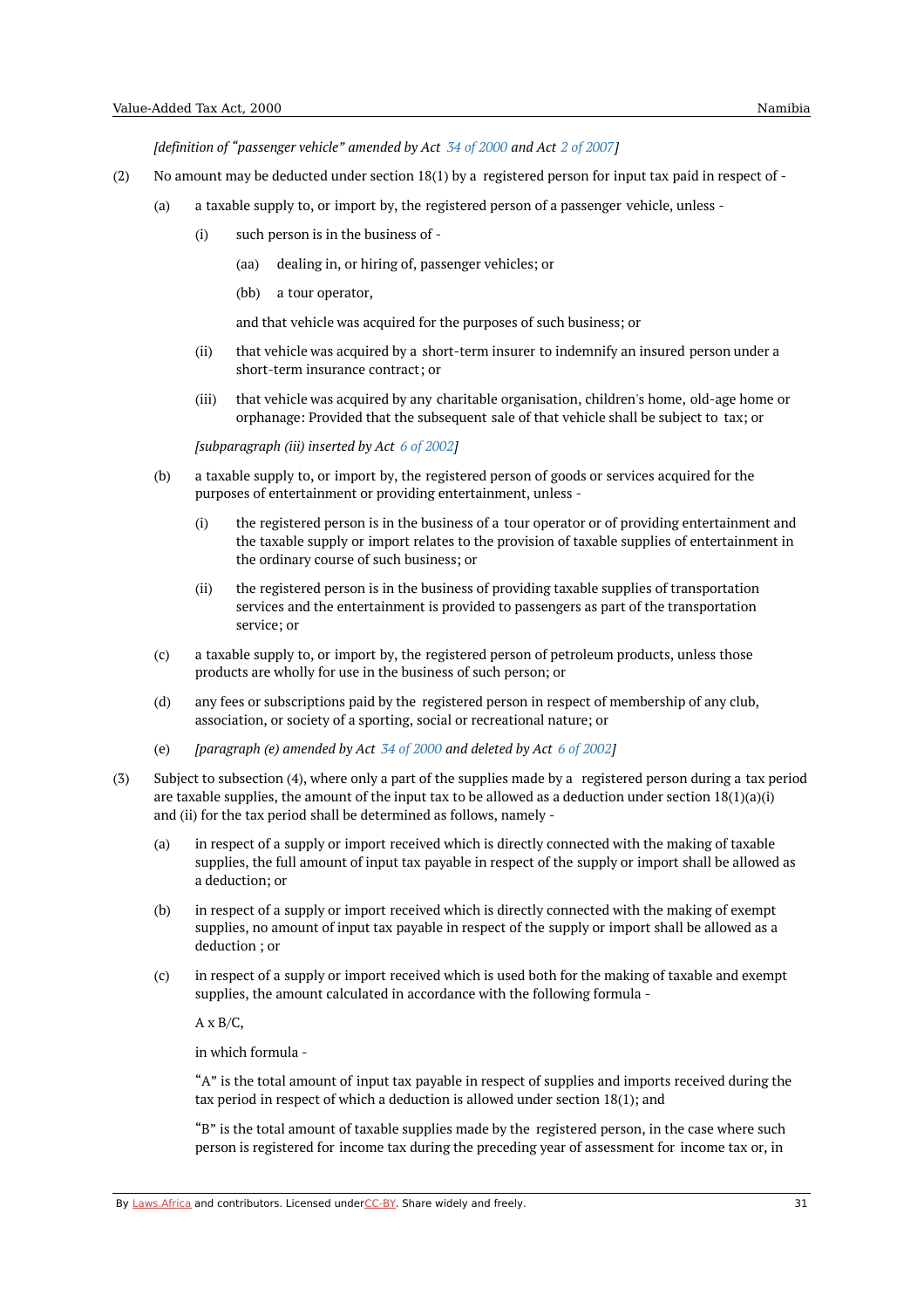any other case, during the preceding financial year of the registered person; and

"C" is the total amount of all supplies made by the registered person, in the case where such person is registered for income tax, during the preceding year of assessment for income tax or, in any other case, during the preceding financial year of the registered person: Provided that where the registered person is a financial institution, a supply with regard to interest shall be the net interest earned by such institution.

[paragraph (c) amended by Act 34 of [2000](https://namiblii.org/akn/na/act/2000/34); not all of the changes are indicated by amendment markings]

- (4) Where the fraction "B/C" in paragraph (c) of subsection (3) is more than 0.90, the registered person may deduct the total amount of input tax on supplies and imports referred to in that paragraph.
- (5) For purposes of the fraction "B/C" in subsection (3) -
	- (a) in the case where a registered person is registered for income tax, for the remainder of the year of assessment for income tax; or
	- (b) in any other case, for the remainder of the financial year of the registered person,

during which the registered person is first registered for tax, the period referred to in "B" and "C" shall be the first tax period in which the registered person is registered and thereafter the total number of tax periods, including the current tax period, during which the registered person has been registered.

*[subsection (5) amended by Act 34 of [2000](https://namiblii.org/akn/na/act/2000/34) and substituted by Act 6 of [2002](https://namiblii.org/akn/na/act/2002/6)]*

- (6) Notwithstanding anything in subsection (3), the Commissioner may, on such other basis as the Commissioner considers reasonable, determine the amount of input tax to be allowed as a deduction for a tax period where a registered person makes both taxable and exempt supplies during the tax period.
- (7) A person dissatisfied with a decision of the Commissioner under subsection (6) may challenge the decision only under Part VIII of this Act.
- (8) Notwithstanding anything in this Act, input tax may only be claimed as a deduction under section 18(1) by a registered person who paid or is liable to pay the input tax.

*[subsection (8) amended by Act 34 of [2000](https://namiblii.org/akn/na/act/2000/34)]*

#### <span id="page-31-0"></span>**20. Post-sale adjustments**

- (1) This section shall apply where, in relation to a supply by a registered person -
	- (a) the supply is cancelled; or
	- (b) the taxation of the supply changes because the nature of the supply is fundamentally varied or altered; or
	- $(c)$ the previously agreed consideration for the supply is altered, whether due to an offer of a discount or for any other reason; or
	- (d) the goods or services, or part thereof, are returned to the supplier, and the registered person making the supply has -
		- (i) provided a tax invoice in relation to the supply and the amount shown therein as the tax charged on the supply is incorrect as a result of the occurrence of one or more of the events mentioned in paragraphs (a), (b), (c) and (d); or
		- (ii) furnished a return for the tax period in which the supply occurred and has accounted for an incorrect amount of output tax on that supply as a result of the occurrence of one or more of the events mentioned in paragraphs (a), (b), (c) and (d).
- (2) Where subsection (1) is applicable, the registered person making the supply shall make an adjustment in accordance with subsection (3) or (5), as the case may be.

By [Laws.Africa](https://edit.laws.africa/widgets/pdf-attribution) and contributors. Licensed und[erCC-B](https://edit.laws.africa/widgets/pdf-cc-by)Y. Share widely and freely.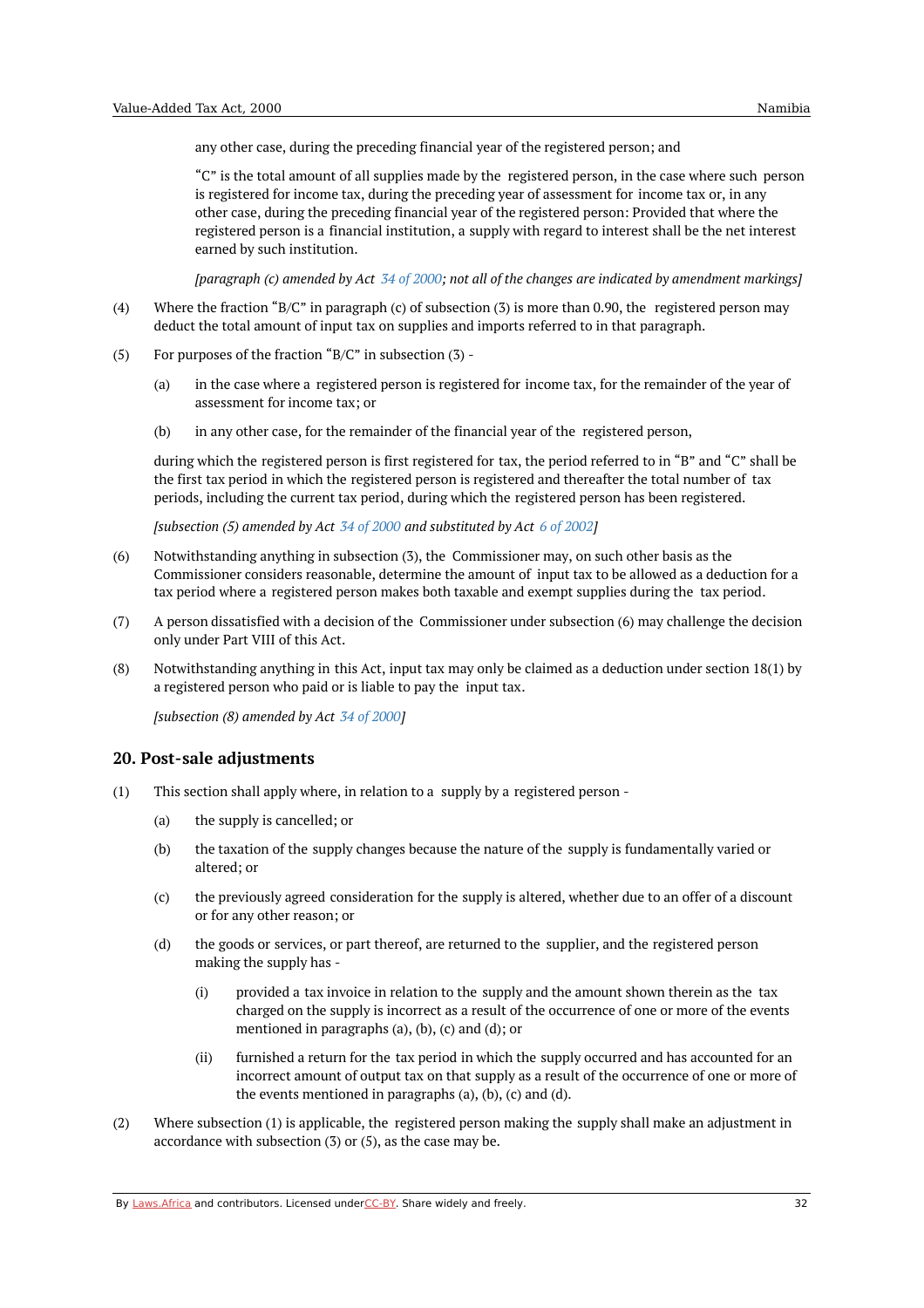- (3) Where the output tax properly chargeable in respect of a supply exceeds the output tax actually accounted for by the supplier, the amount of the excess shall be deemed to be output tax charged by the supplier in relation to a taxable supply made in the tax period in which any of the events mentioned in subsection (1)  $(a), (b), (c)$  and  $(d)$  occurred.
- (4) Where a supplier issues a tax debit note to rectify the output tax charged to a recipient in the circumstances contemplated in subsection (3), the recipient, if a registered person, shall for the purposes of section  $18(1)(a)(iii)$  treat the additional tax specified in the tax debit note as tax payable by the recipient in the tax period in which the tax debit note is received.
- (5) Subject to subsection (7), where the output tax actually accounted for by a supplier exceeds the output tax properly chargeable in respect of a supply, the supplier shall be allowed an input tax deduction for the amount of the excess in the tax period in which any of the events mentioned in subsection (1)(a), (b), (c) and (d) occurred.
- (6) Where a supplier issues a tax credit note to rectify the output tax charged to a recipient in the circumstances contemplated in subsection (5), the recipient, if a registered person, shall treat the additional tax specified in the tax credit note as output tax payable by such person in respect of a taxable supply made by such person in the tax period in which the tax credit note is received.
- (7) No deduction shall be allowed under subsection (5) where the supply has been made to a person who is not a registered person, unless the amount of the excess tax has been repaid to the recipient of the supply, whether in cash or as a credit against an amount owing to the registered person by the recipient.

## <span id="page-32-0"></span>**21. Tax invoices**

(1) Subject to subsections (2) and (9), a registered person (hereinafter in this section referred to as a registered supplier) making a supply to another person shall, on request, provide such other person with a tax invoice for the supply containing such particulars as are specified in paragraph 1 of Schedule VI.

*[subsection (1) amended by Act 34 of [2000](https://namiblii.org/akn/na/act/2000/34)]*

(2) A registered supplier shall not be required to provide a tax invoice if the total consideration for the taxable supply is in cash and does not exceed N\$100.

*[subsection (2) amended by Act 34 of [2000](https://namiblii.org/akn/na/act/2000/34)]*

- (3) A tax invoice shall not be provided by any person in any circumstances other than those contemplated in this section.
- (4) A registered supplier shall issue only one tax invoice for each taxable supply.
- $(5)$ A registered recipient who has not received a tax invoice as required by subsection (1) may in writing request the registered supplier concerned to provide a tax invoice in respect of the taxable supply.
- (6) A request for a tax invoice under subsection (5) shall be made within 60 days after the date of the supply.
- (7) A registered supplier who receives a request under subsection (5) shall comply with the request within 14 days after receiving that request.
- (8) Notwithstanding anything in subsection (4), where a registered recipient claims to have lost the original tax invoice for a taxable supply, the registered supplier concerned may provide a copy thereof clearly marked "copy".
- (9) A recipient, being a registered person, may issue a tax invoice, containing such particulars as are specified in paragraph 1 of Schedule VI, in respect of a supply of goods or services made to the recipient by a supplier, being a registered person, provided -
	- (a) the Commissioner has granted prior written approval for the issue of such tax invoices by a recipient or recipients of a specific class in relation to the taxable supplies or taxable supplies of a specific category to which the tax invoices relate; and

By [Laws.Africa](https://edit.laws.africa/widgets/pdf-attribution) and contributors. Licensed und[erCC-B](https://edit.laws.africa/widgets/pdf-cc-by)Y. Share widely and freely. 33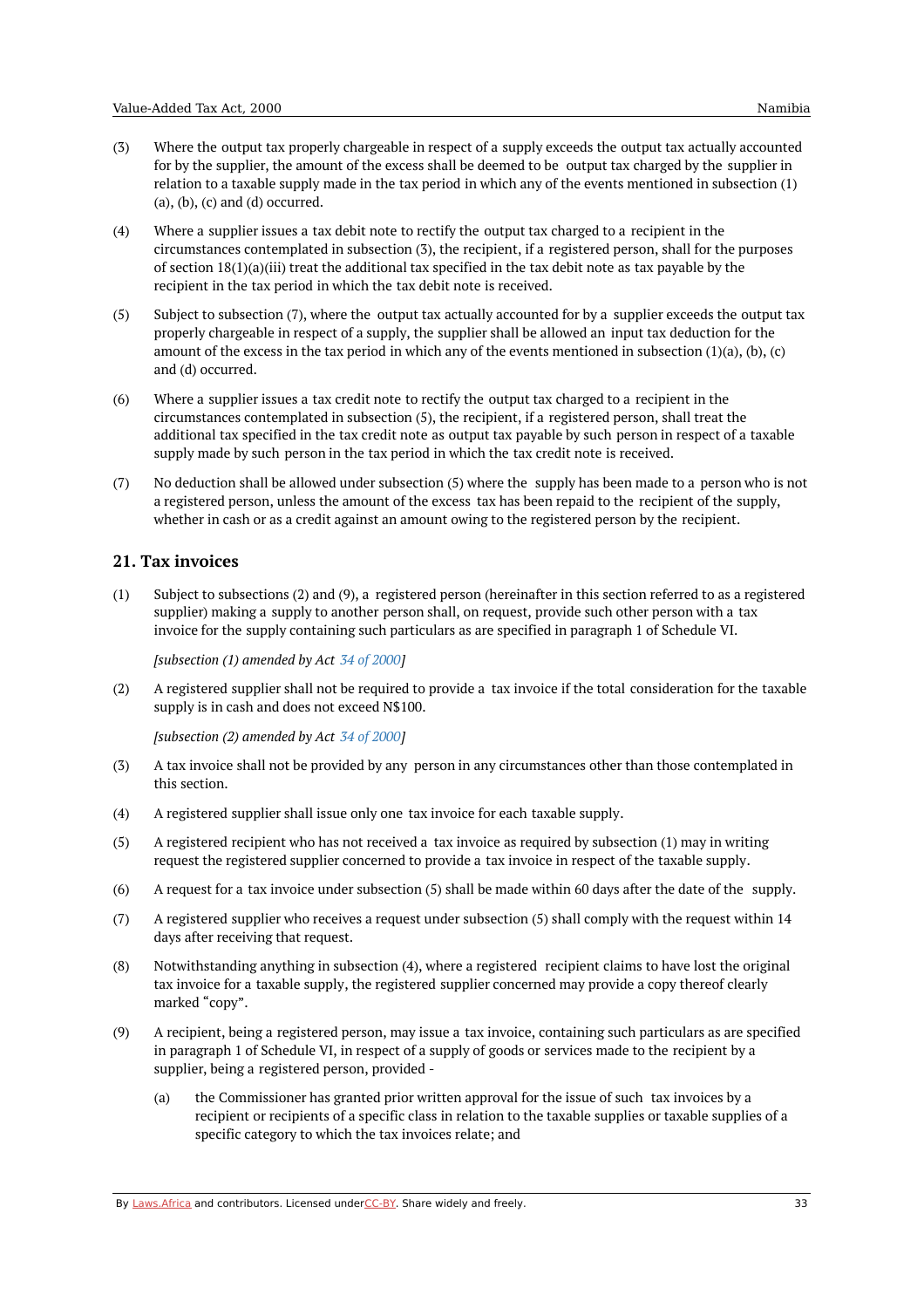- (b) the recipient and the supplier have agreed that the supplier shall not issue a tax invoice in respect of any taxable supply to which this subsection applies; and
- (c) such tax invoice is provided to the supplier, and a copy thereof retained by the recipient:

Provided that where a tax invoice is issued in accordance with this subsection, any tax invoice issued by the supplier in respect of that taxable supply shall be deemed not to be a tax invoice for the purposes of this Act.

## <span id="page-33-0"></span>**22. Tax credit notes and tax debit notes**

- $(1)$ Where a tax invoice has been issued in the circumstances contemplated in section  $20(1)(i)$  and the amount shown as tax charged in that tax invoice exceeds the tax properly chargeable in respect of the supply, the registered person making the supply shall provide the recipient of the supply with a tax credit note containing such particulars as are specified in paragraph 2 of Schedule VI.
- (2) A tax credit note shall not be provided by any person in any circumstances other than those contemplated in subsection (1).
- (3) Where a tax invoice has been issued in the circumstances contemplated in section  $20(1)(i)$  and the tax properly chargeable in respect of the supply exceeds the amount shown as tax charged in that tax invoice, the registered person making the supply shall provide the recipient of the supply with a tax debit note containing such particulars as are specified in paragraph 3 of Schedule VI.
- (4) A tax debit note shall not be provided by any person in any circumstances other than those contemplated in subsection (3).
- (5) A registered person shall issue only one tax credit note or tax debit note for the amount of an excess referred to in subsections (1) and (3), respectively.
- (6) Notwithstanding anything in this section, where a registered person claims to have lost the original tax credit note or tax debit note, the registered person who made the supply may provide a copy thereof clearly marked "copy".

## **Part VII – TAX PERIOD, RETURNS AND ASSESSMENTS**

#### <span id="page-33-2"></span><span id="page-33-1"></span>**23. Tax period**

(1) In this section "farming activities" means agricultural, pastoral or horticultural activities and includes the renting of grazing, renting of livestock, conducting of hunting, conducting of farm shops for labourers or any other activities incidental to any of the aforementioned activities.

[subsection (1) amended by Act  $34$  of [2000](https://namiblii.org/akn/na/act/2000/34); not all of the changes are indicated by amendment markings]

- (2) The tax period applicable to any registered person under this Act shall -
	- (a) in the case of a registered person whose only taxable activities are farming activities, be a period of two, four, six or twelve calendar months ending on the last day of the last month of each such period, and as elected by such registered person at the time of application for registration; and
	- (b) in the case of a person registered in terms of section 15(1), subject to subsection (3), be a period of two calendar months divided in -
		- (i) Category A, being periods ending on the last day of January, March, May, July, September and November of the calendar year;
		- (ii) Category B, being periods ending on the last day of February, April, June, August, October and December of the calendar year; and
	- $(c)$ in the case of a person registered under section 15(4), subject to subsection (3), be a period of six calendar months ending on the last day of the last month of each such period, and as elected by such registered person at the time of application for registration, unless the Commissioner has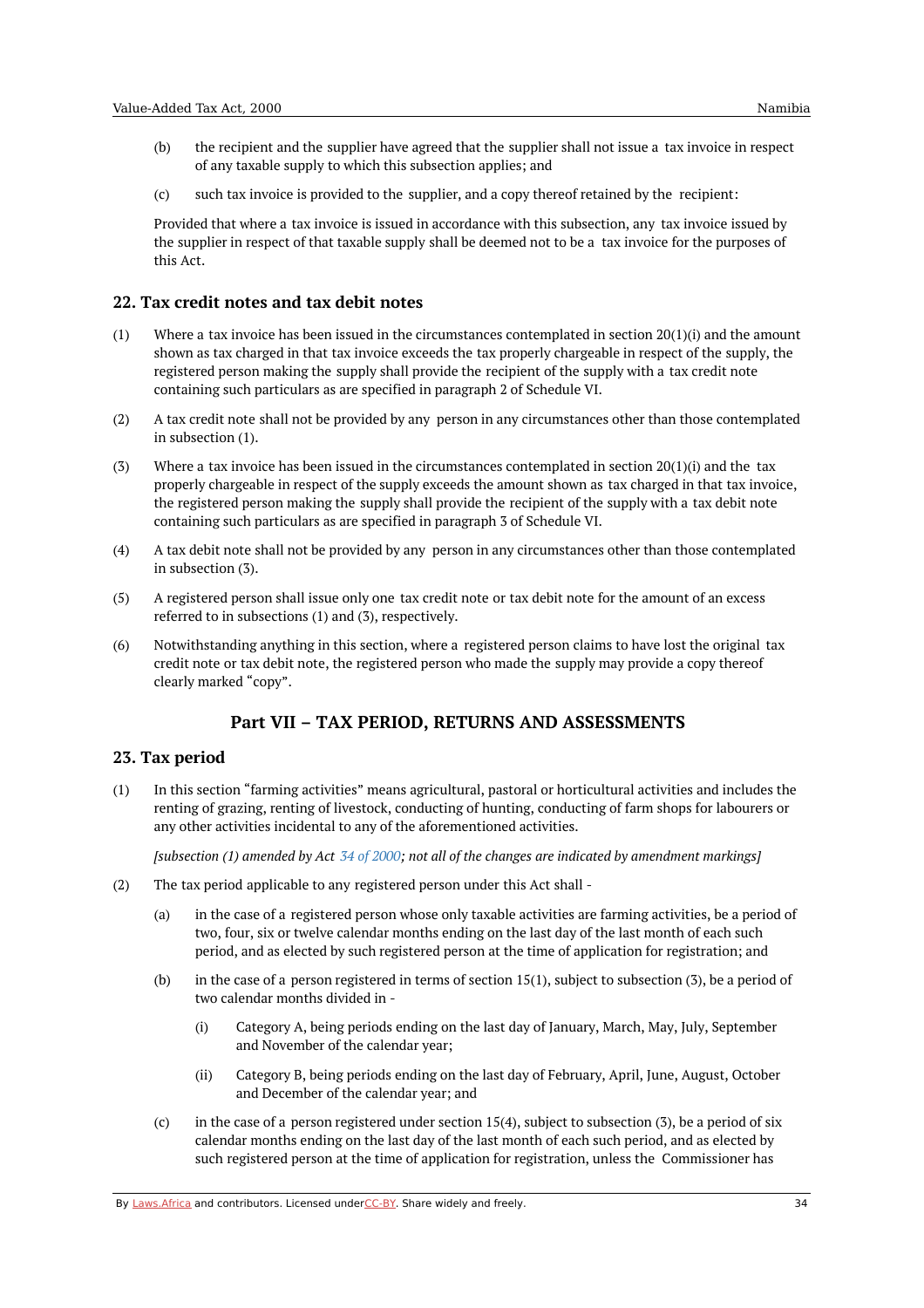granted written approval for a different period, upon separate application in writing and good cause shown, the tax period granted under this paragraph may not be less than two calendar months.

*[subsection (2) amended by Act 12 of [2015](https://namiblii.org/akn/na/act/2015/12)]*

- (3) The Commissioner shall determine whether a registered person falls within Category A or Category B, and such determination shall not be subject to objection and appeal.
- (4) A registered person falling within subsection (2)(b) who subsequently satisfies the requirements of subsection (2)(a) may in writing apply to the Commissioner to change such person's tax period to that referred to in subsection (2)(a).
- (5) Where the Commissioner is satisfied that a registered person making an application under subsection (4) satisfies the requirements of subsection (2)(a), the Commissioner shall by notice in writing grant the application with effect from a date, and subject to such conditions as, specified in the notice.
- (6) Every registered person falling within subsection (2)(a) shall notify the Commissioner in writing of any change whereby the registered person ceases to satisfy the requirements of that subsection, and such notification shall be made within 21 days of the change occurring.
- (7) Where the Commissioner is satisfied that a registered person falling within subsection (2)(a) ceases to satisfy the requirements of that subsection, the Commissioner shall by notice in writing direct that the tax period of the registered person be changed to that referred to in subsection (2)(b), with effect from a date, and subject to such conditions as, specified in the notice.
- (8) Notwithstanding anything in this section, the Commissioner may, upon written application by a registered person, determine, by notice in writing, a day in substitution for the last day referred to in subsection (2) (b), not being a day more than ten days before or after that last day, and the determination shall take effect from a date, and subject to such conditions as, specified in the notice.

*[subsection (8) amended by Act 11 of [2011](https://namiblii.org/akn/na/act/2011/11)]*

- (9) The first return of a registered person after any change in tax period shall not include any period in respect of which the registered person has previously furnished a return.
- $(10)$ A registered person dissatisfied with a decision of the Commissioner under this section (except subsection (3)) relating to the tax period of the person may challenge the decision only under Part VIII of this Act.

# <span id="page-34-0"></span>**24. Returns**

(1) Every registered person shall furnish the Commissioner with a return in respect of each tax period relating to such person not later than the twenty-fifth day of the month following the end of the tax period, whether or not tax is payable in respect of such period.

[subsection (1) amended by Act  $34$  of [2000](https://namiblii.org/akn/na/act/2000/34); not all of the changes are indicated by amendment markings]

- (2) A return in terms of subsection (1) shall be in such form as the Commissioner may prescribe, shall state the information necessary to calculate the tax payable in accordance with section 18 for the tax period, and shall be furnished in such manner as the Commissioner may prescribe.
- (3) In addition to any return required by or under this Act, the Commissioner may by notice in writing require any person, whether or not a registered person, to furnish (whether on that person's own behalf or as agent or trustee of another person) the Commissioner with such further or other return, in a form prescribed by the Commissioner, as and when required by the Commissioner for the purposes of this Act.
- (4) Upon application in writing by any person, the Commissioner may, where good cause is shown by the person, extend the period within which any return required by this section is to be furnished.
- (5) The granting of an extension of time under subsection (4) shall not alter the due date for payment of tax under section 30.
- (6) A person dissatisfied with a decision of the Commissioner under subsection (3) or (4) relating to any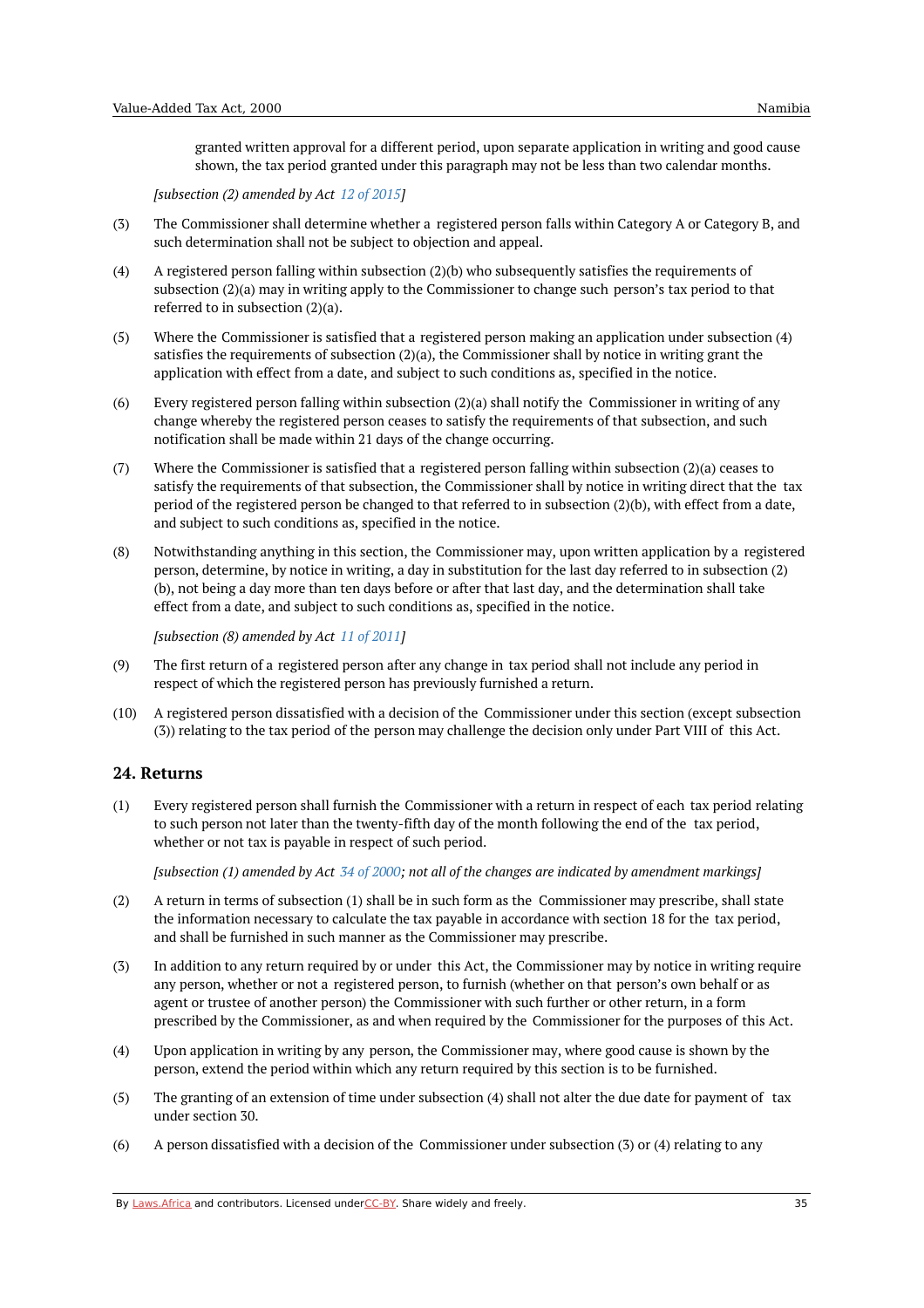return required to be furnished by the person may challenge the decision only under Part VIII of this Act.

#### <span id="page-35-0"></span>**25. Assessments**

- (1) Where -
	- (a) any person fails to furnish any return as required by section 24 or fails to furnish any import declaration as required by section 14(1) or (2); or
	- (b) the Commissioner is not satisfied with any return or import declaration which a person is required to furnish in terms of the applicable section referred to in paragraph (a); or
	- (c) the Commissioner has reason to believe that any person has become liable for the payment of an amount of tax but has not paid such amount; or
	- (d) any person, other than a registered person, supplies goods or services and represents that tax is charged on the supply; or
	- (e) any registered person supplies goods or services and the supply is not a taxable supply or the supply is a taxable supply charged with tax at the rate of zero per cent or an incorrect positive rate, and in either case the registered person represents that the correct positive rate of tax is charged on the supply; or
	- (f) the Commissioner has determined the liability of any person under section 80(2),

the Commissioner may make an assessment of the amount of tax payable by the person.

- (2) The person assessed under subsection (1) shall -
	- (a) in the case of an assessment under subsection  $(1)(d)$  or (e), be the person making the supply; and
	- (b) in the case of an assessment under subsection  $(1)(f)$ , be the person whose liability has been determined under section 80(2); and
	- (c) in any other case, be the person required to account for the tax under this Act.
- (3) An assessment under subsection  $(1)(a)$ ,  $(c)$ ,  $(d)$ ,  $(e)$  or  $(f)$  may be made at any time.
- (4) An assessment under subsection (1)(b) may -
	- (a) where the default was due to fraud or gross or wilful neglect committed by, or on behalf of, the person who furnished the return or import declaration, be made at any time; or
	- (b) in any other case, be made within five years after the date the return or import declaration was furnished.
- (5) The Commissioner may, based on the information available, estimate the tax payable by a person for the purposes of making an assessment under subsection (1).
- (6) Where an assessment has been made under this section, the Commissioner shall serve a notice of the assessment on the person assessed, which notice shall state -
	- (a) the tax payable; and
	- (b) the date the tax is due and payable; and
	- $(c)$ the time, place and manner of objecting to the assessment.
- (7) The Commissioner may, within three years after service of a notice of assessment, amend the assessment by making such alterations or additions to the assessment as the Commissioner considers necessary, and the Commissioner shall serve a notice of the amended assessment on the person assessed.
- (8) An amended assessment shall in all respects be deemed to be an assessment under this Act.
- (9) An amount assessed under subsection  $(1)(d)$  or  $(f)$  shall for all purposes of this Act be deemed to be tax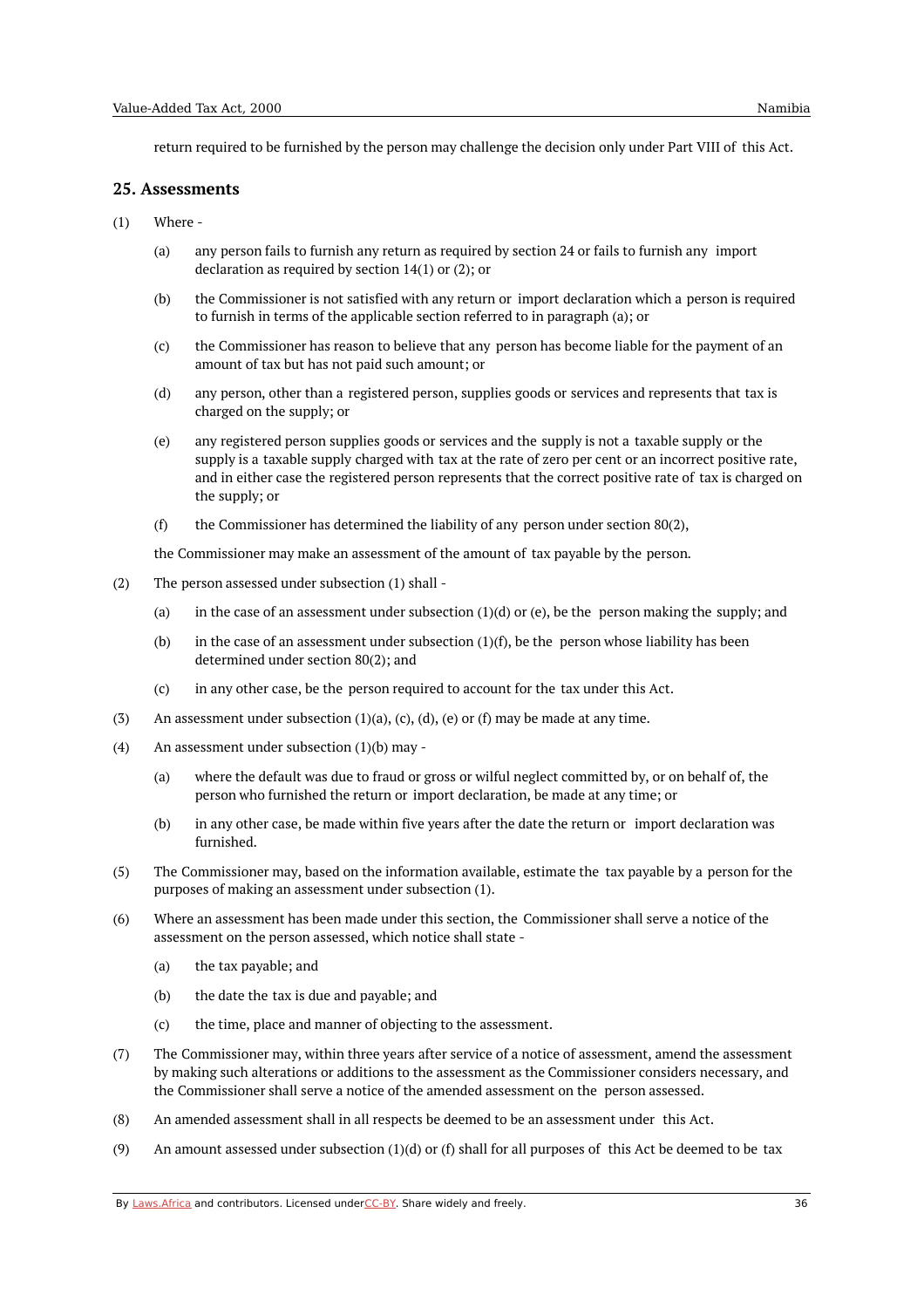charged under this Act.

(10) A person dissatisfied with a decision of the Commissioner under subsection (7) may challenge the decision only under Part VIII of this Act.

#### **26. General provisions relating to assessments**

- (1) The production of a notice of assessment or a certified copy of a notice of assessment shall be receivable in any proceedings as conclusive evidence that the assessment has been duly made and, except in proceedings under Part VIII of this Act relating to the assessment, that the amount and all particulars of the assessment are correct.
- (2) No assessment or other document purporting to be made, issued or executed under this Act shall be -
	- (a) quashed or deemed to be void or voidable for want of form; or
	- (b) affected by reason of mistake, defect or omission therein,

if it is, in substance and effect, in conformity with this Act and the person assessed, or intended to be assessed, or affected by the document is designated in it according to common understanding.

# **Part VIII – OBJECTIONS AND APPEALS**

### **27. Objections**

(1) Any person who is dissatisfied with an appealable decision may lodge an objection to the appealable decision with the Commissioner within 90 days after the date of issue of the notice of the decision or assessment in question or within such extended period as the Commissioner may allow on good cause shown in writing.

*[subsection (1) amended by Act 34 of [2000](https://namiblii.org/akn/na/act/2000/34)]*

- (2) Upon application in writing by a person dissatisfied with an appealable decision, the Commissioner may, where satisfied that owing to absence from Namibia, sickness or other reasonable cause the person was prevented from lodging an objection to the appealable decision within the period referred to in subsection (1) and that there has been no unreasonable delay by the person in lodging the objection, accept an objection lodged with the Commissioner after the expiration of that period.
- (3) Every objection to an appealable decision shall be in writing and shall specify in detail the grounds upon which it is made.
- (4) *[subsection (4) deleted by Act 2 of [2007](https://namiblii.org/akn/na/act/2007/2)]*
- (5) After considering the objection, the Commissioner may -
	- (a) allow the objection in whole or in part and -
		- (i) alter any decision pursuant thereto; or
		- (ii) alter or reduce any assessment pursuant thereto; or
	- (b) disallow the objection.
- (6) The Commissioner shall serve the person objecting with a notice in writing of the objection decision under subsection (5).
- (7) A person dissatisfied with a decision of the Commissioner under subsection (2) may challenge the decision only under this Part.

### **28. Appeals**

(1) In this section "objection decision" means a decision taken by the Commissioner under section 27(5).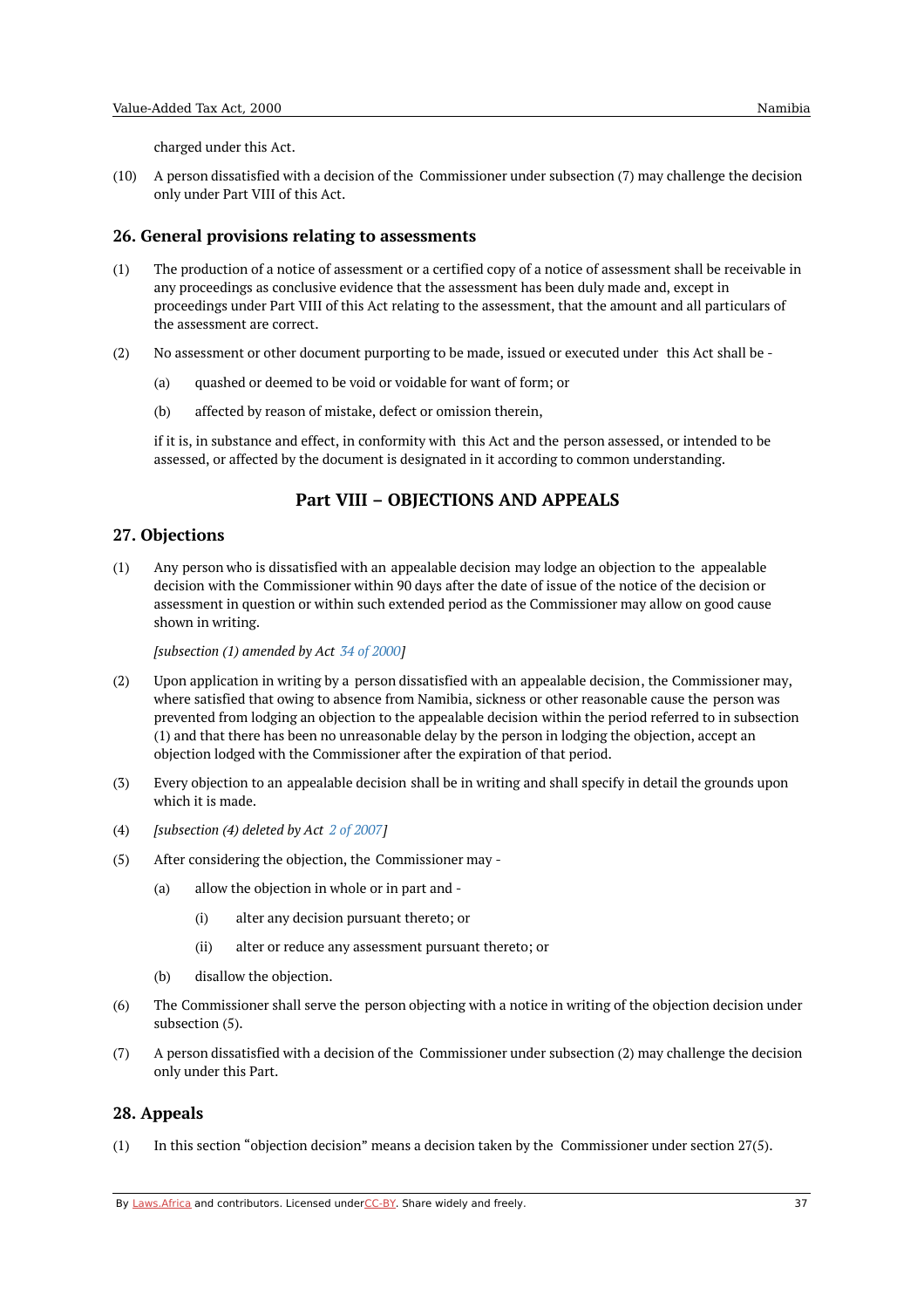(2) Any person dissatisfied with an objection decision may, within 60 days after the person was served with a notice of the objection decision, lodge with the Commissioner a notice of appeal to the special court for hearing income tax appeals constituted under section 73 of the Income Tax Act, 1981 (Act No. 24 of [1981](https://namiblii.org/akn/na/act/1981/24)) or a tax tribunal constituted under section 73A of that Act.

*[subsection (2) amended by Act 11 of [2011](https://namiblii.org/akn/na/act/2011/11)]*

- (3) Upon application in writing by a person dissatisfied with an objection decision, the Commissioner may, where satisfied that owing to absence from Namibia, sickness or other reasonable cause the person was prevented from lodging a notice of appeal within the period referred to in subsection (2) and that there has been no unreasonable delay by the person in lodging the notice, accept a notice of appeal lodged with the Commissioner after the expiration of that period.
- (4) In any appeal to the special court against an objection decision, the person appealing shall be limited to the grounds set out in the objection referred to in section 27(3).

*[subsection (4) amended by Act 34 of [2000](https://namiblii.org/akn/na/act/2000/34)]*

- (5) In deciding an appeal, the special court may make an order -
	- (a) affirming or varying the objection decision, including (in the case of an appeal against an objection decision relating to an assessment) a decision to increase or decrease the assessment; or
	- (b) remitting the objection decision for reconsideration by the Commissioner in accordance with the directions of the court.
- (6) The provisions of section 73(8), (9), (10), (11), (12), (14), (15), (16) and (17) and of sections 74, 75 and 76 of the Income Tax Act, 1981 (Act No. 24 of [1981](https://namiblii.org/akn/na/act/1981/24)), and any regulation made under the said Act relating to any appeal to the special court and to any appeal in terms of the said section 76, shall with the necessary changes apply to any appeal under this section.
- (7) A person dissatisfied with a decision of the Commissioner under subsection (3) may challenge the decision only under this Part.

# **29. Burden of proof**

The burden of proof that an assessment is excessive or that a decision of the Commissioner is wrong shall be on the person objecting to the assessment or decision.

# **Part IX – COLLECTION AND RECOVERY**

#### **30. Due date for payment of tax**

- (1) Tax payable under this Act shall be due and payable -
	- (a) where the tax is payable by a registered person for a tax period, by the due date for furnishing the return in respect of the tax period; or
	- (b) where the tax is payable by a person assessed under any assessment issued under this Act, on the date specified in the notice of assessment; or
	- (c) where the tax is payable by an importer of goods or a recipient of an import of services, by the due date referred to in section 14 in respect of the import.
- (2) Upon application in writing by a person liable for tax, the Commissioner may, where good cause is shown, extend the time for payment of tax by the person beyond the date on which it is due and payable in terms of this section, or make such other arrangements as appropriate to ensure the payment of the tax due.
- (3) A person dissatisfied with a decision of the Commissioner under subsection (2) may challenge the decision only under Part VIII of this Act.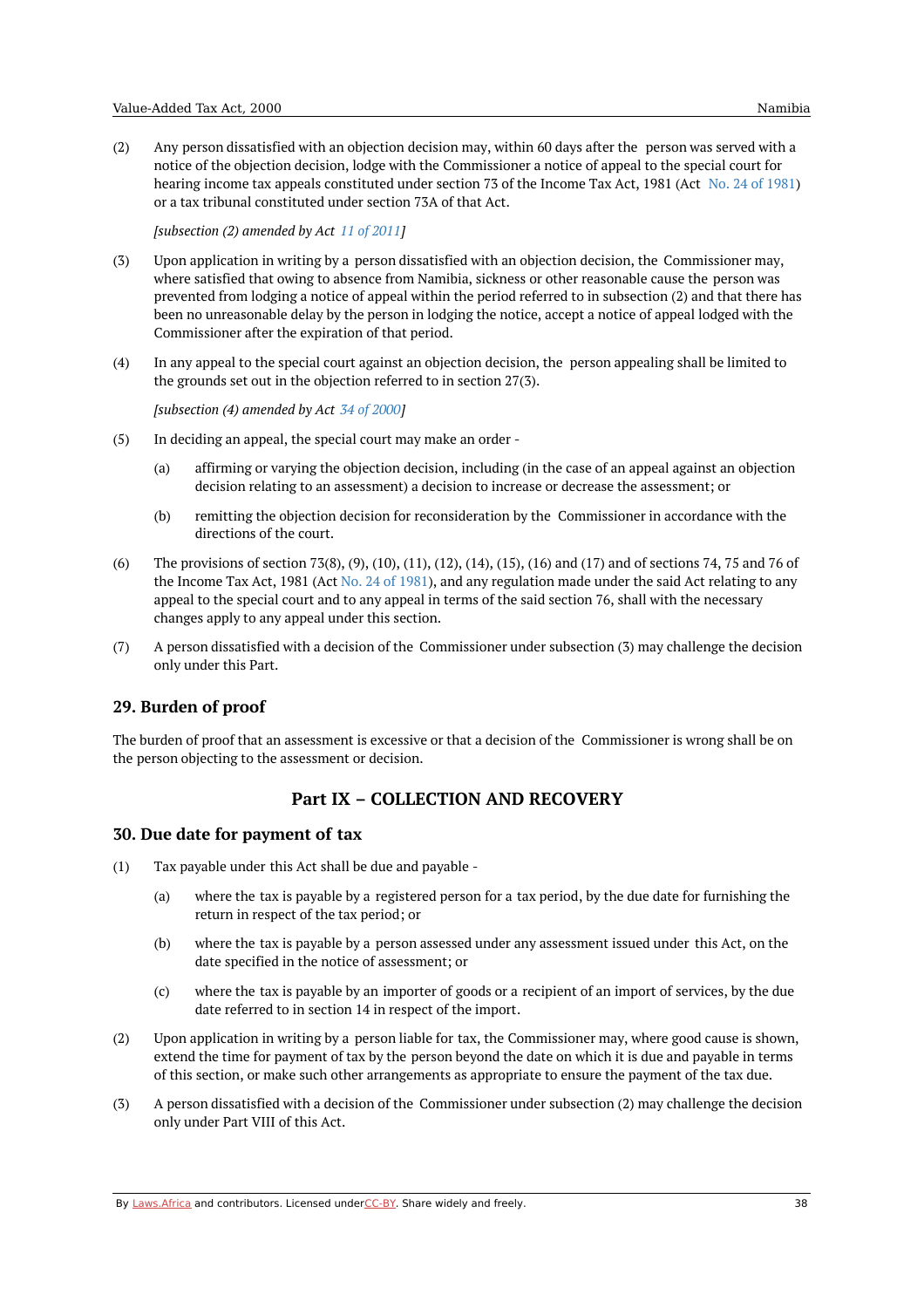# **31. Tax as a debt due to the State**

- (a) (1) Any amount of tax due and payable by any person under this Act shall be a debt due to the State and shall be recoverable by the Commissioner in the manner provided in this section.
	- (b) Where tax is owing by an person in respect of one or more tax periods, the Commissioner shall not be required to maintain a separate account in respect of each tax period, but may maintain one tax account for such person recording details of all transactions with regard to such tax, and in any legal proceedings for the recovery of any amount of tax due by such person, the Commissioner shall not be required to furnish detailed particulars of the amount claimed.

*[subsection (1) amended by Act 34 of [2000](https://namiblii.org/akn/na/act/2000/34) to insert paragraph (b)]*

- (2) If any person fails to pay tax when it is due and payable, the Commissioner may file with the clerk or registrar of a court of competent jurisdiction a statement certified by the Commissioner setting out the amount of the tax due and payable by such person, and that statement shall for all purposes have the effect of a civil judgment of the court at which that statement has been so filed, in favour of the Commissioner for a liquid debt in the amount specified in that statement.
- (3) The Commissioner may by notice in writing, addressed to the clerk or registrar of the relevant court, withdraw any statement referred to in subsection (2), and such statement shall thereupon cease to have any effect.
- (4) The Commissioner may institute proceedings afresh under subsection (2) in respect of any tax to which a statement withdrawn under subsection (3) relates.
- (5) Notwithstanding anything contained in the Magistrates' Courts Act, 1944 (Act No. 32 of [1944](https://namiblii.org/akn/na/act/1944/32)), a statement referred to in subsection (2) for any amount whatsoever may be filed with the clerk of the magistrate's court having jurisdiction in respect of the person by whom such amount is payable in accordance with this Act.
- (6) Where, in addition to any amount of tax which is due and payable by any person under this Act, any amount of interest or penalty is payable, any payment made by that person in respect of such tax, interest or penalty which is less than the total amount due shall be dealt with as made -
	- (a) in respect of such penalty; and
	- (b) to the extent that such payment exceeds the amount of such penalty, in respect of such interest; and
	- (c) to the extent that such payment exceeds the sum of such penalty and interest, in respect of such tax.
- (7) Where the Commissioner has reasonable grounds to believe that a person may leave Namibia permanently without paying all tax due or which may become due under this Act, the Commissioner may issue a certificate to the Permanent Secretary: Home Affairs containing particulars of the tax due and request the said Permanent Secretary to prevent such person from leaving Namibia until such person makes -
	- (a) payment in full; or
	- (b) an arrangement satisfactory to the Commissioner for the payment of the tax.
- (8) A copy of the certificate issued under subsection (7) shall be served by the Commissioner on the person named in the certificate, if it is practicable to do so.
- (9) Payment of the tax specified in a certificate issued under subsection (7) to a person employed in the directorate of Customs and Excise or to an immigration officer, as defined in section 1 of the Immigration Control Act, 1993 (Act No. 7 of [1993](https://namiblii.org/akn/na/act/1993/7)), or the production of a certificate purporting to be signed by the Commissioner stating that the tax has been paid or that satisfactory arrangements for the payment thereof have been made, shall be sufficient authority for allowing the person concerned to leave Namibia.
- (10) *[subsection (10) deleted by Act 34 of [2000](https://namiblii.org/akn/na/act/2000/34)]*

By [Laws.Africa](https://edit.laws.africa/widgets/pdf-attribution) and contributors. Licensed und[erCC-B](https://edit.laws.africa/widgets/pdf-cc-by)Y. Share widely and freely.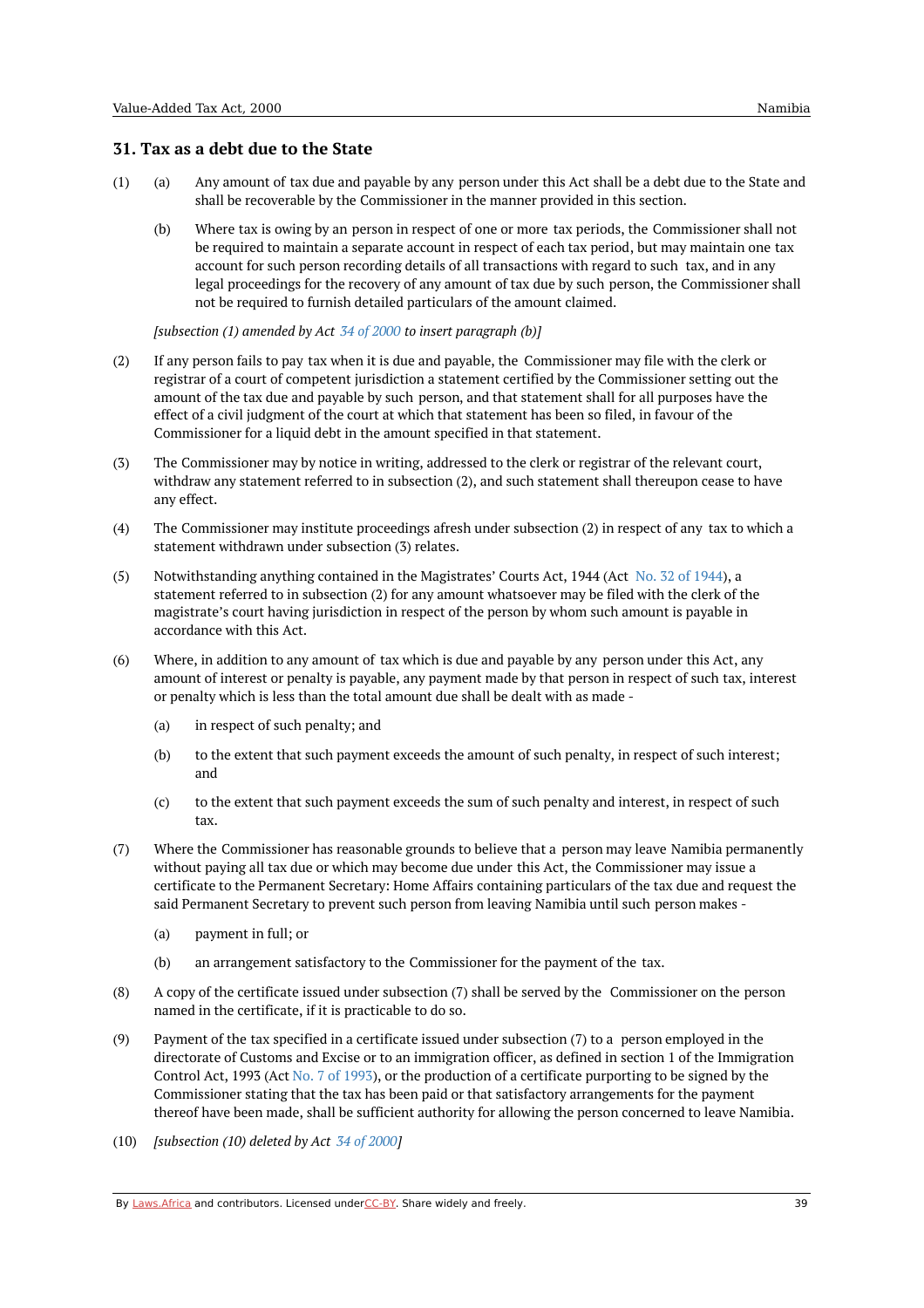- (1) The Commissioner may, when reasonably necessary for securing the payment of tax, by notice in writing require any person to furnish security to the Commissioner for the payment of any tax that is or may become payable by the person under this Act.
- (2) Security required under subsection (1) shall be for such amount and in such form, and shall be furnished within such period, as the Commissioner may specify in the notice.
- (3) Where a registered person fails to comply with a notice under subsection (1), the Commissioner may recover the amount of the security as if the amount were an amount of tax due under this Act.
- (4) Where security under subsection (1) is in cash and the Commissioner is satisfied that the security is no longer required, the amount of the security may be applied by the Commissioner in the manner provided in section 38(2).
- (5) A person dissatisfied with a decision of the Commissioner under subsection (1) may challenge the decision only under Part VIII of this Act.

# **33. Preferential claim to assets**

From the date on which tax becomes due and payable under this Act, the Commissioner shall have a preferential claim as provided under the Insolvency Act, 1936 (Act No. 24 of [1936](https://namiblii.org/akn/na/act/1936/24)), upon the assets of the person liable to pay the tax, until the tax is paid.

# **34. Seizure of goods**

- (1) Where the Commissioner has reasonable grounds to believe that tax on a supply or import of goods has not been or will not be paid, the Commissioner may seize those goods.
- (2) Goods that have been seized under subsection (1) shall be stored in a place approved by the Commissioner for the storage of such goods.
- $(3)$ Where goods have been seized under subsection (1), the Commissioner shall, as soon as practicable after the seizure, serve on the owner of the goods or the person who had custody or control of the goods immediately before seizure, a notice in writing -
	- (a) identifying the goods; and
	- (b) stating that the goods have been seized under this section, and the reason for seizure; and
	- $(c)$ setting out the provisions of subsections (6), (7) and (8).
- (4) The Commissioner shall not be required to serve a notice in terms of subsection (3) if, after making reasonable enquiries, the Commissioner does not have sufficient information to identify the person on whom such notice is to be served.
- (5) Where subsection (4) is applicable, the Commissioner may serve a notice contemplated in subsection (3) on any person claiming the goods, provided such person has given the Commissioner sufficient information to enable such a notice to be served.
- (6) The Commissioner may authorise any goods seized under subsection (1) to be delivered to the person on whom a notice contemplated in subsection (3) has been served, but only if that person has paid, or gives security (in accordance with section 32) for the payment of, the tax due and payable or that will become due and payable in respect of the supply or import of the goods.
- (7) Where subsection (6) is not applicable, the Commissioner shall detain the goods seized under subsection  $(1) -$ 
	- (a) in the case of perishable goods, for such period as the Commissioner considers reasonable having regard to the condition of the goods; or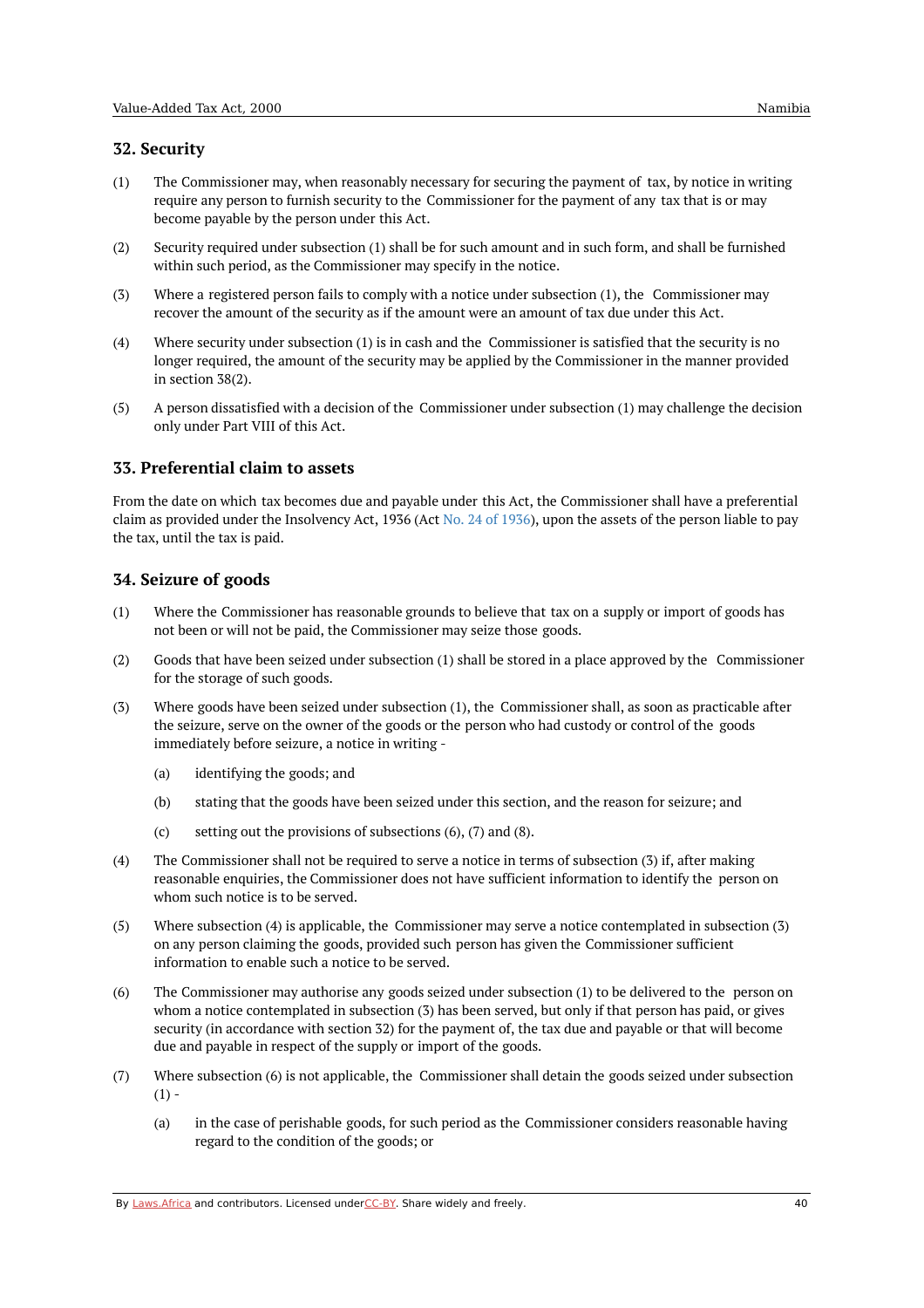- (b) in any other case, until the later of -
	- (i) 10 days after the seizure of the goods; or
	- (ii) 10 days after the due date for payment of the tax.
- (8) Where the period of detention referred to in subsection (7) has expired in respect of any goods seized under subsection (1), the goods so seized may be sold by public auction or in such other manner as the Commissioner may direct and, if the goods are sold, the proceeds of sale -
	- (a) shall be applied -
		- (i) first towards all costs incurred in connection with the seizure, keeping and sale of the goods; and
		- (ii) then towards the tax due and payable; and
	- (b) shall, to the extent that such proceeds exceed the sum of such costs and tax, be refunded to the person liable for the payment of such tax.
- (9) Nothing in this section contained shall be construed as preventing the Commissioner from proceeding under section 31 with respect to any unpaid amount, if the proceeds of sale are not sufficient to meet all costs incurred in connection with the sale and the tax due.

## **35. Recovery of tax from recipient of supply**

- (1) Where, in respect of a taxable supply made by a registered person, the registered person has, in consequence of any fraudulent action or misrepresentation by the recipient of the supply, incorrectly treated the supply as an exempt supply or applied an incorrect rate of tax (including a zero rate) to the supply, the Commissioner may raise an assessment upon the recipient for the amount of unpaid tax in respect of the supply, together with any interest or penalty that has become payable in terms of sections 53 and 68, respectively.
- (2) The Commissioner shall serve a notice of any assessment raised under subsection (1) on the recipient, specifying -
	- (a) the tax payable; and
	- (b) the date the tax is due and payable; and
	- (c) the time, place and manner of objecting to the assessment.
- (3) An assessment raised under subsection (1) shall be deemed to be an assessment for all purposes of this Act.
- (4) Subsection (1) shall not be construed as preventing the Commissioner from recovering the amounts of unpaid tax, interest and penalty from the registered person making the supply, but -
	- (a) any amount recovered from the recipient shall be credited against the liability of the registered person; and
	- (b) any amount recovered from the registered person shall be credited against the liability of the recipient.
- (5) Where an amount of tax, interest and penalty referred to in subsection (1) is paid by the registered person, the registered person may recover the amount paid from the recipient.
- (6) An amount assessed under this section shall for all purposes of this Act be deemed to be tax charged under this Act.

#### **36. Recovery of tax from third parties**

(1) Where any person liable to pay tax under this Act (hereinafter in this section referred to as the person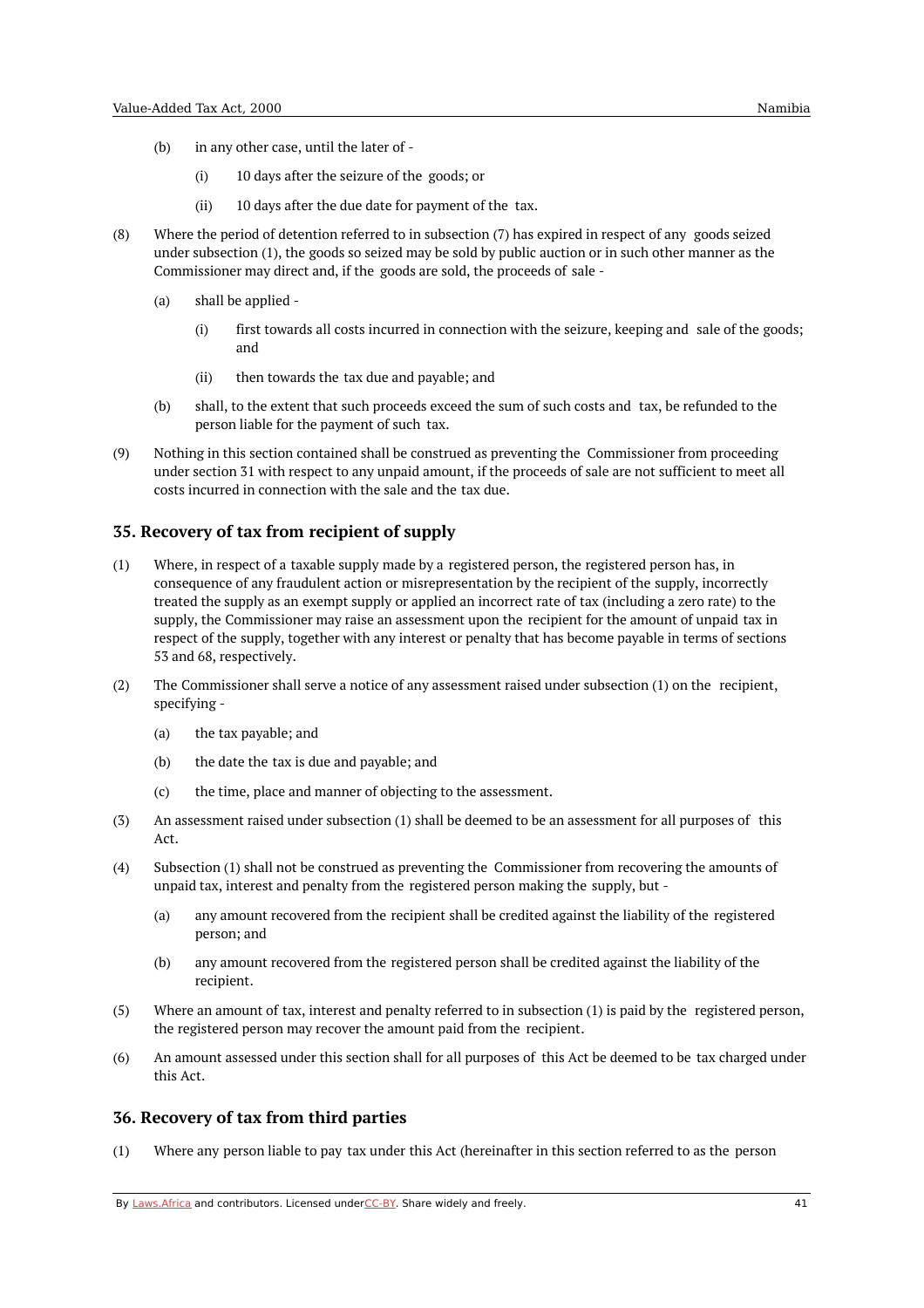liable) fails to do so by the due date for such payment, the Commissioner may by notice in writing require any other person -

- (a) owing or who may owe money to the person liable; or
- (b) holding or who may subsequently hold money for, or on account of, the person liable; or
- $(c)$ having authority from some other person to pay money to the person liable,

to pay from such money an amount equal to the amount of tax due to the Commissioner on or before a date specified in the notice.

- (2) The date contemplated in subsection (1) shall not be before the date on which any such money becomes due to the person liable.
- (3) A copy of a notice issued under subsection (1) shall be served on the person liable.
- $(4)$ Where a person served with a notice issued under subsection (1) is unable to comply with the notice, the person shall, before the date for payment specified in the notice, notify the Commissioner accordingly in writing, setting out the reasons for the inability to comply with the notice.
- (5) Where a notice is served on the Commissioner under subsection (4), the Commissioner may by notice in writing -
	- (a) accept the notification and cancel or amend the notice issued under subsection (1); or
	- (b) reject the notification.
- (6) Where a person who has served a notice on the Commissioner under subsection (4) is dissatisfied with the decision of the Commissioner under subsection (5), such person may challenge the decision only under Part VIII of this Act.
- (7) A person making a payment pursuant to a notice issued under subsection (1) shall be deemed to have acted under the authority of the person liable and of all other persons concerned, and no liability shall attach to such first-mentioned person in respect of the making of such payment.
- (8) The provisions of this Act relating to the collection and recovery of tax shall with the necessary changes apply to any amount due under this section as if such amount were tax due under this Act.

#### **37. Duties of receivers**

- (1) In this section "receiver" means a person who, with respect to any asset in Namibia of a registered person, is -
	- (a) a liquidator of any company; or
	- (b) a receiver appointed out of court or by a court; or
	- (c) a trustee for an unrehabilitated insolvent; or
	- (d) a mortgagee in possession; or
	- (e) an executor of a deceased estate; or
	- (f) any other person conducting the business of a person legally incapacitated.
- (2) Any receiver shall in writing notify the Commissioner within 14 days after being appointed to that position or after taking possession of any asset in Namibia of a registered person, whichever occurs first.
- (3) The Commissioner may in writing notify a receiver of the amount which appears to the Commissioner to be sufficient to provide for any tax which is or will become payable by the registered person whose asset or assets are in the possession of the receiver.
- (4) A receiver -

By [Laws.Africa](https://edit.laws.africa/widgets/pdf-attribution) and contributors. Licensed und[erCC-B](https://edit.laws.africa/widgets/pdf-cc-by)Y. Share widely and freely. 42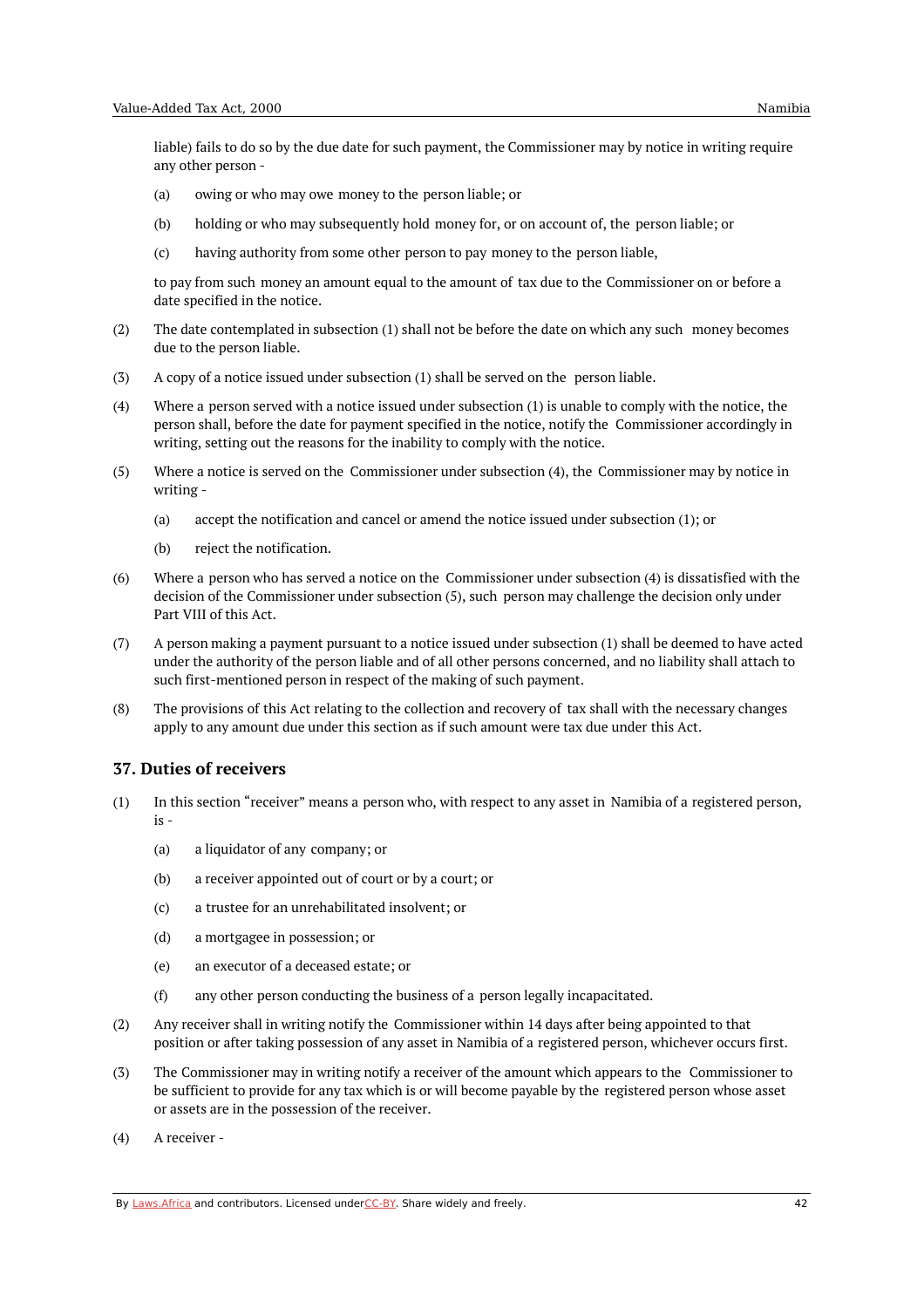- (a) shall set aside, out of the proceeds of sale of any asset referred to in subsection (3), the amount notified by the Commissioner under that subsection, or such lesser amount as is subsequently agreed on by the Commissioner; and
- (b) shall be liable to the extent of the amount so set aside for the tax payable by the registered person who owned such asset; and
- $(c)$ may pay any debt that has priority over the tax referred to in subsection (3), notwithstanding anything in this section.
- (5) A receiver shall be personally liable to the extent of any amount required to be set aside in terms of subsection (4) for the tax referred to in subsection (3) if, and to the extent that, the receiver fails to comply with the requirements of this section.

## **37A. Liability of shareholders for tax debts**

- (1) For the purposes of this Act, "tax debt" means the amount of tax due and payable, including penalties and interest charged.
- (2) A person who is a shareholder of a company or member of a close corporation is liable to pay the unpaid tax to the extent that the tax debt arose during the time the person so served as such shareholder or such member, and in case of more than one person, such persons are liable jointly and severally to pay the unpaid tax to the extent that the tax debt arose during the time the persons so served as such shareholders or such members.

*[section 37A inserted by Act 12 of [2015](https://namiblii.org/akn/na/act/2015/12)]*

# **Part X – REFUND OF TAX AND TAX RELIEF**

## **38. Refund of tax**

- (1) Where -
	- (a) the total amount deductible by a registered person under section 18(1) for a tax period exceeds the person's output tax for that period; or
	- (b) the amount of tax paid by a person (other than in circumstances contemplated in paragraph (a)) was in excess of the amount properly charged to tax under this Act; or
	- $(c)$ tax paid is claimed by any person, diplomatic or consular mission, or organisation referred to respectively in paragraphs (a), (b) and (c) of subsection (1) of section 40 or by any organisation or government (other than the Government of Namibia) in respect of any technical assistance agreement referred to in subsection (2) of that section,

the credit balance arising on the tax account of any such person, mission, organisation or government shall be dealt with in the manner provided in this section.

*[subsection (1) amended by Act 34 of [2000](https://namiblii.org/akn/na/act/2000/34)]*

- (2) Subject to this section, if, for any tax period, a registered person files a return reporting an excess referred to in subsection (1)(a), or any person, mission, organisation or government contemplated in subsection (1) (c) files a return of tax paid, the return shall constitute a claim for a refund, and where the Commissioner is satisfied that a refund is due to any such person, mission, organisation or government -
	- (a) the Commissioner shall first apply the amount of the refund in reduction of any tax, levy, interest or penalty payable by that person, mission, organisation or government in terms of this Act and may then apply any amount remaining or any portion thereof to any unpaid amount due in terms of the Income Tax Act, 1981 (Act No. 24 of [1981](https://namiblii.org/akn/na/act/1981/24)), the Sales Tax Act, 1992 (Act No. 5 of [1992](https://namiblii.org/akn/na/act/1992/5)), or the Additional Sales Levy Act, 1993 (Act No. 11 of [1993](https://namiblii.org/akn/na/act/1993/11)); and
	- (b) any credit balance remaining on the tax account of any such person, mission, organisation or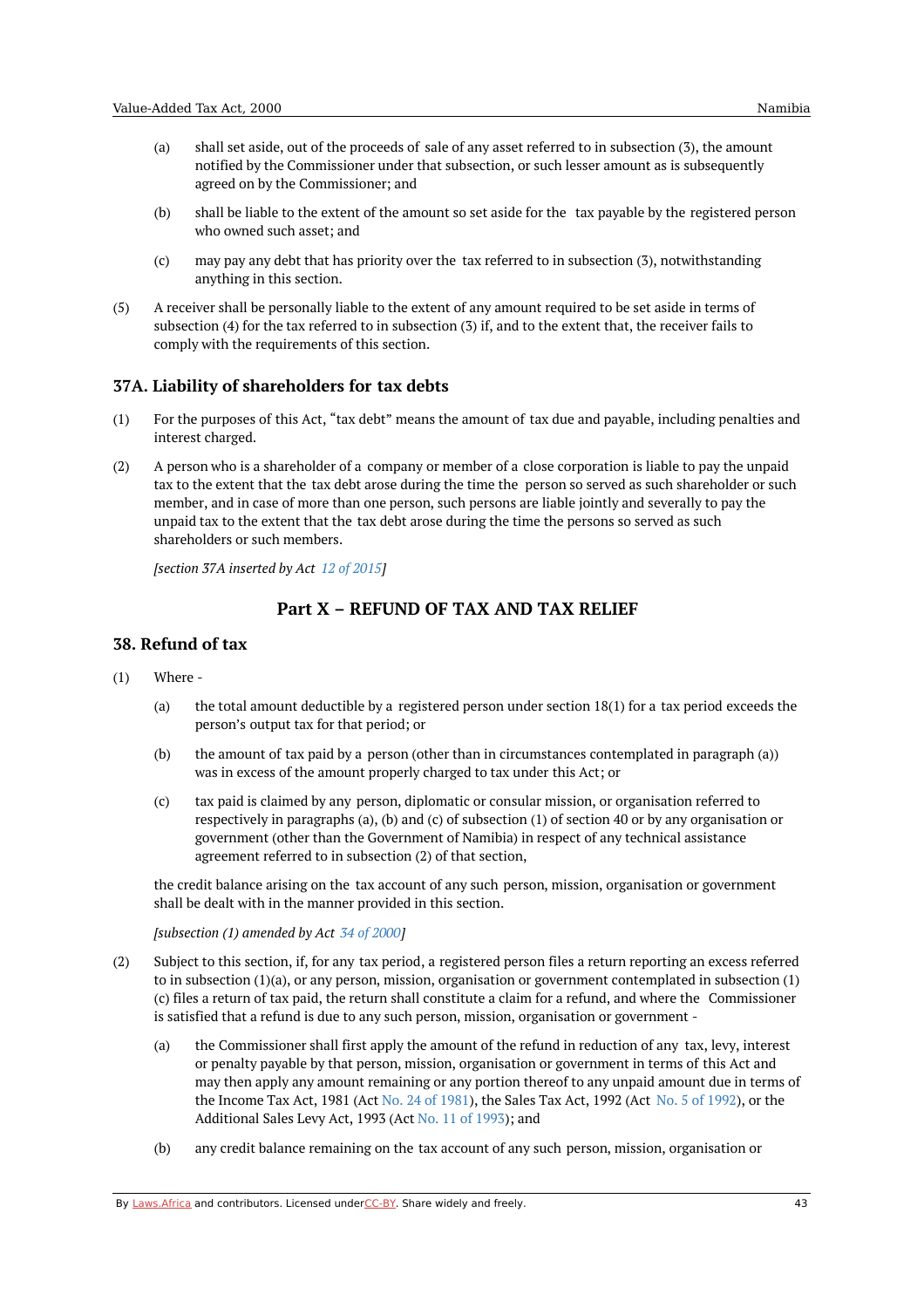government shall be refunded to the person, mission, organisation or government claiming the refund not later than the end of the second calendar month following the date the credit balance arose on the relevant tax account.

*[subsection (2) substituted by Act 34 of [2000\]](https://namiblii.org/akn/na/act/2000/34)*

- (3) Where a person has overpaid tax in the circumstances contemplated in subsection  $(1)(b)$ , the person may in writing apply to the Commissioner for a refund of the excess amount of tax.
- (4) Subject to this section, where the Commissioner is satisfied that a person who has made an application under subsection (3) has overpaid tax, the Commissioner -
	- (a) shall first apply the amount of the excess in the manner provided in paragraph (a) of subsection (2) as if it were a refund contemplated in that paragraph; and

*[paragraph (a) amended by Act 34 of [2000](https://namiblii.org/akn/na/act/2000/34)]*

- (b) shall then refund any amount remaining to that person.
- (5) The Commissioner shall not make a refund under subsection (4) unless -
	- (a) the amount to be refunded is more than N\$20; and
	- (b) the Commissioner is satisfied that any amount of output tax claimed to be refundable to a registered person will, if such amount has been borne by any other person, in tum be refunded by the registered person to that other person.
- (6) Where a registered person has failed to furnish a return for any tax period as required by this Act, the Commissioner may withhold payment of any amount refundable under this section until the registered person furnishes such return as required.
- (7) Any claim for a refund shall be made in writing and be accompanied by documentary proof of payment of the excess amounts within three years after the date the excess arose.
- (8) The Commissioner shall serve on a person claiming a refund, a notice in writing of the decision in respect of the claim.
- (9) A person claiming a refund under this section who is dissatisfied with a decision referred to in subsection (8) may challenge the decision only under Part VIII of this Act.
- (10) The Commissioner may make or authorise a refund of any amount of tax paid by any individual who does not hold a Namibian passport on goods purchased by such individual in Namibia and removed as personal accompanied baggage of such individual to any other country, but only on receipt of a claim supported by -
	- (a) original tax invoices or certified copies thereof or, where section 21(2) is applicable, any other invoices in respect of all goods so purchased of a minimum value exceeding N\$250 (tax inclusive value); and
	- (b) documentary proof of the export of the goods by such individual.

*[subsection (10) substituted by Act 6 of [2002\]](https://namiblii.org/akn/na/act/2002/6)*

(11) Where a non-resident person has exported from Namibiagoods acquired from a registered person, the tax paid on those goods shall be refunded to that non-resident person within 30 days of the date of receipt of a claim for the refund of such tax, supported by a tax invoice in proof of the tax paid and documentary proof of the export of the goods.

*[subsection (11) inserted by Act 34 of [2000](https://namiblii.org/akn/na/act/2000/34)]*

(12) Notwithstanding anything in section 73(1), the Commissioner may, if he or she considers it necessary, make arrangements with any other person to make, on such conditions as agreed upon between the Commissioner and that other person but subject to this Act, a refund on the Commissioner's behalf of any amount of tax refundable in terms of subsection (10) or (11).

By [Laws.Africa](https://edit.laws.africa/widgets/pdf-attribution) and contributors. Licensed und[erCC-B](https://edit.laws.africa/widgets/pdf-cc-by)Y. Share widely and freely.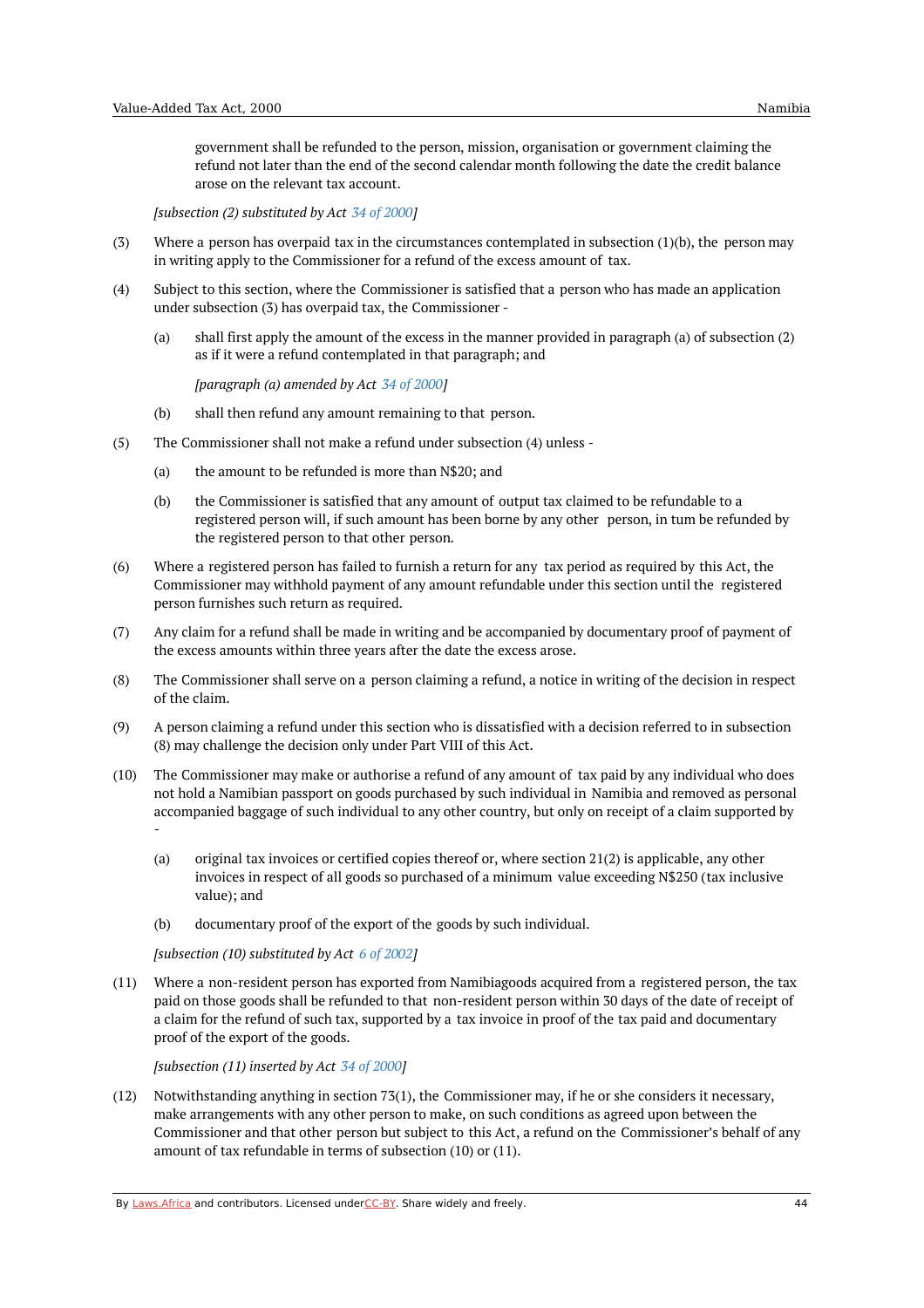*[subsection (12) inserted by Act 12 of [2004](https://namiblii.org/akn/na/act/2004/12)]*

### **39. Interest on delayed refunds**

Where the Commissioner does not refund any amount refundable on the due date for payment prescribed in section 38(2)(b) interest shall be paid on such amount at the rate of 11 per cent per annum, calculated from the due date for payment so prescribed to the date of the payment of such refund: Provided that where the Commissioner withholds a refund as contemplated in section 38(6) no interest shall be so payable.

*[section 39 substituted by Act 34 of [2000](https://namiblii.org/akn/na/act/2000/34)]*

# **40. Tax relief allowable to certain diplomats, diplomatic and consular missions and public international organisations, and in respect of certain technical assistance agreements**

- (1) The Permanent Secretary: Foreign Affairs may issue a diplomatic refund authorisation certificate enabling the claiming of refunds of tax paid, in such form and upon such conditions and subject to such restrictions as he or she may prescribe -
	- (a) to any person to the extent provided under the Diplomatic Privileges Act, 1951 (Act No. 71 of 1951), an [international](https://namiblii.org/akn/na/act/1951/71) convention having force of law in Namibia or the recognised principles of international law; or
	- (b) to any diplomatic or consular mission of a foreign country established in Namibia to the extent provided under the Diplomatic Privileges Act, 1951; or
	- (c) to any organisation established by international convention of which Namibia is a member to the extent provided under such convention.
- (a) (2) The Commissioner, in consultation with the Minister whose Ministry benefits from any technical assistance agreement entered into between the Government of Namibia and any organisation or the government of any other country, may issue a refund authorisation letter enabling the claiming of refunds of tax paid, in such form and upon such conditions and subject to such restrictions as he or she may prescribe, to such organisation or government in terms of, and for the purpose of attaining the objects of, such technical assistance agreement in relation to every taxable supply of goods or services contemplated in section 6 of this Act, and the Commissioner shall keep and maintain a register of all refund authorisation letters so issued.
	- (b) For the purposes of paragraph (a), any financial assistance agreement entered into between the Government of Namibia and any organisation or the government of any other country, which provides for the acquisition of goods or services by the beneficiary and not the donor, excluding a loan agreement, shall be deemed to be a technical assistance agreement.

*[subsection (2) amended by Act 6 of [2002](https://namiblii.org/akn/na/act/2002/6) to insert paragraph (b)]*

- (3) The Permanent Secretary: Foreign Affairs shall inform the Commissioner in such form as may be determined by the Commissioner of the issue of any diplomatic refund authorisation certificate under subsection (1), and the Commissioner shall keep and maintain a register of all such refund authorisation certificates.
- (4) The tax relief contemplated in subsections (1) and (2) shall not be granted to any citizen or permanent resident of Namibia.
- (5) Where tax relief is claimed -
	- (a) by any person under subsection (a)(a), the claim for refund of tax paid shall monthly, in such form as the Commissioner may prescribe, be submitted to the Commissioner and shall be accompanied by a tax invoice in support of each amount of tax claimed; or
	- (b) by any mission, organisation or government under subsection (1)(b), (1)(c) or (2), whichever may be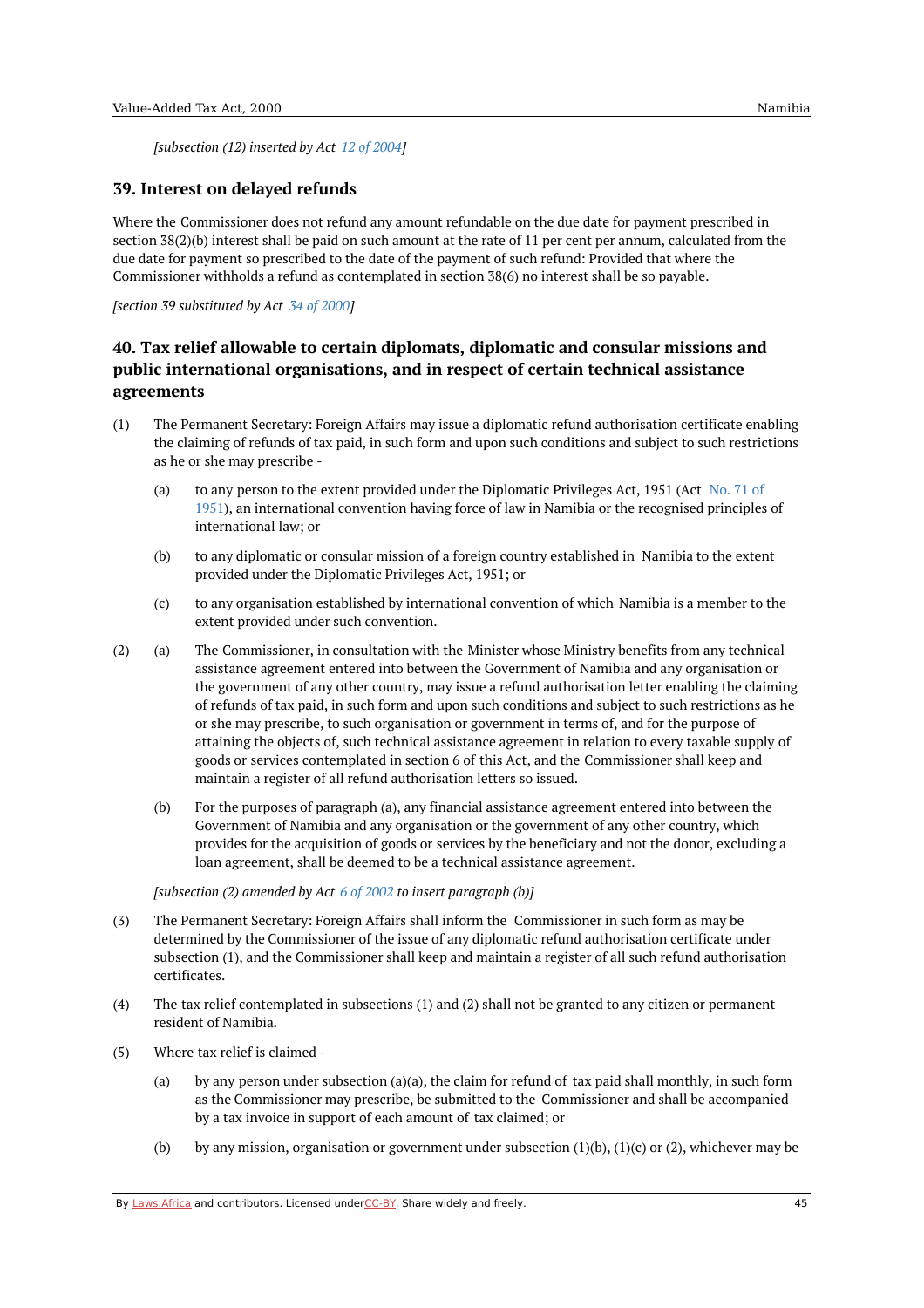applicable, the claim for refund of tax paid shall monthly, in such form as the Commissioner may prescribe, be submitted to the Commissioner, and all tax invoices in support of any such claim shall be retained by the mission, organisation or government claiming the refund and be held available for inspection by the Commissioner for a period of one year from the date of the claim.

(6) Notwithstanding anything in this section, the Commissioner may at any time prescribe such further conditions and restrictions as may be necessary to facilitate the administration of claims for refunds under this section.

*[section 40 substituted by Act 34 of [2000](https://namiblii.org/akn/na/act/2000/34)]*

# **Part XI – REPRESENTATIVES**

## **41. Persons acting in a representative capacity**

(1) In this section -

> "public officer", in relation to a company, means the person who is the public officer of the company under section 93 of the Income Tax Act, 1981 (Act No. 24 of [1981](https://namiblii.org/akn/na/act/1981/24));

"representative", in relation to a registered person, means -

- (a) in the case of a company (other than a company in liquidation) -
	- (i) where the company has a public officer, that public officer; or
	- (ii) in any other case, any person who is responsible for accounting for the receipt and payment of moneys or funds on behalf of the company; or
- (b) in the case of a company in liquidation, the liquidator of the company; or
- $(c)$ in the case of the State, any person responsible for accounting for the receipt and payment of moneys under any law of Namibia or for the receipt and payment of public funds or of funds voted by Parliament; or
- (d) in the case of a regional authority, a local authority or any board, any person who is responsible for accounting for the receipt and payment of moneys or funds on behalf of the regional authority, local authority or board; or
- (e) in the case of a partnership, any partner in the partnership; or
- (f) in the case of a trust, any trustee of the trust; or
- (g) in the case of a non-resident person, or a person referred to in paragraph (d) of the definition of "resident person" in section 1, any person controlling such person's affairs in Namibia, including any manager of any taxable activity of such person in Namibia.
- (2) Every representative of a registered person shall be responsible for performing any duties (including the payment of tax) imposed by or under this Act on the registered person.
- (3) Subject to subsection (5), any tax that, by virtue of subsection (2), is payable by any representative of a registered person in his or her representative capacity shall only be recoverable from the representative to the extent of any assets of the registered person that are in the possession or under the control of the representative.
- (4) Every representative who in that capacity pays any tax payable under this Act by a registered person shall be entitled to recover the amount so paid from the registered person or to retain the amount so paid out of any moneys of the registered person that are in the representative's possession or under his or her control.
- (5) Every representative shall be personally liable for the payment of any tax payable by the representative in his or her representative capacity if, while the amount remains unpaid, the representative -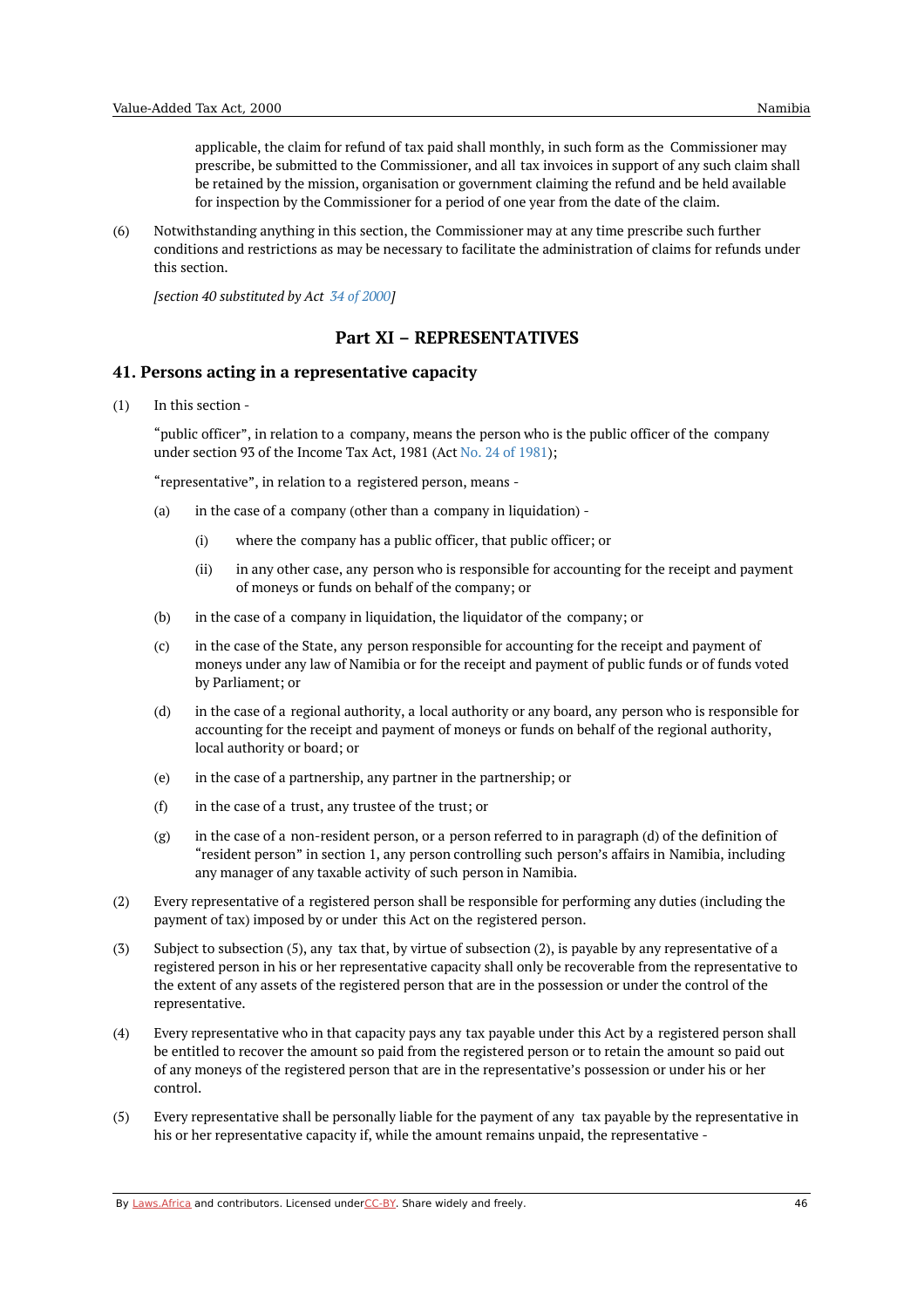- (a) alienates, charges or disposes of any moneys received or accrued in respect of which the tax is payable; or
- (b) disposes of or parts with any moneys or funds belonging to the registered person that are in the possession of the representative or that come to the representative after the tax is payable, if such tax could legally have been paid from or out of such moneys or funds.
- (6) Nothing in this section contained shall be construed as relieving any registered person from performing any duties imposed by or under this Act on the registered person which the representative of the registered person has failed to perform.

#### **42. Power to appoint agent**

The Commissioner may, if he or she considers it necessary, declare any person to be an agent of a registered person, and the person so declared an agent shall for the purposes of section 41 be deemed to be a representative of the registered person concerned.

# **Part XII – SPECIAL MATTERS**

#### **43. Branches and divisions**

For the purposes of this Act, where a registered person conducts -

- (a) a taxable activity or taxable activities in branches or divisions; or
- $(h)$ more than one taxable activity that differs in nature,

the registered person shall be deemed to be a single person conducting a taxable activity, and shall be registered only in the name of such person.

### **44. Bodies of persons (other than incorporated companies)**

- (1) This Act shall apply to a partnership as if the partnership were a person separate from the partners of the partnership, but -
	- (a) the obligations that would otherwise be imposed on the partnership shall instead be imposed on each partner, but may be discharged by any of the partners; and
	- (b) each of the partners shall be jointly and severally liable to pay any amount due under this Act that would otherwise be payable by the partnership; and
	- (c) any offence under this Act that would otherwise be committed by the partnership shall, in the absence of evidence to the contrary, be deemed to have been committed by each of the partners.
- (2) This Act shall apply to an unincorporated association or body as if it were a person separate from the members of such association or body, but the obligations that would otherwise be imposed on such association or body shall instead be imposed on each member of the management committee or cadre of such association or body, but may be discharged by any of those members.
- (3) Where -
	- (a) any partnership or other unincorporated association or body is dissolved in consequence of -
		- (i) the retirement or withdrawal of one or more (but not all) of its partners or members; or
		- (ii) the admission of a new partner or member; and
	- (b) a new partnership or unincorporated association or body comes into existence consisting of the remaining partners or members of the dissolved partnership or association or body, as the case may be, or such remaining partners or members and one or more new partners or members; and
	- (c) the new partnership or unincorporated association or body continues to carry on the taxable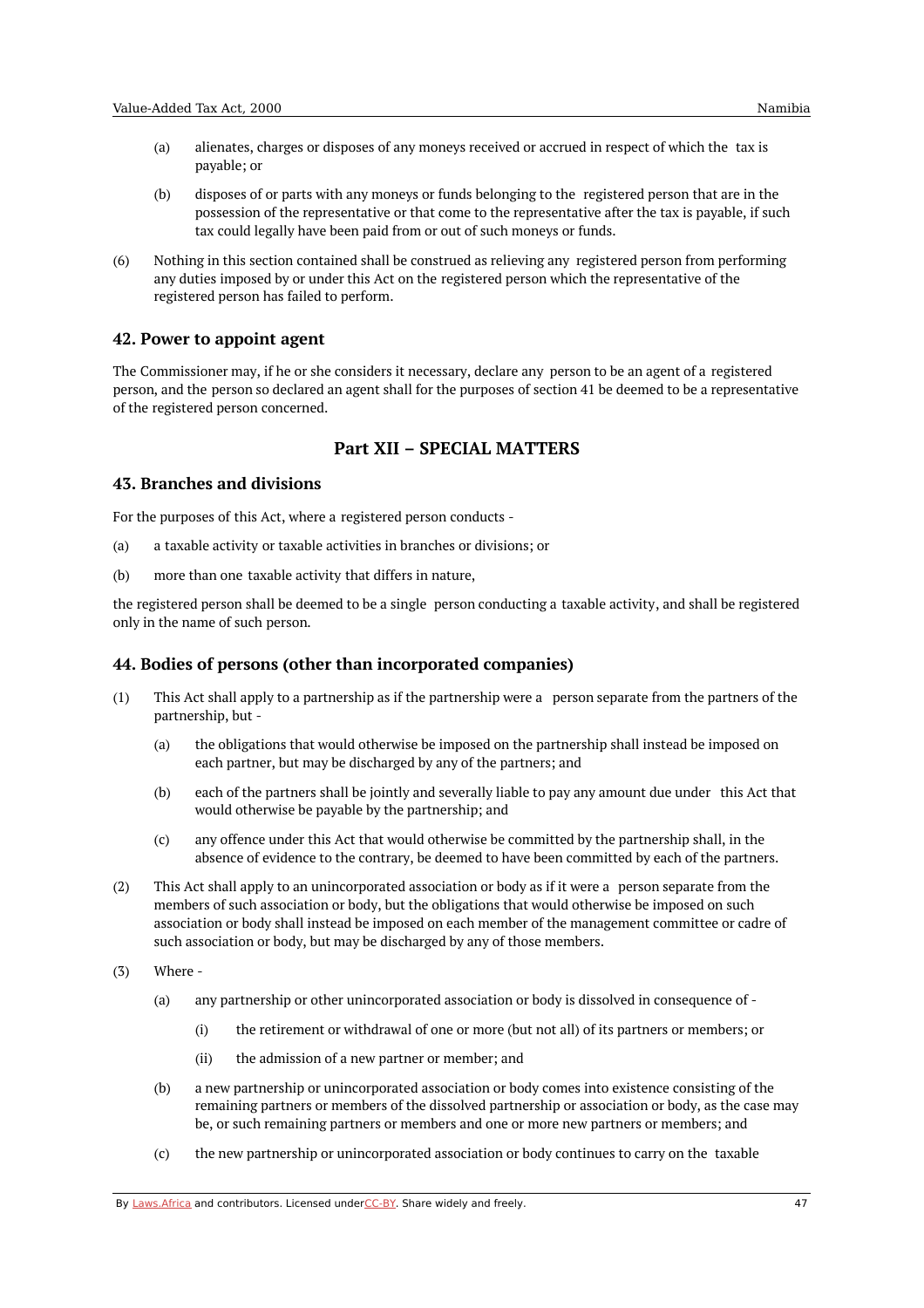activity of the dissolved partnership or association or body as a going concern,

the dissolved partnership or association or body and the new partnership or association or body, as the case may be, shall for the purposes of this Act be deemed to be one and the same partnership or association or body unless the Commissioner, having regard to the circumstances of the case, otherwise directs.

### **45. Death or insolvency of, or property mortgaged by, registered person**

- (1) Where, after the death of any registered person or the sequestration of his or her estate, any taxable activity previously carried on by the registered person is carried on by, or on behalf of, the executor or trustee of the registered person's estate or anything is done in connection with the termination of the taxable activity, the estate of the registered person, as represented by the executor or trustee, shall for the purposes of this Act be deemed to be the registered person in respect of the taxable activity.
- (2) Where a mortgagee is in possession of any land or other property previously mortgaged by a mortgagor who is a registered person, and the mortgagee carries on any taxable activity in relation to that land or other property, the mortgagee shall, from the date on which the mortgagee took possession of that land or property until such time as the mortgagee ceases to be in possession of that land or property, be deemed to be the registered person carrying on the taxable activity.

#### **46. Trustee**

Any person who is a trustee in more than one capacity shall for the purposes of this Act be deemed to be a separate person in relation to each of those capacities.

#### **46A. Agents and auctioneers**

- (1) For the purposes of this Act, where an agent makes a supply of goods or services for and on behalf of any other person who is the principal of the agent, the supply is deemed to have been made by the principal and not by the agent: Provided that, where the supply is a taxable supply and the agent is a registered person -
	- (a) the agent may, despite anything to the contrary in this Act, issue a tax invoice or a credit note or a debit note in relation to such supply as if the agent had made a taxable supply; and
	- (b) to the extent that the tax invoice or credit note or debit note relates to such supply, the principal may not also issue a tax invoice or a credit note or a debit note, as the case may be.
- (2) For the purposes of this Act, where any registered person makes a taxable supply of goods or services to an agent who is acting on behalf of another person who is a principal for the purposes of that supply, that supply is deemed to be made to that principal and not to such agent: Provided that -
	- (a) such agent may nevertheless request that he or she be provided with a tax invoice; and
	- (b) the registered person may issue a tax invoice or a credit note or a debit note as if the supply were made to such agent.

*[paragraph (b) amended by Act 4 of [2010](https://namiblii.org/akn/na/act/2010/4)]*

- $(3)$ For the purposes of this Act, where any goods are imported into Namibia by an agent who is acting on behalf of another person who is the principal for the purposes of that importation, that importation is deemed to be made by that principal and not by such agent: Provided that a bill of entry or other document prescribed in terms of the Customs and Excise Act in relation to that importation may nevertheless be held by such agent.
- (4) Despite subsection (3), where any goods are imported into Namibia by an agent who is acting on behalf of another person who is the principal for the purposes of that importation, and -
	- (a) the agent is a registered person;

By [Laws.Africa](https://edit.laws.africa/widgets/pdf-attribution) and contributors. Licensed und[erCC-B](https://edit.laws.africa/widgets/pdf-cc-by)Y. Share widely and freely. 48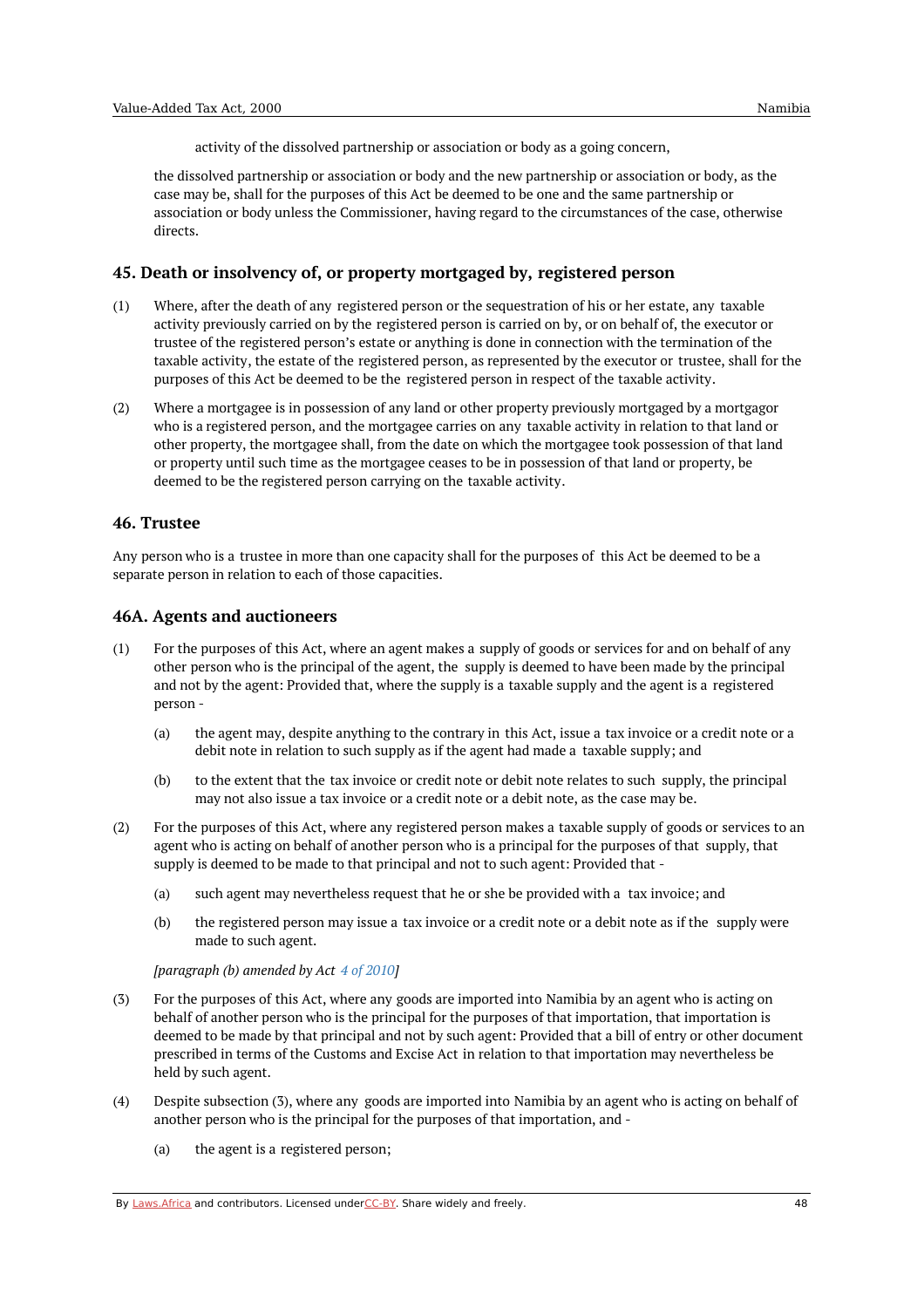- (b) the principal is not a resident in Namibia and is not a registered person;
- (c) the goods are imported by the principal for the purposes of a supply made or to be made by him or her to a person in Namibia; and
- (d) the agent obtains and retains documentary proof, as is acceptable to the Commissioner, that
	- (i) he or she paid the tax on importation on behalf of the principal; and
	- $(i)$ the agent and the principal agreed in writing that the tax referred to in subparagraph (i) has not been and will not be reimbursed to the agent by the principal,

that importation is, for the purposes of this Act, deemed to have been made by the agent and not by the principal.

(5) Where -

- (a) a tax invoice or a credit note or debit note in relation to a supply has been issued -
	- (i) by an agent as contemplated in subsection (1); or
	- (ii) to an agent as contemplated in subsection (2); or
- (b) a bill of entry or other document prescribed in terms of the Customs and Excise Act in relation to the importation of goods is held by an agent as contemplated in subsection (3),

the agent shall -

- (i) maintain sufficient records to enable the name and address and registration number of the principal to be ascertained and in respect of all supplies made by or to the agent on behalf of the principal; and
- (ii) notify the principal in writing, within 21 days of the end of the calendar month during which the supply was made or received, of the particulars contemplated in section 21 in relation to such supplies.
- (6) For the purposes of subsection (7), "auctioneer" means a registered person carrying on a taxable activity which comprises or includes the supply by him or her by auction, of goods as an auctioneer or agent for or on behalf of another person (hereinafter in this section referred to as a principal).
- (7) Despite anything to the contrary in the preceding provisions of this section, where the principal and the auctioneer agree to have a supply by auction of any goods, other than a taxable supply, treated as if that supply were made by the auctioneer and not by the principal, the supply is charged with tax as if it were made by the auctioneer in the course of furtherance of the auctioneer's taxable activity and the auctioneer may -
	- (a) recover the amount of tax charged on that supply from the principal as a debt together with the costs of recovery in any court of competent jurisdiction; or
	- (b) retain or deduct such amount and costs out of any money in the auctioneer's hands belonging or payable to the principal,

provided that the auctioneer or agent shall maintain the records contemplated in section 48 as if the principal made a supply of goods to him or her, not being a taxable supply.

- (8) Despite anything to the contrary in subsection (2), where any registered person makes a taxable supply (other than a supply that is charged with tax at the rate of zero per cent under section 9) of goods or services to an agent who is a registered person and is acting for or on behalf of another person who is the principal for the purposes of that supply, and -
	- (a) the principal is not a resident in Namibia and is not a registered person;
	- (b) the supply is directly in connection with -
		- (i) the exportation, or the arranging of the exportation, of goods from Namibia to an export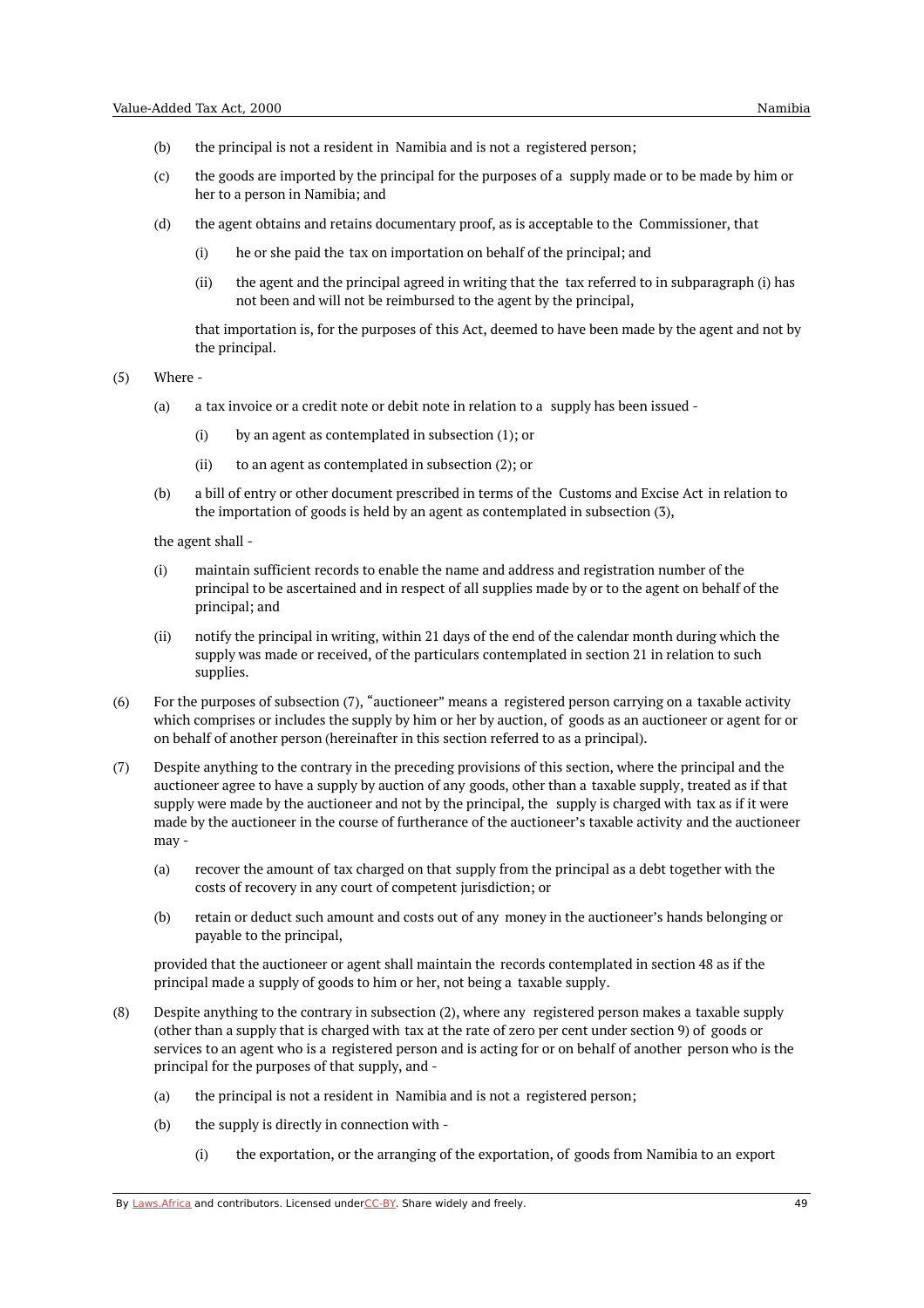country outside Namibia; or

(ii) the importation, or the arranging of the importation, of goods to Namibia from any country outside Namibia,

including the transportation of those goods within Namibia as part of such exportation or importation, as the case may be; or

(c) the supply is of services which comprise the handling, pilotage, salvage or towage of any foreigngoing ship or foreign-going aircraft while present in Namibia or is of services provided in connection with the operation or management of any foreign-going ship or foreign-going aircraft,

this Act, where agent and the principal agree, applies as if the supply were made to the agent and not to the principal.

*[section 46A inserted by Act 2 of [2007](https://namiblii.org/akn/na/act/2007/2)]*

# **Part XIII – RECORDS AND INVESTIGATION POWERS**

### **47. Interpretation**

In this Part -

"**computer**" means a computer as defined in section 1 of the Computer Evidence Act, 1985 (Act No. 32 of [1985](https://namiblii.org/akn/na/act/1985/32));

"**computer print-out**" means a computer print-out as defined in section 1 of the Computer Evidence Act, 1985;

"**computer-stored information**" includes any computer print-out;

"**records**" means -

- (a) any records required to be maintained in terms of paragraphs (a), (b), (c) and (d) of section 48(1); or
- (b) any accounting records required to be maintained in terms of section 48(2), irrespective of whether such records are maintained in or outside Namibia; or

[paragraph (b) amended by Act 34 of [2000](https://namiblii.org/akn/na/act/2000/34); not all of the changes are indicated by amendment markings]

(c) any accounts, books, computer-stored information, or any other documents or things relating to tax paid or payable under this Act;

"**things**" includes any corporeal or incorporeal thing and any document relating thereto;

"**vehicle**" includes any aircraft, ship or other vessel.

### **48. Record-keeping**

- (1) Every registered person and every person other than a registered person who is liable for the payment of tax under this Act shall, in particular, maintain the following records in the English language at such registered or other person's place or places of business in Namibia, namely -
	- (a) the original of all tax invoices, tax credit notes and tax debit notes received by any such person; and
	- (b) a copy of all tax invoices, tax credit notes and tax debit notes issued by any such person; and
	- (c) customs documentation relating to all imports and exports by any such person; and
	- (d) such other records as the Commissioner may prescribe.

*[subsection (1) amended by Act 34 of [2000](https://namiblii.org/akn/na/act/2000/34)]*

(2) Every registered person and every person other than a registered person who is liable for the payment of tax under this Act shall maintain accounting records in the English language at such registered or other person's place or places of business in Namibia.

By [Laws.Africa](https://edit.laws.africa/widgets/pdf-attribution) and contributors. Licensed und[erCC-B](https://edit.laws.africa/widgets/pdf-cc-by)Y. Share widely and freely. 50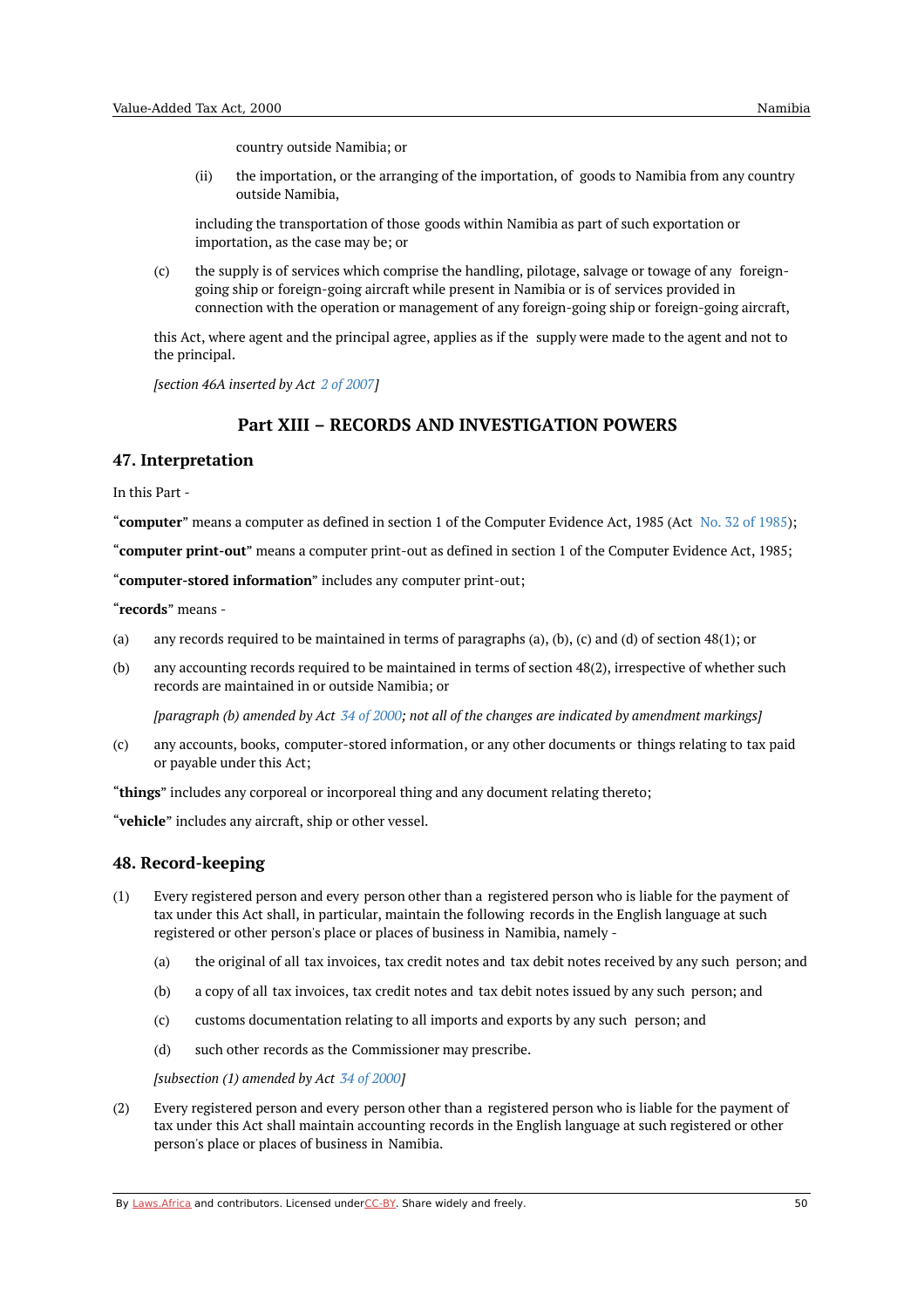*[subsection (2) substituted by Act 34 of [2000\]](https://namiblii.org/akn/na/act/2000/34)*

- (3) Notwithstanding anything in subsection (2), the accounting records required to be maintained in terms of that subsection may be maintained in a country other than Namibia, provided -
	- (a) those accounting records are maintained on a centralised computer system in the country where such registered or other person's main activities are located; and
	- (b) that centralised computer system is linked to such registered or other person's place or places of business in Namibia; and
	- (c) such registered or other person, if at any time requested thereto in writing by the Commissioner -
		- (i) furnishes the Commissioner with such computer print-outs as may be specified in that request; or
		- (ii) grants a taxation officer (employed in the directorate of Inland Revenue) access to that centralised computer system,

within 24 hours from receiving that request.

*[subsection (3) amended by Act 34 of [2000](https://namiblii.org/akn/na/act/2000/34) and by Act 7 of [2004](https://namiblii.org/akn/na/act/2004/7)]*

- $(4)$ Failure to comply with one or more of the requirements under subsection (3) shall constitute noncompliance with that subsection.
- (5) Records required to be maintained in terms of this section shall be retained for a period of at least five years after the end of the tax period to which they relate, and such records shall (in so far as they are required to be so retained) be produced on demand by a taxation officer.

*[subsection (5) amended by Act 34 of [2000](https://namiblii.org/akn/na/act/2000/34)]*

#### **49. Access to records and computers**

- (1) For the purposes of the administration of this Act, any taxation officer who has been authorised thereto by the Commissioner in writing -
	- (a) may, without previous notice and at any reasonable time, enter any premises or place where records are kept, and may on or in such premises or at such place search for any such records;
	- (b) may, in carrying out any search under paragraph (a), in any manner open, or cause to be opened or removed and opened, anything in which the taxation officer suspects that any records are kept;
	- (c) may seize any records which in the taxation officer's opinion may afford evidence that may be material in assessing the liability of any person for any tax payable under this Act;
	- (d) may retain any records seized under paragraph (c) for as long as such records may be required for determining a person's liability under this Act or for any criminal or other proceedings under this Act;
	- (e) may examine and make copies of or extracts from any records, and may require from any person an explanation of any entry therein;
	- (f) may, where a hard copy or computer disk of computer-stored information cannot be provided, seize and retain the computer in which the information is stored for as long as is necessary to copy the information required; and
	- (g) may stop and board any vehicle which the taxation officer has reasonable cause to believe is importing goods into Namibia, and may search such vehicle or any person found on or in such vehicle for imported goods, and may question such person with respect to any matter dealt with in this Act.
- (2) Any search under subsection (1) of the person or the home of a person -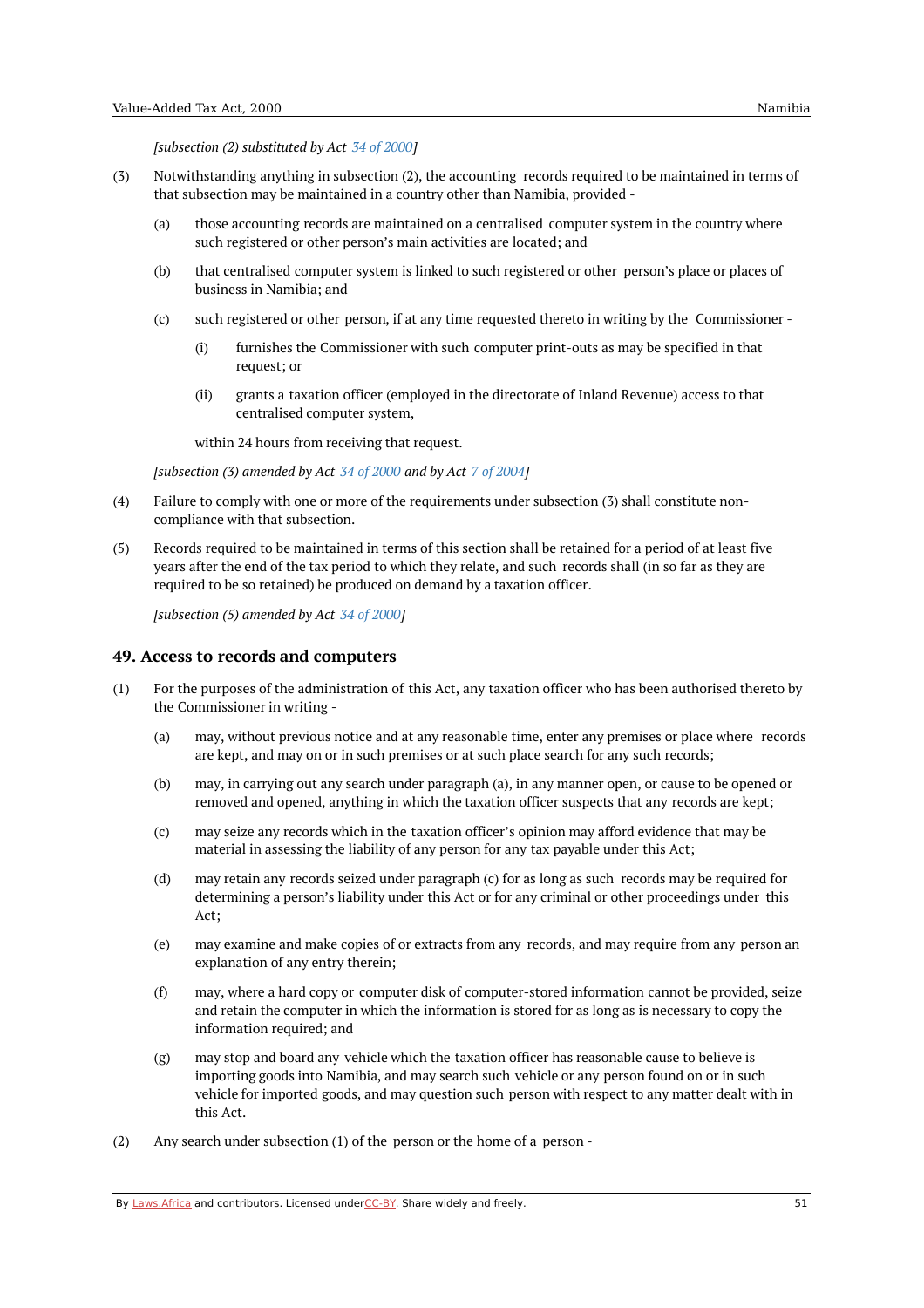- (b) shall, in the event of a search of the person, be conducted by a taxation officer of the same gender as the person being searched.
- (3) Any taxation officer who attempts to exercise any power under subsection (1) on behalf of the Commissioner shall not be allowed to enter or remain on or in any premises or at any place if, upon being requested by the occupier of the premises or place, the taxation officer is unable to produce an authorisation in writing from the Commissioner to the effect that the taxation officer is authorised to exercise any such power under this section.
- (4) The owner, manager or any other person lawfully on or in the premises or at the place entered or proposed to be entered under this section shall provide all reasonable facilities and assistance for the effective exercise of the taxation officer's power under this section.
- (5) Any person whose computer or records have been seized and retained under subsection (1) may examine and make copies of, or extracts from, such records or any information stored in such computer during normal office hours under such supervision as the Commissioner may determine.
- (6) Any taxation officer exercising any power under subsection (1) may at any time request such assistance of any person employed in the directorate of Customs and Excise or of any member of the Namibian Police Force as the taxation officer may consider reasonably necessary to exercise such power, and any such person or member shall render such assistance as may be required by the taxation officer.
- (7) The provisions of subsection (1), in so far as they provide for a limitation on the fundamental right to privacy contemplated in Article 13 of the Namibian Constitution by authorising interference with such privacy, are enacted upon the authority conferred by the said Article.
- (8) Nothing in subsection (1) contained shall be construed so as to allow a taxation officer to exercise any power granted by that subsection (except paragraph (g)) with respect to records that are no longer required to be retained in terms of section 48(5).

*[subsection (8) inserted by Act 34 of [2000](https://namiblii.org/akn/na/act/2000/34)]*

### **50. Notice to obtain information or evidence**

- (1) For the purposes of the administration of this Act, the Commissioner may by notice in writing require any person, whether or not liable for tax under this Act -
	- (a) to furnish the Commissioner with such information as may be required by the notice; or
	- (b) to attend at the time and place designated in the notice for the purpose of being examined under oath or solemn affirmation before the Commissioner,

or any taxation officer specifically authorised thereto by the Commissioner, concerning the tax affairs of that person or any other person, and for that purpose the Commissioner or such authorised officer may require the person who is to be examined to produce any records or computer in the possession or custody or under the control of that person.

- (2) Where such notice requires the production of any records or computer, it shall be sufficient if such records or computer is described in the notice with reasonable certainty.
- (3) A notice issued under this section shall be served by, or at the direction of, the Commissioner by a signed copy delivered by hand to the person to whom it is directed, or left at that person's usual or last known abode, and the certificate of service signed by the person serving the notice shall be evidence of the facts stated therein.

# **51. Records not in English language**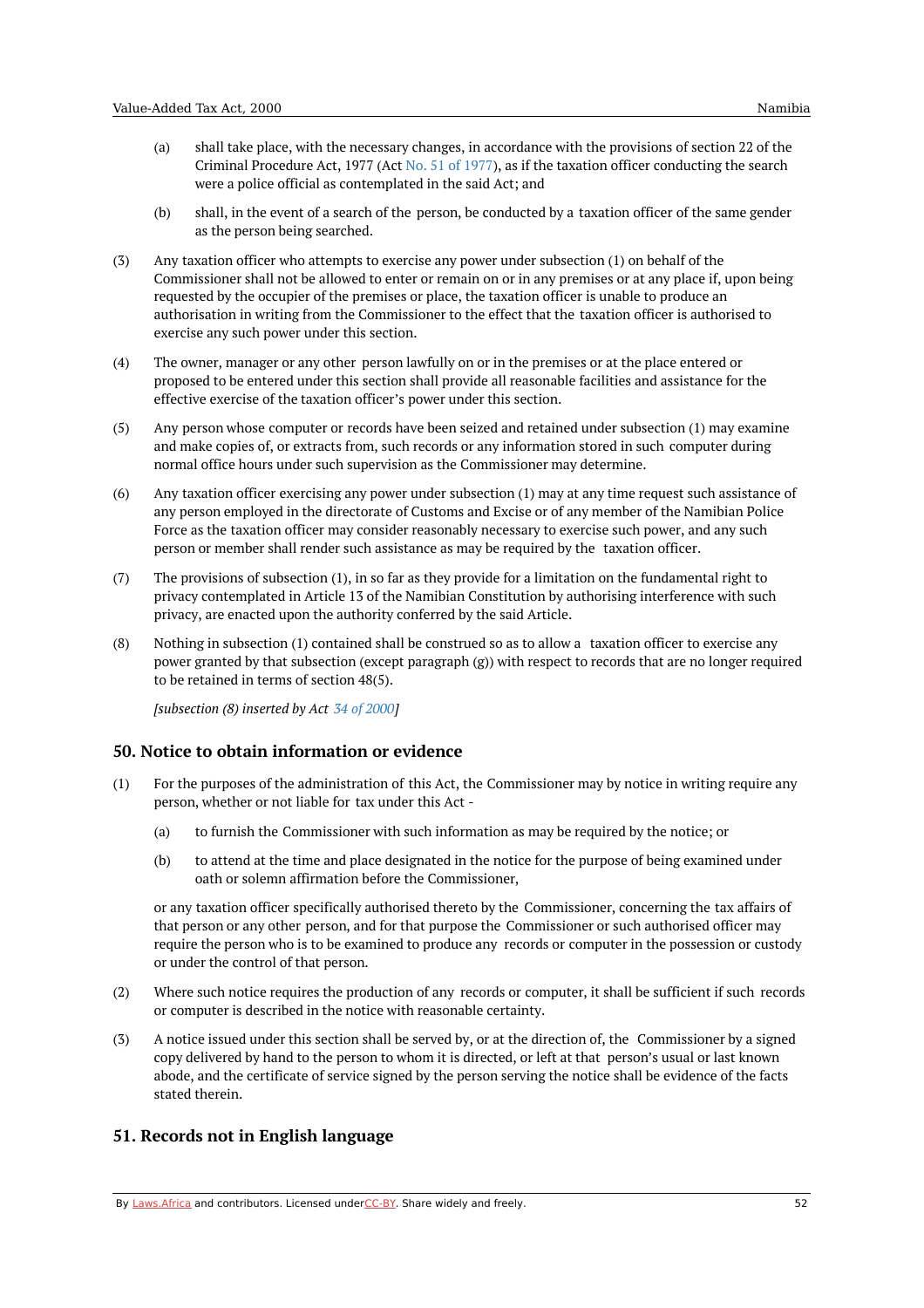Where any records referred to in section 49 or section 50 are not in the English language, the Commissioner may by notice in writing require the person keeping such records, or causing such records to be kept, to provide at that person's expense a translation thereof into the English language by a translator approved by the Commissioner for that purpose.

# **Part XIV – VAT REGISTRATION NUMBER**

### **52. VAT registration number**

The Commissioner may in writing require any person to include the VAT registration number issued by the Commissioner to that person in any return, notice or other document prescribed or used for the purposes of this Act.

# **Part XV – INTEREST, OFFENCES AND PENALTIES**

### **53. Interest**

(1) Any person who fails to pay any tax by the due date for payment shall be liable for the payment of interest at the rate of 20 per cent per annum on the amount of unpaid tax in respect of the period reckoned from the first day after the date on which the payment was due to the date of payment of such unpaid amount.

*[subsection (1) amended by Act 34 of [2000](https://namiblii.org/akn/na/act/2000/34) and substituted by Act 12 of [2004](https://namiblii.org/akn/na/act/2004/12)]*

- (1A) Notwithstanding anything in subsection (1), any amount which, on the date of commencement of the Value-Added Tax Amendment Act, 2004, is owing by any person in respect of any tax levied or accrued in terms of this Act before such date of commencement, shall with effect from that date bear interest at the rate of -
	- (a) 20 per cent per annum, calculated daily and compounded monthly, in respect of the period reckoned from the first day after the date on which the payment was due to the date immediately before such date of commencement; and
	- (b) 20 per cent per annum in respect of the period reckoned from such date of commencement to the date of payment of the amount so owing.

*[subsection (1A) inserted by Act 12 of [2004](https://namiblii.org/akn/na/act/2004/12)]*

(2) Interest paid by a person under subsection (1) shall be refunded to such person to the extent that the tax to which it relates is subsequently determined not to have been due and payable.

*[subsection (2) amended by Act 12 of [2004](https://namiblii.org/akn/na/act/2004/12)]*

- (3) The provisions of this Act relating to the collection and recovery of tax shall with the necessary changes apply to any interest charged under this section as if the interest were tax due under this Act.
- (4) *[subsection (4) substituted by Act 34 of [2000](https://namiblii.org/akn/na/act/2000/34) and deleted by Act 12 of [2004\]](https://namiblii.org/akn/na/act/2004/12)*

# **54. Offences relating to registration and tax period**

Any person who fails -

- (a) to apply for registration as required by section 15(6); or
- (b) to notify the Commissioner of a change in circumstances as required by section 16(7); or
- (c) to notify the Commissioner as required by section 17(5); or
- (d) to notify the Commissioner of any change contemplated in section 23(6), shall be guilty of an offence and liable on conviction -
	- (i) where the failure was made knowingly or recklessly, to a fine not exceeding N\$8 000 or to imprisonment for a period not exceeding two years or to both such fine and such imprisonment; or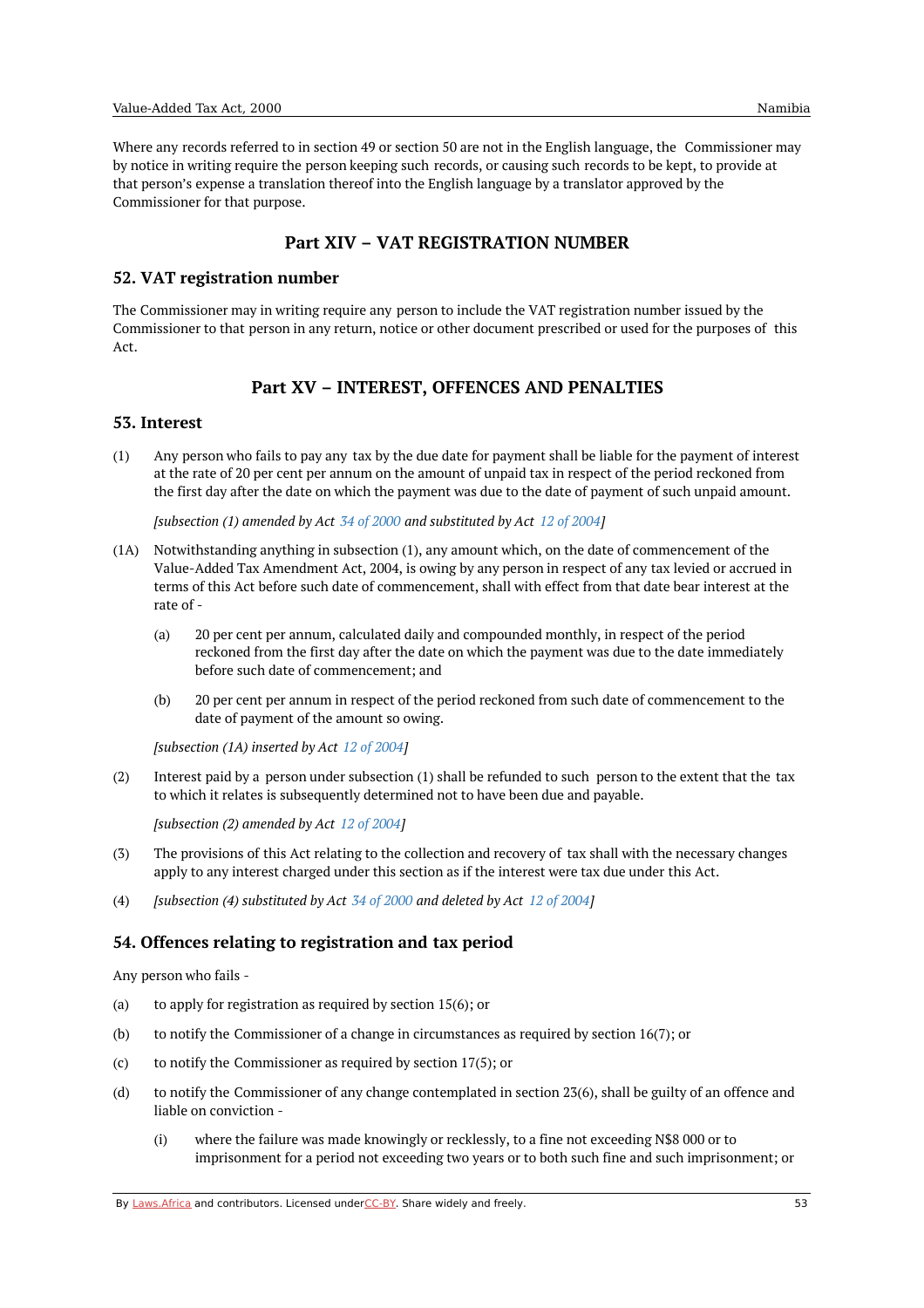(ii) in any other case, to a fine not exceeding N\$4 000 or to imprisonment for a period not exceeding one year or to both such fine and such imprisonment.

# **55. Offences relating to tax invoices, tax credit notes, tax debit notes and exemption certificates**

- (1) Any registered person who -
	- (a) fails to provide -
		- (i) a tax invoice as required by section 21(1); or
		- (ii) a tax credit note as required by section 22(1); or
		- (iii) a tax debit note as required by section 22(3); or
	- (b) fails to comply with a request under section 21(7); or
	- (c) knowingly issues any tax invoice, tax credit note or tax debit note required under this Act which is in any material respect erroneous or incomplete,

shall be guilty of an offence and liable on conviction to a fine not exceeding N\$8 000 or to imprisonment for a period not exceeding two years or to both such fine and such imprisonment.

- (2) Any person who provides or issues -
	- (a) any tax invoice in contravention of section 21(3) or (4); or
	- (b) any tax credit note in contravention of section 22(2) or (5); or
	- $(c)$ any tax debit note in contravention of section 22(4) or (5), shall be guilty of an offence and liable on conviction -
		- (i) where the contravention was made knowingly or recklessly, to a fine not exceeding N\$8 000 or to imprisonment for a period not exceeding two years or to both such fine and such imprisonment; or
		- (ii) in any other case, to a fine not exceeding N\$4 000 or to imprisonment for a period not exceeding one year or to both such fine and such imprisonment.
- (3) *[subsection (3) deleted by Act 34 of [2000](https://namiblii.org/akn/na/act/2000/34)]*

### **56. Failure to furnish returns, import declarations or other documents**

- (1) Any person who fails to furnish any return, import declaration or other document required by this Act shall be guilty of an offence and liable on conviction to a fine not exceeding N\$4 000 or to imprisonment for a period not exceeding one year or to both such fine and such imprisonment.
- (2) Where any person convicted of an offence under subsection (1) fails to furnish the return, import declaration or other document within such period as the Commissioner may allow, that person shall be guilty of a further offence and liable on conviction to a fine of N\$50 for each day during which the failure continues and, in addition thereto, to imprisonment for three months without the option of a fine in lieu of imprisonment.

### **57. Failure to comply with recovery provisions**

- (1) Any person who fails to comply with -
	- (a) a notice issued under section 36(1); or
	- (b) any requirement of section 37(2) or (4)(a),

shall be guilty of an offence and liable on conviction to a fine not exceeding N\$4 000 or to imprisonment

By [Laws.Africa](https://edit.laws.africa/widgets/pdf-attribution) and contributors. Licensed und[erCC-B](https://edit.laws.africa/widgets/pdf-cc-by)Y. Share widely and freely. 54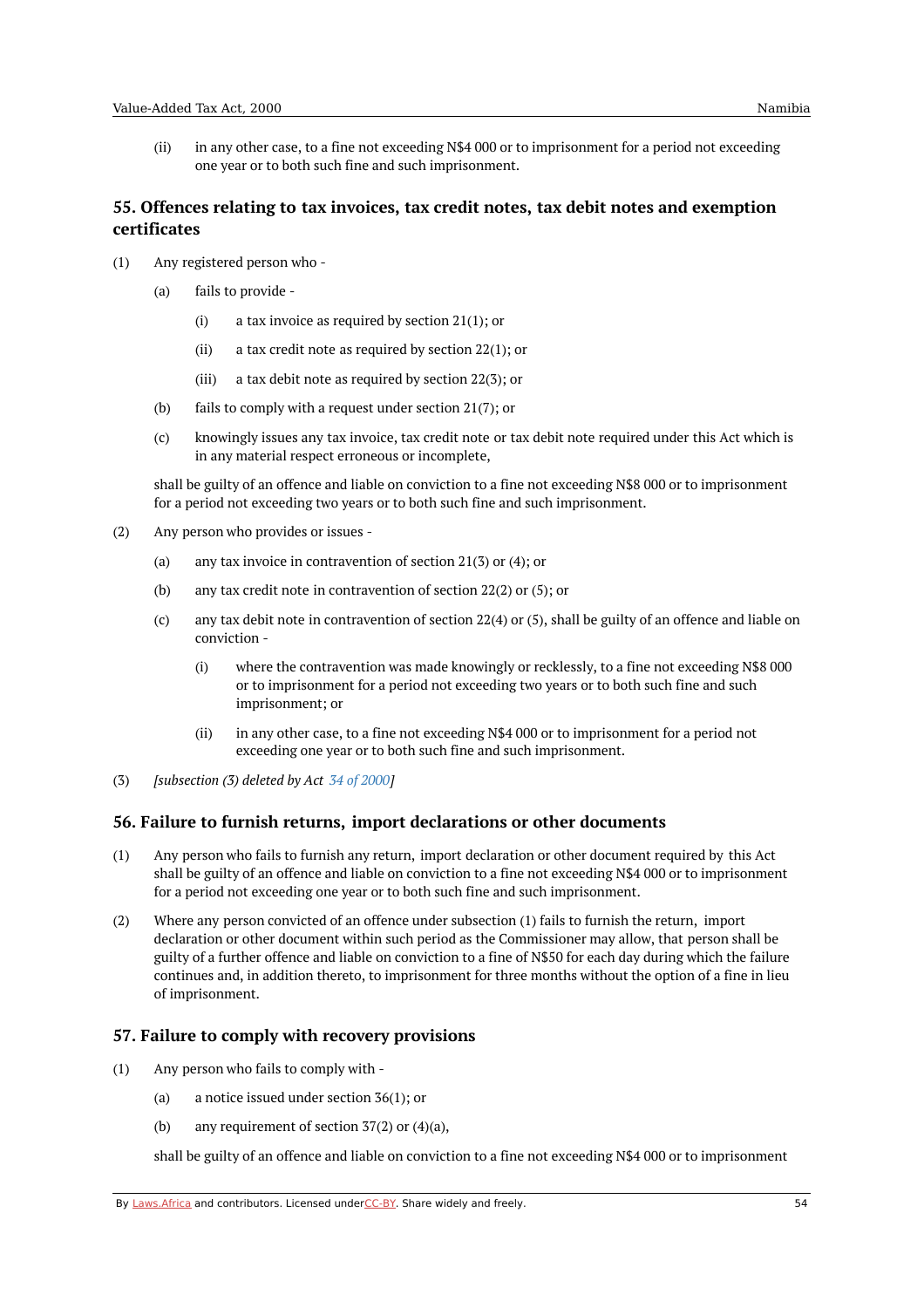for a period not exceeding one year or to both such fine and such imprisonment.

(2) Where -

- (a) any person is convicted of an offence under subsection (1)(a); or
- $(h)$ any person is convicted of an offence under subsection (1)(b) for failing to set aside an amount as required in terms of section 37(4)(a),

the court may, in addition to any sentence which it may impose on the convicted person, order the convicted person to pay to the Commissioner an amount not exceeding the amount which the convicted person failed to pay pursuant to the notice issued under section 36(1) or to set aside as required in terms of section 37(4)(a).

### **58. Failure to maintain proper records**

Any person who fails to maintain proper records (including accounting records) in accordance with the requirements of this Act shall be guilty of an offence and liable on conviction -

- $(a)$ where the failure was made knowingly or recklessly, to a fine not exceeding N\$8 000 or to imprisonment for a period not exceeding two years or to both such fine and such imprisonment; or
- $(h)$ in any other case, to a fine not exceeding N\$4 000 or to imprisonment for a period not exceeding one year or to both such fine and such imprisonment.

## **59. Failure to comply with demand or provide reasonable assistance**

Any person who -

- (a) without sufficient cause fails to produce on demand any records required to be retained in terms of section 48(5) to a taxation officer; or
- (b) fails to provide a taxation officer with reasonable facilities and assistance as required by section 49(4),

shall be guilty of an offence and liable on conviction to a fine not exceeding N\$4 000 or to imprisonment for a period not exceeding one year or to both such fine and such imprisonment.

*[section 59 substituted by Act 34 of [2000](https://namiblii.org/akn/na/act/2000/34)]*

### **60. Failure to comply with a section 50 notice**

Any person who fails to comply with a notice issued under section 50 shall be guilty of an offence and liable on conviction to a fine not exceeding N\$4 000 or to imprisonment for a period not exceeding one year or to both such fine and such imprisonment.

### **61. Improper use of VAT registration number and VAT import accounts**

(1) Any person who -

- (a) knowingly uses a false VAT registration number (including the VAT registration number of another person) on a return, notice or other document prescribed or used for the purposes of this Act;
- (b) uses a VAT import account of another person for a consideration or otherwise to evade the payment of tax in the manner required for non-holders of VAT import accounts; or
- (c) being a holder of a VAT import account knowingly allows another person for a consideration or otherwise to use his or her account to evade the payment of tax in the manner required for nonholders of VAT import accounts

commits an offence and is liable on conviction to a fine not exceeding N\$8 000 or to imprisonment for a period not exceeding two years or to both such fine and such imprisonment.

By [Laws.Africa](https://edit.laws.africa/widgets/pdf-attribution) and contributors. Licensed und[erCC-B](https://edit.laws.africa/widgets/pdf-cc-by)Y. Share widely and freely.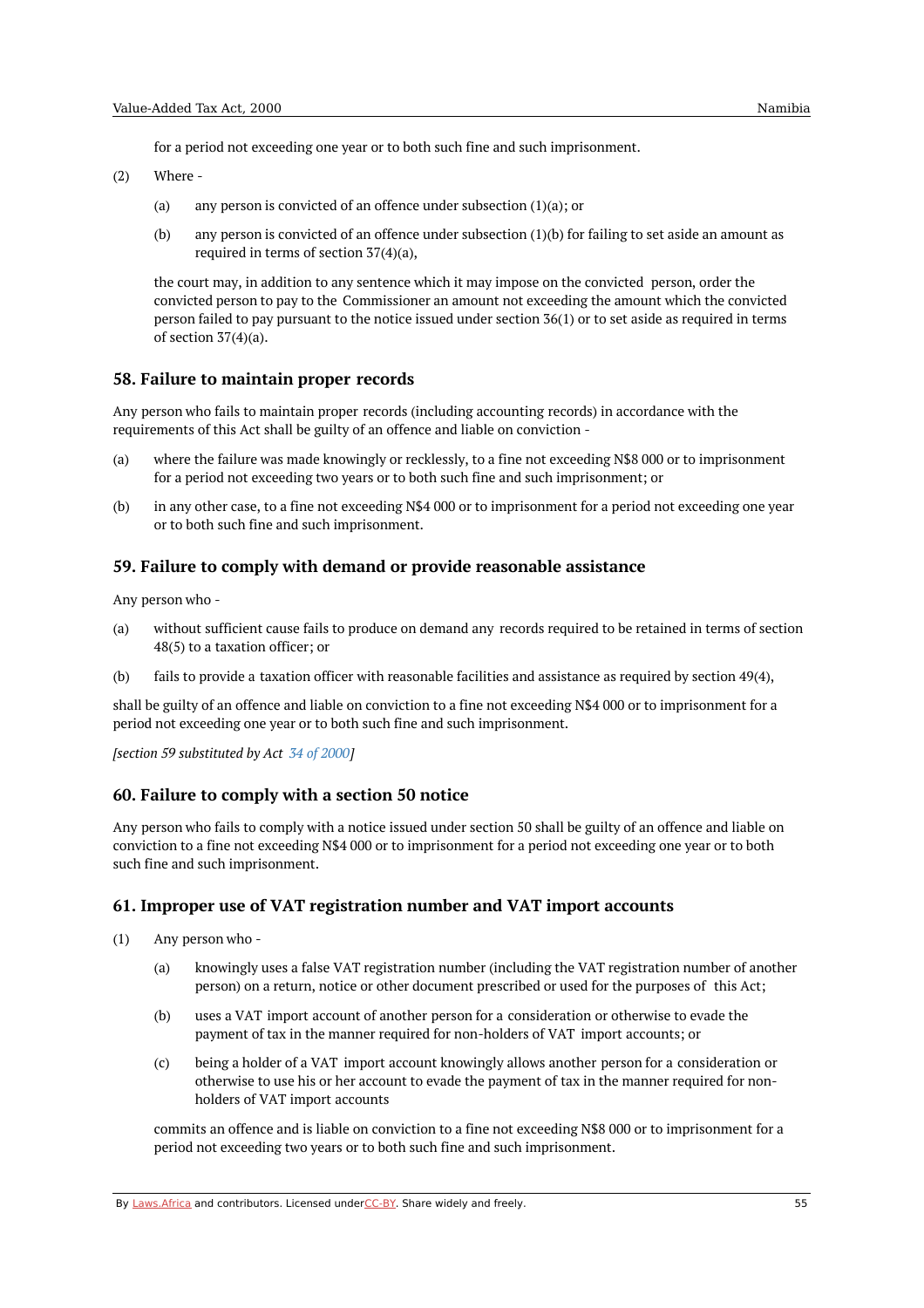(2) Subsection (1)(a) shall not apply to any person who has used the VAT registration number of another person with the permission of that other person on a return, notice or other document relating to the tax affairs of that other person.

*[section 61 amended by Act 12 of [2015](https://namiblii.org/akn/na/act/2015/12)]*

### **62. False or misleading statements**

- (1) Any person who -
	- (a) makes a statement to a taxation officer that is false or misleading in any material respect; or
	- (b) omits from a statement made to a taxation officer any matter or thing without which the statement is misleading in any material respect,

shall be guilty of an offence and liable on conviction -

- (i) where the statement or omission was made knowingly or recklessly, to a fine not exceeding N\$8 000 or to imprisonment for a period not exceeding two years or to both such fine and such imprisonment; or
- (ii) in any other case, to a fine not exceeding N\$4 000 or to imprisonment for a period not exceeding one year or to both such fine and such imprisonment.
- (2) A reference in this section to a statement made to a taxation officer shall be construed as a reference to a statement made orally or in writing or in any other form to the taxation officer acting in the performance of his or her duties under this Act, and includes a statement made -
	- (a) in any application, certificate, declaration, notification, return, objection or other document made, prepared, given, filed or furnished under this Act; or
	- (b) in any information required to be furnished under this Act; or
	- (c) in any document furnished to a taxation officer otherwise than pursuant to this Act; or
	- (d) in any answer to a question asked of a person by a taxation officer acting in the performance of his or her duties under this Act; or
	- (e) to another person with the knowledge or reasonable expectation that the statement would be conveyed to a taxation officer.

### **63. Obstructing taxation officers**

Any person who hinders or obstructs any taxation officer in the performance of his or her duties under this Act shall be guilty of an offence and liable on conviction to a fine not exceeding N\$8 000 or to imprisonment for a period not exceeding two years or to both such fine and such imprisonment.

# **64. Offences by taxation officers**

Any taxation officer engaged in carrying out the provisions of this Act who -

- (a) directly or indirectly asks for, or takes in connection with any of his or her duties, any payment or reward, whether pecuniary or otherwise, or any promise or security for any such payment or reward, not being a payment or reward which the taxation officer is lawfully entitled to receive; or
- (b) enters into or acquiesces in any agreement to do, abstain from doing, permit, conceal or connive at any act or thing whereby the tax revenue is or may be defrauded, or which is contrary to the provisions of this Act or to the proper execution by the taxation officer of his or her duties,

shall be guilty of an offence and liable on conviction to a fine not exceeding N\$20 000 or to imprisonment for a period not exceeding five years or to both such fine and such imprisonment, and the court may, in addition to any sentence which it may impose on the convicted person in respect of the offence, order the convicted person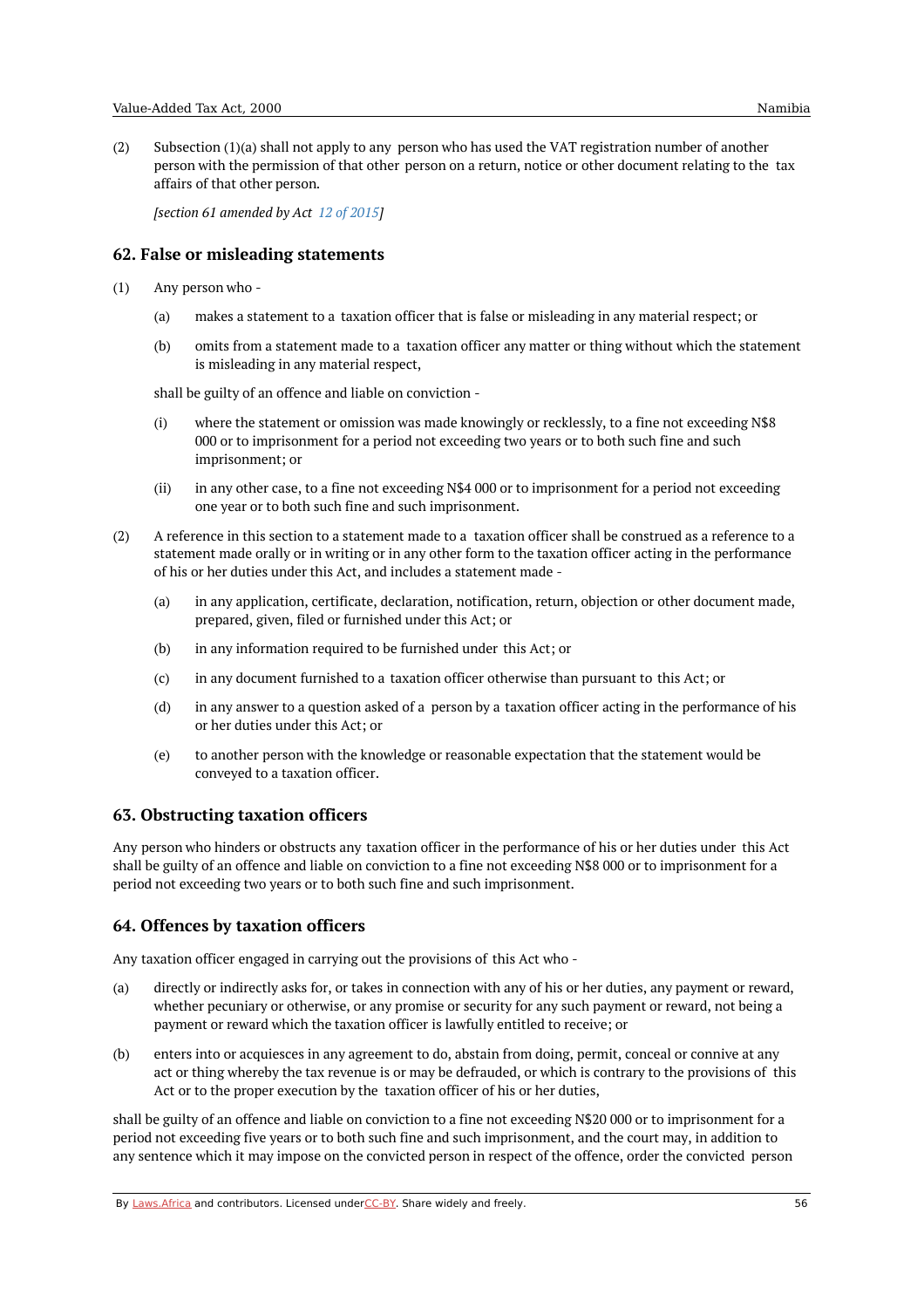to pay to the Commissioner any amount of tax that has not been paid as a result of the convicted person's wrongdoing and which cannot be recovered from the person liable for that tax.

### **65. Offences by companies**

Where an offence under the preceding sections of this Part (except sections 53 and 64) has been committed by a company, every person who at the time of the commission of the offence -

- (a) was a representative officer, director, general manager, secretary or other similar officer of the company; or
- $(h)$ was acting or purporting to act in such capacity,

shall, in the absence of evidence to the contrary, be deemed to have committed the offence.

#### **66. Penalty for failure to register**

Any person who fails to apply for registration as required by section 15(6) shall, subject to section 71(3), be liable for the payment of a penalty equal to double the amount of output tax payable from the time such person becomes liable to be registered until such person files an application for registration with the Commissioner.

#### **67. Penalty for failure to furnish returns or import declarations**

Any person who fails to furnish any return or import declaration within the period required by this Act shall be liable for the payment of a penalty of N\$100 for each day during which the return or import declaration remains outstanding.

*[section 67 substituted by Act 34 of [2000](https://namiblii.org/akn/na/act/2000/34)]*

#### **68. Penalty for failure to pay tax when due**

(1) Any person who fails to pay any tax payable under this Act on or before the due date for payment shall be liable for the payment of a penalty equal to 10 per cent of the amount of unpaid tax for each month or part thereof reckoned from the first day after the due date to the date of payment of such unpaid amount.

*[subsection (1) substituted by Act 12 of [2004\]](https://namiblii.org/akn/na/act/2004/12)*

- (2) The penalty imposed under subsection (1) shall not exceed the amount of unpaid tax.
- (3) A penalty paid by a person under subsection (1) shall be refunded to such person to the extent that the tax to which it relates is subsequently determined not to have been due and payable.
- $(4)$ A penalty imposed under this section shall be in addition to any interest payable under section 53.

#### **69. Penalty in relation to records**

Any person who fails to maintain proper records (including accounting records) in respect of any tax period in accordance with the requirements of this Act shall, subject to section 71(3), be liable for the payment of a penalty of N\$3 000 for each day during which the failure continues.

#### **70. Penalty for making false or misleading statements**

- (1) Where any person knowingly or recklessly -
	- (a) makes a statement to a taxation officer that is false or misleading in any material respect; or
	- (b) omits from a statement made to a taxation officer any matter or thing without which the statement is misleading in any material respect,

and the tax properly payable by that person exceeds the tax that would be payable if that person were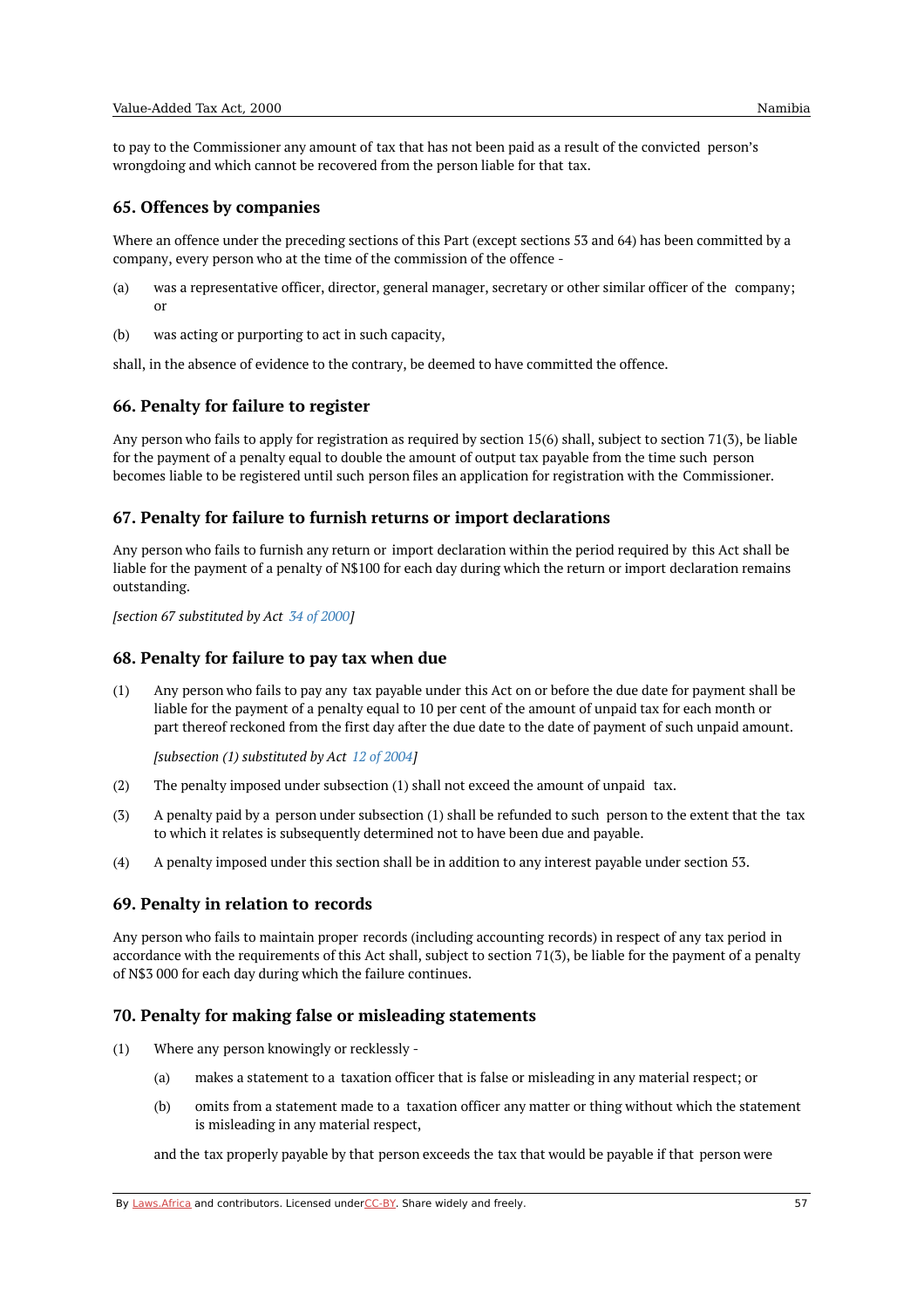assessed on the basis that the statement is true, that person shall, subject to section 71(3), be liable for the payment of a penalty equal to double the amount of the excess.

(2) Section 62(2) shall apply in determining whether a person has made a statement to a taxation officer.

## **71. Recovery of penalties**

- (1) Where good cause is shown, in writing, by the person liable for the payment of a penalty under section 66, 67, 68, 69 or 70, the Commissioner may remit in whole or in part any penalty so payable.
- (2) Subject to subsection (3), the imposition of any penalty under this Part shall be in addition to any sentence which a court may impose on a convicted person in respect of any offence under this Act.
- (3) No penalty shall be payable in terms of section 66, 69 or 70 where the person liable for such payment has been convicted of an offence under section 54, 58 or 62, respectively, in respect of the same act or omission.
- (4) If a penalty payable in terms of section 66, 69 or 70 has been paid and the Commissioner institutes criminal proceedings under section 54, 58 or 62, respectively, in respect of the same act or omission, the Commissioner shall refund the amount of penalty so paid, and, unless and until the prosecution is stopped, no such penalty shall be payable.
- (5) Penalties may be assessed and collected as if the amount of penalty were an amount of tax due under this Act.
- (6) A person dissatisfied with a decision of the Commissioner under subsection (1) may challenge the decision only under Part VIII of this Act.

# **Part XVI – ADMINISTRATION**

# **72. Administration of Act**

The Commissioner shall be responsible for carrying out the provisions of this Act.

### **73. Exercise of powers and performance of duties**

- (1) The powers conferred and the duties imposed upon the Commissioner by or under the provisions of this Act, or any amendment thereof, may be exercised or performed by the Commissioner personally, or by any taxation officer engaged in carrying out those provisions under the control, direction or supervision of the Commissioner.
- (2) Subject to subsection (3), any decision made and any notice or communication issued or signed by any taxation officer referred to in subsection (1) may be withdrawn or amended by the Commissioner or by the taxation officer concerned, and shall for the purposes of the provisions referred to in subsection (1), until it has been so withdrawn, be deemed to have been made, issued or signed by the Commissioner.
- (3) Any decision made by any taxation officer in the exercise of any discretionary power under the provisions of this Act shall not be withdrawn or amended after the expiration of a period of two years from the date of the written notification of such decision or of a notice of assessment giving effect thereto, if all the material facts were known to the taxation officer when the decision was made.
- (4) Any written decision made by the Commissioner personally in the exercise of any discretionary power under the provisions of this Act shall not be withdrawn or amended by the Commissioner if all the material facts were known to the Commissioner when the decision was made.
- (5) Where any decision has been given by the Commissioner to any person to the effect that such person is required or not required to be registered under the provisions of this Act or as to the nature of any transaction concluded by such person and such decision is subsequently withdrawn, the withdrawal of the decision shall not affect the liability or non-liability of such person for the payment of any amount of tax payable or not payable in consequence of such decision in relation to any transaction concluded or event

By [Laws.Africa](https://edit.laws.africa/widgets/pdf-attribution) and contributors. Licensed und[erCC-B](https://edit.laws.africa/widgets/pdf-cc-by)Y. Share widely and freely. 58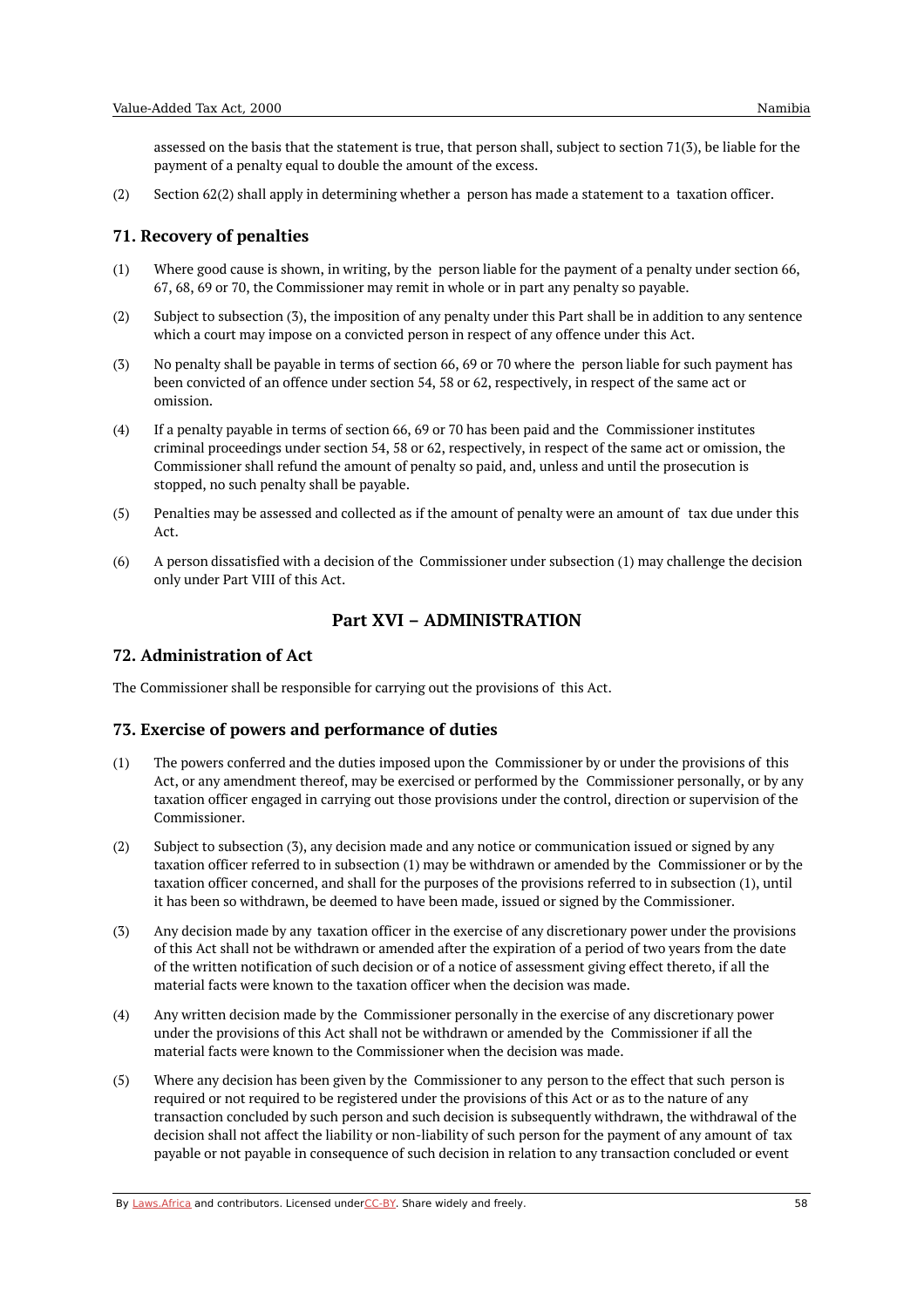which occurred before the withdrawal of the decision, provided such decision was accepted by that person and all the material facts were known to the Commissioner when the decision was given.

### **74. Secrecy**

- (1) A taxation officer carrying out the provisions of this Act shall not -
	- (a) disclose to any person or his or her representative any matter in respect of any other person that may in the exercise of his or her powers or the performance of his or her duties under the said provisions come to his or her knowledge; or
	- (b) permit any person to have access to any records in the possession or custody of the Commissioner,

except in the exercise of his or her powers or the performance of his or her duties under this Act or by order of a competent court.

- (2) Nothing in this section contained shall be construed as preventing the Commissioner from disclosing -
	- (a) any documents or information to -
		- (i) any person where the disclosure is necessary for the purposes of this Act or any other fiscal law of Namibia; or
		- (ii) the Auditor-General where the disclosure is necessary for the performance by the Auditor-General of his or her duties in terms of section 26 of the State [Finance](https://namiblii.org/akn/na/act/1991/31) Act, 1991 (Act No.31 of 1991); or
		- (iii) the competent authority of the government of another country with which Namibia has entered into an agreement for the avoidance of double taxation or for the exchange of information, to the extent permitted under the agreement; or
	- (b) any information which does not identify any specific person to any person in the employment of the State where such disclosure is necessary for the performance by that person of his or her official duties.
- (3) A person who has obtained any documents or information from the Commissioner under subsection (2) shall not disclose such documents or information to any other person, except to the extent reasonably necessary to achieve the purpose for which the disclosure was made to such first-mentioned person.
- (4) Any documents or information obtained by the Commissioner in the performance of his or her duties under this Act may be used by the Commissioner for the purposes of any other fiscal law administered by the Minister or the Commissioner.
- (5) Any person who contravenes a provision of subsection (1) or (3) shall be guilty of an offence and liable on conviction to a fine not exceeding N\$8 000 or to imprisonment for a period not exceeding two years or to both such fine and such imprisonment.

# **Part XVII – FORMS AND NOTICES**

# **75. Forms and notices, and authentication of documents**

- (a) (1) Any form, notice, return or other document required by this Act to be prescribed by the Commissioner shall be in such form as the Commissioner may consider appropriate for the efficient administration of this Act.
	- (b) Any form, notice, return or other document so prescribed by the Commissioner need not be published in the Gazette.
- (2) The Commissioner shall make the documents referred to in subsection (1) available to the public at any revenue or magistrate's office or by mail, as the Commissioner may determine.
- (3) Any form, notice or other document issued or served or given by or on behalf of the Commissioner under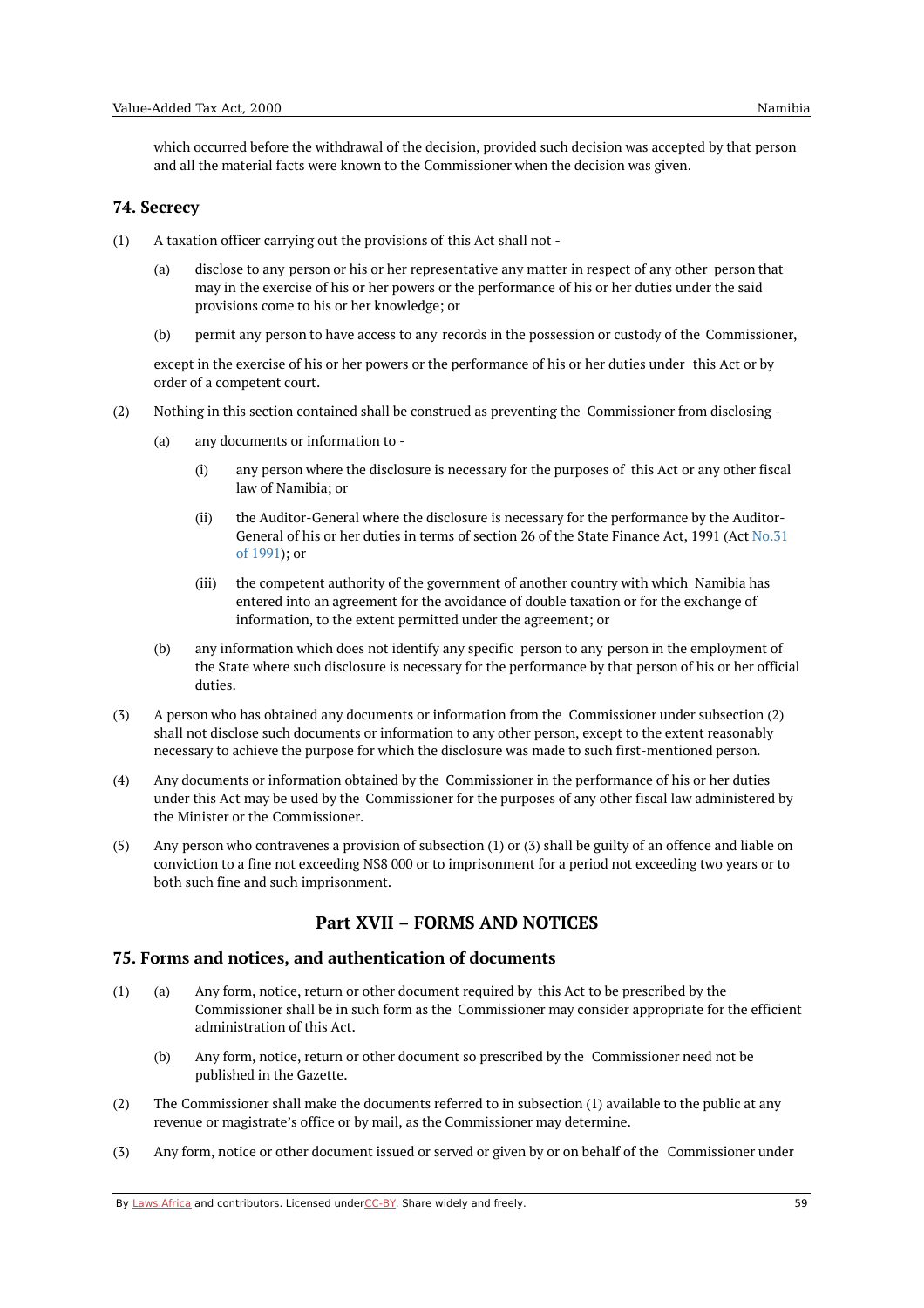this Act shall be sufficiently authenticated if the name or official designation of the Commissioner or authorised taxation officer by whom the same is issued or served or given, is printed, stamped or written thereon.

## **76. Service of notices and other documents**

Unless otherwise provided in this Act, any notice or other document required or authorised by or under this Act to be served -

- (a) on any person being an individual other than in a representative capacity, shall be deemed to have been properly served on that person -
	- (i) if personally served on that person; or
	- (ii) if left at that person's usual or last known abode or office or place of business in Namibia; or
	- (iii) if sent by registered post to such abode or office or place of business, or to that person's usual or last known address in Namibia; or
- $(h)$ on any other person, shall be deemed to have been properly served on that person -
	- (i) if personally served on the representative of that person; or
	- (ii) if left at the registered office of that person or at that person's address for service of notices under this Act; or
	- (iii) where there is no such office or address, if it is left at or sent by registered post to any office or place of business of that person in Namibia.

# **Part XVIII – GENERAL PROVISIONS**

# **77. Tax-inclusive pricing**

- (1) Any price charged by a registered person in respect of a taxable supply shall for the purposes of this Act be deemed to include the tax payable on the supply under section  $6(1)(a)$ , whether or not the registered person has included tax in such price.
- (2) Subject to subsection (3), any price advertised or quoted by any registered person in respect of a taxable supply shall include tax, and the registered person shall in the advertisement or quotation state that the price includes tax.
- (3) A registered person may advertise or quote a price in respect of a taxable supply as exclusive of tax, provided -
	- (a) the advertisement or quotation also states the amount of tax chargeable on the supply under section  $6(1)(a)$  and the price inclusive of tax; and
	- (b) the price inclusive of tax and the price exclusive of tax arc advertised or quoted with equal prominence and impact.
- (4) Subject to subsection (5), price tickets on goods supplied by a registered person need not state that the price includes tax if this is stated by way of a notice prominently displayed at all entrances to the premises in which the registered person carries on a taxable activity and at all points in such premises where payments are effected.
- (5) The Commissioner may in the case of any registered person or class of registered persons approve any other method of displaying prices of goods or services by such persons.

# **78. Variation of consideration on a change in rate of tax**

(1) Where -

By [Laws.Africa](https://edit.laws.africa/widgets/pdf-attribution) and contributors. Licensed und[erCC-B](https://edit.laws.africa/widgets/pdf-cc-by)Y. Share widely and freely. 60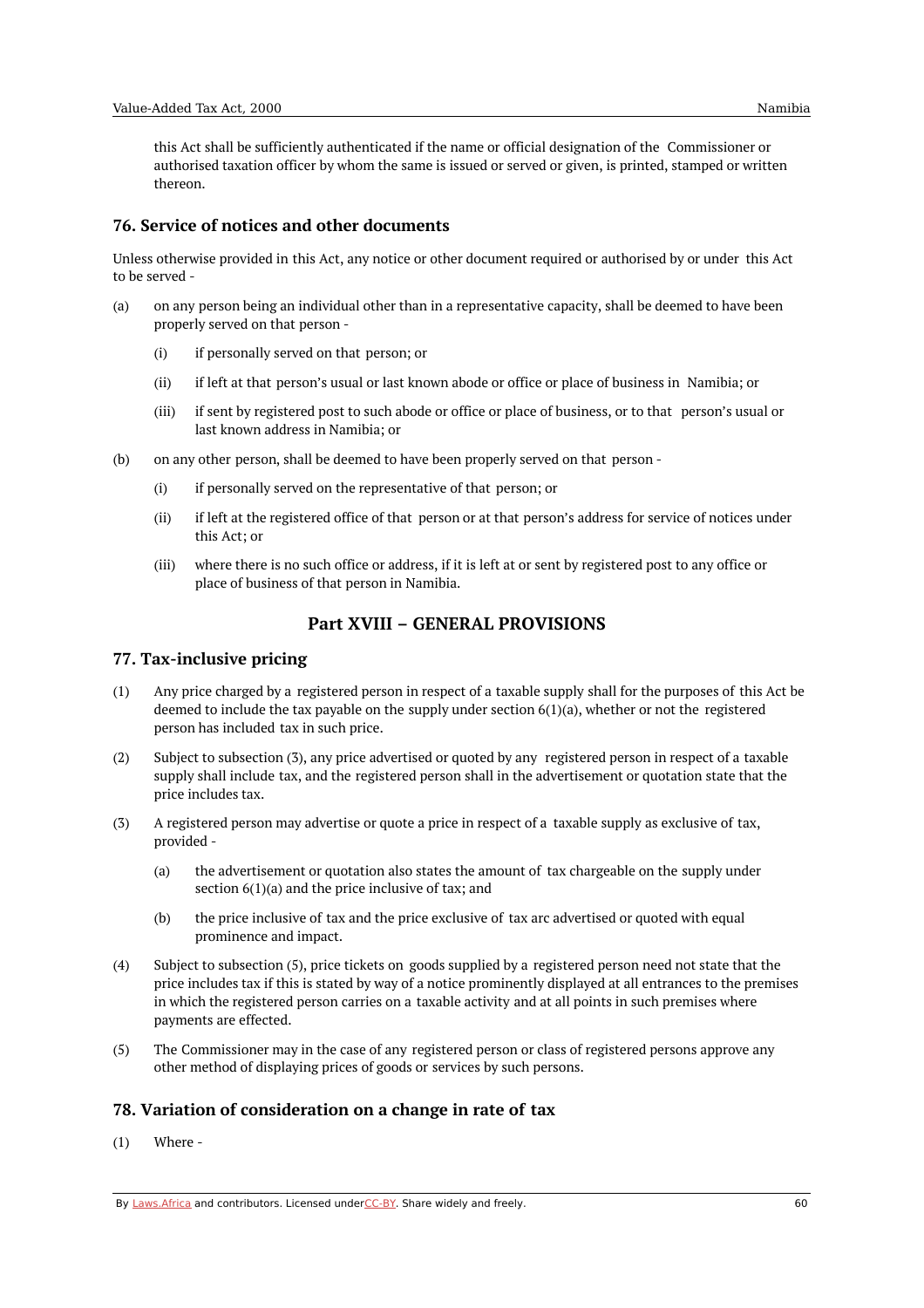- (a) an agreement for a supply of goods or services by a registered person has been entered into; and
- (b) subsequent to entering into the agreement, tax is imposed on the supply or the rate of tax applicable to the supply is increased,

the supplier may, notwithstanding anything to the contrary contained in any agreement or law, recover from the recipient, in addition to the amounts payable by the recipient, an amount equal to the amount of tax imposed or the amount by which tax was increased, as the case may be.

(2) Where -

- (a) an agreement for a supply of goods or services by a registered person has been entered into; and
- (b) subsequent to entering into the agreement, tax on the supply is withdrawn or the rate of tax applicable to the supply is decreased,

the supplier shall, notwithstanding anything to the contrary contained in any agreement or law, reduce the amount payable by the recipient by an amount equal to the amount of tax withdrawn or the amount by which tax was decreased, as the case may be.

- (3) Subject to subsections (4) and (5), where subsection (1) or (2) is applicable in respect of a supply of goods or services subject to any fee, charge or other amount (whether a fixed, maximum or minimum fee or charge or other amount) prescribed by, or determined pursuant to, any Act, regulation or measure having the force of law, such fee, charge or other amount may be increased or shall be decreased, as the case may be, by the amount of tax or additional tax chargeable or the amount of tax no longer chargeable.
- (4) Subsection (3) shall not apply where the fee, charge or other amount has been altered in any Act or regulation, or in any such measure, prescribing or determining such fee, charge or other amount to take account of any imposition, increase, decrease or withdrawal of tax.
- (5) Nothing in subsection (3) contained shall be construed so as to permit any further increase or require any further decrease, as the case may be, in a fee, charge or other amount referred to in that subsection, where such fee, charge or other amount is calculated as a percentage or fraction of another amount which represents the consideration in money for a taxable supply.

# **79. Application of increased or reduced tax rate**

- (1) Where goods (other than immovable property) are provided by a supplier before the date on which an increase or decrease in the rate of tax leviable under section 6(1)(a) becomes effective in respect of the supply of such goods or the date on which the tax is imposed or withdrawn in respect of the supply of such goods, and that supply is in terms of section 7 deemed to be made on or after the said date, then -
	- (a) in the case of the increase or decrease in the rate of the tax on the said date, the rate of tax applicable to that supply shall be the rate applicable on the day immediately before the said date; or
	- (b) in the case of the imposition of tax on the said date, that supply shall be deemed not to be subject to such tax; or
	- (c) in the case of the withdrawal of the tax on the said date, that supply shall be deemed to be subject to such tax as if such tax had not been withdrawn.
- (2) Where -
	- (a) services are performed; or
	- (b) goods (other than immovable property) are provided in respect of a successive supply contemplated in section 7(12) or (13),

during a period beginning and ending before the date on which an increase or decrease in the rate of tax leviable under section 6(1)(a) becomes effective in respect of the supply of such services or goods or the date on which the tax is imposed or withdrawn in respect of the supply of such services or goods, and that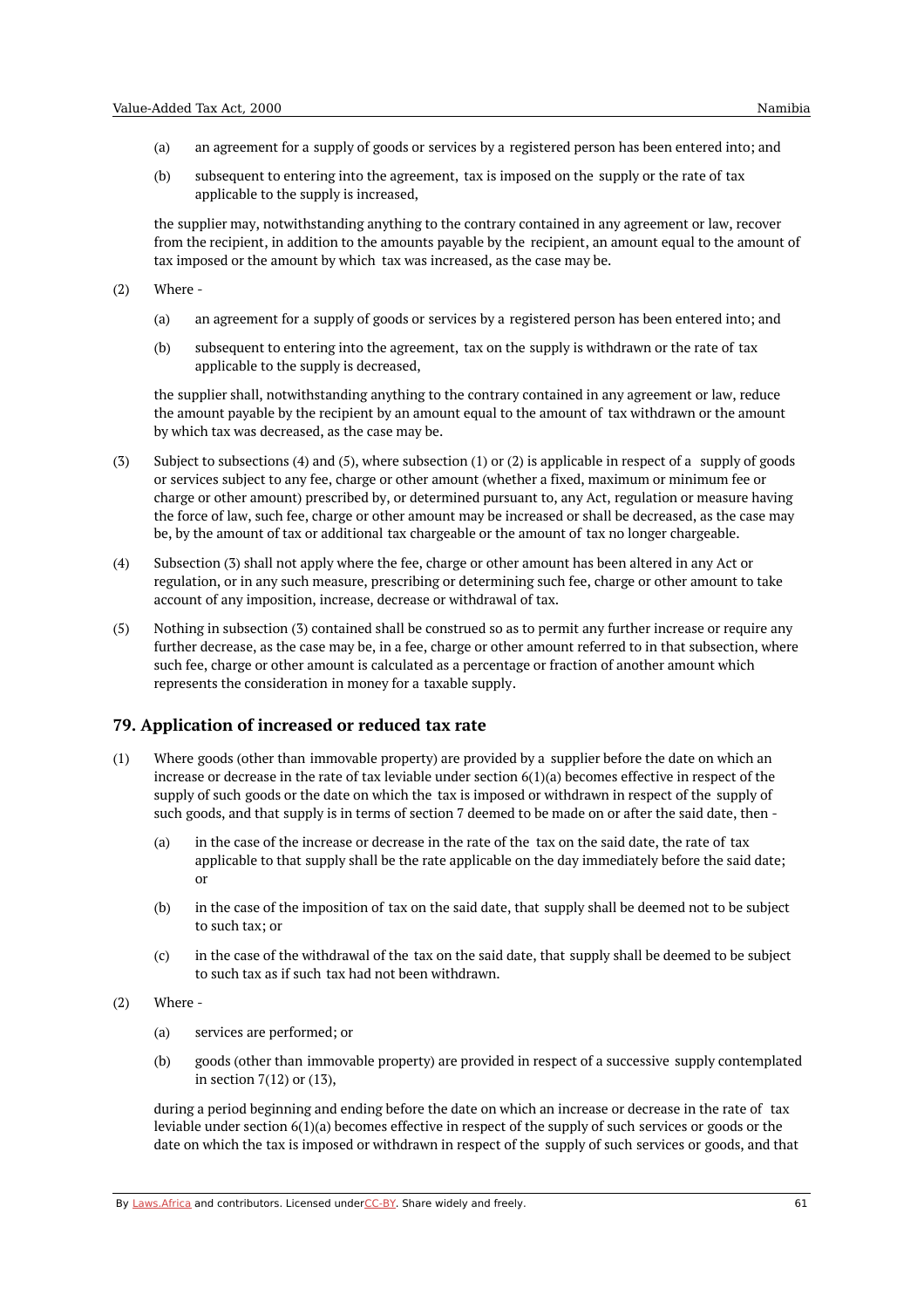supply is in terms of section 7 deemed to be made on or after the said date, then -

- (i) in the case of the increase or decrease in the rate of the tax on the said date, the rate of tax applicable to that supply shall be the rate applicable on the day immediately before the said date; or
- (ii) in the case of the imposition of tax on the said date, that supply shall be deemed not to be subject to such tax; or
- (iii) in the case of the withdrawal of the tax on the said date, that supply shall be deemed to be subject to such tax as if such tax had not been withdrawn.
- (3) Where -
	- (a) services are performed; or
	- (b) goods (other than immovable property) are provided in respect of a successive supply contemplated in section 7(12) or (13),

during a period beginning before and ending on or after the date on which an increase or decrease in the rate of tax leviable under section 6(1)(a) becomes effective in respect of the supply of such services or goods or the date on which the tax is imposed or withdrawn in respect of the supply of such services or goods, and that supply is in terms of section 7 deemed to be made on or after the said date, the value of that supply shall, on the basis of a fair and reasonable apportionment, be deemed to consist of a part (hereinafter in this subsection referred to as the first part) relating to the performance of the services or the provision of the goods, as the case may be, before the said date and a part (hereinafter in this subsection referred to as the second part) relating to the performance of the services or the provision of the goods, as the case may be, on or after the said date, and -

- (i) in the case of the increase or decrease in the rate of the tax on the said date, the tax payable in respect of the first part shall be determined at the rate applicable to that supply on the day immediately before the said date and the tax payable in respect of the second part shall be determined at the rate applicable on the said date; or
- (ii) in the case of the imposition of tax on the said date, the first part shall be deemed not to be subject to such tax; or
- (iii) in the case of the withdrawal of the tax on the said date, the first part shall be deemed to be subject to such tax as if such tax had not been withdrawn.
- (4) For the purposes of subsections (1), (2) and (3), goods shall be deemed to be provided by the supplier thereof when the goods are delivered to the recipient and goods supplied under a rental agreement shall be deemed to be provided to the recipient when the recipient takes possession or occupation of the goods.
- (5) Subject to section 87, where, before the date on which an increase in the rate of tax becomes effective, a written agreement is concluded for -
	- (a) the sale of immovable property consisting of -
		- (i) any dwelling, together with land on which it is erected, or of any real right conferring a right of occupation of a dwelling or of any unit as defined in section 1 of the Sectional Titles Act, 1971 (Act No. 66 of [1971\)](https://namiblii.org/akn/na/act/1971/66), such unit being a dwelling; or
		- (ii) land, or of any real right conferring a right of occupation of land for the sole or principal purpose of the erection by or for the purchaser of a dwelling or dwellings on the land, as confirmed by the purchaser in writing; or
	- (b) the construction of a new dwelling by any registered person carrying on a construction business,
	- and -
	- (aa) the price of the sale or construction in question was determined and stated in the said agreement, as in force before the said date, and that agreement was signed by the parties thereto before the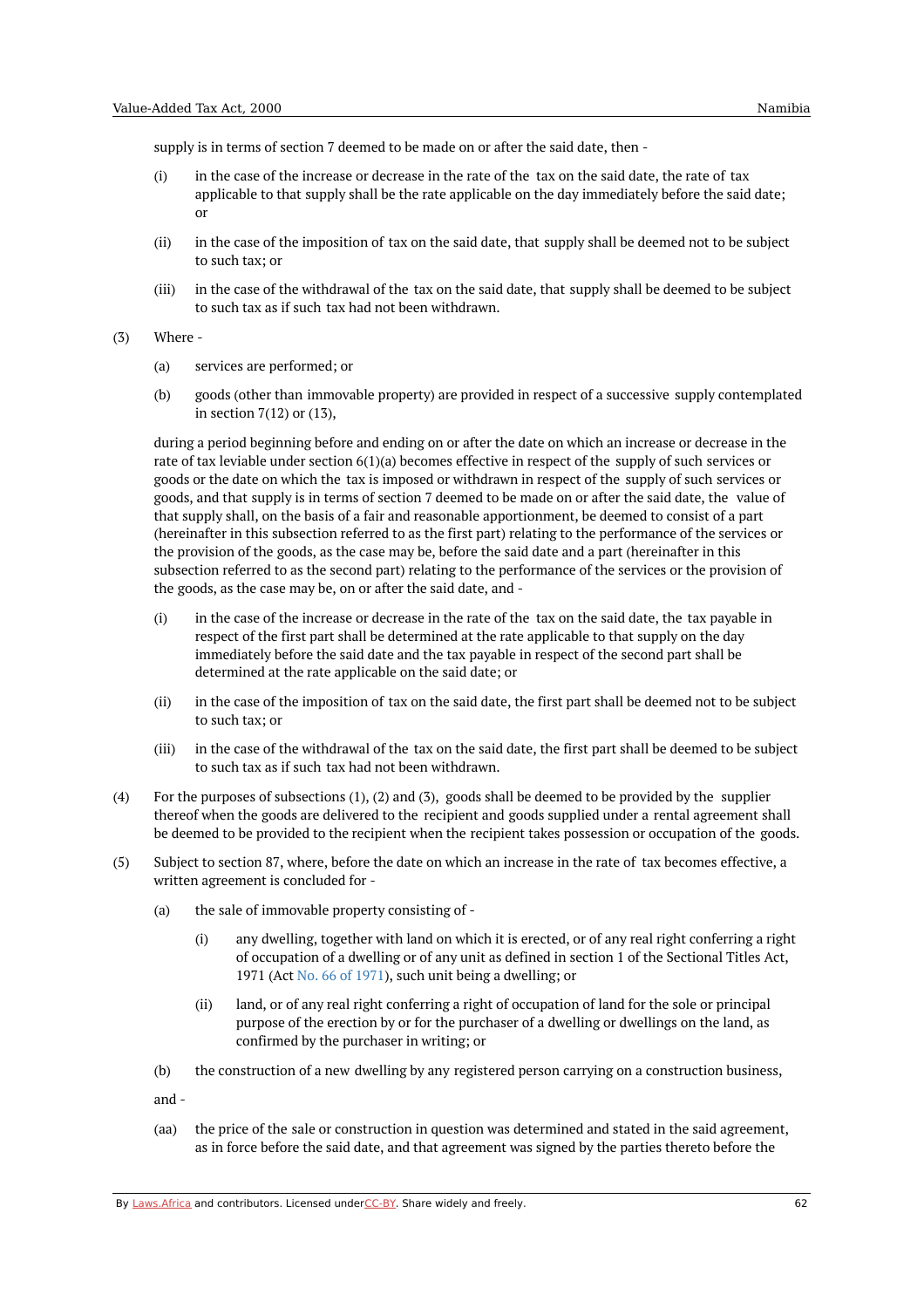said date; and

(bb) the supply of such immovable property or construction services under the said agreement is in terms of section 7 deemed to be made on or after the said date,

the rate at which tax is under section 6 leviable in respect of that supply shall be the rate at which tax would have been levied had the supply taken place on the date on which the said agreement was concluded.

### **80. Schemes for obtaining tax benefits**

 $(1)$ In this section -

> "scheme" includes any agreement, arrangement, promise or undertaking, whether express or implied and whether or not enforceable, or intended to be enforceable, by legal proceedings, and any plan, proposal, course of action or course of conduct;

"tax benefit" includes -

- (a) a reduction in the liability of any person to pay value-added tax; or
- (b) an increase in the entitlement of a person to any amount deductible under section 18(1) or to a refund of tax; or
- $(c)$ any other avoidance or postponement of liability for the payment of value-added tax.
- (2) Notwithstanding anything in this Act, if the Commissioner is satisfied that any scheme has been entered into or carried out where -
	- (a) a person has obtained a tax benefit in connection with the scheme; and
	- (b) having regard to the substance of the scheme, it could reasonably be concluded that such person or any other person or persons who entered into or carried out the scheme did so for the sole or main purpose of enabling such first-mentioned person to obtain the tax benefit,

the Commissioner may determine the liability (for the payment of tax) of the person who has obtained the tax benefit and of any other person or persons connected with the scheme as if the scheme had not been entered into or carried out, or in such manner as in the circumstances of the case the Commissioner considers appropriate for the prevention or reduction of the tax benefit.

(3) A person dissatisfied with a decision of the Commissioner under subsection (2) may challenge the decision only under Part VIII of this Act.

### **81. Currency conversion**

- (1) For the purposes of this Act, every amount of money shall be expressed in the currency of Namibia.
- (2) Where any such amount is expressed in a currency other than that of Namibia the amount shall -
	- (a) in the case of an import, be converted into the currency of Namibia at the exchange rate contemplated in section 81(1) of the Customs and Excise Act; and
	- (b) in any other case, be so converted at the exchange rate applying between that other currency and the currency of Namibia at the time such amount is required to be taken into account under this Act.

# **82. International tax agreements**

(1) The President may enter into an agreement with the government of any other country or territory (hereinafter in this section referred to as the other Contracting State) whereby arrangements arc made with that government -

By [Laws.Africa](https://edit.laws.africa/widgets/pdf-attribution) and contributors. Licensed und[erCC-B](https://edit.laws.africa/widgets/pdf-cc-by)Y. Share widely and freely. 63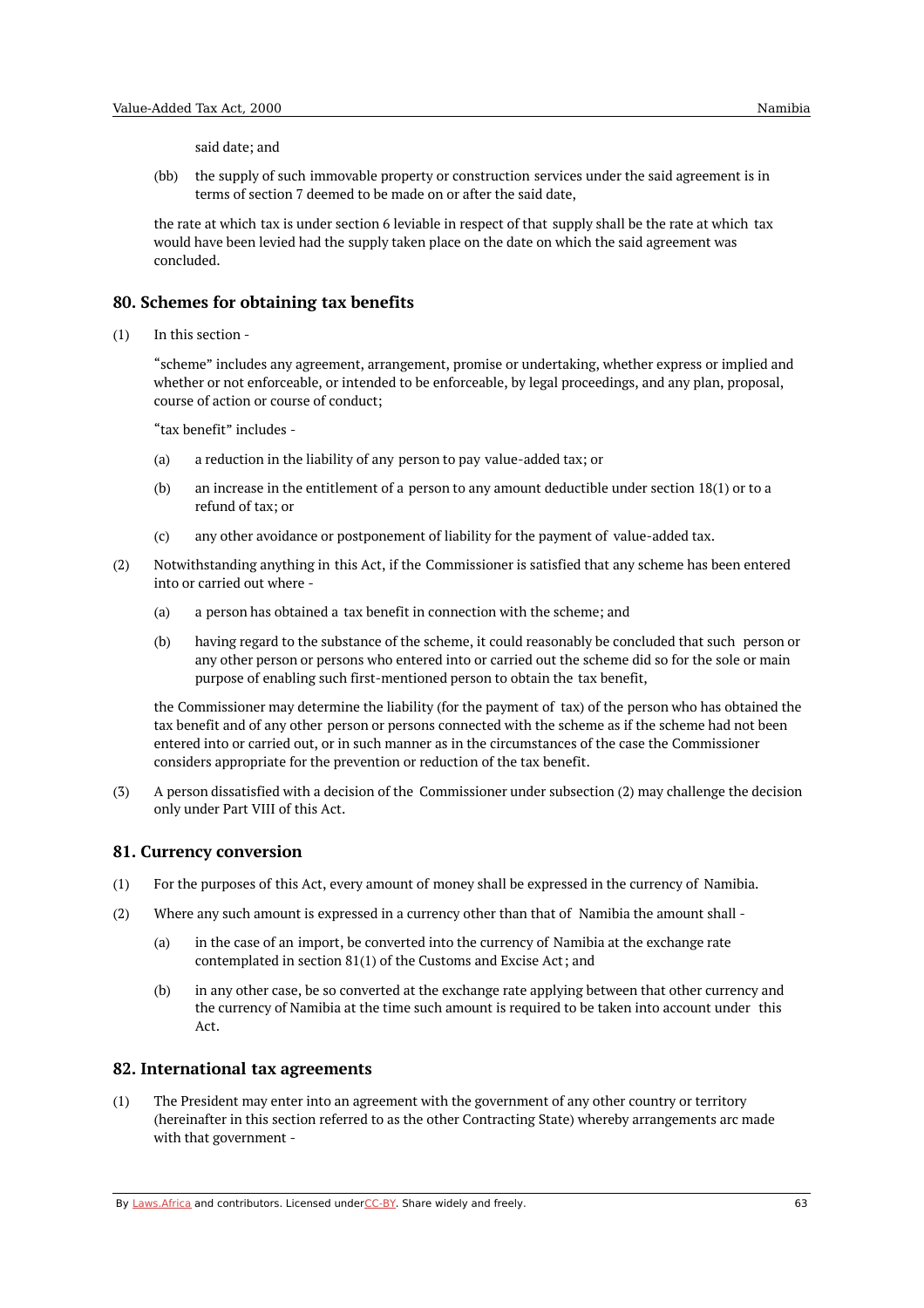- (a) for the prevention, mitigation or discontinuance of the levying, under the laws of Namibia and the other Contracting State, of value-added tax or any similar tax where a supply of goods or services is subject to any such tax in both Namibia and the other Contracting State; or
- (b) for the refunding of value-added tax or any similar tax, or any portion of such value-added tax or similar tax, levied under the laws of Namibia and the other Contracting State in respect of the supply of goods or services in Namibia or the other Contracting State, as the case may be, where such goods or services are imported into Namibia or the other Contracting State, as the case may be; or
- (c) for regulating or co-ordinating any matter with regard to the levying and collection, under the laws of Namibia and the other Contracting State, of value-added tax or any similar tax; or
- (d) the rendering of reciprocal assistance in the administration and collection of value-added tax or any similar tax under the laws of Namibia and the other Contracting State, or in respect of the execution of the arrangements provided for in any agreement entered into under this section.
- (2) As soon as may be possible after the approval by the National Assembly of any agreement entered into under subsection (1), as contemplated in Article 63(2)(e) of the Namibian Constitution, the agreement shall be published in the Gazette, whereupon, until such agreement is revoked, the arrangements notified therein shall, in relation to value-added tax in Namibia, have effect as if enacted by this Act.
- (a) (3) The fact of the revocation of an agreement, as contemplated in subsection (2), shall be published in the Gazette, and such agreement shall cease to have effect on a date specified in that notice.
	- (b) The revocation of such an agreement shall not affect the validity of anything previously done thereunder.

## **83. Arrangements to overcome difficulties or anomalies**

If in an case the Commissioner is satisfied that in consequence of the manner in which any registered person or any person other than a registered person conducts his or her business, trade or occupation, difficulties or anomalies have arisen or may arise in regard to the application of any of the provisions of this Act, the Commissioner and such registered or other person may agree as to the manner in which those provisions shall be applied in the case of such registered or other person, and they may in such agreement make such arrangements as to the application of those provisions as appear to overcome such difficulties or anomalies: Provided that such agreement shall not have the effect of substantially reducing or increasing the ultimate liability of such registered or other person for tax levied under this Act.

*[section 83 substituted by Act 34 of [2000](https://namiblii.org/akn/na/act/2000/34)]*

### **84. Regulations**

- (1) The Minister may make regulations in regard to any matter which is permitted or required by this Act and generally for the better carrying into effect of the objects and purposes of this Act.
- (2) Regulations made under subsection (1) may -
	- (a) contain provisions of a saving or transitional nature consequent on the enactment of this Act; and
	- (b) prescribe penalties for any contravention thereof or failure to comply therewith, not exceeding a fine of N\$8 000 or imprisonment for a period of two years or not exceeding both such fine and such imprisonment.
- (3) Regulations made under this section that are of a transitional nature and which may adversely affect any person may provide that such regulations shall take effect from the date on which this Act comes into operation or from such later date as the Minister may specify therein, provided they are made within six months after the commencement of this Act.

# **84A. Rules for electronic communication**

By [Laws.Africa](https://edit.laws.africa/widgets/pdf-attribution) and contributors. Licensed und[erCC-B](https://edit.laws.africa/widgets/pdf-cc-by)Y. Share widely and freely.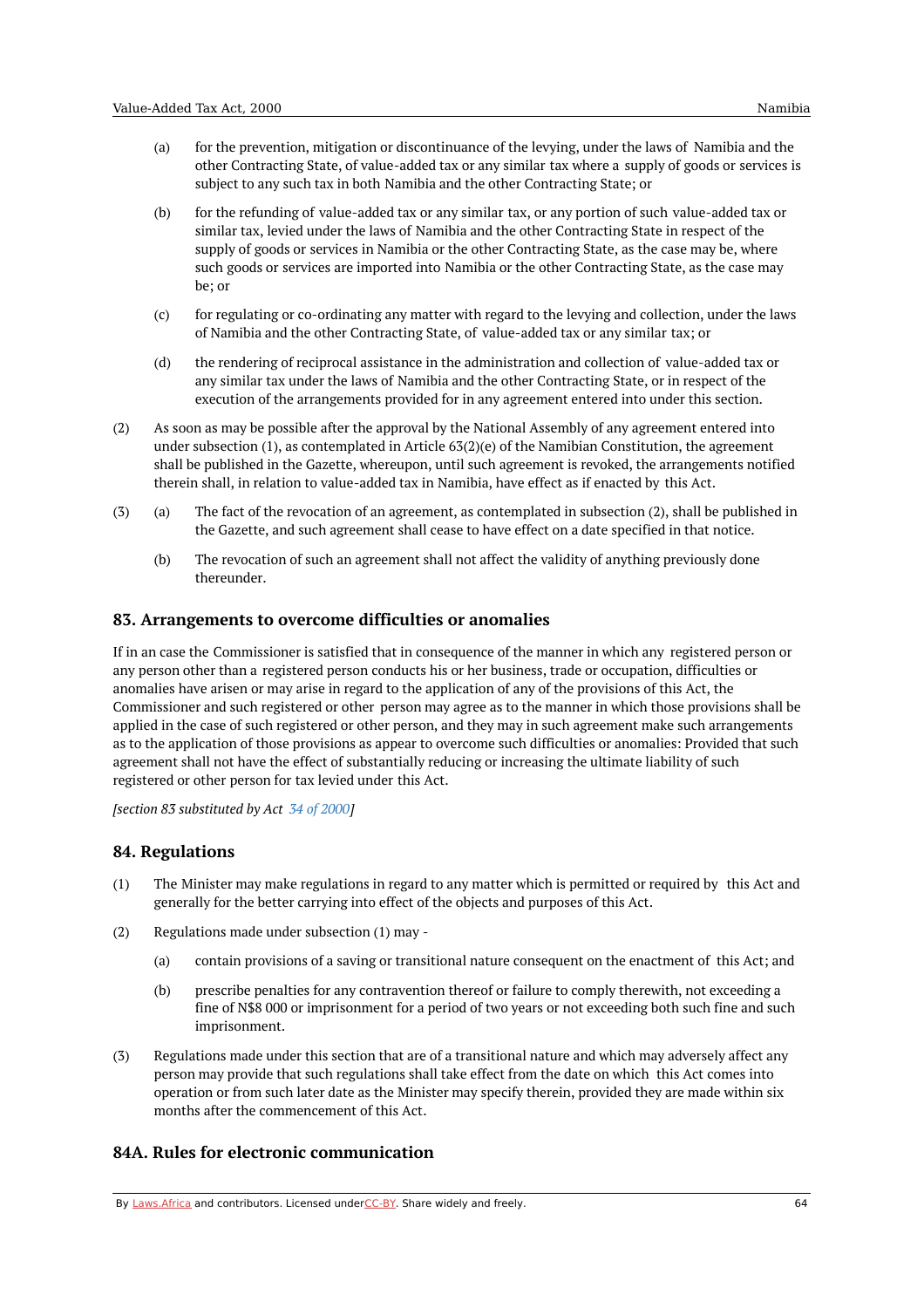- (1) The Minister may make rules prescribing -
	- (a) the procedures for submitting a return in electronic format, and for other electronic communications between Commissioner and other persons; and
	- (b) the requirements for an electronic digital signature of a return or communication.
- (2) The Minister may, in the case of a return or other document submitted in electronic format, accept an electronic or digital signature as a valid signature for the purposes of this Act if a signature is required.
- (3) If in any proceedings under this Act the question arises whether an electronic or digital signature of a person referred to in subsection (2) was used with the authority of the person, it must be assumed, in the absence of proof to the contrary, that the signature was so used.

*[section 84A inserted by Act 12 of [2015](https://namiblii.org/akn/na/act/2015/12)]*

## **85. Variation in rate of tax and amendment of penalties**

- (1) The Minister may from time to time (including when the National Assembly is not in session) by notice in the Gazette -
	- (a) subject to subsection (2), increase or decrease any rate of tax specified in section 6(1) by not more than two per cent; or
	- (b) amend any penalty imposed under section 66, 67, 68, 69 or 70.
- (2) Where the Minister increases or decreases a rate of tax under subsection (1)(a) before the date on which the National Assembly meets for the first time for the dispatch of business in any session during which the Minister introduces the Appropriation Bill, the notice referred to in that subsection amending the rate of tax shall lapse on the date of the coming into operation of the said Appropriation Act, but without detracting from the validity of the amended rate of tax before it so lapses.
- (3) Where the Minister during any session of the National Assembly tables a proposal to increase or decrease any rate of tax specified in section 6(1) to a rate set out in that proposal, and (for general information) gives notice of the tabling of that proposal and of the rate of such increase or decrease in the Gazette, the increased or decreased rate of tax shall, until an Act of Parliament, passed during that session, is promulgated whereby effect is given to that proposal or other provision is made, apply for the purposes of determining the amount of tax payable under this Act on any date on or after the date which the Minister has specified in that notice for the coming into operation of such increased or decreased rate, as the case may be.
- (4) Where, in any legal proceedings, the question arises whether the Minister has tabled a proposal referred to in subsection (3), or as to the particulars contained in that proposal, a copy of a document purporting to be printed by order of the Speaker of the National Assembly and to contain such proposal, shall be accepted as prima facie evidence that such proposal was tabled and of the particulars contained therein.

### **86. Repeal of laws, and interpretation**

- (1) Subject to subsection (2), the laws mentioned in Schedule VII are hereby repealed to the extent indicated in the third column thereof.
- (2) No reference in any other law to sales tax or to additional sales levy shall be construed as a reference to tax under this Act.

### **87. Transitional arrangements**

(1) In this section -

> ["additional](https://namiblii.org/akn/na/act/1993/11) sales levy" means the tax imposed under the Additional Sales Levy Act, 1993 (Act No. 11 of 1993);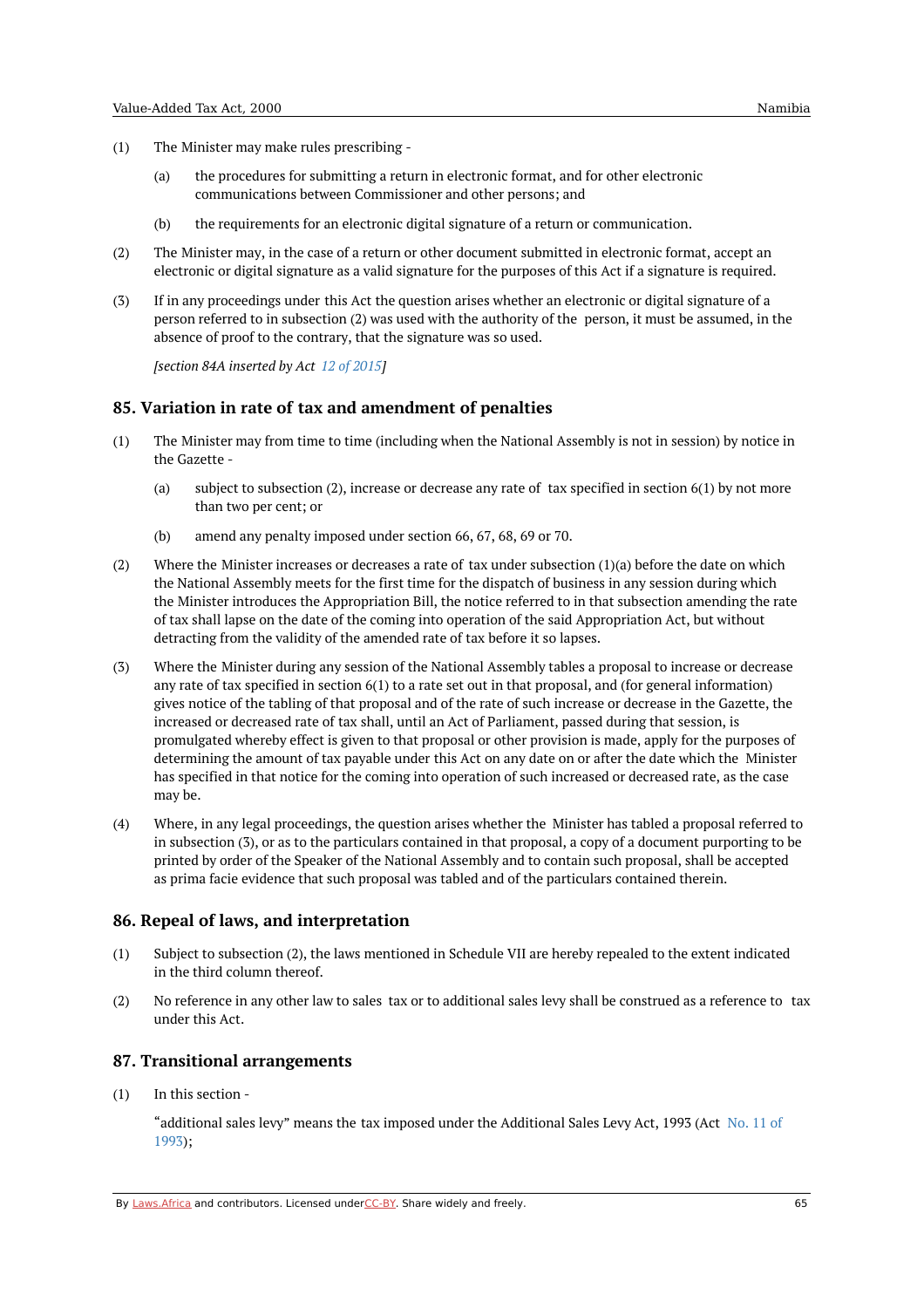"qualifying goods" means any goods for use in a business other than capital goods;

["registered](https://namiblii.org/akn/na/act/1992/5) vendor" means a registered vendor as defined in section 1 of the Sales Tax Act, 1992 (Act No. 5 of 1992);

"repealed laws" means the laws repealed by section 86(1);

"sales tax" means the tax imposed under the Sales Tax Act, 1992 (Act No. 5 of [1992](https://namiblii.org/akn/na/act/1992/5)).

(2) The repealed laws, including the rules governing the levy, payment, assessment, reporting and recovery of taxes imposed under those laws, and all forms and documents used under those laws, shall continue to apply to a supply or import of goods or services taking place before the date of commencement of this Act.

*[subsection (2) amended by Act 34 of [2000](https://namiblii.org/akn/na/act/2000/34)]*

- (3) *[subsection (3) deleted by Act 34 of [2000](https://namiblii.org/akn/na/act/2000/34)]*
- $(4)$ Notwithstanding anything in section 18(3), a registered person may claim an amount equal to the sales tax and additional sales levy calculated in accordance with subsection (5) and claimable as provided under subsection (6).

*[subsection (4) amended by Act 34 of [2000](https://namiblii.org/akn/na/act/2000/34)]*

 $(5)$ For the purposes of subsection (4), where a registered person held, at the end of the last business day before the beginning of the first tax period after the date of commencement of this Act, qualifying goods being goods acquired not more than six months before the tax becomes effective, and the Commissioner is satisfied that sales tax or additional sales levy has been paid by the registered person on the acquisition or import of those goods, the amount of the sales tax and additional sales levy claimable shall be the amount of such taxes paid on such goods, but with respect to each item qualifying for the claim, the sales tax or additional sales levy shall not exceed the amount of tax which would have been payable had the goods been subject to tax chargeable under this Act.

*[subsection (5) amended by Act 34 of [2000](https://namiblii.org/akn/na/act/2000/34)]*

(6) If a registered person has sales tax or additional sales levy claimable under subsection (4), the amount claimable shall be deemed to be input tax deductible under section 18 in the first tax period after the date of commencement of this Act: Provided that a claim for the deduction, in such form as the Commissioner may prescribe, shall be submitted to the Commissioner within 14 days of the date of commencement of this Act or within such extended period as the Commissioner may allow on good cause shown in writing.

*[subsection (6) amended by Act 34 of [2000](https://namiblii.org/akn/na/act/2000/34)]*

(7) No claim shall be allowed under subsection (4) for any sales tax or additional sales levy paid in respect of the acquisition of any goods if VAT imposed on a supply in acquisition of those goods after the date of commencement of this Act would not qualify for the deduction under section 18.

*[subsection (7) amended by Act 34 of [2000](https://namiblii.org/akn/na/act/2000/34)]*

(8) Any person wishing to claim sales tax and additional sales levy paid on qualifying goods on hand on the date of commencement of this Act under subsection (4), shall register on such date.

[subsection (8) amended by Act 34 of [2000](https://namiblii.org/akn/na/act/2000/34); not all of the changes are indicated by amendment markings]

(9) A person submitting a claim contemplated in subsection (4) shall submit an inventory of all qualifying goods on hand at the beginning of the first day on which this Act comes into operation, supported by documentary proof of the payment of sales tax and additional sales levy to the Ministry of Finance.

*[subsection (9) amended by Act 34 of [2000](https://namiblii.org/akn/na/act/2000/34)]*

(10) A disallowance of a claim for sales tax or additional sales levy imposed before the date of commencement of this Act shall be deemed not to be a disallowance for the purposes of section 3(19).

*[subsection (10) amended by Act 34 of [2000](https://namiblii.org/akn/na/act/2000/34)]*

 $(11)$  (a) Where a contract or agreement was concluded between two or more parties before the date of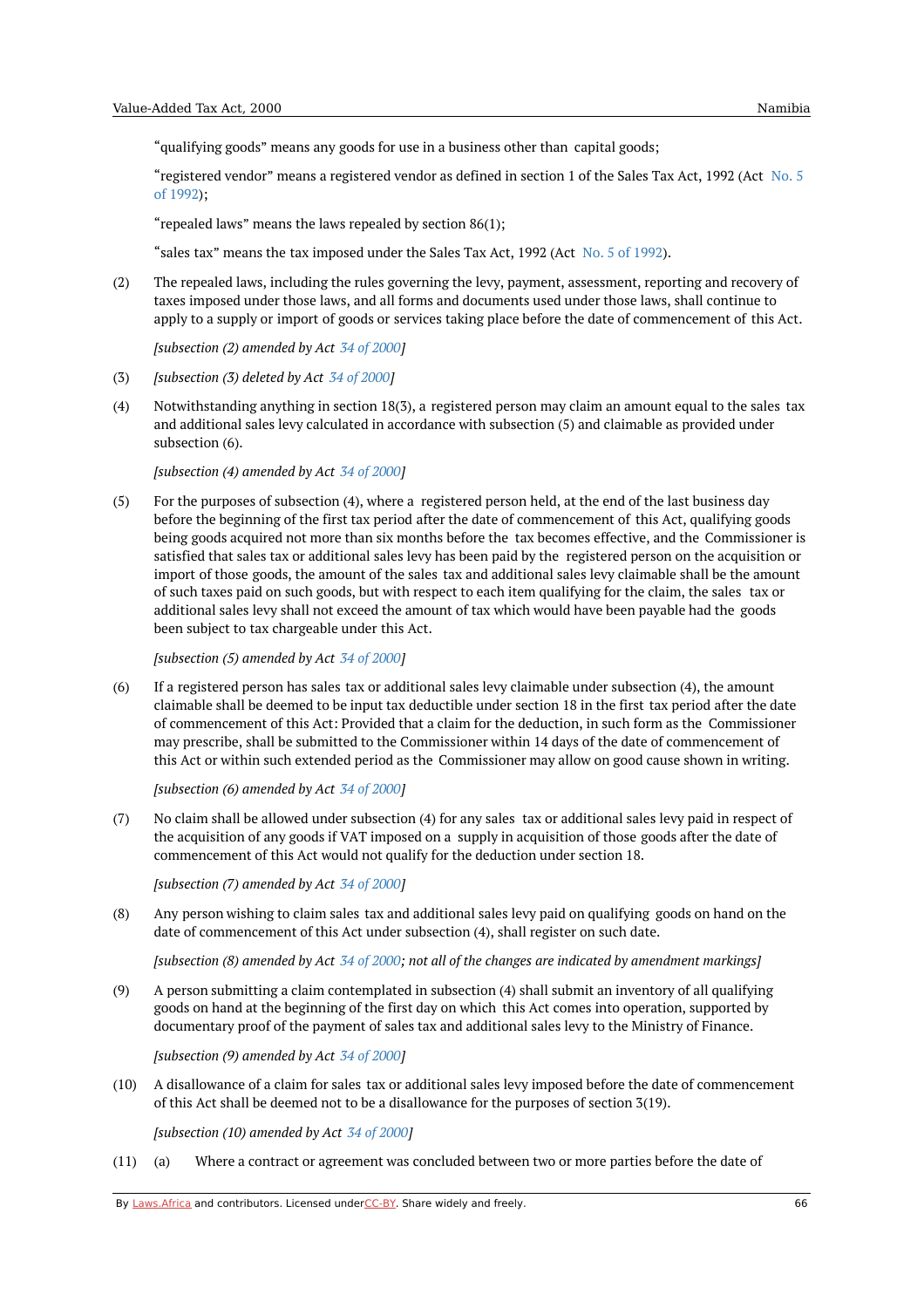commencement of this Act, whether in writing or not, and -

- (i) provision was made in such contract or agreement for the payment of sales tax, such provision shall be deemed to have been made for the payment of value-added tax under this Act; or
- (ii) no provision was made in such contract or agreement for the payment of sales tax, the supplier shall recover from the recipienttax due on any taxable supplies made under the contract or agreement after the date on which this Act came into operation.
- (b) Where a supply commenced before, and is completed after, the date of commencement of this Act, that supply shall be apportioned between the period before and the period after the date on which this Act came into operation.
- (c) In respect of any consideration -
	- (i) levied before the date of commencement of this Act on supplies made after such date, tax on such supplies shall be levied after such date; and
	- (ii) levied after the date of commencement of this Act on supplies made before such date, no tax shall be levied under this Act, but, where applicable, sales tax shall pursuant to section 87(2) be levied after such date.

*[paragraph (c) inserted by Act 34 of [2000](https://namiblii.org/akn/na/act/2000/34)]*

- (12) Where a contract concluded after the date of commencement of this Act does not include a provision relating to tax, the contract price shall be deemed to include tax, and the supplier under the contract shall account for the tax due.
- (13) A registered vendor for sales tax
	- (a) who is not liable to be registered in terms of this Act and who does not apply for registration under section 15(4); and
	- (b) who holds stock in trade or goods held for resale on the date of commencement of this Act,

shall report the stock or goods referred to in paragraph (b) as taxable sales in such vendor 's last sales tax return with a tax able amount equal to the consideration paid or payable by such vendor for those goods.

- (14) Notwithstanding anything in section 7, where a supply has been made under any short-term insurance contract, or the arranging of such a contract -
	- (a) any consideration for that supply received by the supplier before the date of commencement of this Act, shall be deemed not to be a consideration received for a taxable supply; and
	- (b) any consideration for that supply received by the supplier after the date of commencement of this Act, shall be deemed to be a consideration received for a taxable supply; and
	- (c) section 18(1)(d) shall apply to all amounts paid by a registered person in respect of that supply after the date of commencement of this Act; and
	- (d) section 3(9) shall apply to all payments received by a registered person in respect of that supply after the date of commencement of this Act.

# **88. Short title and commencement**

- (1) This Act shall be called the Value-Added Tax Act, 2000, and shall, subject to subsection (2), come into operation on a date to be fixed by the Minister by notice in the Gazette.
- (2) This Act shall not come into operation before a date six months after the date of publication thereof in the Gazette.

# **Schedule I**

By [Laws.Africa](https://edit.laws.africa/widgets/pdf-attribution) and contributors. Licensed und[erCC-B](https://edit.laws.africa/widgets/pdf-cc-by)Y. Share widely and freely. 67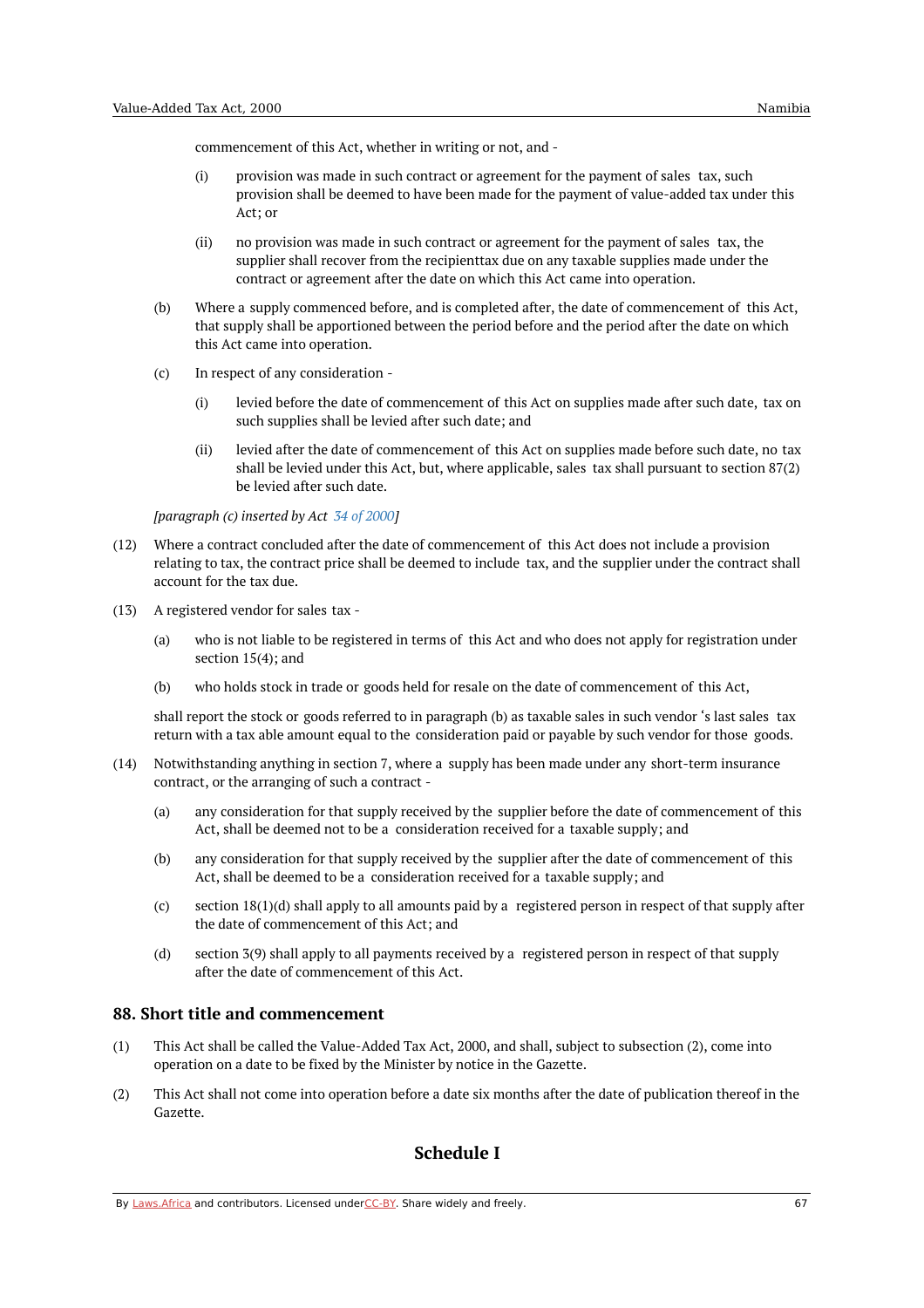# **Financial Leases and Rental Agreements**

# *(Section 1, definition of "financial lease" and "rental agreements")*

- 1. Subject to paragraph 2, for the purposes of the definition of "financial lease" in section 1 of this Act, an agreement is a financial lease, if -
	- (a) the agreement is in writing and provides for the letting and hiring of any movable goods; and
	- (b) the lessor under such agreement is -
		- (i) a banker or financier carrying on a business in the ordinary course of which agreements conforming to the requirements of this paragraph are concluded; or
		- (ii) a dealer in goods, machinery or plant of the kind let under the said agreement,

and the agreement is concluded in the ordinary course of the business of such banker, financier or dealer carried on in Namibia; and

- (c) the lessor is the owner of the leased property; and
- (d) the lessee is entitled to the possession, use or enjoyment of the leased property for a period of at least 12 months; and
- (e) the lessee accepts the full risk of destruction or loss of, or other disadvantage to, the leased property and assumes all obligations of whatever nature arising in connection with the insurance, maintenance and repair of the leased property while the agreement remains in force.
- 2. Where the Commissioner is satisfied that any lease agreement entered into substantially conforms to the requirements or practice generally observed by bankers or financiers in regard to financial leases at the time such agreement was entered into, the Commissioner may treat such agreement as a financial lease for the purposes of this Act.
- 3. For the purposes of the definition of "rental agreement" in section 1 of this Act, an agreement (other than a financial lease) is a rental agreement if it provides for the payment of any rental consideration in respect of movable goods.
- 4. For the purposes of paragraph 3, "rental consideration", in relation to movable goods, means any rental or other consideration payable by any person in respect of the use of or the right to use such goods or the grant of permission to use such goods, including any consideration payable to the lessor of such goods in respect of the services of a driver or operator of such goods (whether such rental or other consideration is payable in or outside Namibia and whether the agreement under which such rental or other consideration is payable was entered into or concluded within or outside Namibia), but does not include -
	- (a) any rental or other consideration payable in respect of the hiring of goods under a financial lease;
	- (b) any consideration payable in respect of the use of public transport services as defined in paragraph 1 of Schedule IV;

*[subparagraph (b) substituted by Act 12 of [2004](https://namiblii.org/akn/na/act/2004/12)]*

- (c) any fee or other consideration payable in respect of the use of or the right to use or the grant of permission to use any book, sound recording, motion picture film or picture borrowed from a library which is supported by grants out of funds voted by Parliament or by any local authority or by a body which the Commissioner is satisfied is not conducted for the purposes of profit;
- (d) any rental or other consideration payable under a charter party in respect of a foreign-going ship or under any agreement for the chartering of a foreigngoing aircraft;
- (e) any royalty paid for the right to reproduce copyright material or for the right to use any such material or any motion picture film or any film or video tape or disc used in connection with television or any sound recording or advertising matter in any public performance or in any radio or television broadcast;

By [Laws.Africa](https://edit.laws.africa/widgets/pdf-attribution) and contributors. Licensed und[erCC-B](https://edit.laws.africa/widgets/pdf-cc-by)Y. Share widely and freely.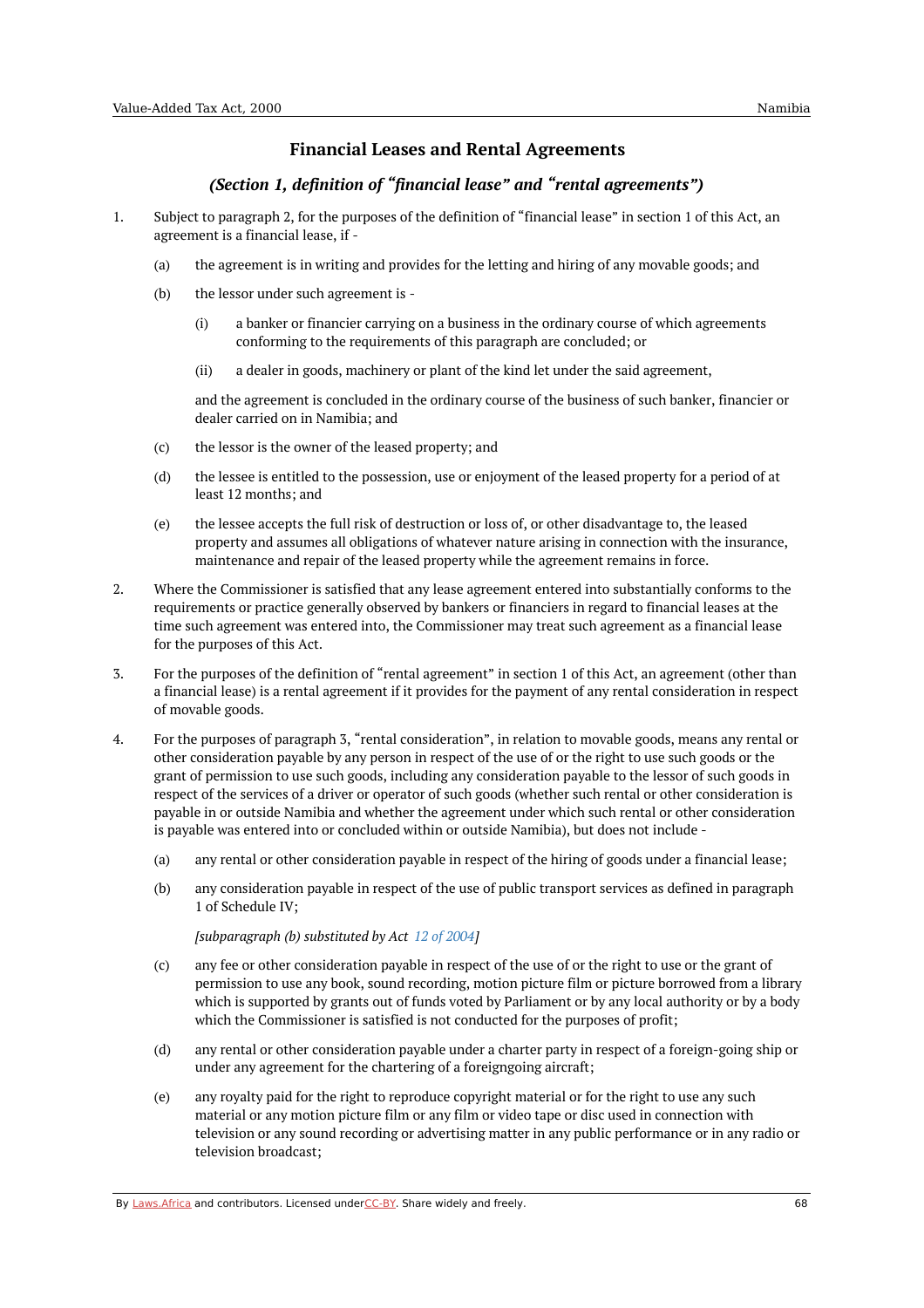- (f) any rental or other consideration payable in respect of the use of or the right to use or the grant of permission to use -
	- (i) any goods for the purposes of any sport, games or amusement activity; or
	- (ii) any goods in the form of any coin-operated laundry equipment,

for a continuous period of not longer than 12 hours at a charge not exceeding N\$5 and where the use of such goods is restricted to the premises or place of business of the person controlling the use of such goods.

## **Schedule II**

# **(Section 6)**

[Schedule II is amended by Act 34 of [2000](https://namiblii.org/akn/na/act/2000/34) and repealed by Act 6 of [2002](https://namiblii.org/akn/na/act/2002/6). Tariff changes in Schedule II were made by *GN 54/2002 (GG 2717) under the authority of paragraph 3 of the Schedule prior to its repeal.]*

## **Schedule III**

# **Zero-rated Supplies**

## *(Section 9)*

1. In this Schedule -

> "ancillary transport services" means stevedoring services, lashing and securing services, cargo inspection services, preparation of customs documentation, container handling services and storage of transported goods or goods to be transported;

"intellectual property rights" means any patent, design, trade mark, copyright, know-how, confidential information, trade secret or similar rights;

"international transport services" means -

- (a) the services (other than ancillary transport services) of transporting passengers or goods by road, rail, water or air -
	- (i) from a place outside Namibia to another place outside Namibia where the transport or part of the transport is across the territory of Namibia; or
	- (ii) from a place outside Namibia to a place in Namibia; or
	- (iii) from a place in Namibia to a place outside Namibia; or
- (b) the services of transporting passengers from a place in Namibia to another place in Namibia to the extent that transport is by aircraft and constitutes "international carriage" as defined in Article 1 of the Convention set out in the Schedule to the Carriage by Air Act, 1946 (Act No. 17 of [1946](https://namiblii.org/akn/na/act/1946/17)); or
- (c) the services (including any ancillary transport services) of transporting goods from a place in Namibia to another place in Namibia to the extent that those services are supplied by the same supplier as part of the supply of services to which paragraph (a) applies; or
- (d) the services of insuring or the arranging of the insurance or the arranging of the transport of passengers or goods to which paragraphs (a), (b) and (c) apply;

"maize meal" means -

(a) maize meal graded in accordance with the standard of composition specified in Government Notice No. 72 of 14 May 1994 (or any amendment thereof), issued under section 19(1) of the Agronomic Industry Act, 1992 (Act No. 20 of [1992](https://namiblii.org/akn/na/act/1992/20)), as super maize meal, special maize meal, sifted maize meal, unsifted maize meal, samp or mealie rice; or

*[paragraph (a) amended by Act 34 of [2000](https://namiblii.org/akn/na/act/2000/34)]*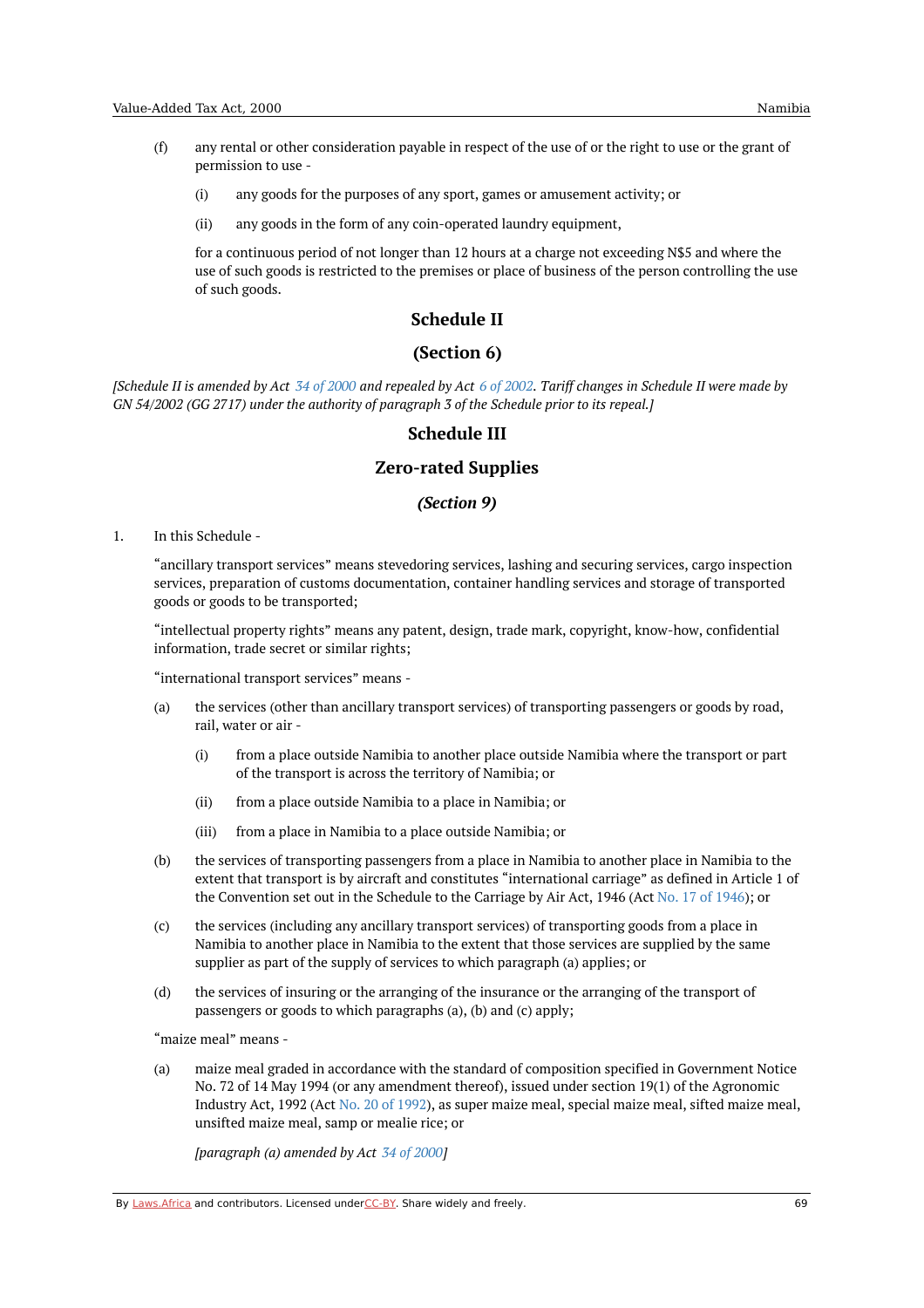- (b) maize intended to be used for the production of maize meal contemplated in paragraph (a).
- 2. Subject to paragraph 3, the following supplies of goods or services are specified as zero-rated supplies for the purposes of section 9:
	- (a) A supply of goods where the supplier has entered the goods for export pursuant to the Customs and Excise Act and the goods have been exported from Namibia by the supplier;
	- (b) a supply of goods where the Commissioner is satisfied that the goods have been exported from Namibia by the supplier;
	- (c) a supply of goods where the goods are not situated in Namibia at the time of supply and are not to be entered into Namibia for home consumption pursuant to the Customs and Excise Act, by the supplier of the goods;
	- (d) a supply of goods under a rental agreement, charter party or agreement for chartering, where the goods are used exclusively in an export country;
	- (e) a supply of goods in the course of repairing, renovating, modifying or treating any goods to which subparagraph (j)(ii) or (iv) applies, and the goods supplied -
		- (i) are wrought into, affixed to, attached to, or otherwise form part of those other goods; or
		- (ii) being consumable goods, become unusable or worthless as a direct result of being used in that repair, renovation, modification or treatment process;
	- (f) a supply of goods or services referred to in section 3(11) of this Act by a registered person where the branch or main business is situated in an export country;
	- (g) a supply of goods or services to an export processing zone enterprise of a person or an export processing zone management company for use by the enterprise or company in an export processing zone;
	- (h) a supply of international transport services;
	- (i) a supply of services directly in connection with land, or any improvement thereto, situated outside Namibia;
	- $(i)$ a supply of services directly in respect of -
		- (i) movable property situated outside Namibia at the time the services are rendered; or
		- (ii) goods temporarily imported into Namibia under rebate item 470.01, 470.02, 470.03, 480.00 or 490.00 of Part 3 of Schedule 4 to the Customs and Excise Act; or
		- (iii) a supply of goods referred to in paragraph (b) or (c) of the definition of "exported from Namibia" in section 1 of this Act; or
		- $(iv)$ the repair, maintenance, cleaning or reconditioning of a foreign-going aircraft or foreigngoing ship;
	- (k) a supply of services directly to a non-resident person not being a registered person (otherwise than through an agent or other person) -
		- (i) comprising the handling, pilotage, salvage or towage of any foreign going ship or foreigngoing aircraft while situated in Namibia; or
		- (ii) provided in connection with the operation or management of any foreign-going aircraft or foreign-going ship; or
		- (iii) comprising the storage, repair, maintenance, cleaning, management or arranging the provision of a container temporarily imported into Namibia under rebate item 480.05 of Part 3 of Schedule 4 to the Customs and Excise Act, or the arranging of such services;
	- (l) a supply of services to a non-resident person who is not a registered person comprising the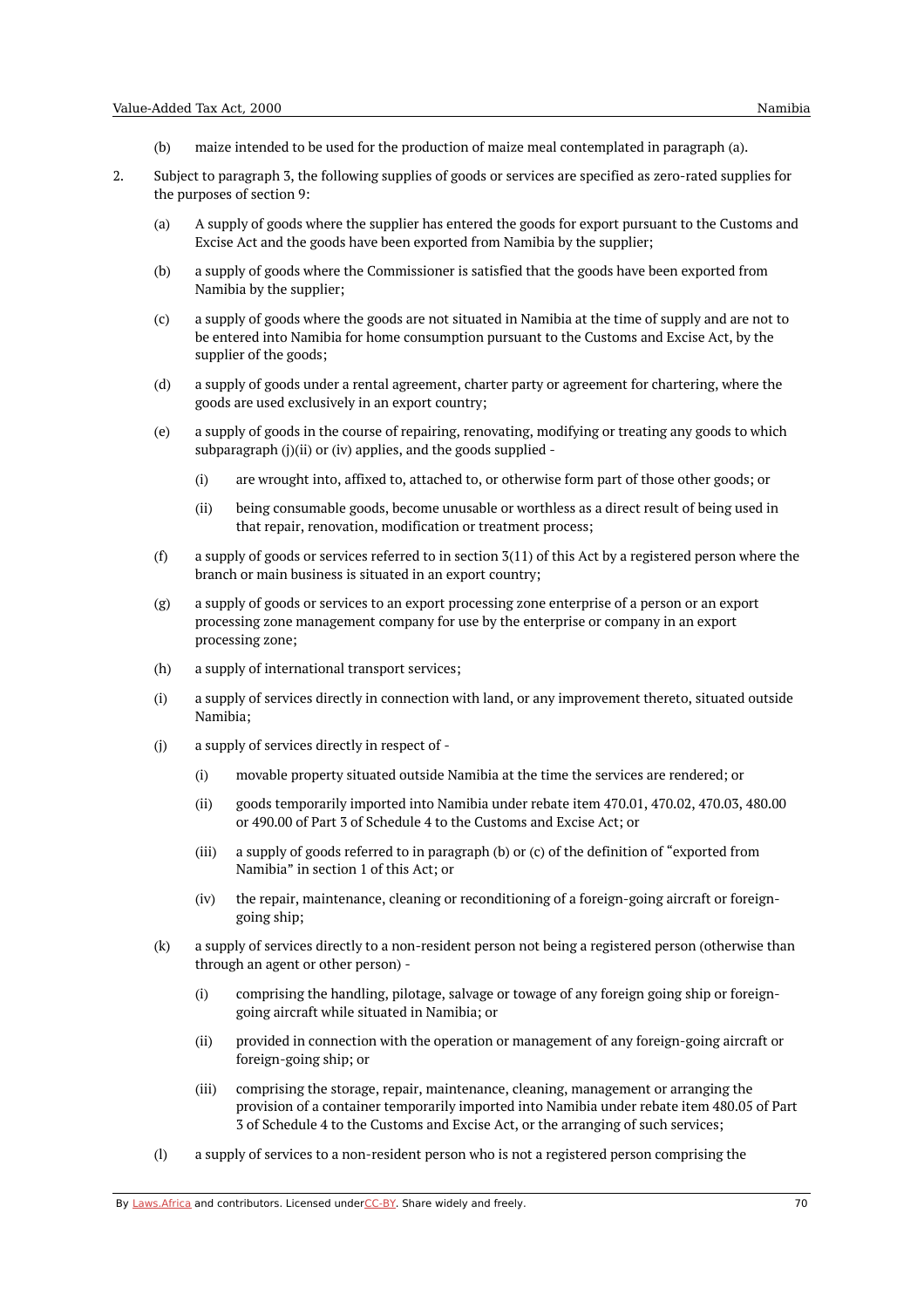arranging for the person of -

- (i) a supply of goods referred to in paragraph (b) or (c) of the definition of "exported from Namibia" in section 1 of this Act; or
- (ii) a supply of services to which subparagraph (j)(iv) or (k) applies; or
- (iii) the transport of goods (including ancillary transport services) within Namibia;
- (m) a supply of services comprising the repair, maintenance, cleaning or reconditioning of a railway train operated by a non-resident person who is not a registered person;
- (n) a supply of services physically rendered elsewhere than in Namibia;
- (o) a supply of services to a non-resident person who is outside Namibia at the time the services are supplied, other than a supply of services -
	- (i) directly in connection with immovable property situated in Namibia; or
	- (ii) directly in connection with movable property situated in Namibia at the time the services are supplied unless the movable property is exported from Namibia subsequent to the supply of services; or
	- (iii) comprising the refraining from undertaking any taxable activity in Namibia; or
	- (iv) comprising the tolerating of another person undertaking any taxable activity in Namibia; or
	- (v) by a tour operator;

*[subparagraph (v) inserted by Act 34 of [2000](https://namiblii.org/akn/na/act/2000/34), with the accompanying addition of "or" after subparagraph (iv)]*

- (p) a supply of services comprising -
	- (i) the filing, prosecution, granting, maintenance, transfer, assignment, licensing or enforcement of any intellectual property rights for use outside Namibia; or
	- (ii) incidental services necessary for the supply of services referred to in subparagraph (p)(i); or
	- (iii) the acceptance by any person of an obligation to refrain from pursuing or exercising in whole or in part any intellectual property rights for use outside Namibia;
- $(a)$ a supply by a registered person to another registered person of a taxable activity, or a part of a taxable activity, as a going concern, provided a notice in writing signed by the transferor and transferee is furnished to the Commissioner within 21 days after the supply takes place and such notice includes the details of the supply;
- (r) a supply of -
	- (i) petrol, leaded; or
	- (ii) petrol, unleaded; or
	- (iii) distillate fuels (for example gas oil and diesel oil); or
	- (iv) mixtures of illuminating or heating kerosene with lubricity agents,

being goods subject to the fuel levy as defined in section 1 of the Customs and Excise Act;

- (s) a supply of mahango, mahango meal or maize meal, but does not include these items when furnishing or served as a meal, or as cooked or prepared food;
- (t) a supply of goods or services by any charitable organisation, children's home, old-age home or orphanage;
- $(u)$ a supply of telecommunication services to a foreign telecommunications operator where such services are utilised by a non-resident person who is outside Namibia at the time the services are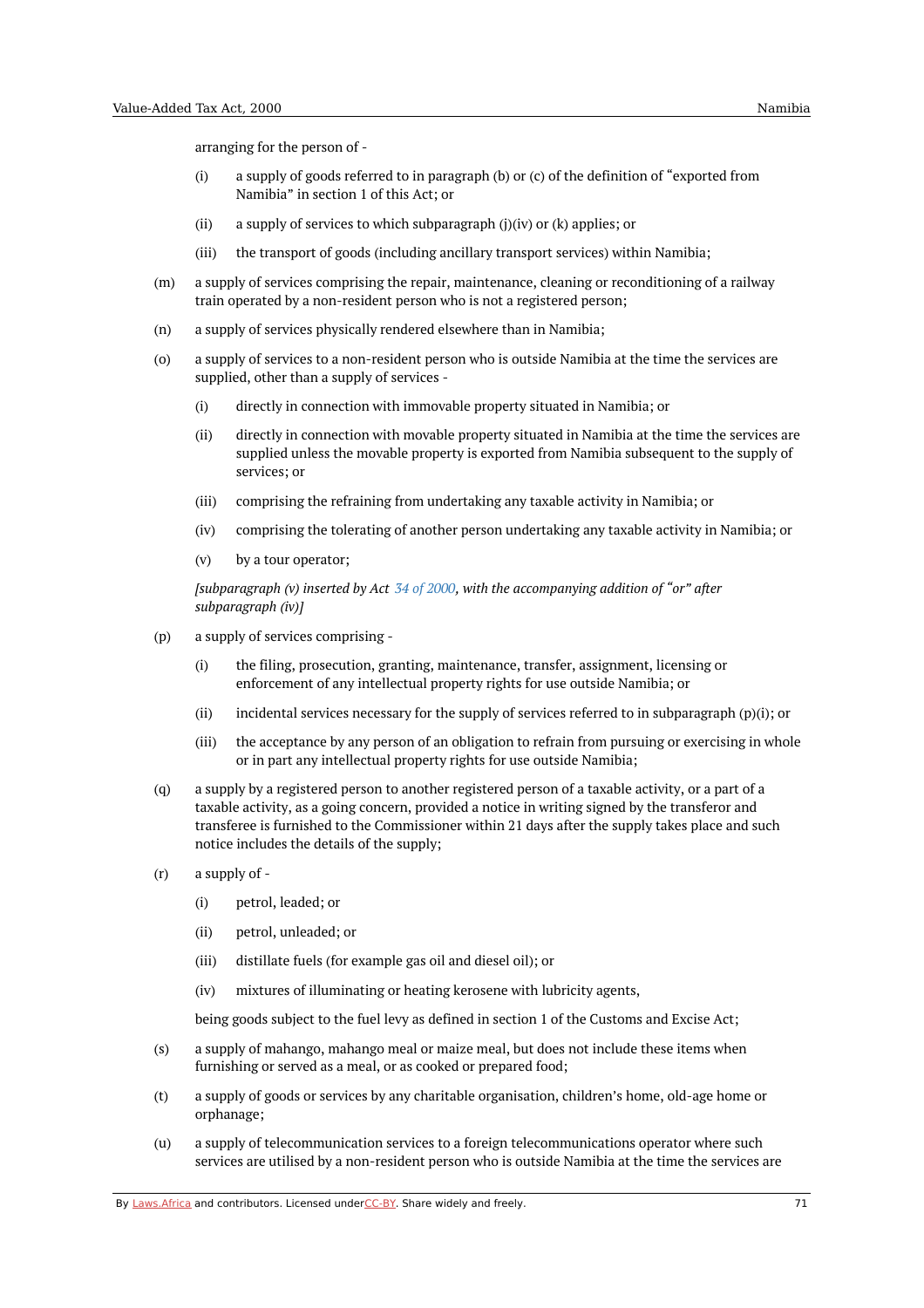supplied;

- (v) a supply of postage stamps, but excluding postage stamps supplied as a collector's piece;
- (w) a supply of electricity, water, refuse removal and sewerage to a residential account;
- (x) a supply of parts or services, or both, rendered in pursuance of any guarantee given in respect of new goods.

The full stop at the end of paragraph  $(x)$  should have been changed to a semicolon when paragraph  $(y)$ *was inserted.]*

- (y) a supply of goods or services comprising -
	- (i) the sale of immovable property; or
	- $(i)$ the erection of or extension to a building,

used or to be used solely for residential purposes;

*[paragraph (y) inserted by Act 6 of [2002](https://namiblii.org/akn/na/act/2002/6) and substituted by Act 12 of [2004](https://namiblii.org/akn/na/act/2004/12)]*

(z) a supply of telecommunication services to a residential account.

[Paragraph  $(z)$  is inserted by Act 6 of [2002](https://namiblii.org/akn/na/act/2002/6). The full stop at the end should have been changed to a *semicolon when paragraph (aa) was inserted.]*

(aa) a supply of livestock (other than game);

*[paragraph (aa) inserted by Act 12 of [2004](https://namiblii.org/akn/na/act/2004/12)]*

- (bb) a supply of -
	- (i) goods (excluding any vehicle other than an invalid carriage) designed, manufactured, adjusted or modified solely as aids or devices for the use of any physically handicapped person who is blind, deaf or crippled or is a chronic invalid; or
	- (ii) repair or maintenance services rendered in respect of goods referred to in subparagraph (bb) (i) and parts and materials required to effect such services; or
	- (iii) adjustment or modification services rendered in respect of any vehicle intended for the use of any physically handicapped person referred to in subparagraph (bb)(i) where such service is required solely to enable such person to operate such vehicle, and parts and materials required to effect such services;

*[paragraph (bb) inserted by Act 12 of [2004](https://namiblii.org/akn/na/act/2004/12)]*

(cc) a supply of agricultural land to the State to be used solely for resettlement purposes.

[Paragraph (cc) is inserted by Act 12 of [2004](https://namiblii.org/akn/na/act/2004/12). The full stop at the end should have been changed to a *semicolon when paragraph (dd) was inserted.]*

(dd) a supply of water to or by a local water committee approved by the Minister of Agriculture, Water and Rural Development.

[Paragraph (dd) is inserted by Act  $12$  of [2004](https://namiblii.org/akn/na/act/2004/12). The full stop at the end should have been changed to a *semicolon when paragraph (ee) was inserted.]*

(ee) a supply of fresh and dried beans (excluding canned and frozen beans), sunflower cooking oil, fried out or processed animal fat used for the preparation of food, bread and cake flour (sifted and unsifted) and bread, but does not include these items when furnished or served as a meal, or as cooked or prepared food.

[Paragraph (ee) is inserted by Act  $4$  of [2008](https://namiblii.org/akn/na/act/2008/4). The full stop at the end should have been changed to a *semicolon when paragraph (ff) was inserted.]*

By [Laws.Africa](https://edit.laws.africa/widgets/pdf-attribution) and contributors. Licensed und[erCC-B](https://edit.laws.africa/widgets/pdf-cc-by)Y. Share widely and freely.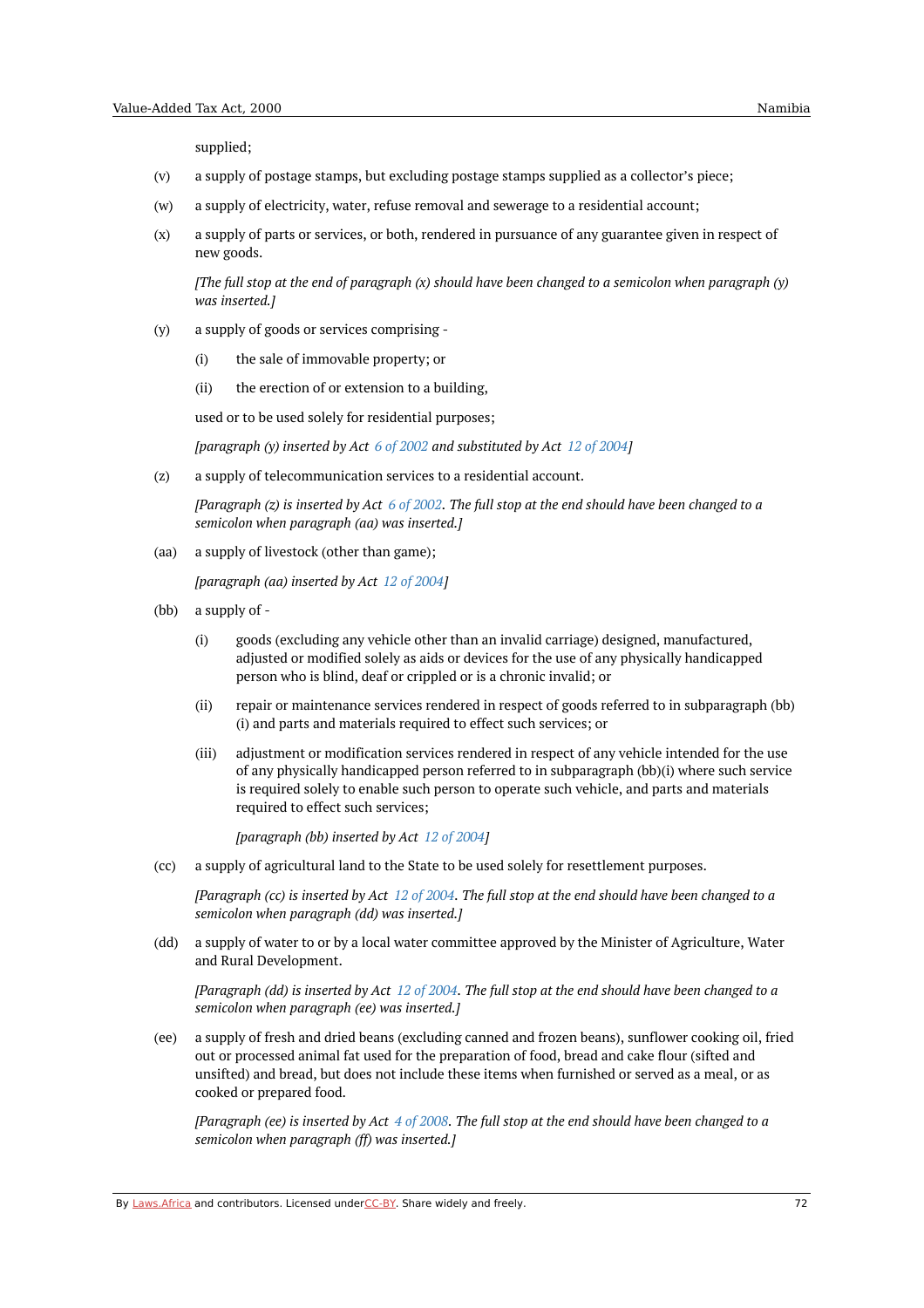- (ff) a supply of dry white or wet or dry brown granular sugar, and of fresh milk; *[paragraph (ff) inserted by Act 4 of [2010](https://namiblii.org/akn/na/act/2010/4)]*
- (gg) *[paragraph (gg) inserted by Act 4 of [2010](https://namiblii.org/akn/na/act/2010/4) and deleted by Act 11 of [2011](https://namiblii.org/akn/na/act/2011/11)]*
- (hh) *[paragraph (hh) inserted by Act 4 of [2010](https://namiblii.org/akn/na/act/2010/4) and deleted by Act 11 of [2011](https://namiblii.org/akn/na/act/2011/11)]*
- (ii) a supply of funeral undertaking services.

*[paragraph (ii) inserted by Act 4 of [2010](https://namiblii.org/akn/na/act/2010/4)]*

3. Paragraph 2 shall not apply in respect of any supply of goods which have been or will be reimported to Namibia by the supplier.

[Note that this Schedule refers to both the numbered provisions and the lettered provisions as "paragraphs" - eg *"paragraph 2" and "paragraph (a)".]*

# **Schedule IV**

### **Exempt Supplies**

#### *(Section 10)*

1. In this Schedule -

"asset management services" means -

- (a) services for which asset management fees are earned by a person approved in terms of section 4(1) of the Stock Exchanges Control Act, 1985 (Act No. 1 of [1985](https://namiblii.org/akn/na/act/1985/1)), who as a regular feature of such person's business, manages, administers or holds in safe custody on behalf of any other person any investment in stocks, shares, bonds, treasury bills, cash, debentures (whether issued by the State or a company having a share capital or any other body corporate or association of persons), notes, units or stock issued in place of shares, and options on stocks or shares or on such debentures, notes or units, and rights thereto, and includes -
	- (i) shares in a private company; and
	- (ii) stocks or shares in a public company which cannot be acquired or transferred without the consent or approval of the directors or representatives of the company, other than such consent or approval required by, under or by virtue of any law, or options on or rights to such stocks or shares; and
	- (iii) treasury bills, bankers acceptances, negotiable certificates of deposit issued by a banking institution as defined in section 1(1) of the Banking [Institutions](https://namiblii.org/akn/na/act/1998/2) Act, 1998 (Act No. 2 of 1998), or by a building society registered under the Building Societies Act, 1986 (Act No. 2 of 1986), or any similar short-term [instruments,](https://namiblii.org/akn/na/act/1986/2) or options on or rights to such bills, acceptances, certificates or instruments; and
	- (iv) cash; and
	- (v) offshore investments; or
- (b) services for which fees are earned by a person registered as contemplated in section 3(1) of the Unit Trusts Control Act, 1981 (Act No. 54 of [1981](https://namiblii.org/akn/na/act/1981/54)), for managing unit portfolios;

*[definition of "asset management services" inserted by Act 34 of [2000](https://namiblii.org/akn/na/act/2000/34)]*

"commercial rental establishment" means -

- (a) accommodation in any hotel, motel, inn, boarding house, hostel or similar establishment in which lodging is regularly or normally provided to five or more persons at a daily, weekly, monthly or other periodic charge; or
- (b) accommodation in any house, flat, apartment or room (other than accommodation in respect of

By [Laws.Africa](https://edit.laws.africa/widgets/pdf-attribution) and contributors. Licensed und[erCC-B](https://edit.laws.africa/widgets/pdf-cc-by)Y. Share widely and freely. The mass of the match of the match of the match of the match of the match of the match of the match of the match of the match of the match of t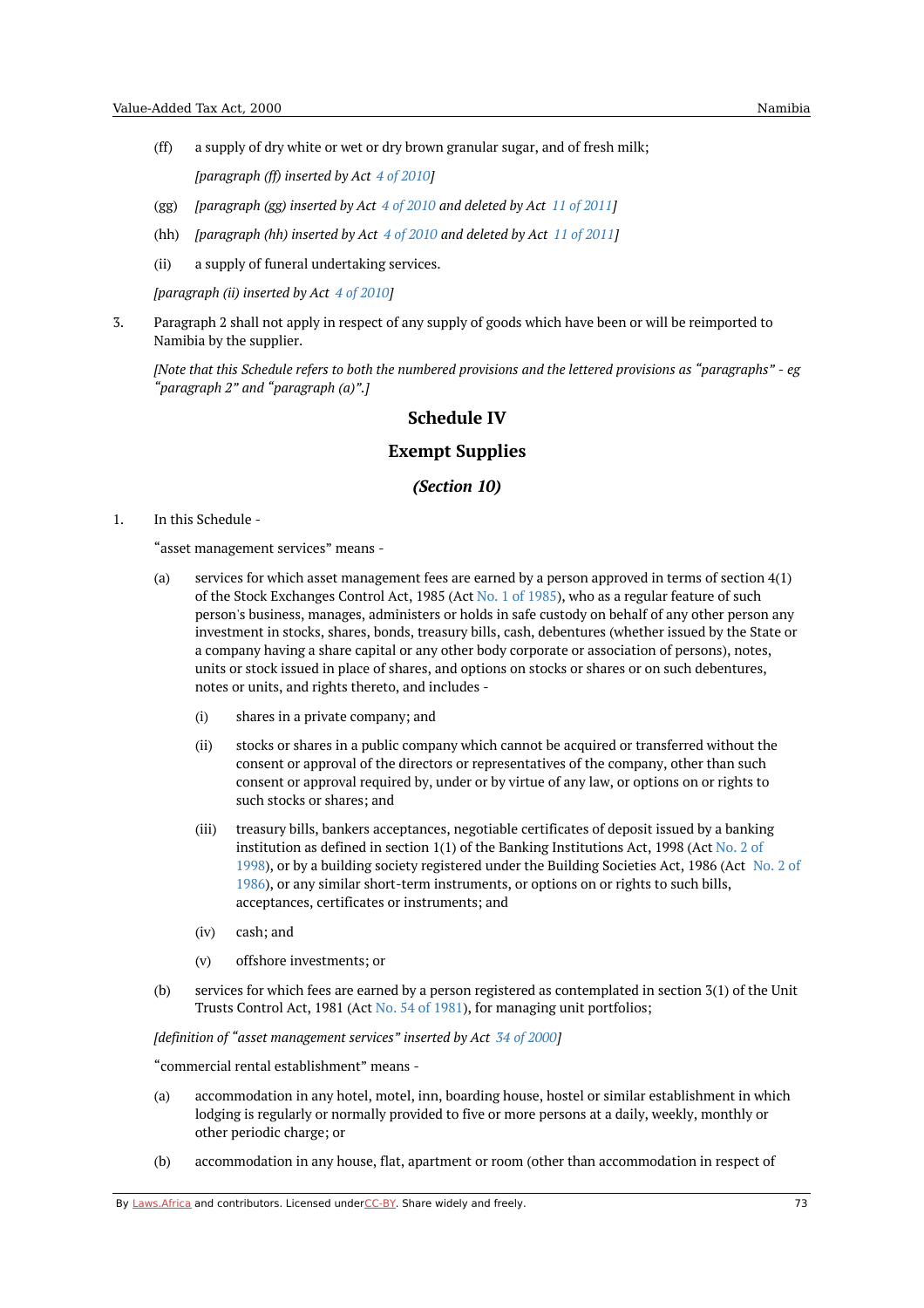which the provisions of paragraph (a) or (c) apply) which is regularly or systematically leased or held for lease as residential accommodation for continuous periods not exceeding 45 days in the case of each occupant of such house, flat, apartment or room, if the total annual receipts and accruals from the lease thereof exceeded N\$24 000 or there are reasonable grounds for believing that such total annual receipts and accruals will exceed that amount; or

- (c) accommodation in any house, flat, apartment, room, caravan, houseboat, tent, or caravan or camping site which constitutes an asset (including a leased asset) of a business undertaking or a separately identifiable part of a business undertaking carried on by any person who -
	- (i) leases or holds for lease as residential accommodation five or more houses, flats, apartments, rooms, caravans, houseboats, or caravan or camping sites in the course of such business undertaking; and
	- (ii) derives total annual receipts and accruals from the lease of all such houses, flats, apartments, rooms, caravans, houseboats, and caravan and camping sites which exceed N\$24 000 or there are reasonable grounds for believing that such total annual receipts and accruals will exceed that amount; and
	- (iii) regularly or normally leases or holds for lease as residential accommodation such houses, flats, apartments, rooms, caravans, houseboats, or caravan or camping sites for continuous periods not exceeding 45 days in the case of each occupant; or
- (d) any other accommodation designated by the Commissioner by notice in the Gazette to be a commercial rental establishment,

but does not include (unless within paragraph (d)) -

- (aa) accommodation in any boarding establishment or hostel operated by any employer solely or mainly for the benefit of the employees of such employer or of a connected person in relation to such employer or of their dependants, provided such establishment or hostel is not operated for the purpose of making profits from such establishment or hostel for the employer or such connected person; or
- (bb) accommodation in any boarding establishment or hostel operated by any local authority otherwise than for the purpose of making profits from such establishment or hostel; or
- (cc) accommodation in any registered hospital, maternity home, nursing home, convalescent home, hospice or clinic;

"dwelling" means any building, premises, structure or any other place, or any part thereof, used predominantly as a place of residence or abode of any natural person or which is intended for use as a place of residence or abode of any natural person, together with any appurtenances belonging thereto and enjoyed therewith, but does not include a commercial rental establishment;

"education services" means education and hostel facilities for students and scholars provided by -

- (a) a pre-primary, primary or secondary school; or
- (b) a technical college or university; or
- (c) an institution established for the promotion of adult education, vocational training, technical education or the education or training of physically or mentally handicapped persons;

"financial services" means -

- (a) granting, negotiating or dealing with loans, credit, credit guarantees or any security for money, including management of loans, credit or credit guarantees by the grantor; or
- (b) transactions concerning money, deposit and current accounts, payments, transfers, debts (including the issue, allotment, drawing, acceptance, endorsement or transfer of ownership of a debt security), cheques or negotiable instruments, other than debt collection or factoring; or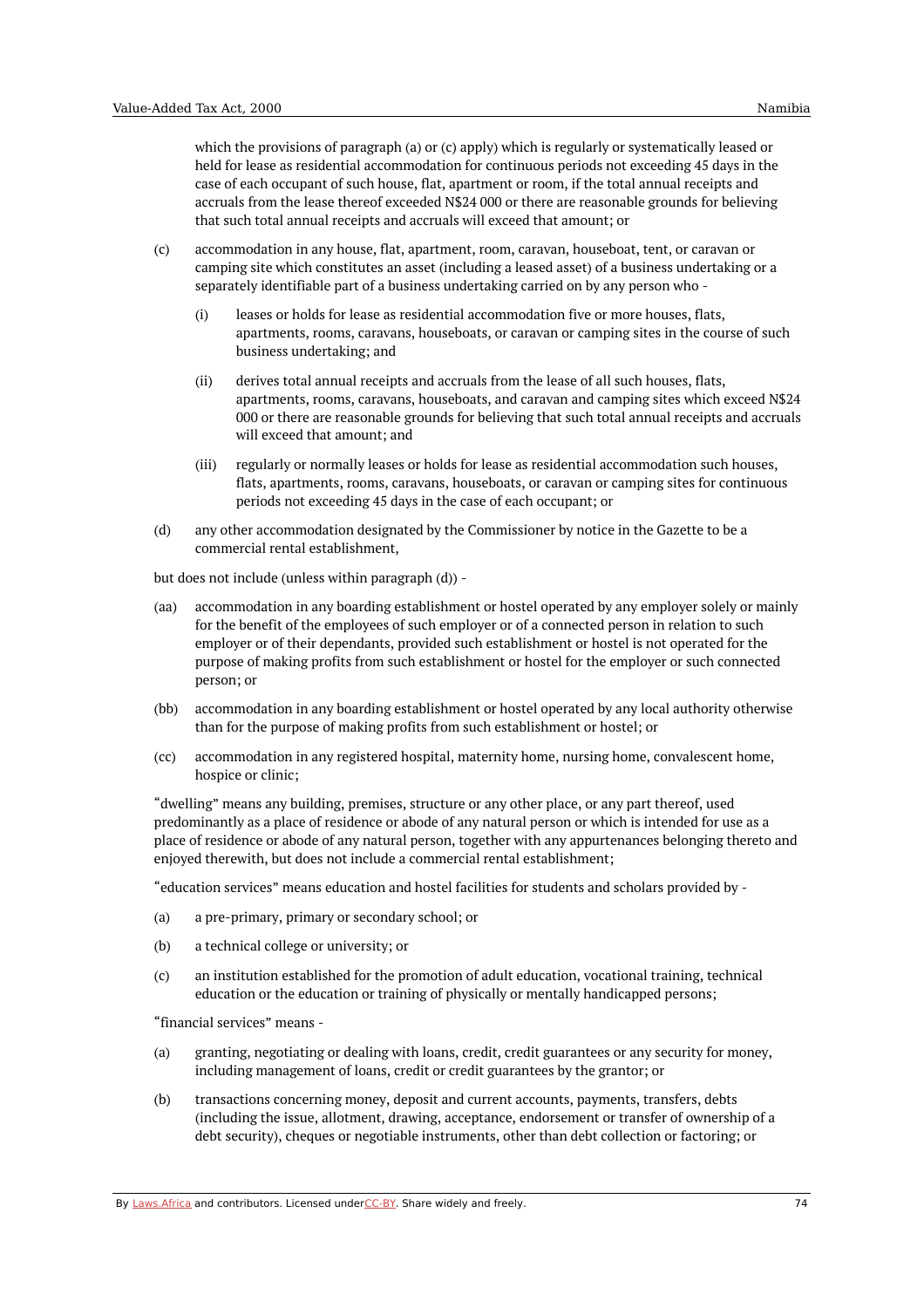*[paragraph (b) amended by Act 2 of [2007](https://namiblii.org/akn/na/act/2007/2)]*

- (c) transactions relating to financial derivatives, forward contracts, options or similar arrangements; or
- (d) transactions relating to shares, stocks, bonds, treasury bills, unit portfolios or other securities, other than custody services; or
- (e) provision of asset management services; or
- (f) provision, or transfer of ownership, of a life insurance contract or the provision of reinsurance in respect of any such contract; or
- (g) provision, or transfer of ownership, of an interest in a scheme whereby provision is made for the payment or granting of benefits by a benefit fund, provident fund, pension fund, retirement annuity fund or preservation fund; or
- (h) provision of intermediation services by a buy-aid society or medical-aid fund; or
- (i) the arranging of any of the services referred to in paragraphs (f) to (h), inclusive, or the management of any fund or entity referred to in paragraphs (g) and (h);

*[definition of "financial services" inserted by Act 34 of [2000](https://namiblii.org/akn/na/act/2000/34)]*

"foreign State" means any State outside Namibia;

"fringe benefit" means a supply of goods or services by a registered person to an employee as part of the remuneration of such employee;

"intermediation services", in relation to a supply by a buy-aid society or medical aid fund, means any services for which a fee of whatever nature is levied;

"public transport services" means the supply by any person (other than a tour operator) of transport by road, air, sea or railway provided directly by that person to fare-paying passengers and their personal effects;

*[definition of "public transport services" substituted by Act 12 of [2004](https://namiblii.org/akn/na/act/2004/12)]*

IThe definition of "used goods" is deleted by Act 34 of [2000](https://namiblii.org/akn/na/act/2000/34). After this deletion, the definition of "public transport services" should end with a full stop. This was not corrected when the definition of "public transport *services" was substituted by Act 12 of [2004](https://namiblii.org/akn/na/act/2004/12).]*

- 2. Subject to paragraph 3, the following supplies of goods or services are specified as exempt supplies for the purposes of section 10:
	- (a) A supply of financial services referred to in -
		- (i) paragraphs (a) to (c), inclusive, of the definition of "financial services", to the extent that the consideration payable in respect of such services is not any fee, commission or similar charge; and
		- (ii) paragraphs (d) to (i), inclusive, of that definition,

including financial services rendered to non-residents who are outside Namibia at the time the service is supplied;

*[paragraph (a) substituted by Act 34 of [2000](https://namiblii.org/akn/na/act/2000/34) and amended by Act 12 of [2015](https://namiblii.org/akn/na/act/2015/12)]*

- (b) *[paragraph (b) deleted by Act 4 of [2010](https://namiblii.org/akn/na/act/2010/4)]*
- (c) *[paragraph (c) deleted by Act 4 of [2010](https://namiblii.org/akn/na/act/2010/4)]*
- (d) a supply of education services;
- (e) a supply of -
	- (i) accommodation in a dwelling -

By [Laws.Africa](https://edit.laws.africa/widgets/pdf-attribution) and contributors. Licensed und[erCC-B](https://edit.laws.africa/widgets/pdf-cc-by)Y. Share widely and freely.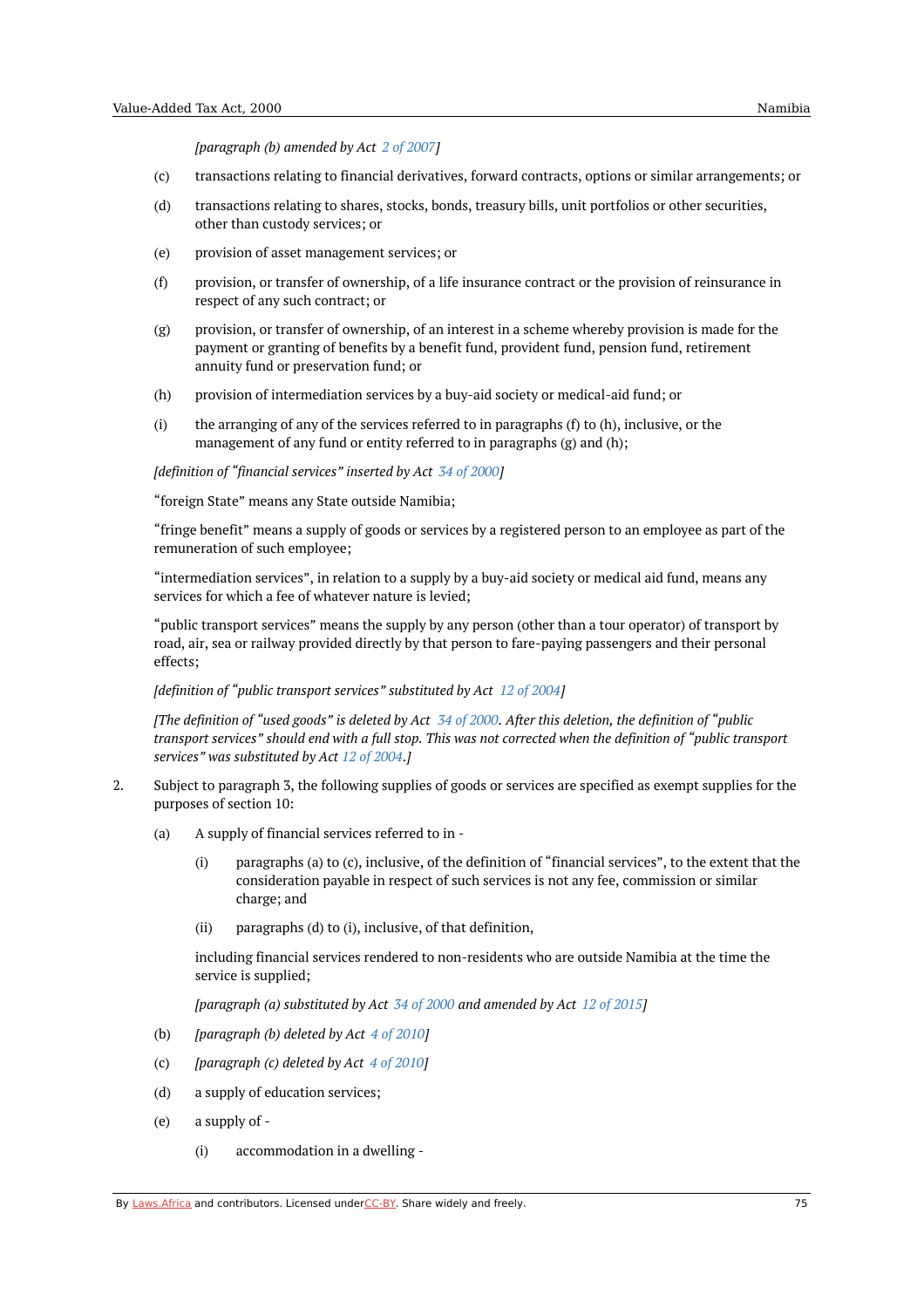- (aa) under a lease or rental of the accommodation; or
- (bb) where the supplier is the employer of the recipient, the recipient is entitled to occupy the accommodation as a benefit of his or her office or employment and his or her right thereto is limited to the period of his or her employment or the term of his or her office or a period agreed upon by the supplier and the recipient; or
- (ii) leasehold land by way of lease (not being a grant or sale of the lease of that land) to the extent that the subject land is used or is to be used for the principal purpose of accommodation in a dwelling erected or to be erected on that land;
- (f) a supply of public transport services;
- (g) *[paragraph (g) deleted by Act 34 of [2000](https://namiblii.org/akn/na/act/2000/34)]*
- (h) a supply of any services to any of its members in the course of the management of a body corporate as defined in section 1 of the Sectional Titles Act, 1971 (Act No. 66 of [1971](https://namiblii.org/akn/na/act/1971/66)), where the cost of supplying such services is met out of contributions levied by such body corporate;
- (i) a supply of goods or services as a fringe benefit to an employee;
- (j) a supply of services by a trade union registered under section 54 of the Labour Act, 1992 (Act No. 6) of 1992), to or for the benefit of its members if the cost of such services is met out of [contributions](https://namiblii.org/akn/na/act/1992/6) or dues levied by the trade union, but not supplies by a trade union of a commercial nature;

[The Labour Act 6 of [1992](https://namiblii.org/akn/na/act/1992/6) has been replaced by the Labour Act 11 of [2007.](https://namiblii.org/akn/na/act/2007/11) Section 16 of Act 11 of [2007](https://namiblii.org/akn/na/act/2007/11) provides that "any reference to a provision of the previous Act must be read as if it were a reference to the *corresponding provision of this Act, in so far as possible".]*

(k) a supply of goods or services to Heads of State (including Vice-presidents and Prime Ministers) of foreign States.

(I'lne full stop at the end of paragraph (k) should have been changed to a semicolon when paragraph (l) *was inserted.]*

- (l) a supply of medical or paramedical services by -
	- (i) any person [referred](https://namiblii.org/akn/na/act/2004/10) to in section 17(1) of the Medical and Dental Act, 2004 (Act No. 10 of 2004); or
	- (ii) a person who holds a written [authority](https://namiblii.org/akn/na/act/2004/10) under the Medical and Dental Act, 2004 (Act No. 10 of 2004); or
	- (iii) a nurse or midwife registered under the Allied Health [Professions](https://namiblii.org/akn/na/act/2004/7) Act, 2004 (Act No. 7 of 2004); or
	- (iv) a [practitioner](https://namiblii.org/akn/na/act/2004/7) or paramedic registered under the Allied Health Professions Act, 2004 (Act No. 7 of 2004);

*[paragraph (l) inserted by Act 11 of [2011](https://namiblii.org/akn/na/act/2011/11)]*

(m) a supply of services and rooms by a person in the ordinary course of operating a registered hospital, maternity home, nursing home, convalescent home, hospice or clinic.

*[paragraph (m) inserted by Act 11 of [2011](https://namiblii.org/akn/na/act/2011/11)]*

[[Note that this Schedule refers to both the numbered provisions and the lettered provisions as "paragraphs" - eg "paragraph 3" and "paragraph (a)".]

# **Schedule V**

# **Exempt Imports**

## *(Section 13)*

By [Laws.Africa](https://edit.laws.africa/widgets/pdf-attribution) and contributors. Licensed und[erCC-B](https://edit.laws.africa/widgets/pdf-cc-by)Y. Share widely and freely.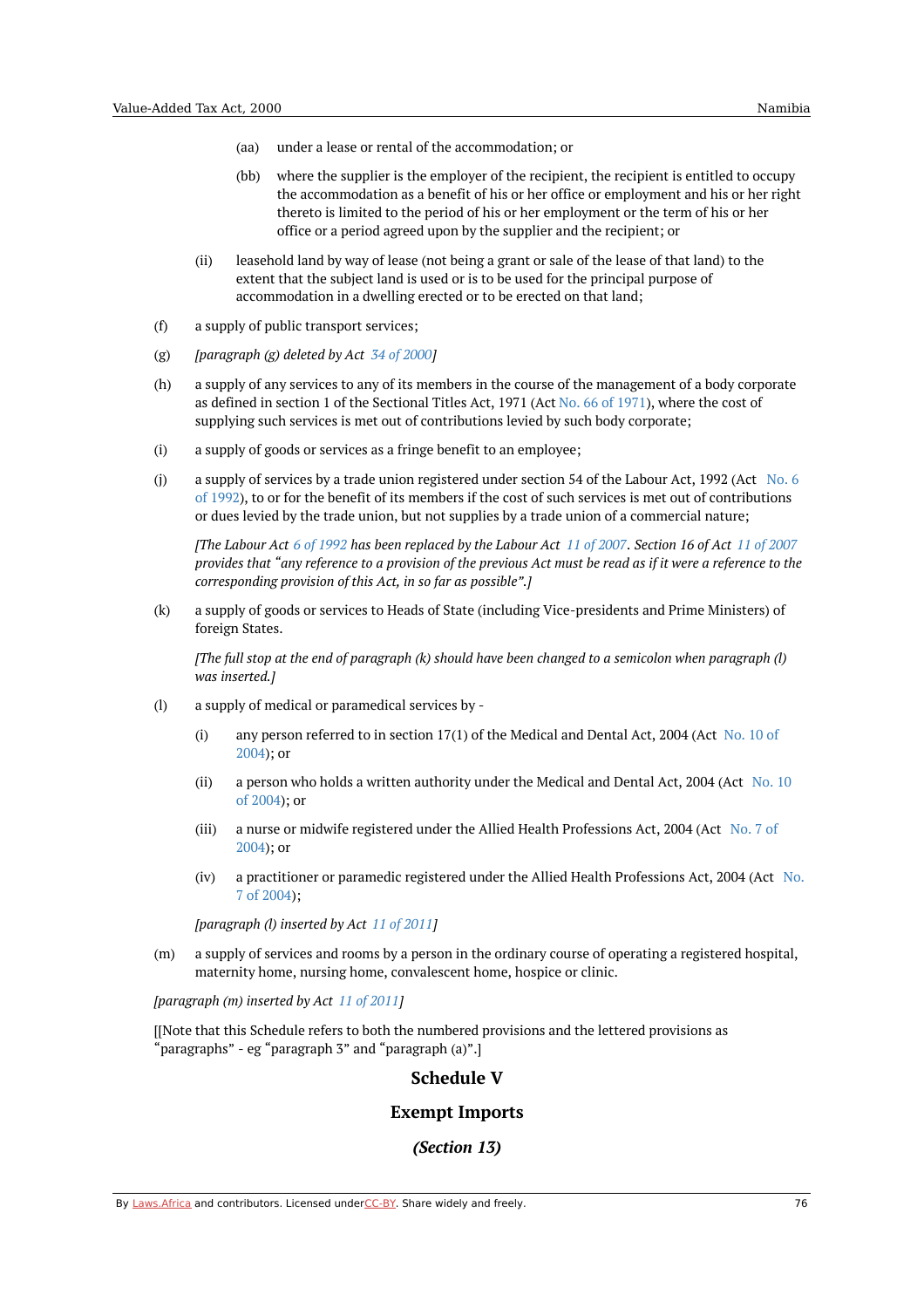*[Schedule V is substituted by Act 34 of [2000](https://namiblii.org/akn/na/act/2000/34)]*

1. In this Schedule -

"commencement date" means the date of the coming into operation of this Act;

"specified country" means Botswana, Lesotho, South Africa and Swaziland.

- 2. The following imports are specified as exempt imports for the purposes of section 13:
	- (a) An import of goods or services by an export processing zone enterprise or an export processing management company for use by that enterprise or company in an export processing zone;
	- (b) an import of services where the recipient of the services received the services in respect of a technical assistance agreement referred to in section 40(2);
	- $(c)$ goods imported for welfare or charitable purposes consisting of used clothing purchased by or forwarded unsolicited and free to any church or any welfare organisation as defined in section 1 of the National Welfare Act, 1965 (Act No. 79 of [1965](https://namiblii.org/akn/na/act/1965/79)), for distribution free of charge by such church or organisation to indigent persons, subject to production at the time of importation of a written declaration by such church or organisation that the goods have been purchased or forwarded unsolicited and free and that they will be distributed free of charge to indigent persons;
	- (d) an import of urns and coffins containing human remains, together with flowers or wreaths;
	- (e) an import of ships, boats and other vessels (excluding yachts and other vessels for pleasure or sports, rowing boats and canoes), in such quantities and at such times and subject to such conditions as the Permanent Secretary: Trade and Industry may allow by specific permit;
	- (f) goods imported for use solely in operations in connection with the prospecting for, or the mining of, natural oil or natural gas;
	- (g) an import of goods which are entered or are required to be entered in terms of the Customs and Excise Act, where -
		- (i) the goods fall under any heading or rebate item and description mentioned below, to the extent indicated and subject to the Notes set out in Schedule 4 to the Customs and Excise Act, and in respect of which either no customs duty is payable or a rebate of customs duty is granted in terms of the said Act:

|       |            | Heading   Subheading   Article Description                                                                    |
|-------|------------|---------------------------------------------------------------------------------------------------------------|
| 27.10 | 2710.00.12 | Petrol, leaded.                                                                                               |
|       | 2710.00.12 | Petrol, unleaded.                                                                                             |
|       | 2710.00.12 | Distillate fuels (for example gas oil and diesel oil)                                                         |
|       | 2710.00.14 | Kerosene (excluding mixtures of kerosene with lubricity<br>agents).                                           |
|       |            |                                                                                                               |
| 27.16 |            | Electrical energy.                                                                                            |
|       |            |                                                                                                               |
| 49.11 | 4911.10.20 | Publications and other advertising matter relating to fairs,<br>exhibitions and tourism in foreign countries. |

|      | <b>Rebate Description</b> |
|------|---------------------------|
| Item |                           |

By [Laws.Africa](https://edit.laws.africa/widgets/pdf-attribution) and contributors. Licensed und[erCC-B](https://edit.laws.africa/widgets/pdf-cc-by)Y. Share widely and freely.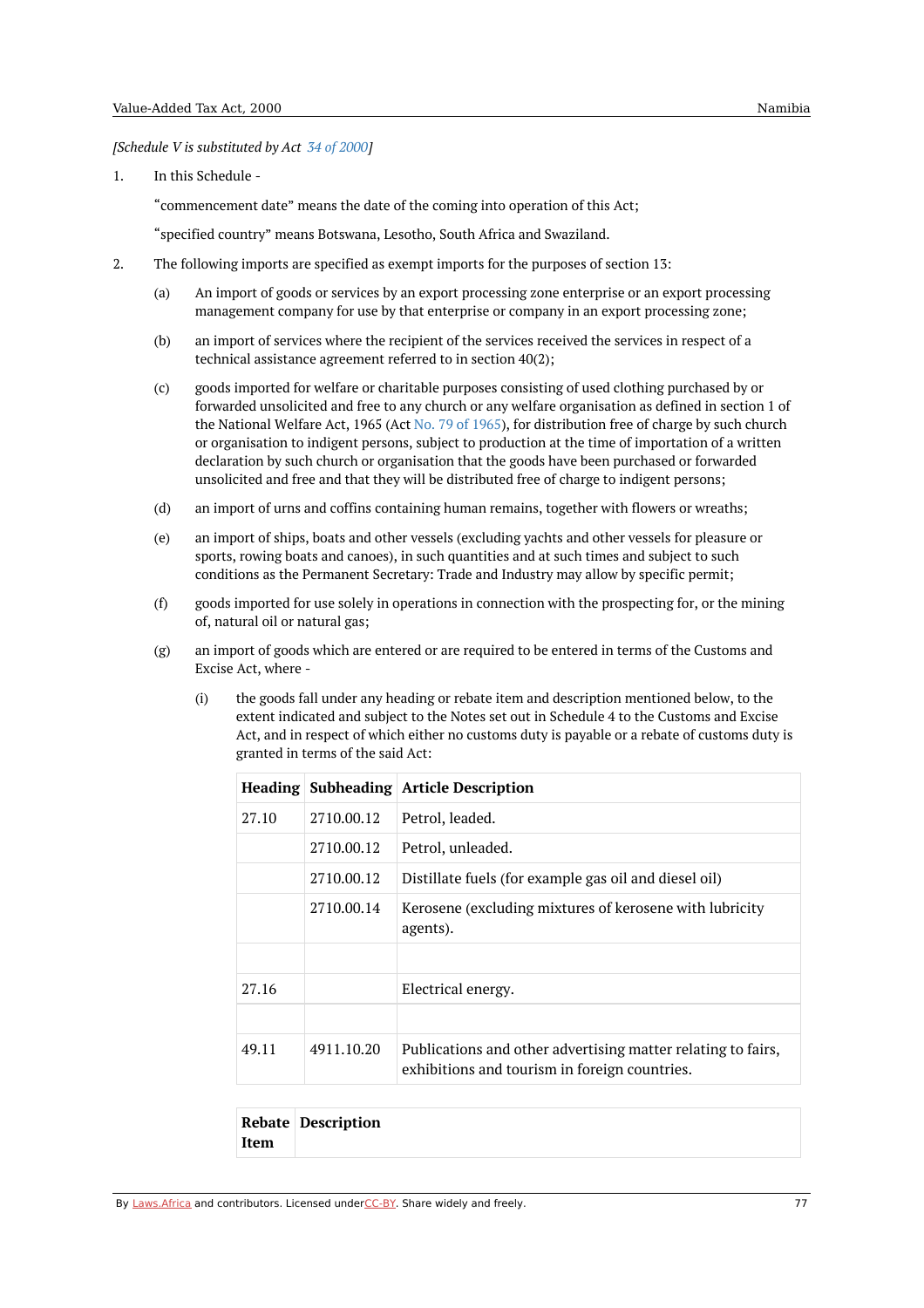| 406.00 | Goods for Heads of State, Diplomatic and other Foreign Representatives.                                                                                                                                                                                                                                                                                                                                                                                                                                                                                                                                                                                                                                                                                                                                                                                                                                               |
|--------|-----------------------------------------------------------------------------------------------------------------------------------------------------------------------------------------------------------------------------------------------------------------------------------------------------------------------------------------------------------------------------------------------------------------------------------------------------------------------------------------------------------------------------------------------------------------------------------------------------------------------------------------------------------------------------------------------------------------------------------------------------------------------------------------------------------------------------------------------------------------------------------------------------------------------|
| 407.1  | Personal effects and sporting and recreational equipment, new or used:<br>(1) Imported either as accompanied or unaccompanied passengers' baggage<br>by non-residents of Namibia for their own use during their stay in Namibia;<br>(2) exported by residents of Namibia for their own use while abroad and<br>subsequently reimported either as accompanied or unaccompanied<br>passengers' baggage by such residents.                                                                                                                                                                                                                                                                                                                                                                                                                                                                                               |
| 407.02 | Goods imported as accompanied passengers' baggage either by non-<br>residents or residents of Namibia and cleared at the place where such<br>persons disembark or enter Namibia:<br>(1) Per person, any of the following consumable products:<br>(1.1) Wine, not exceeding 2 litres;<br>(1.2) spirituous and other alcoholic beverages, a total quantity not exceeding<br>1 litre;<br>(1.3) manufactured tobacco, not exceeding 400 cigarettes and 50 cigars and<br>250 g of cigarette or pipe tobacco;<br>(1.4) perfumery not exceeding 50 ml and toilet water not exceeding 250 ml.<br>(2) Other new or used goods (excluding television receiving sets) of a total<br>value not exceeding N\$1 250 per person.<br>(3) Additional goods, new or used, of a total value not exceeding N\$10 000<br>per person (excluding goods of a class or kind specified in subitems (1.1) to<br>(1.4), inclusive, of this item). |
| 407.06 | Household furniture, other household effects and other removable articles,<br>including equipment necessary for the exercise of the calling, trade or<br>profession of the person, other than industrial, commercial or agricultural<br>plant and excluding motor vehicles, alcoholic beverages and tobacco goods,<br>the bona fide property of a natural person (including a returning resident of<br>Namibia) and members of his or her family, imported for own use on change<br>of his or her residence to Namibia.                                                                                                                                                                                                                                                                                                                                                                                               |
| 409.01 | Imported goods exported and thereafter returned to or brought back by the<br>exporter, without having been subjected to any process of manufacture or<br>manipulation and without a permanent change of ownership: Provided that<br>the exemption shall not apply if at the time of export of such goods -<br>(1) the supply of the goods was charged with tax at the rate of zero per cent<br>under section 9; or<br>(2) the supply of those goods was made before the commencement date and<br>that supply would have been charged with tax at the rate of zero per cent<br>under section 9, if the supply had taken place on or after the<br>commencement date.                                                                                                                                                                                                                                                    |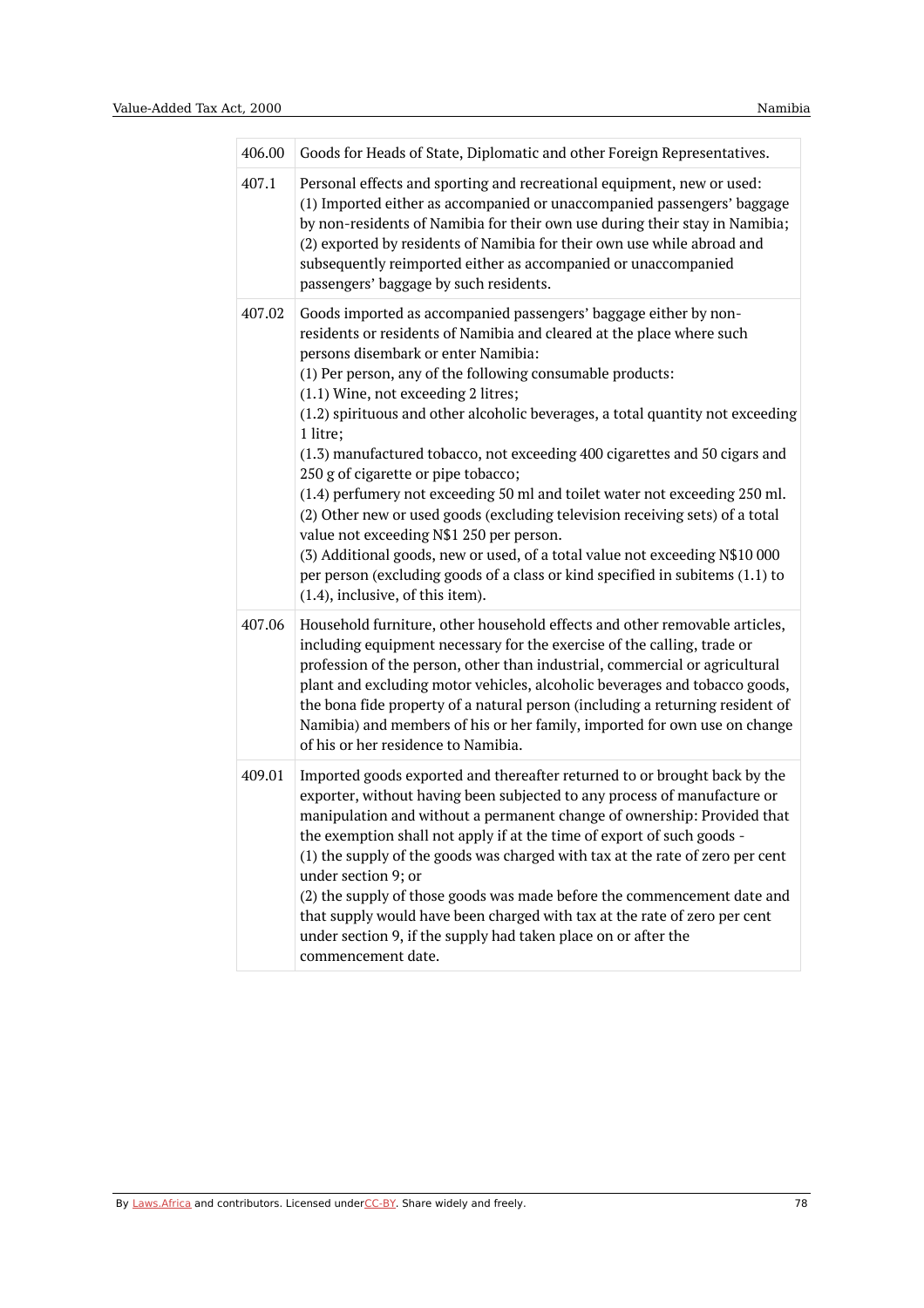| 409.02 | Goods (including packing containers) produced or manufactured in Namibia,<br>exported therefrom and thereafter returned to or brought back by the<br>exporter, without having been subjected to any process of manufacture or<br>manipulation and without a permanent change in ownership having taken<br>place (excluding excisable goods exported ex a customs and excise<br>warehouse): Provided that the exemption shall not apply if at the time of<br>export of such goods -<br>(1) the supply of the goods was charged with tax at the rate of zero per cent<br>under section 9; or<br>(2) the supply of those goods was made before the commencement date and<br>that supply would have been charged with tax at the rate of zero per cent<br>under section 9, if the supply had taken place on or after the<br>commencement date. |
|--------|--------------------------------------------------------------------------------------------------------------------------------------------------------------------------------------------------------------------------------------------------------------------------------------------------------------------------------------------------------------------------------------------------------------------------------------------------------------------------------------------------------------------------------------------------------------------------------------------------------------------------------------------------------------------------------------------------------------------------------------------------------------------------------------------------------------------------------------------|
| 409.04 | Imported or locally manufactured articles sent abroad for processing or<br>repair, provided they are exported under customs and excise supervision,<br>retain their essential character, are returned to the exporter, no change of<br>ownership having taken place, and can be identified on reimportation:<br>Provided that the exemption shall apply only to the extent of the value of<br>the goods sent from Namibia on the day the goods left Namibia.                                                                                                                                                                                                                                                                                                                                                                               |
| 409.06 | Excisable goods exported ex a customs and excise warehouse and thereafter<br>returned or brought back by the exporter, without having been subjected to<br>any process of manufacture or manipulation and without a permanent<br>change in ownership having taken place: Provided that the exemption shall<br>not apply if at the time of export of such goods -<br>(1) the supply of the goods was charged with tax at the rate of zero per cent<br>under section 9; or<br>(2) the supply of those goods was made before the commencement date and<br>that supply would have been charged with tax at the rate of zero per cent<br>under section 9, if the supply had taken place on or after the<br>commencement date.                                                                                                                   |
| 409.07 | Compensating products obtained abroad from goods temporarily exported<br>for outward processing, in terms of a specific permit issued by the<br>Permanent Secretary: Trade and Industry, provided -<br>(1) the specific permit is obtained before the temporary exportation of the<br>goods; and<br>(2) any additional conditions which may be stipulated in the said permit are<br>complied with; and<br>(3) the exemption shall apply only to the extent of the value of the goods<br>sent from Namibia on the day the goods left Namibia.                                                                                                                                                                                                                                                                                               |
| 412.03 | Used personal or household effects (excluding motor vehicles) bequeathed<br>to persons residing in Namibia.                                                                                                                                                                                                                                                                                                                                                                                                                                                                                                                                                                                                                                                                                                                                |
| 412.04 | Used property of a person normally resident in Namibia who dies while<br>temporarily outside Namibia.                                                                                                                                                                                                                                                                                                                                                                                                                                                                                                                                                                                                                                                                                                                                      |

By [Laws.Africa](https://edit.laws.africa/widgets/pdf-attribution) and contributors. Licensed und[erCC-B](https://edit.laws.africa/widgets/pdf-cc-by)Y. Share widely and freely. 79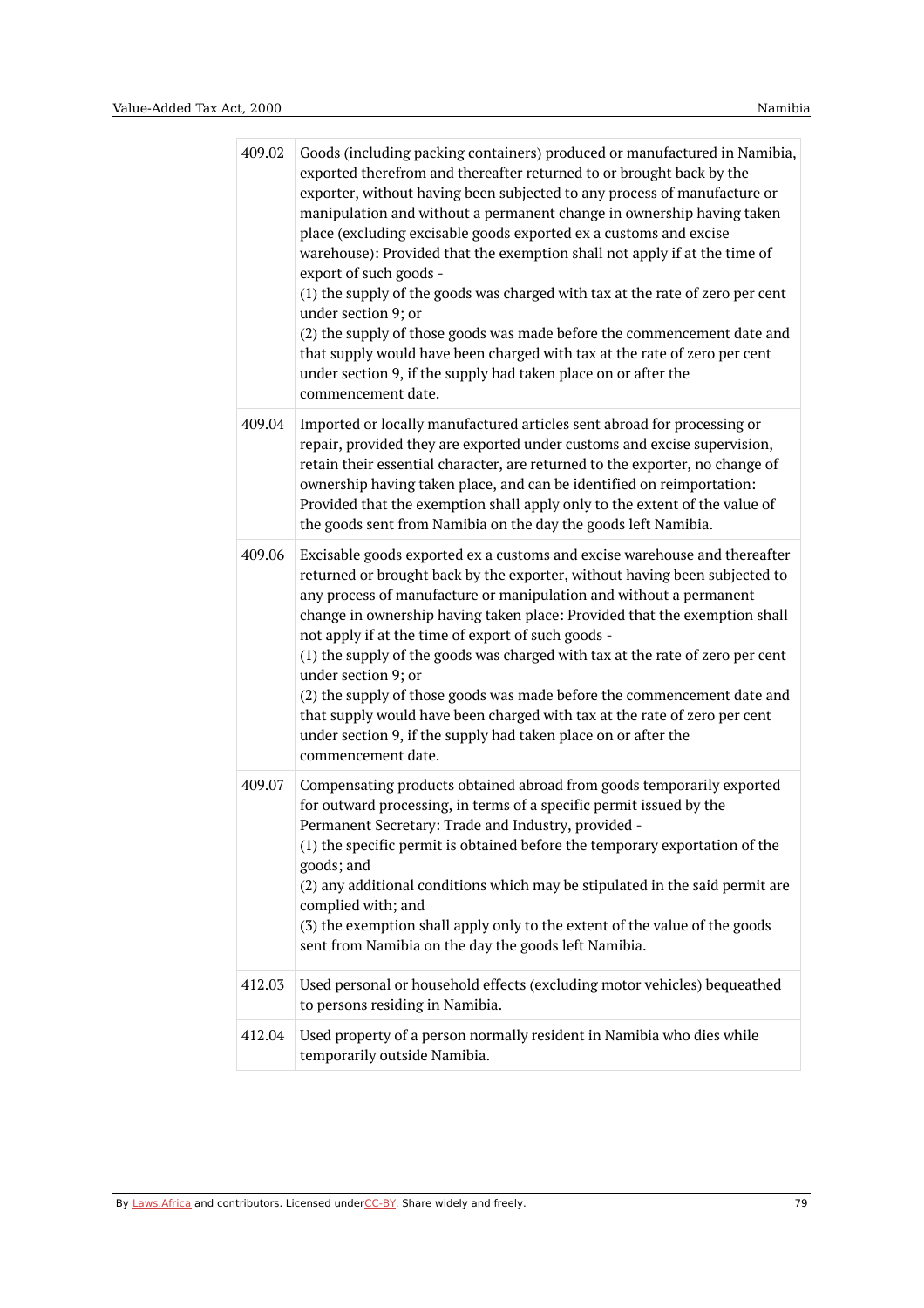| 412.10 | Bona fide unsolicited gifts of not more than two parcels per person per<br>calendar year and of which the value per parcel does not exceed N\$400<br>(excluding goods contained in passengers' baggage, wine, spirits and<br>manufactured tobacco (including cigarettes and cigars) consigned by natural<br>persons abroad to natural persons in Namibia. |
|--------|-----------------------------------------------------------------------------------------------------------------------------------------------------------------------------------------------------------------------------------------------------------------------------------------------------------------------------------------------------------|
| 412.11 | Goods imported -<br>(1) for the relief of distress of persons in cases of famine or other national<br>disaster; or<br>(2) under any technical assistance agreement contemplated in subparagraph<br>$(b)$ ; or<br>(3) in terms of an obligation under any multilateral international agreement<br>to which Namibia is a party.                             |
| 412.12 | Goods imported for any purpose agreed upon between the Governments of<br>Namibia, Botswana, Lesotho, South Africa and Swaziland.                                                                                                                                                                                                                          |
| 470.01 | Goods temporarily admitted for processing, provided such goods do not<br>become the property of the importer.                                                                                                                                                                                                                                             |
| 470.02 | Goods for repair, cleaning or reconditioning.                                                                                                                                                                                                                                                                                                             |
| 480.00 | Goods temporarily admitted for specific purposes.                                                                                                                                                                                                                                                                                                         |
| 490.00 | Goods temporarily admitted subject to exportation in the same state; or                                                                                                                                                                                                                                                                                   |

- (ii) the goods are any of the following in respect of which the Controller of Customs and Excise has in terms of section 40(2) of the Customs and Excise Act granted permission that entry need not be made:
	- (aa) Containers temporarily imported;
	- (bb) human remains;
	- (cc) goods which in the opinion of the Commissioner for Customs and Excise are of no commercial value;
	- (dd) goods imported under an international carnet;
	- (ee) goods of a value for customs duty purposes not exceeding N\$500, and on which no such duty is payable in terms of Schedule 1 to the said Act; or
- (iii) the goods are printed books, newspapers, journals and periodicals imported into Namibia by post of a value for duty purposes under the Customs and Excise Act not exceeding N\$ l 00 per parcel;
- (h) an import of goods which are not entered or are not required to be entered in terms of the Customs and Excise Act, where the goods are imported into Namibia from any specified country and are -
	- (i) goods referred to in subparagraph (a), (b), (c), (d), (e) or (f), or subparagraph (g)(i) under Heading Nos. 27 .10, 27.16 and 49.11, and Rebate Item Nos. 406.00, 407.01, 407.02, 407.06, 409.01, 409.02, 409.04, 409.06, 409.07, 412.03, 412.04, 412.10, 412.11, 412.12, 470.01, 470.02, 480.00 and 490.00, to the extent indicated; or
	- (ii) goods referred to in subparagraph (g)(ii) or (iii), to the extent indicated;
- (i) any motor vehicle constituting an asset of any enterprise or of any other bonafide commercial, financial, industrial, mining, quarrying, farming, forestry or fishing concern or of any bonafide professional practice actively carried on in any specified country, and which is brought temporarily into Namibia from such country for the use during the course of employment by any employee of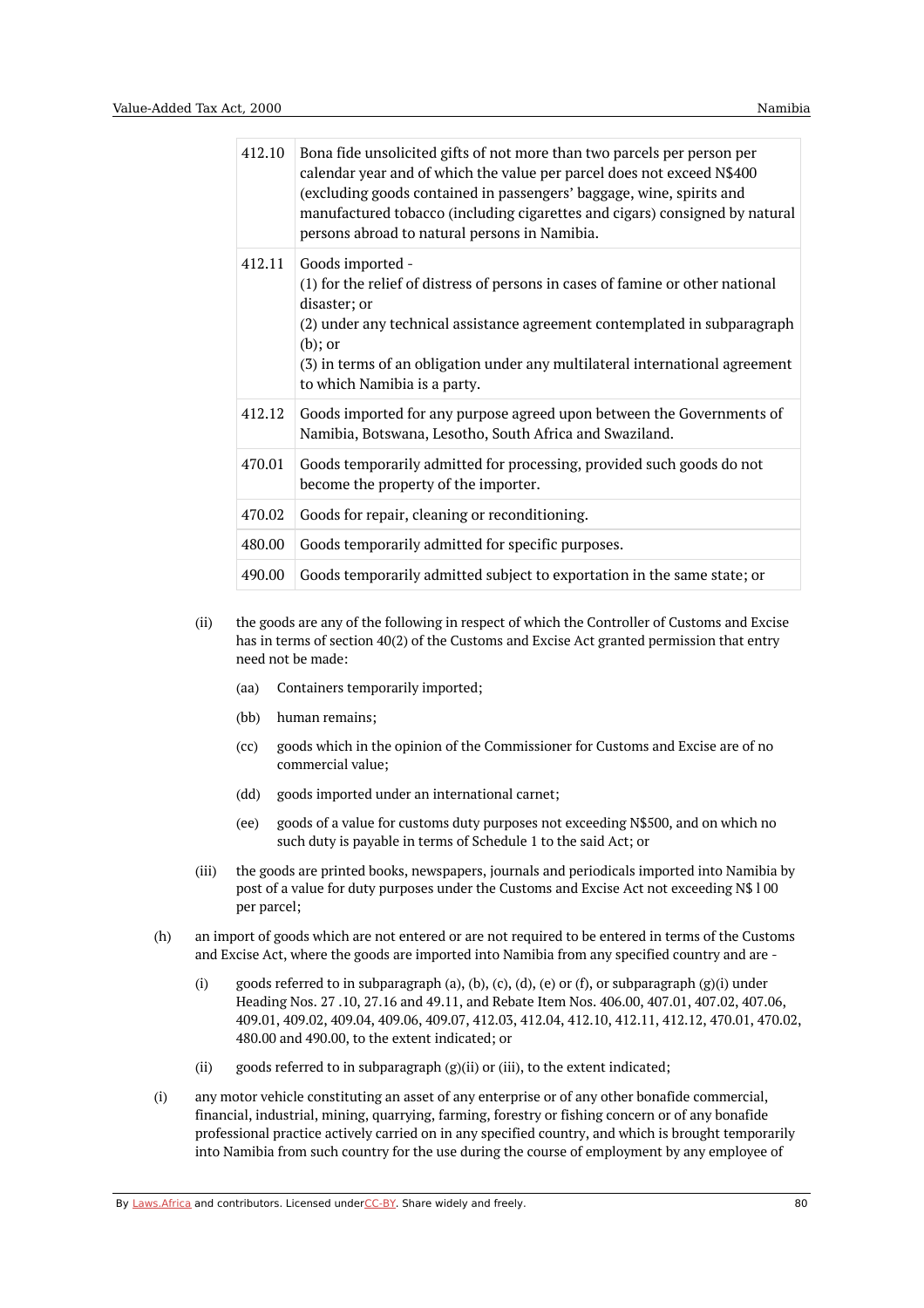such enterprise, concern or practice where such an employee is ordinarily resident in Namibia and does not have any direct or indirect financial interest or share in such enterprise, concern or practice;

- (j) goods imported into or produced or manufactured in Namibia, exported therefrom to any specified country and thereafter directly returned to or brought back by the exporter without having been subjected to any manufacturing process, manipulation or modification and without a change in ownership, if such goods were acquired in Namibia before the commencement date or, where such goods were so acquired on or after that date, tax under this Act was paid in respect of the acquisition thereof;
- (k) goods which are shipped or conveyed to Namibia for transhipment or conveyance to any other country;
- (l) an import by a fishing enterprise of unprocessed catches of fish and crustaceans, molluscs and other aquatic invertebrates caught within Namibian and international waters.

*[The full stop at the end of subparagraph (l) should have been changed to a semicolon when subparagraph (m) was inserted.]*

(m) an import of goods (excluding any vehicle other than an invalid carriage) by any person (other than a registered person) designed, manufactured, adjusted or modified solely as aids or devices for the use of any physically handicapped person who is blind, deaf or crippled or is a chronic invalid;

*[subparagraph (m) inserted by Act 12 of [2004](https://namiblii.org/akn/na/act/2004/12)]*

(n) an import of goods which are donated to the State;

*[subparagraph (n) inserted by Act 12 of [2004](https://namiblii.org/akn/na/act/2004/12)]*

(o) an import of goods or services by the State.

*[subparagraph (o) inserted by Act 12 of [2004](https://namiblii.org/akn/na/act/2004/12)]*

[Note that this Schedule refers to both the lettered provisions and the provisions indicated with Roman numerals *as "subparagraphs" -- eg "subparagraph (a)" and "subparagraph (g)(i)".]*

#### **Schedule VI**

# **Tax Invoices, Tax Credit Notes and Tax Debit Notes**

#### *(Sections 21 and 22)*

- 1. Except as the Commissioner may otherwise allow, a tax invoice as required or permitted by section 21(1) and section 21(9), respectively, shall contain the following particulars:
	- (a) The words "tax invoice" in a prominent place;
	- (b) the name, address and VAT registration number of the registered person making the supply;
	- (c) the name and address of the recipient of the supply;
	- (d) the individualised serial number and the date on which the tax invoice is issued;
	- (e) a description of the goods or services supplied;
	- (f) the quantity or volume of the goods or services supplied;
	- (g) the total amount of the tax charged, the consideration for the supply, and the consideration including tax.
- 2. Except as the Commissioner may otherwise allow, a tax credit note as required by section 22(1) shall contain the following particulars:
	- (a) The words "tax credit note" in a prominent place;

By [Laws.Africa](https://edit.laws.africa/widgets/pdf-attribution) and contributors. Licensed und[erCC-B](https://edit.laws.africa/widgets/pdf-cc-by)Y. Share widely and freely. **81** 81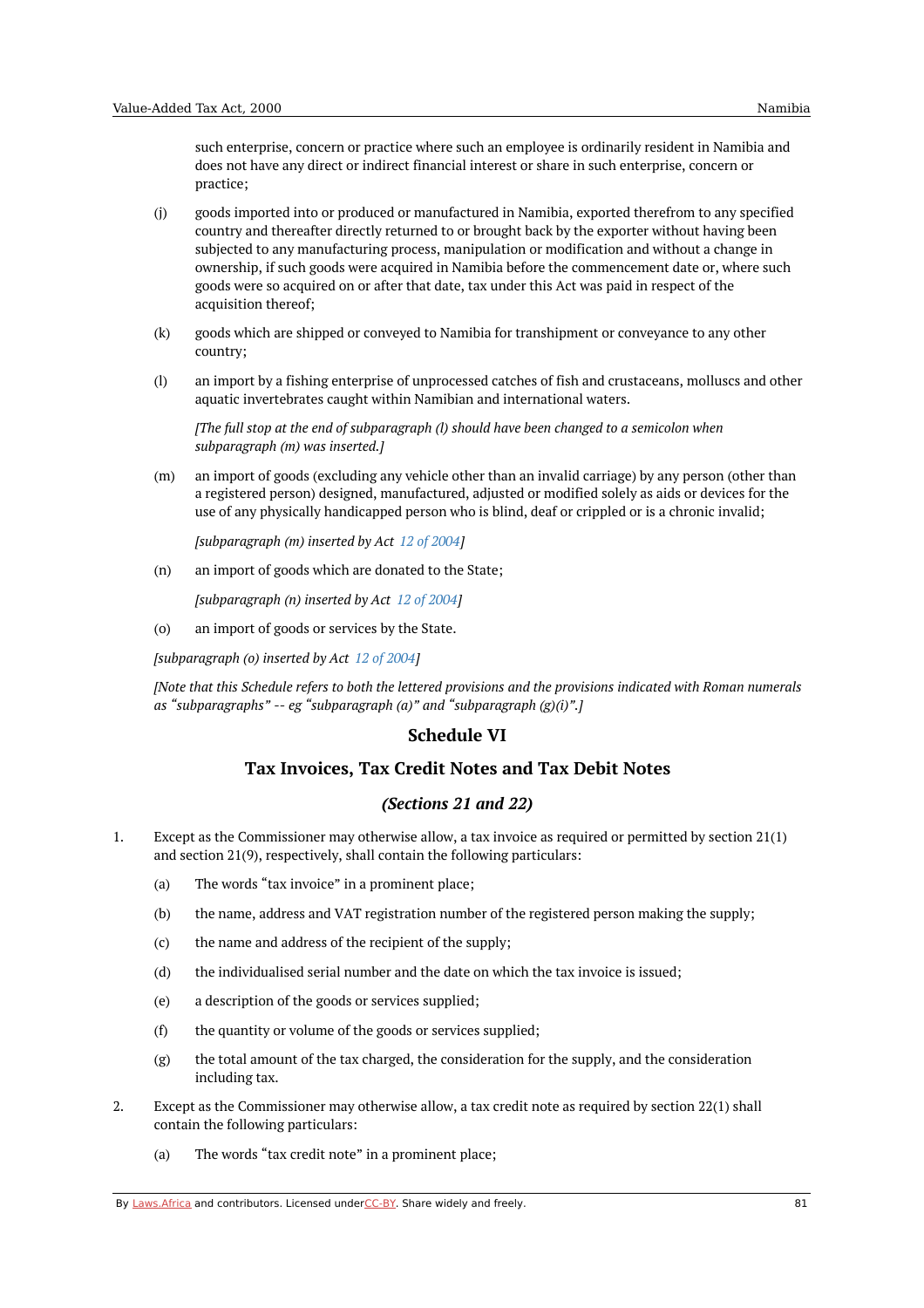- (b) the name, address and VAT registration number of the registered person making the supply;
- (c) the name and address of the recipient of the supply;
- (d) the date on which the tax credit note was issued;
- (e) the value of the supply shown on the tax invoice, the correct amount of the value of the supply, the difference between those two amounts, and the tax charged that relates to that difference;
- (f) a brief explanation of the circumstances giving rise to the issuing of the tax credit note;
- (g) information sufficient to identify the taxable supply to which the tax credit note relates.
- 3. Except as the Commissioner may otherwise allow, a tax debit note as required by section 22(3) shall contain the following particulars:
	- (a) The words "tax debit note" in a prominent place;
	- (b) the name, address and VAT registration number of the registered person making the supply;
	- (c) the name and address of the recipient of the supply;
	- (d) the date on which the tax debit note was issued;
	- (e) the value of the supply shown on the tax invoice, the correct amount of the value of the supply, the difference between those two amounts, and the tax that relates to that difference;
	- (f) a brief explanation of the circumstances giving rise to the issuing of the tax debit note;
	- (g) information sufficient to identify the taxable supply to which the tax debit note relates.

## **Schedule VII**

#### **Laws Repealed**

#### *(Section 86)*

| Number and year of<br>law | <b>Short title</b>                                                                                  | <b>Extent of</b><br>repeal |
|---------------------------|-----------------------------------------------------------------------------------------------------|----------------------------|
| Act No. 5 of 1992         | Sales Tax Act, 1992                                                                                 | The whole                  |
| Act No. 31 of 1992        | Sales Tax Amendment Act, 1992                                                                       | The whole                  |
| Act No. 11 of 1993        | Additonal Sales Levy Act, 1993<br>[The word "Additional" is misspelt in the Government<br>Gazette.] | The whole                  |
| Act No. 12 of 1993        | Sales Tax Amendment Act, 1993                                                                       | The whole                  |
| Act No. 13 of 1994        | Sales Tax Amendment Act, 1994                                                                       | The whole                  |
| Act No. 19 of 1995        | Additional Sales Duties Amendment Act, 1995                                                         | The whole                  |
| Act No. 27 of 1995        | Sales Tax Amendment Act, 1995                                                                       | The whole                  |
| Act No. 13 of 1996        | Sales Tax Amendment Act, 1996                                                                       | The whole                  |
| Act No. 14 of 1996        | Additional Sales Levy Amendment Act, 1996                                                           | The whole                  |
| Act No. 24 of 1996        | Second Additional Sales Levy Amendment Act, 1996                                                    | The whole                  |
| Act No. 26 of 1996        | Second Sales Tax Amendment Act, 1996                                                                | The whole                  |
| Act No. 11 of 1998        | Sales Tax Amendment Act, 1998                                                                       | The whole                  |